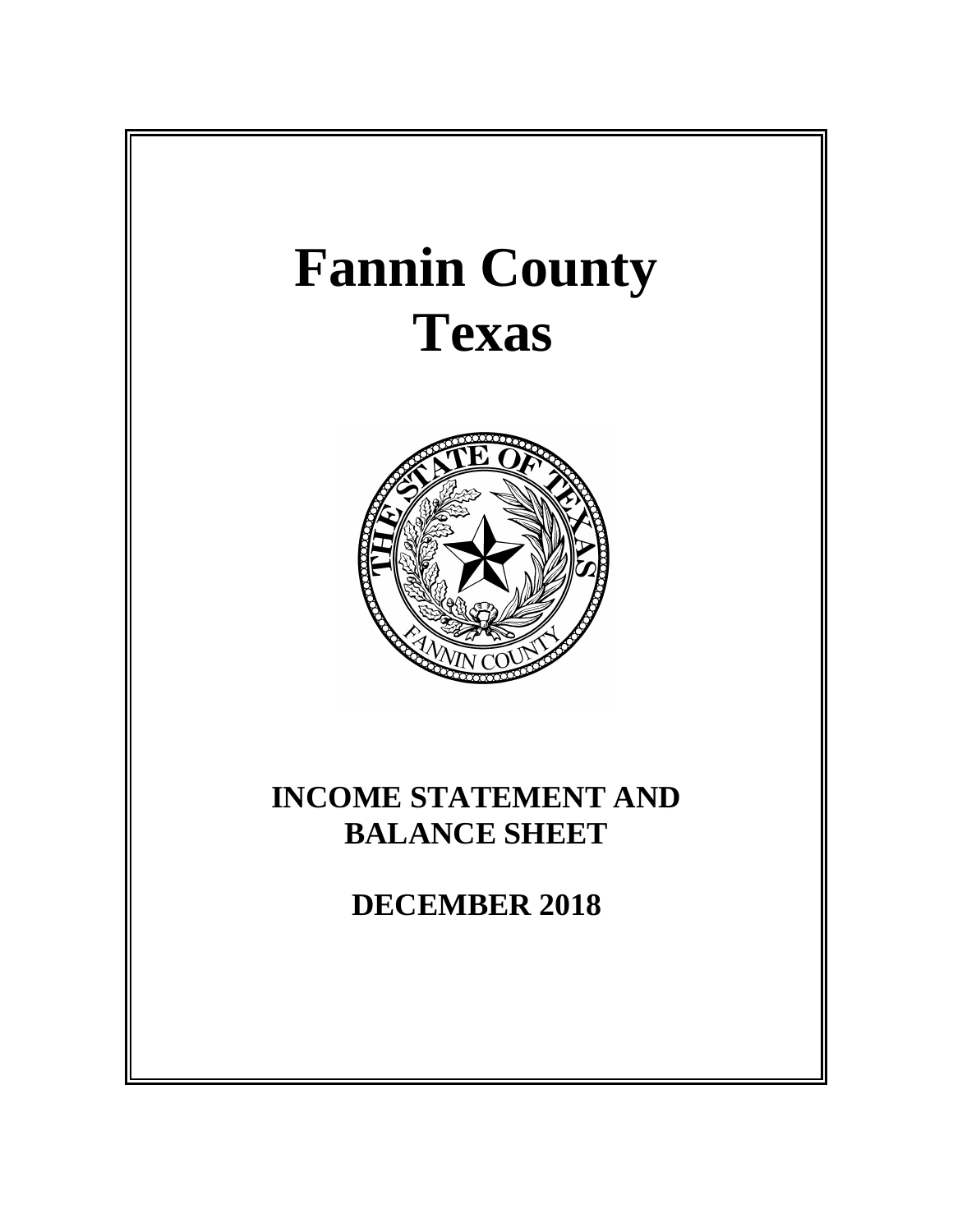| $01 - 04 - 2019$ | TIME: 02:47 PM - FOR MONTH ENDING 12-31-18                                                                                                                                                                                                                                                                                       | INCOME STATEMENT    |                    |                    |      | PAGE<br>1<br>PREPARER: 0004 |
|------------------|----------------------------------------------------------------------------------------------------------------------------------------------------------------------------------------------------------------------------------------------------------------------------------------------------------------------------------|---------------------|--------------------|--------------------|------|-----------------------------|
| FANNIN COUNTY    | 101 E. SAM RAYBURN DRIVE SUITE 303                                                                                                                                                                                                                                                                                               | BONHAM, TEXAS 75418 |                    |                    |      |                             |
|                  | ***** INCOME ACCOUNTS *****                                                                                                                                                                                                                                                                                                      |                     |                    |                    |      |                             |
|                  |                                                                                                                                                                                                                                                                                                                                  |                     |                    |                    | 0.00 |                             |
|                  | 10-300-110 UNENCUMBERED FUND BALANCE                                                                                                                                                                                                                                                                                             |                     |                    |                    |      |                             |
|                  | 10-310-110 CURRENT TAXES                                                                                                                                                                                                                                                                                                         |                     | 2,733,149.02       |                    |      |                             |
|                  |                                                                                                                                                                                                                                                                                                                                  |                     |                    |                    |      |                             |
|                  |                                                                                                                                                                                                                                                                                                                                  |                     |                    |                    |      |                             |
|                  |                                                                                                                                                                                                                                                                                                                                  |                     |                    |                    |      |                             |
|                  | 10-318-120 PAY N LIEU TAX/GRASSLAND 0.00<br>10-318-121 PAY N LIEU TAX/UPPER TRINITY 12,705.80                                                                                                                                                                                                                                    |                     |                    |                    |      |                             |
|                  | 10-318-122 TAX ABATEMENT/APPLICATION                                                                                                                                                                                                                                                                                             |                     |                    | 18,300.00          |      |                             |
|                  | 10-318-130 COURT COSTS/ARREST FEES<br>10-318-132 ATTORNEYS & DOCTORS                                                                                                                                                                                                                                                             |                     | 25,738.66          |                    |      |                             |
|                  | 10-318-140 TAX ON MIXED DRINKS                                                                                                                                                                                                                                                                                                   |                     |                    | 705.17<br>4,636.62 |      |                             |
|                  | 10-318-160 SALES TAX REVENUES                                                                                                                                                                                                                                                                                                    |                     | 231,582.91         |                    |      |                             |
|                  |                                                                                                                                                                                                                                                                                                                                  |                     |                    |                    |      |                             |
|                  | 10-319-420 JAIL PAY PHONE COMMISSION                                                                                                                                                                                                                                                                                             |                     |                    | 7,631.89           |      |                             |
|                  | 10-319-429 SCHOLARSHIP FUNDS                                                                                                                                                                                                                                                                                                     |                     |                    | 0.00               |      |                             |
|                  | 10-319-551 ANNUAL PAYMENT                                                                                                                                                                                                                                                                                                        |                     |                    |                    | 0.00 |                             |
|                  | 10-319-552 MONTHLY MONITORING PAYMEN                                                                                                                                                                                                                                                                                             |                     |                    |                    | 0.00 |                             |
|                  | 10-319-553 ADMINISTRATIVE FEE<br>10-319-554 REIMB.FOR CONFINEMENT EXP.                                                                                                                                                                                                                                                           |                     |                    | 0.00               | 0.00 |                             |
|                  |                                                                                                                                                                                                                                                                                                                                  |                     |                    |                    |      |                             |
|                  | 10-320-200 ALCOHLIC BEVERAGE LICENSE                                                                                                                                                                                                                                                                                             |                     |                    | 477.00             |      |                             |
|                  | 10-320-300 SEWAGE PERMITS/INSPECTIONS                                                                                                                                                                                                                                                                                            |                     | 25,055.74          |                    |      |                             |
|                  |                                                                                                                                                                                                                                                                                                                                  |                     |                    | 0.00               |      |                             |
|                  | 10-320-545 FOOD SERV.PERMITS/CLASSES<br>10-320-546 \$5 COUNTY FEE/FOOD HANDLERS CLASS                                                                                                                                                                                                                                            |                     |                    | 0.00               |      |                             |
|                  |                                                                                                                                                                                                                                                                                                                                  |                     |                    |                    |      |                             |
|                  | 10-321-200 COMMISSIONS ON CAR REGIST                                                                                                                                                                                                                                                                                             |                     |                    | 22,906.67          |      |                             |
|                  | 10-321-250 COMMISSION ON CAR TITLES                                                                                                                                                                                                                                                                                              |                     | 11,020.00          |                    |      |                             |
|                  | 10-321-251 COMM.ON SALES TAX COLLECTIONS<br>10-321-901 TAX CERTIFICATES                                                                                                                                                                                                                                                          |                     | $0.00$<br>2,234.45 |                    |      |                             |
|                  |                                                                                                                                                                                                                                                                                                                                  |                     |                    |                    |      |                             |
|                  |                                                                                                                                                                                                                                                                                                                                  |                     |                    |                    |      |                             |
|                  | 10-330-396 RIFLE RESISTANT BODY ARMOR 3439801                                                                                                                                                                                                                                                                                    |                     |                    | 0.00               |      |                             |
|                  |                                                                                                                                                                                                                                                                                                                                  |                     |                    |                    |      |                             |
|                  | $10-330-403\,\text{TEM}\,\,\text{REDEVELOPMENT}\,\,\text{TRAINING}\,\,\, 0.00\,\,\, 0.01\,\,\, 0.030-437\,\,\text{INDIGENT}\,\,\text{DEFENSE}\,\,\text{GRANT}\,\,\, 0.04\,\,\, 0.05\,\,\, 0.05\,\,\, 0.06\,\,\, 0.07\,\,\, 0.07\,\,\, 0.08\,\,\, 0.07\,\,\, 0.00\,\,\, 0.00\,\,\, 0.00\,\,\, 0.00\,\,\, 0.00\,\,\, 0.00\,\,\, 0$ |                     |                    |                    |      |                             |
|                  | 10-340-135 FAMILY PROTECTION FEE                                                                                                                                                                                                                                                                                                 |                     |                    | 570.95             |      |                             |
|                  | 10-340-400 COUNTY JUDGE FEES                                                                                                                                                                                                                                                                                                     |                     |                    |                    | 0.00 |                             |
|                  | 10-340-403 COUNTY CLERK FEES                                                                                                                                                                                                                                                                                                     |                     |                    |                    | 0.00 |                             |
|                  | 10-340-450 DISTRICT CLERK FEES                                                                                                                                                                                                                                                                                                   |                     |                    | 15,264.06          |      |                             |
|                  | 10-340-455 J. P. #1 FEES                                                                                                                                                                                                                                                                                                         |                     |                    |                    | 0.00 |                             |
|                  | 10-340-456 J. P. #2 FEES<br>10-340-457 J. P. #3 FEES                                                                                                                                                                                                                                                                             |                     |                    | 775.00<br>2,871.52 |      |                             |
|                  | 10-340-475 DISTRICT ATTORNEY FEES                                                                                                                                                                                                                                                                                                |                     |                    | 46.99              |      |                             |
|                  | 10-340-480 BOND APPLICATION FEE                                                                                                                                                                                                                                                                                                  |                     |                    |                    | 0.00 |                             |
|                  | 10-340-484 ELECTION REIMBURSEMENTS                                                                                                                                                                                                                                                                                               |                     |                    |                    | 0.00 |                             |
|                  | 10-340-551 CONSTABLE PCT. 1 FEES                                                                                                                                                                                                                                                                                                 |                     |                    | 210.00             |      |                             |
|                  | 10-340-552 CONSTABLE PCT. 2 FEES                                                                                                                                                                                                                                                                                                 |                     |                    | 140.00             |      |                             |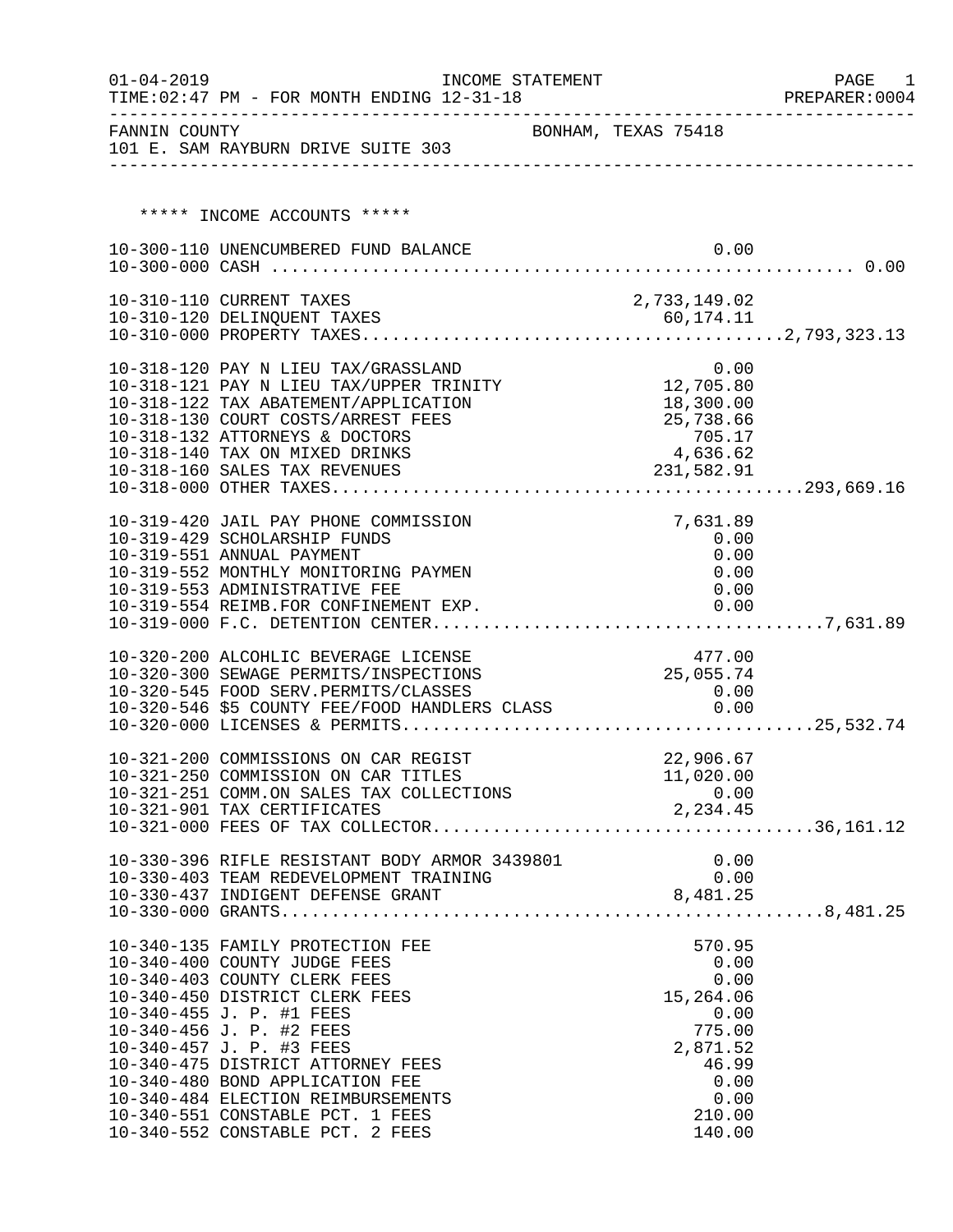| $01 - 04 - 2019$ | INCOME STATEMENT<br>TIME: 02:47 PM - FOR MONTH ENDING 12-31-18                                                                                                                                                                                                                                                                                                                                                                                                                                                             |                                                                                                                                | PAGE 2<br>PREPARER:0004 |
|------------------|----------------------------------------------------------------------------------------------------------------------------------------------------------------------------------------------------------------------------------------------------------------------------------------------------------------------------------------------------------------------------------------------------------------------------------------------------------------------------------------------------------------------------|--------------------------------------------------------------------------------------------------------------------------------|-------------------------|
| FANNIN COUNTY    | BONHAM, TEXAS 75418<br>101 E. SAM RAYBURN DRIVE SUITE 303                                                                                                                                                                                                                                                                                                                                                                                                                                                                  |                                                                                                                                |                         |
|                  | 10-340-553 CONSTABLE PCT. 3 FEES<br>10-340-560 SHERIFF FEES<br>10-340-560 SHERIFF FEES<br>10-340-600 D.C.6TH COURT OF APPEALS FEE 380.86<br>10-340-601 C.C.6TH COURT OF APPEALS FEE 380.86<br>2,957.86<br>2,957.86<br>10-340-900 OTHER FEES                                                                                                                                                                                                                                                                                | 1,003.50                                                                                                                       |                         |
|                  | 10-350-455 J. P. #1 FINES<br>10-350-456 J. P. #2 FINES<br>10-350-457 J. P. #3 FINES                                                                                                                                                                                                                                                                                                                                                                                                                                        | 0.00<br>0.00<br>843.85                                                                                                         |                         |
|                  | 10-352-100 10% COMM.ON SURETY BAIL BOND FEE 174.00                                                                                                                                                                                                                                                                                                                                                                                                                                                                         |                                                                                                                                |                         |
|                  |                                                                                                                                                                                                                                                                                                                                                                                                                                                                                                                            |                                                                                                                                |                         |
|                  | 10-364-162 SALE OF ASSETS LAND/BUILDING<br>10-364-163 SALE OF EQUIPMENT                                                                                                                                                                                                                                                                                                                                                                                                                                                    | 0.00<br>0.00                                                                                                                   |                         |
|                  | 10-370-100 KFYN-RADIO TOWER RENT<br>10-370-112 TOBACCO SETTLEMENT<br>10-370-115 RENT- VERIZON TOWER<br>10-370-120 CONTRIBUTION IHC TRUST<br>10-370-125 IHC STATE REIMBURSEMENT<br>10-370-130 REFUNDS & MISCELLANEOUS<br>10-370-131 AUTOMOBILE INSURANCE LOSS PAYMENTS 0.00<br>10-370-132 PROPERTY INSURANCE LOSS PAYMENTS<br>10-370-135 HEALTH INS. SURPLUS DISTRIBUTION<br>10-370-139 STATE JUROR REIMB.FEE<br>10-370-143 D.A.SALARY REIMB.<br>10-370-144 CO. JUDGE COURT FEES SALARY REIMB. 0.00<br>3,524.61<br>3,524.61 | 600.00<br>0.00<br>3, 193.83<br>$\begin{array}{c} 0\, .\, 00 \\ 0\, .\, 00 \end{array}$<br>9,774.68<br>0.00<br>0.00<br>2,482.00 |                         |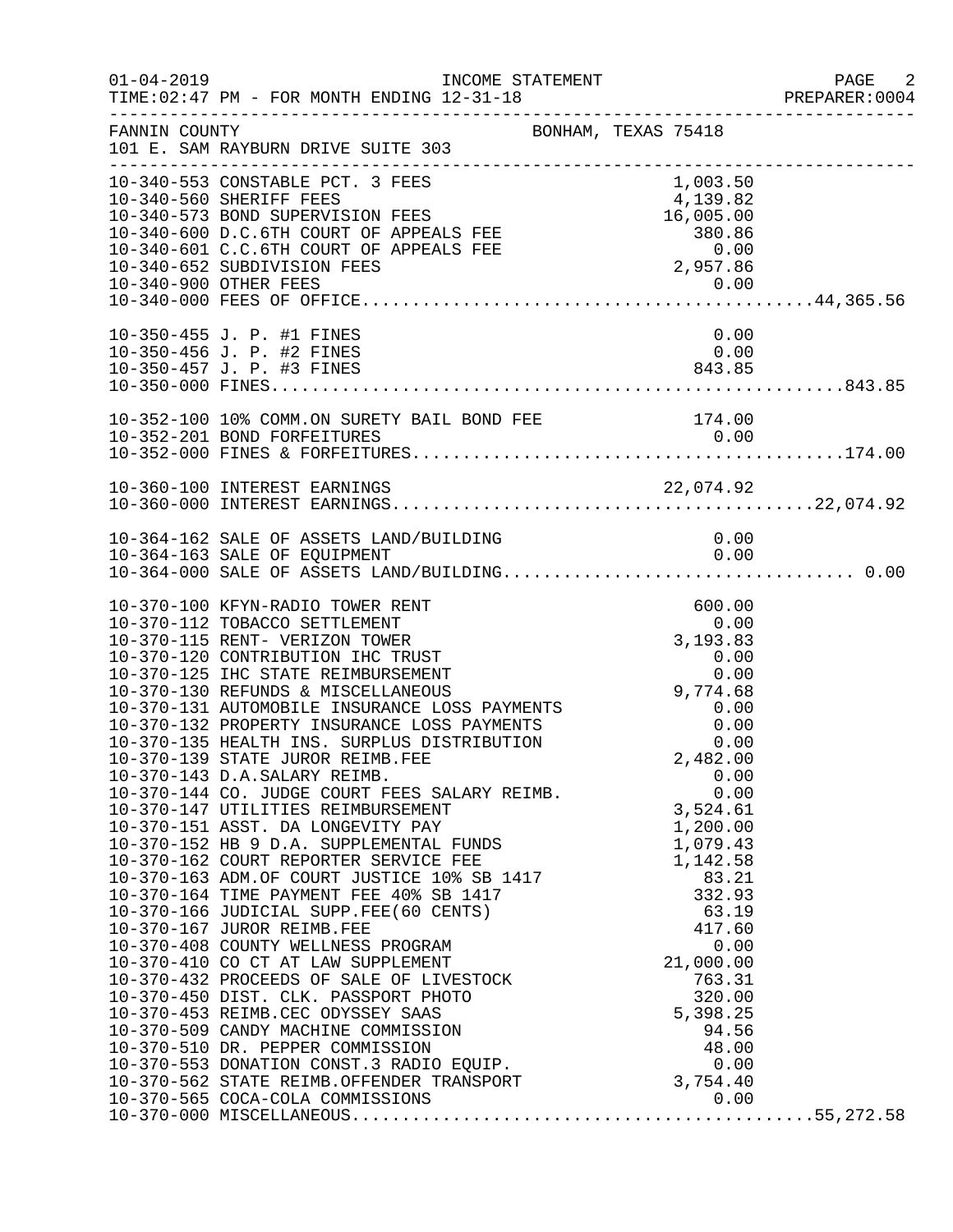| $01 - 04 - 2019$ | TIME: 02:47 PM - FOR MONTH ENDING 12-31-18                                                         | INCOME STATEMENT    |                          | PAGE 3<br>PREPARER:0004 |
|------------------|----------------------------------------------------------------------------------------------------|---------------------|--------------------------|-------------------------|
| FANNIN COUNTY    | 101 E. SAM RAYBURN DRIVE SUITE 303                                                                 | BONHAM, TEXAS 75418 |                          |                         |
|                  | 11-300-111 BEGINNING CASH BALANCE                                                                  |                     | 0.00                     |                         |
|                  | 11-340-600 COUNTY CLERK FEES<br>11-340-650 DISTRICT CLERK FEES<br>11-340-651 JUSTICE OF PEACE FEES |                     | 0.00<br>629.99<br>219.02 |                         |
|                  | 11-360-100 INTEREST EARNINGS                                                                       |                     | 55.42                    |                         |
|                  | 12-300-112 BEGINNING CASH BALANCE                                                                  |                     | 0.00                     |                         |
|                  | 12-360-100 INTEREST EARNINGS                                                                       |                     | 2.44                     |                         |
|                  | 12-370-134 CO.CLK.VITAL STAT.FEE                                                                   |                     | 0.00                     |                         |
|                  | 13-300-113 BEGINNING CASH BALANCE                                                                  |                     | 0.00                     |                         |
|                  | 13-345-113 SURETY BAIL BOND FEE                                                                    |                     | 1,575.00                 |                         |
|                  | 13-370-130 REFUNDS & MISCELLANEOUS<br>13-370-132 TEMPORARY BOND SECURITY                           |                     | 0.00<br>0.00             |                         |
|                  | 14-300-114 BEGINNING CASH                                                                          |                     | 0.00                     |                         |
|                  | 14-370-455 JP1 SECURITY FEE<br>14-370-456 JP2 SECURITY FEE<br>14-370-457 JP3 SECURITY FEE          |                     | 0.00<br>10.00<br>63.03   |                         |
|                  | 16-300-116 BEGINNING CASH BALANCE                                                                  |                     | 0.00                     |                         |
|                  | 16-370-149 CO. JUDGE EXCESS SUPP.                                                                  |                     | 0.00                     |                         |
|                  | 17-300-117 BEGINNING CASH BALANCE                                                                  |                     | 0.00                     |                         |
|                  | 17-340-131 PROBATE JUDGES EDUCATION                                                                |                     | 0.00                     |                         |
|                  | 17-370-130 REFUNDS & MISCELLANEOUS                                                                 |                     | 775.33                   |                         |
|                  | 18-300-118 BEGINNING CASH BALANCE                                                                  |                     | 0.00                     |                         |
|                  | 18-360-100 INTEREST EARNINGS                                                                       |                     | 30.11                    |                         |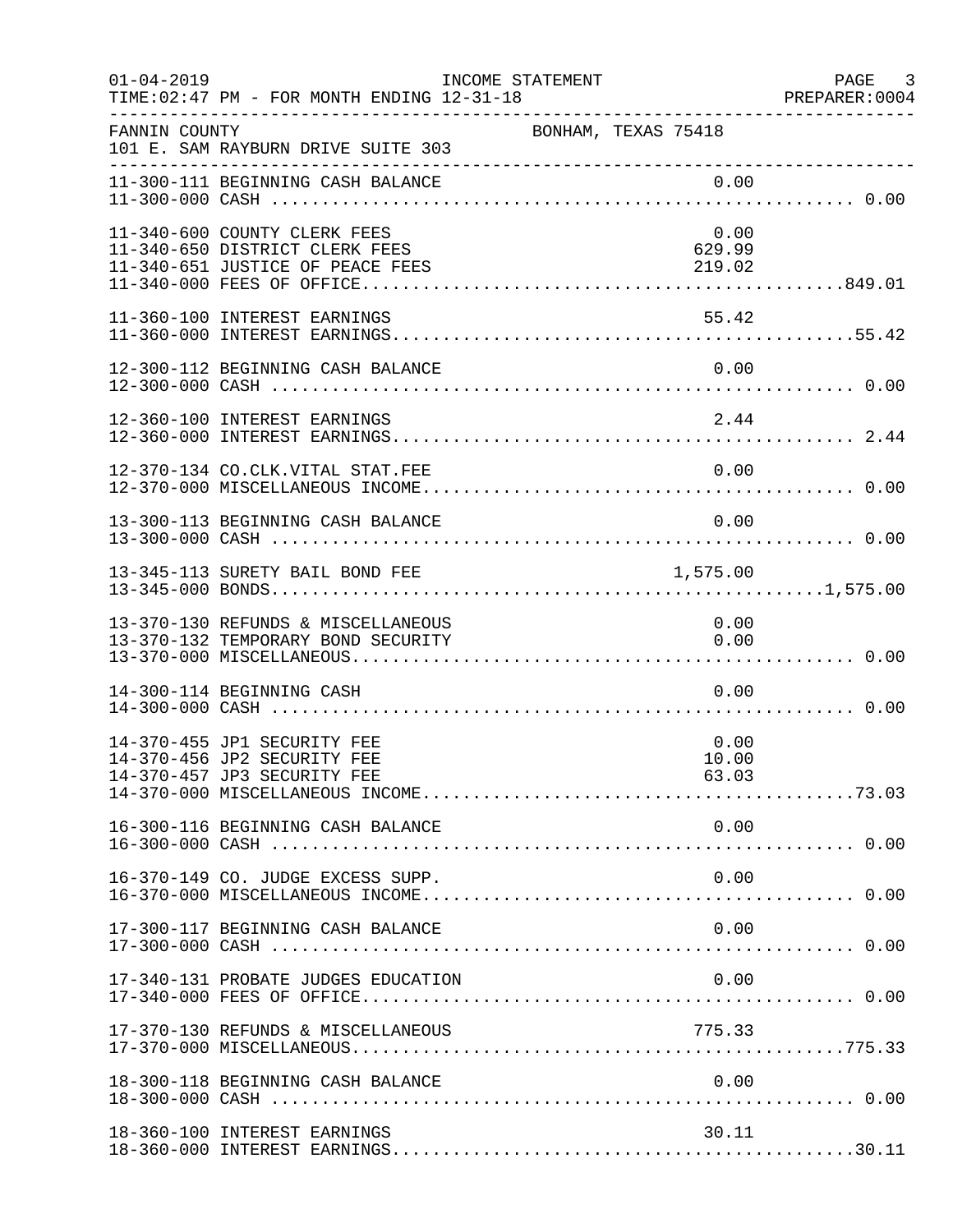| $01 - 04 - 2019$ | TIME: 02:47 PM - FOR MONTH ENDING 12-31-18                                                                                                              | INCOME STATEMENT                             | PAGE 4<br>PREPARER: 0004 |
|------------------|---------------------------------------------------------------------------------------------------------------------------------------------------------|----------------------------------------------|--------------------------|
| FANNIN COUNTY    | 101 E. SAM RAYBURN DRIVE SUITE 303                                                                                                                      | BONHAM, TEXAS 75418                          |                          |
|                  | 18-370-130 REFUNDS & MISCELLANEOUS<br>18-370-133 CO.CLERK PRESERVE REC FEE                                                                              | 0.00<br>0.00                                 |                          |
|                  | 19-300-119 BEGINNING CASH BALANCE                                                                                                                       | 0.00                                         |                          |
|                  | 19-360-100 INTEREST EARNINGS                                                                                                                            | 4.85                                         |                          |
|                  | 19-370-136 DIST.CLK.PRES.REC.FEE                                                                                                                        |                                              |                          |
|                  | 20-300-120 BEGINNING CASH BALANCE                                                                                                                       | 0.00                                         |                          |
|                  | 20-360-100 INTEREST EARNINGS                                                                                                                            | 19.06                                        |                          |
|                  |                                                                                                                                                         |                                              |                          |
|                  | 21-300-121 BEGINNING CASH BALANCE                                                                                                                       | 0.00                                         |                          |
|                  | 21-310-110 CURRENT TAXES                                                                                                                                | 157,368.31                                   |                          |
|                  | 21-318-120 PAY N LIEU TAX/GRASSLAND<br>21-318-121 PAY N LIEU TAX/UPPER TRINITY<br>21-318-160 SALES TAX REVENUES                                         | $0.00$<br>873.41<br>13,311.87                |                          |
|                  | 21-321-200 CAR REGISTRATION/SALES TAX<br>21-321-300 COUNTY'S ADDITIONAL \$10                                                                            | 0.00<br>14,773.48                            |                          |
|                  | 21-330-200 FEMA GRANT                                                                                                                                   | 0.00                                         |                          |
|                  | 21-350-403 COUNTY CLERK FINES<br>21-350-450 DISTRICT CLERK FINES<br>21-350-455 J. P. #1 FINES<br>21-350-456 J. P. #2 FINES<br>21-350-457 J. P. #3 FINES | 0.00<br>1,645.44<br>0.00<br>611.97<br>627.32 |                          |
|                  | 21-360-100 INTEREST EARNINGS                                                                                                                            | 122.74                                       |                          |
|                  | 21-364-162 LAND/BUILDING<br>21-364-163 SALE OF EQUIPMENT                                                                                                | 0.00<br>0.00                                 |                          |
|                  | 21-370-100 PROPERTY LEASE                                                                                                                               | 0.00                                         |                          |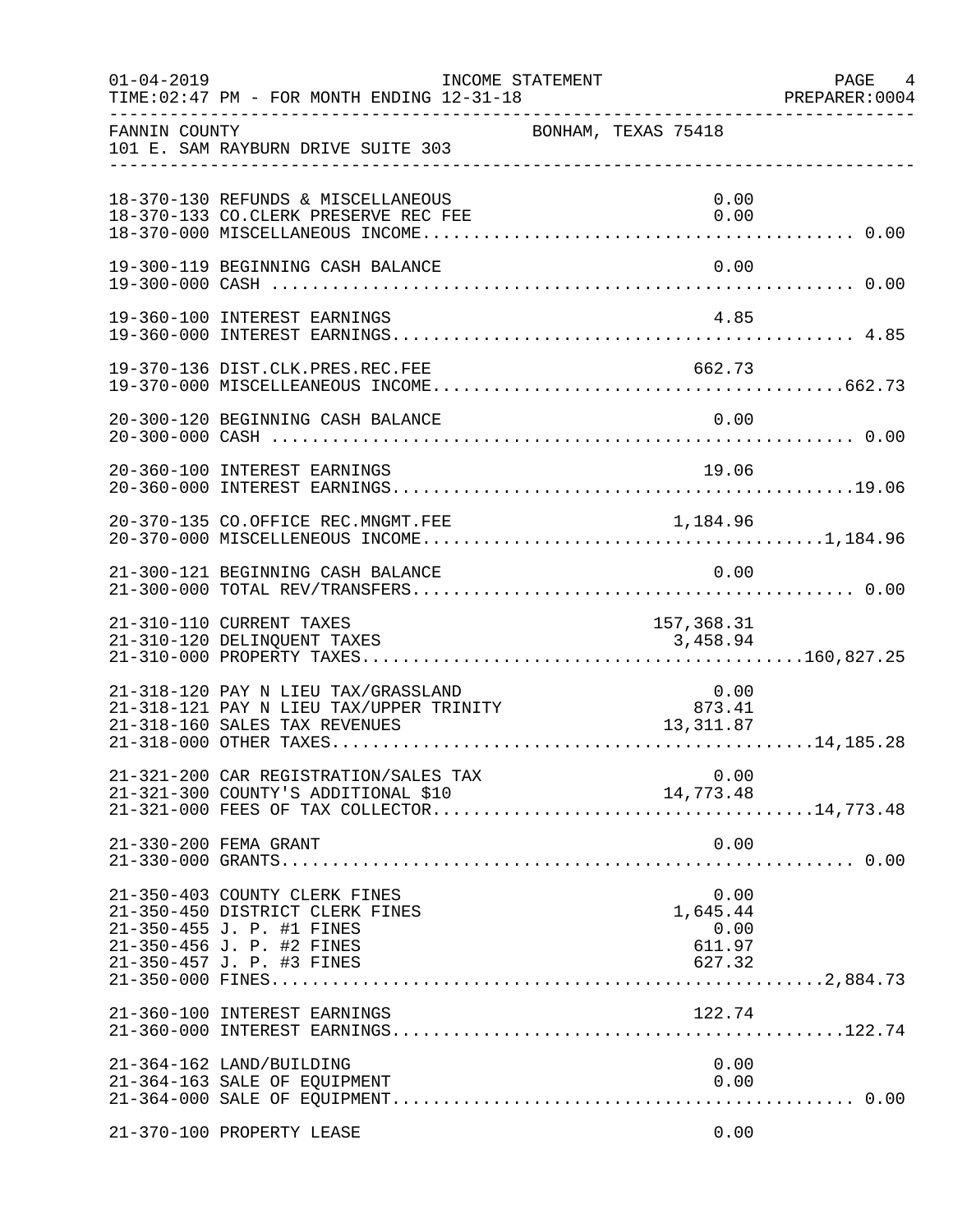| $01 - 04 - 2019$ | INCOME STATEMENT<br>TIME: 02:47 PM - FOR MONTH ENDING 12-31-18                                                                                                                   | -----------------------------------                                         | PAGE 5<br>PREPARER:0004 |
|------------------|----------------------------------------------------------------------------------------------------------------------------------------------------------------------------------|-----------------------------------------------------------------------------|-------------------------|
| FANNIN COUNTY    | 101 E. SAM RAYBURN DRIVE SUITE 303                                                                                                                                               | BONHAM, TEXAS 75418                                                         |                         |
|                  | 21-370-120 STATE LATERAL ROAD<br>21-370-125 TDT. WEIGHT FEES<br>21-370-130 REFUNDS & MISCELLANEOUS<br>21-370-140 PROCEEDS OF LOAN                                                | 8,468.06<br>11,460.17<br>0.00<br>0.00                                       |                         |
|                  | 22-300-122 BEGINNING CASH BALANCE                                                                                                                                                | 0.00                                                                        |                         |
|                  | 22-310-110 CURRENT TAXES<br>22-310-120 DELINQUENT TAXES                                                                                                                          | 183, 313. 25<br>4,029.24                                                    |                         |
|                  | 22-318-120 PAY N LIEU TAX/GRASSLAND<br>22-318-121 PAY N LIEU TAX/UPPER TRINITY<br>22-318-160 SALES TAX REVENUES                                                                  | 0.00<br>${\begin{smallmatrix}0.00\\1.017.41\end{smallmatrix}}$<br>15,506.56 |                         |
|                  | 22-321-200 CAR REGISTRATION/SALES TAX                                                                                                                                            | 0.00                                                                        |                         |
|                  | 22-330-200 FEMA GRANT                                                                                                                                                            | 0.00                                                                        |                         |
|                  | 22-350-403 COUNTY CLERK FINES<br>22-350-450 DISTRICT CLERK FINES<br>22-350-455 J. P. #1 FINES<br>22-350-456 J. P. #2 FINES<br>22-350-457 J. P. #3 FINES                          | 0.00<br>1,916.72<br>0.00<br>712.86<br>730.74                                |                         |
|                  | 22-360-100 INTEREST EARNINGS                                                                                                                                                     | 1,375.04                                                                    |                         |
|                  | 22-364-163 SALE OF EQUIPMENT                                                                                                                                                     | 0.00                                                                        |                         |
|                  | 22-370-120 STATE LATERAL ROAD<br>22-370-125 TDT WEIGHT FEES<br>22-370-130 REFUNDS & MISCELLANEOUS<br>22-370-131 AUTOMOBILE INSURANCE LOSS PAYMENT<br>22-370-140 PROCEEDS OF LOAN | 9,864.17<br>13, 349.58<br>0.00<br>0.00<br>0.00                              |                         |
|                  | 23-300-123 BEGINNING CASH BALANCE                                                                                                                                                | 0.00                                                                        |                         |
|                  | 23-310-110 CURRENT TAXES<br>23-310-120 DELINQUENT TAXES                                                                                                                          | 274,969.84<br>6,043.79                                                      |                         |
|                  | 23-318-120 PAY N LIEU TAX/GRASSLAND<br>23-318-121 PAY N LIEU TAX/UPPER TRINITY                                                                                                   | 0.00<br>1,526.12                                                            |                         |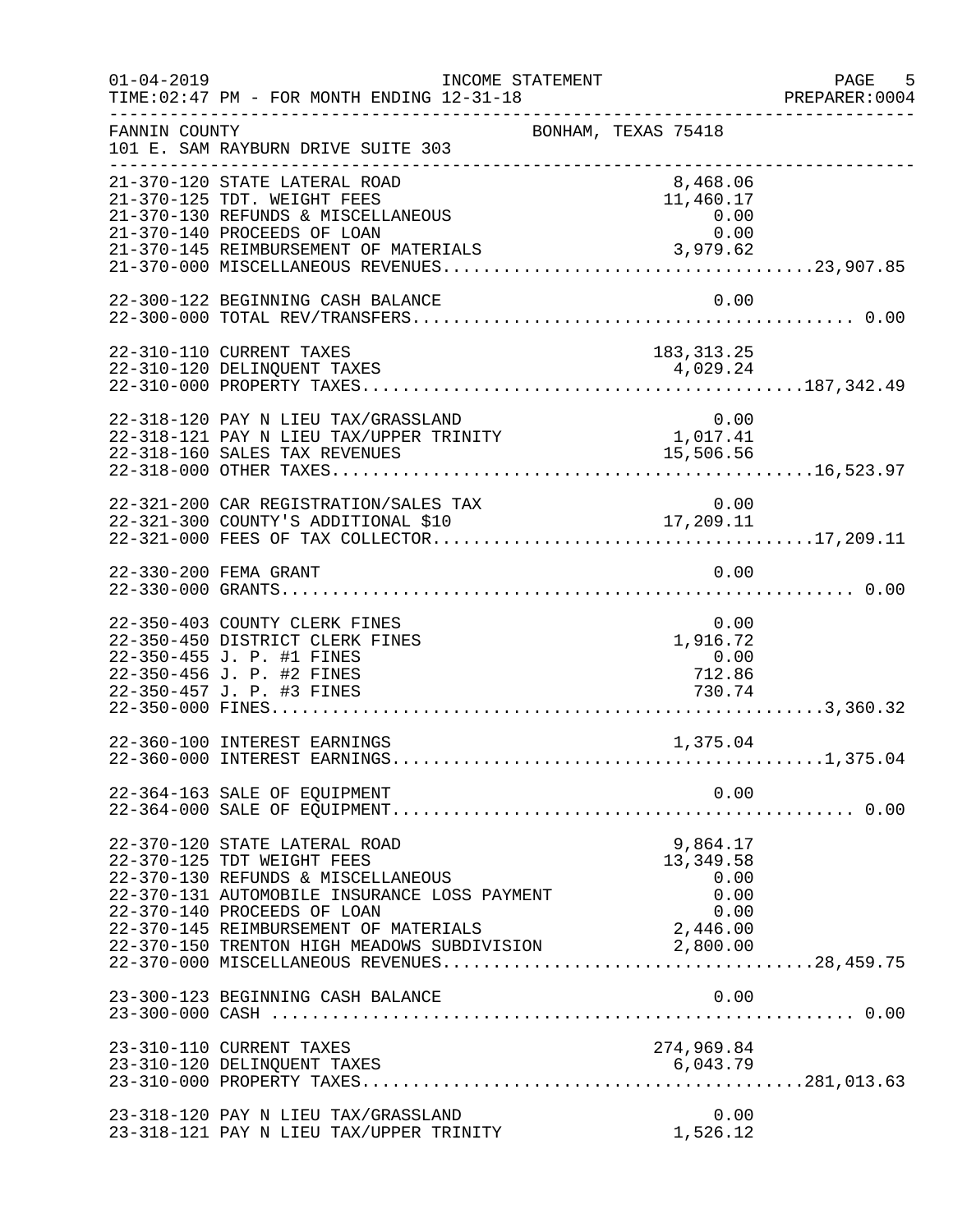| $01 - 04 - 2019$ | TIME: 02:47 PM - FOR MONTH ENDING 12-31-18                                                                                                                                                                                                    | INCOME STATEMENT                                         | PAGE 6<br>PREPARER:0004 |
|------------------|-----------------------------------------------------------------------------------------------------------------------------------------------------------------------------------------------------------------------------------------------|----------------------------------------------------------|-------------------------|
| FANNIN COUNTY    | 101 E. SAM RAYBURN DRIVE SUITE 303<br>______________________________                                                                                                                                                                          | BONHAM, TEXAS 75418                                      |                         |
|                  |                                                                                                                                                                                                                                               |                                                          |                         |
|                  | 23-321-200 CAR REGISTRATION/SALES TAX                                                                                                                                                                                                         | 0.00                                                     |                         |
|                  | 23-330-200 FEMA GRANT                                                                                                                                                                                                                         | 0.00                                                     |                         |
|                  | 23-350-403 COUNTY CLERK FINES<br>23-350-450 DISTRICT CLERK FINES<br>23-350-455 J. P. #1 FINES<br>23-350-456 J. P. #2 FINES<br>23-350-457 J. P. #3 FINES                                                                                       | 0.00<br>0.00<br>2,875.09<br>0.00<br>1,069.29<br>1,096.10 |                         |
|                  | 23-360-100 INTEREST EARNINGS                                                                                                                                                                                                                  | 1,378.87                                                 |                         |
|                  | 23-364-162 LAND/BUILDING<br>23-364-163 SALE OF EQUIPMENT                                                                                                                                                                                      | 0.00<br>0.00                                             |                         |
|                  | 23-370-120 STATE LATERAL ROAD<br>23-370-125 TDT WEIGHT FEES<br>23-370-130 REFUNDS & MISCELLANEOUS<br>23-370-139 RESTITUTION<br>23-370-140 PROCEEDS OF LOANS<br>23-370-140 PROCEEDS OF HOANS<br>23-370-145 REIMBURSEMENT OF MATERIALS 2,723.46 | 14,796.25<br>20,024.37<br>325.41<br>0.00<br>0.00         |                         |
|                  | 24-300-124 BEGINNING CASH BALANCE<br>24-300-999 TOTAL TRANSFERS                                                                                                                                                                               | 0.00                                                     | 0.00                    |
|                  | 24-310-110 CURRENT TAXES<br>24-310-120 DELINQUENT TAXES                                                                                                                                                                                       | 156,518.93<br>3,440.29                                   |                         |
|                  | 24-318-120 PAY N LIEU TAX/GRASSLAND<br>24-318-121 PAY N LIEU TAX/UPPER TRINITY<br>24-318-160 SALES TAX REVENUES                                                                                                                               | 0.00<br>868.70<br>13,240.01                              |                         |
|                  | 24-321-200 CAR REGISTRATION/SALES TAX<br>24-321-300 COUNTY'S ADDITIONAL \$10                                                                                                                                                                  | 0.00<br>14,693.73                                        |                         |
|                  | 24-330-200 FEMA GRANT                                                                                                                                                                                                                         | 0.00                                                     |                         |
|                  | 24-350-403 COUNTY CLERK FINES<br>24-350-450 DISTRICT CLERK FINES<br>24-350-455 J. P. #1 FINES<br>24-350-456 J. P. #2 FINES<br>24-350-457 J. P. #3 FINES                                                                                       | 0.00<br>1,636.59<br>0.00<br>608.68<br>623.93             |                         |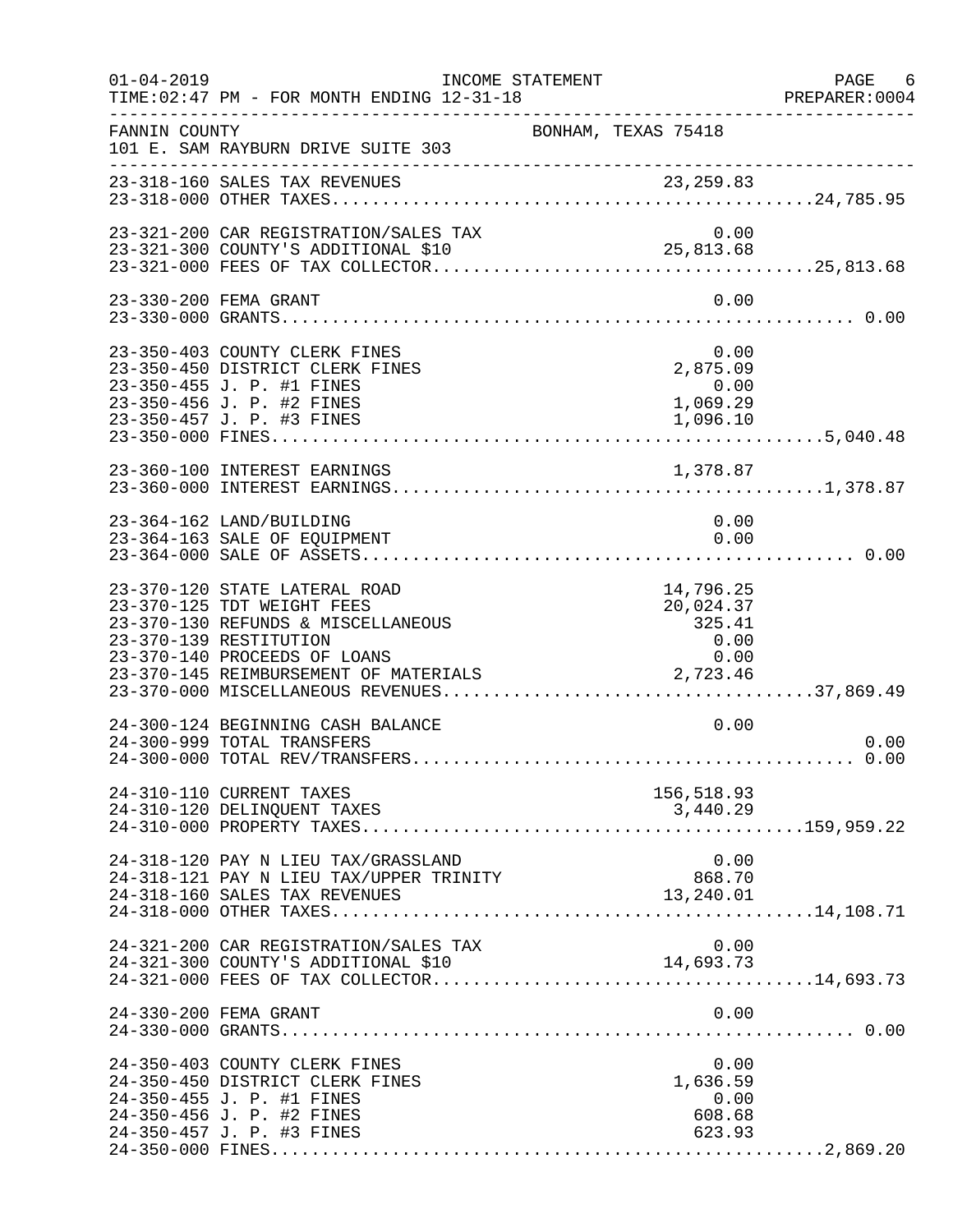| $01 - 04 - 2019$     | TIME: 02:47 PM - FOR MONTH ENDING 12-31-18                                                                                                                                                                                                          | INCOME STATEMENT                                                              | PAGE 7<br>PREPARER: 0004 |
|----------------------|-----------------------------------------------------------------------------------------------------------------------------------------------------------------------------------------------------------------------------------------------------|-------------------------------------------------------------------------------|--------------------------|
| FANNIN COUNTY        | 101 E. SAM RAYBURN DRIVE SUITE 303                                                                                                                                                                                                                  | BONHAM, TEXAS 75418                                                           |                          |
|                      | 24-360-100 INTEREST EARNING                                                                                                                                                                                                                         | 979.69                                                                        |                          |
|                      | 24-364-162 LAND/BUILDING<br>24-364-163 SALE OF EQUIPMENT                                                                                                                                                                                            | 0.00<br>0.00                                                                  |                          |
|                      | 24-370-120 STATE LATERAL ROAD<br>24-370-125 TDT WEIGHT FEES<br>24-370-130 REFUNDS & MISCELLANEOUS<br>24-370-138 SALE OF SCRAP IRON<br>24-370-140 PROCEEDS OF LOAN<br>24-370-145 REIMBURSEMENT OF MATERIALS<br>24-370-146 SALE OF RECYCLED MATERIALS | 8,422.35<br>11,398.31<br>0.00<br>0.00<br>0.00<br>$0.00$<br>1,362.62<br>211.30 |                          |
|                      | 25-300-125 BEGINNING CASH BALANCE                                                                                                                                                                                                                   | 0.00                                                                          |                          |
| 25-370-625 DONATIONS | 25-370-138 SALE OF SCRAP IRON                                                                                                                                                                                                                       | 0.00<br>0.00                                                                  |                          |
|                      | 26-300-126 BEGINNING CASH BALANCE                                                                                                                                                                                                                   | 0.00                                                                          |                          |
|                      | 26-360-100 INTEREST EARNINGS                                                                                                                                                                                                                        | 20.27                                                                         |                          |
|                      | 26-370-455 J.P.#1 TECHNOLOGY FEES                                                                                                                                                                                                                   | 0.00                                                                          |                          |
|                      | 27-300-127 BEGINNING CASH BALANCE                                                                                                                                                                                                                   | 0.00                                                                          |                          |
|                      | 27-360-100 INTEREST EARNINGS                                                                                                                                                                                                                        | 4.50                                                                          |                          |
|                      | 27-370-456 J.P.#2 TECHNOLOGY FEES                                                                                                                                                                                                                   | 40.00                                                                         |                          |
|                      | 28-300-128 BEGINNING CASH                                                                                                                                                                                                                           | 0.00                                                                          |                          |
|                      | 28-360-100 INTEREST EARNINGS                                                                                                                                                                                                                        | 2.31                                                                          |                          |
|                      | 28-370-456 J.P.#3 TECHNOLOGY FEES                                                                                                                                                                                                                   | 252.02                                                                        |                          |
|                      | 30-360-100 INTEREST EARNINGS                                                                                                                                                                                                                        | 0.00                                                                          |                          |
|                      | 30-370-569 SHERIFF WORK RELEASE                                                                                                                                                                                                                     | 0.00                                                                          |                          |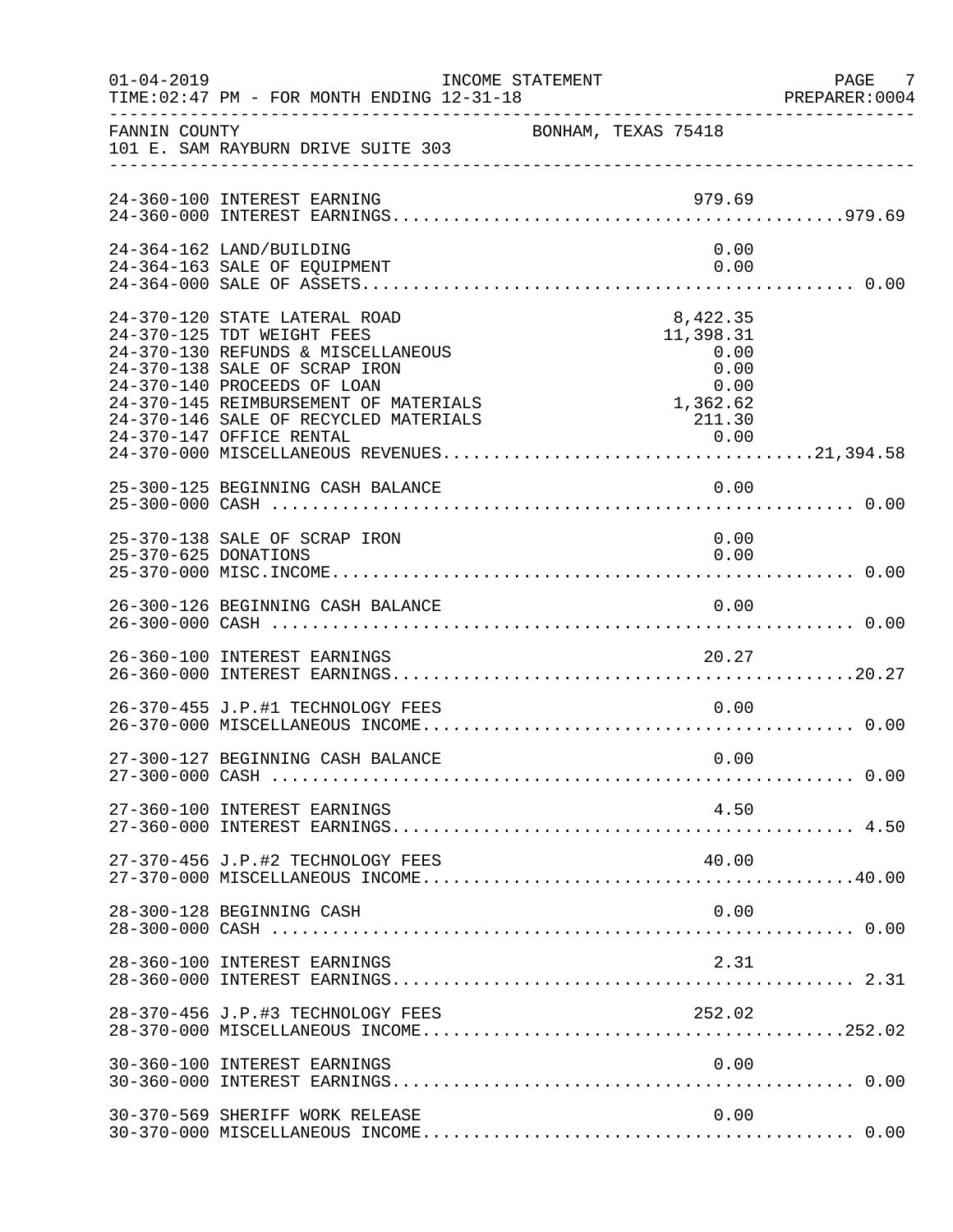| $01 - 04 - 2019$ | TIME: 02:47 PM - FOR MONTH ENDING 12-31-18                                             | INCOME STATEMENT |                     | PAGE 8<br>PREPARER: 0004 |
|------------------|----------------------------------------------------------------------------------------|------------------|---------------------|--------------------------|
| FANNIN COUNTY    | 101 E. SAM RAYBURN DRIVE SUITE 303                                                     |                  | BONHAM, TEXAS 75418 |                          |
|                  | 31-300-131 BEGINNING CASH BALANCE                                                      |                  | 0.00                |                          |
|                  | 31-330-510 COURTHOUSE RESTORATION                                                      |                  | 90,382.47           |                          |
|                  | 31-370-131 RESTORATION DONATIONS                                                       |                  | 0.00                |                          |
|                  | 33-300-133 BEGINNING CASH BALANCE                                                      |                  | 0.00                |                          |
|                  | 33-340-480 APPLICATION FEE                                                             |                  | 0.00                |                          |
|                  | 34-300-134 BEGINNING CASH BALANCE                                                      |                  | 0.00                |                          |
|                  | 34-360-100 INTEREST INCOME                                                             |                  | 11.86               |                          |
|                  | 34-370-450 DISTRICT CT.RECORDS ARCHIVE FEE 1,191.53                                    |                  |                     |                          |
|                  | 35-340-403 COUNTY CLERK FEES<br>35-340-450 DISTRICT CLERK FEES                         |                  | 0.00<br>2,666.00    |                          |
|                  | 35-360-100 INTEREST EARNINGS                                                           |                  | 68.29               |                          |
|                  | 36-300-136 BEGINNING CASH BALANCE-D.A.FEE<br>36-300-236 BEGINNING CASH BALANCE-SEIZURE |                  | 0.00<br>0.00        |                          |
|                  | 36-340-475 DISTRICT ATTORNEY FEES                                                      |                  | 370.73              |                          |
|                  | 36-352-200 CONTRABAND FORFEITURE<br>36-352-300 D.A. SEIZURE FUND                       |                  | 0.00<br>0.00        |                          |
|                  | 36-360-100 INTEREST EARNINGS-D.A. FEE<br>36-360-236 INTEREST EARNINGS-SEIZURE FUND     |                  | 2.81<br>5.27        |                          |
|                  | 36-370-130 REFUNDS & MISCELLANEOUS<br>36-370-319 RESTITUTION                           |                  | 276.09<br>0.00      |                          |
|                  | 37-360-100 INTEREST EARNINGS                                                           |                  | 0.80                |                          |
|                  | 37-370-130 REFUNDS & MISCELLANEOUS                                                     |                  | 0.00                |                          |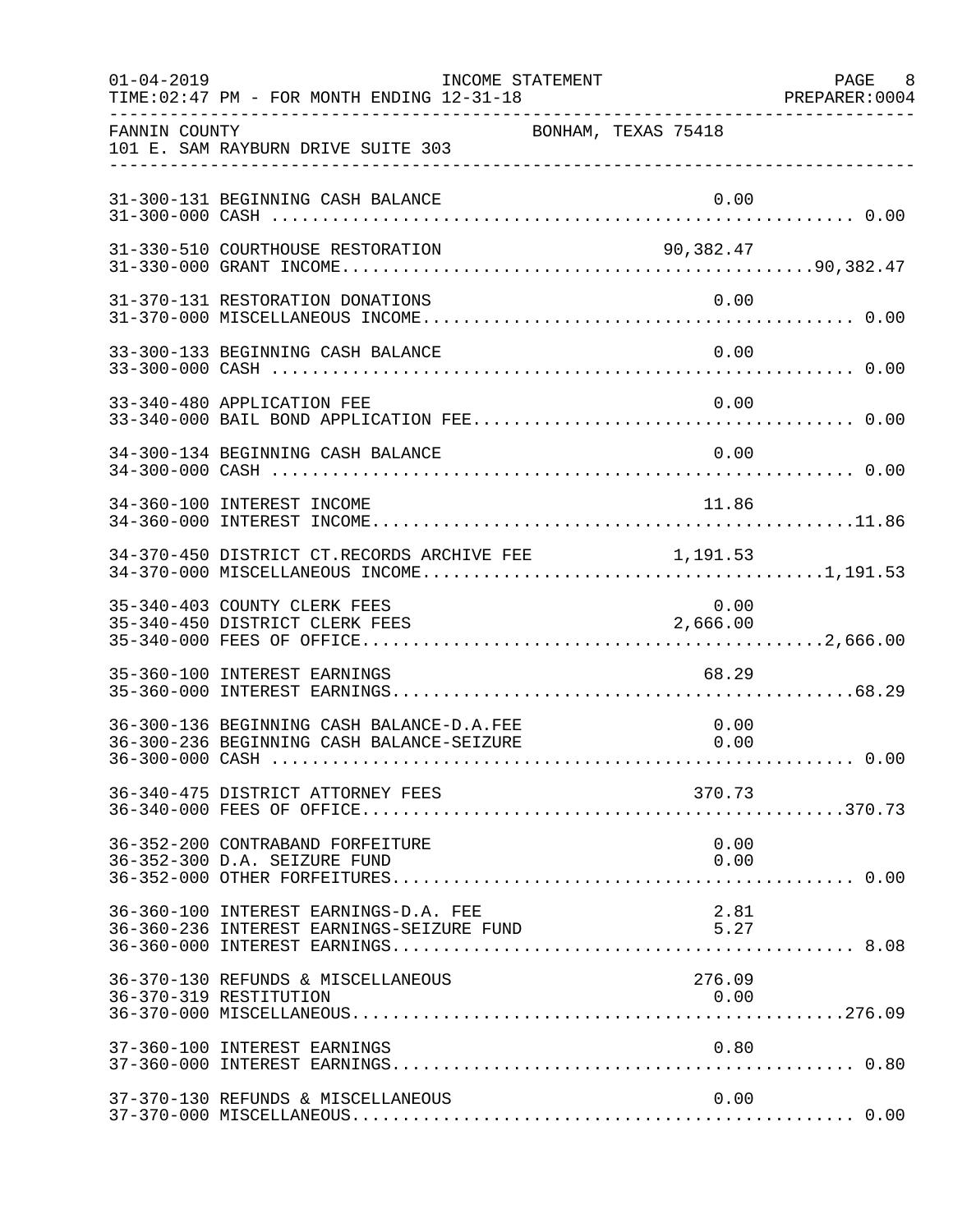| $01 - 04 - 2019$     | INCOME STATEMENT<br>TIME: 02:47 PM - FOR MONTH ENDING 12-31-18                                                         |                      | PAGE 9<br>PREPARER: 0004 |
|----------------------|------------------------------------------------------------------------------------------------------------------------|----------------------|--------------------------|
| FANNIN COUNTY        | 101 E. SAM RAYBURN DRIVE SUITE 303                                                                                     | BONHAM, TEXAS 75418  |                          |
|                      |                                                                                                                        |                      |                          |
|                      | 39-360-100 INTEREST EARNINGS                                                                                           | 38.33                |                          |
|                      | 39-370-150 BONNIE RUTH COOPER TRUST                                                                                    | 0.00                 |                          |
|                      | 40-300-110 UNENCUMBERED FUND BALANCE                                                                                   | 0.00                 |                          |
|                      | 40-330-410 NAACHO GRANT INCOME                                                                                         | 0.00                 |                          |
| 41-370-406 DONATIONS |                                                                                                                        | 150.00               |                          |
|                      | 42-330-477 HAZARD MITIGATION DR-1999                                                                                   | 0.00                 |                          |
|                      | 44-330-423 2016 HOMELAND SECURITY                                                                                      | 0.00                 |                          |
|                      | 45-330-403 CHAPTER 19 FUNDS                                                                                            | 92.11                |                          |
|                      | 46-300-146 BEGINNING CASH BALANCE                                                                                      | 0.00                 |                          |
|                      | 46-330-475 SAFE ROOM REIMBURSEMENT DR-4029 35,527.25<br>46-330-476 ADMINISTRATIVE FEE<br>46-330-476 ADMINISTRATIVE FEE | 1, 200.01            |                          |
|                      | 48-300-148 BEGINNING CASH BALANCE                                                                                      | 0.00                 |                          |
|                      | 48-340-130 REFUNDS & MISCELLANEOUS<br>48-340-403 CONTRACT ADMINISTRATIVE FEE<br>48-340-484 ELECTION REIMBURSEMENT      | 0.00<br>0.00<br>0.00 |                          |
|                      | 49-300-149 BEGINNING CASH BALANCE                                                                                      | 0.00                 |                          |
|                      | 49-330-475 INVESTIGATOR/LEOSE GRANT                                                                                    | 0.00                 |                          |
|                      | 51-300-151 BEGINNING CASH BALANCE                                                                                      | 0.00                 |                          |
|                      |                                                                                                                        |                      |                          |
|                      | 52-360-100 INTEREST EARNINGS                                                                                           | 5.29                 |                          |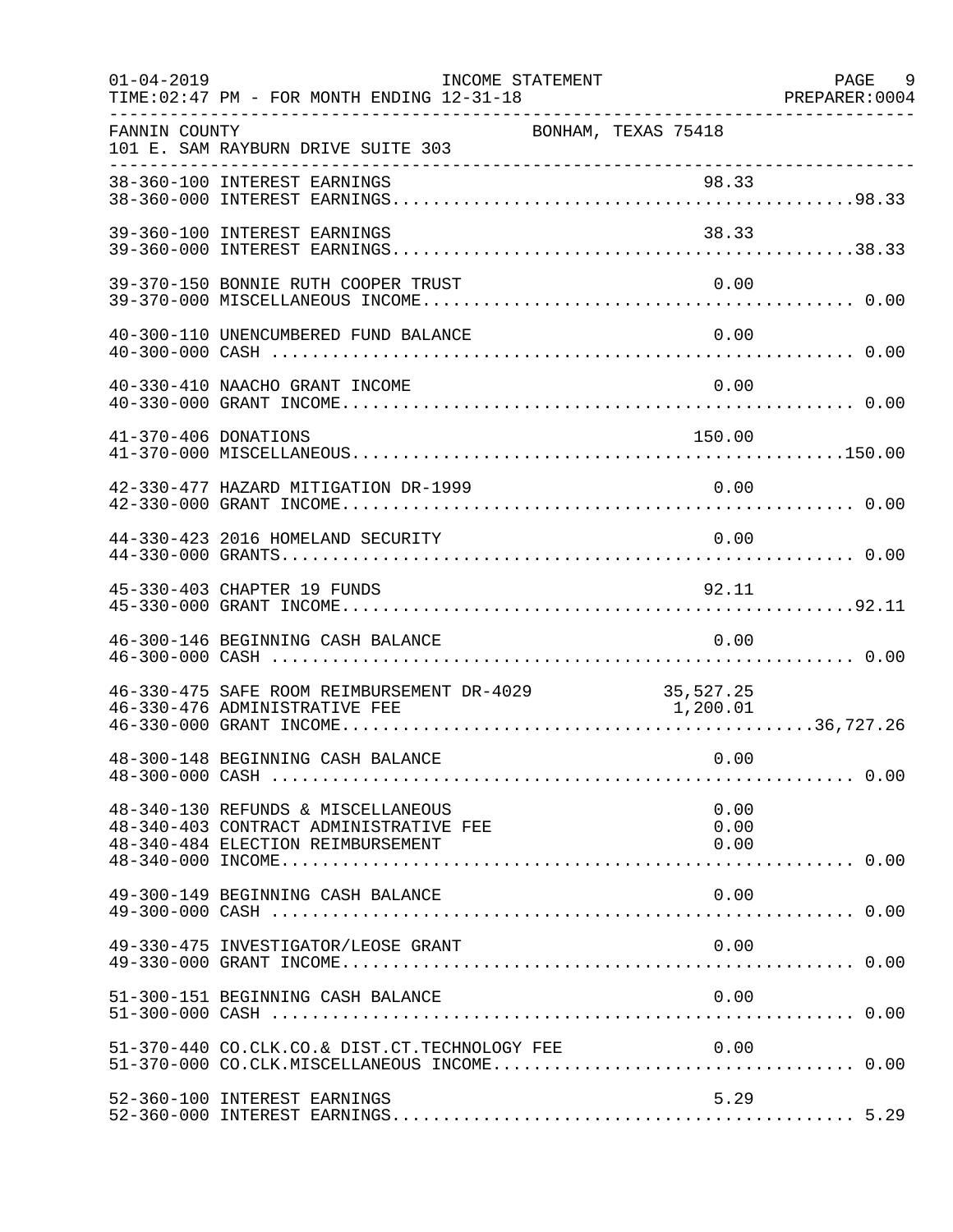| $01 - 04 - 2019$ | INCOME STATEMENT<br>TIME: 02:47 PM - FOR MONTH ENDING 12-31-18                                          |              | PAGE 10 |
|------------------|---------------------------------------------------------------------------------------------------------|--------------|---------|
| FANNIN COUNTY    | BONHAM, TEXAS 75418<br>101 E. SAM RAYBURN DRIVE SUITE 303                                               |              |         |
|                  |                                                                                                         |              |         |
|                  | 53-300-153 BEGINNING CASH BALANCE                                                                       | 0.00         |         |
|                  | 53-370-133 CO.CLERK RECORDS ARCHIVE FEE                                                                 | 0.00         |         |
|                  | 55-300-156 BEGINNING CASH BALANCE                                                                       | 0.00         |         |
|                  | 55-360-100 INTEREST EARNINGS                                                                            | 0.00         |         |
|                  | 55-370-130 REFUNDS & MISCELLANEOUS<br>55-370-160 PEACE OFFICER ALLOCATION                               | 0.00<br>0.00 |         |
|                  | 56-300-156 BEGINNING CASH BALANCE                                                                       | 0.00         |         |
|                  | 56-330-560 BULLETPROOF VEST PARTNERSHIP                                                                 | $\sim 0.00$  |         |
|                  | 56-352-200 CONTRABAND FOREITURE<br>56-352-300 PLEA BARGAIN AGREEMENT                                    | 0.00<br>0.00 |         |
|                  | 56-355-560 FEDERAL FORFEITURE FUNDS 2018<br>56-355-000 FEDERAL FORFEITURE FUNDS 2018 0.00               | 0.00         |         |
|                  | 56-360-100 INTEREST EARNINGS-SO FORFEITURE 16.72<br>56-360-159 INTEREST EARNINGS-FEDERAL FORF 2018 0.00 |              |         |
|                  | 56-370-108 FEDERAL OT REIMBURSEMENT<br>56-370-130 REFUNDS & MISCELLANEOUS                               | 0.00<br>0.00 |         |
|                  | 56-390-140 TRANSFERS IN                                                                                 | 0.00         |         |
|                  | 57-300-157 BEGINNING CASH BALANCE                                                                       | 0.00         |         |
|                  | 57-360-100 INTEREST EARNINGS                                                                            | 0.00         |         |
|                  | 57-370-560 SHERIFF K-9 UNIT                                                                             | 0.00         |         |
|                  | 59-300-159 BEGINNING CASH BALANCE                                                                       | 0.00         |         |
|                  | 59-360-100 INTEREST EARNINGS                                                                            | 13.74        |         |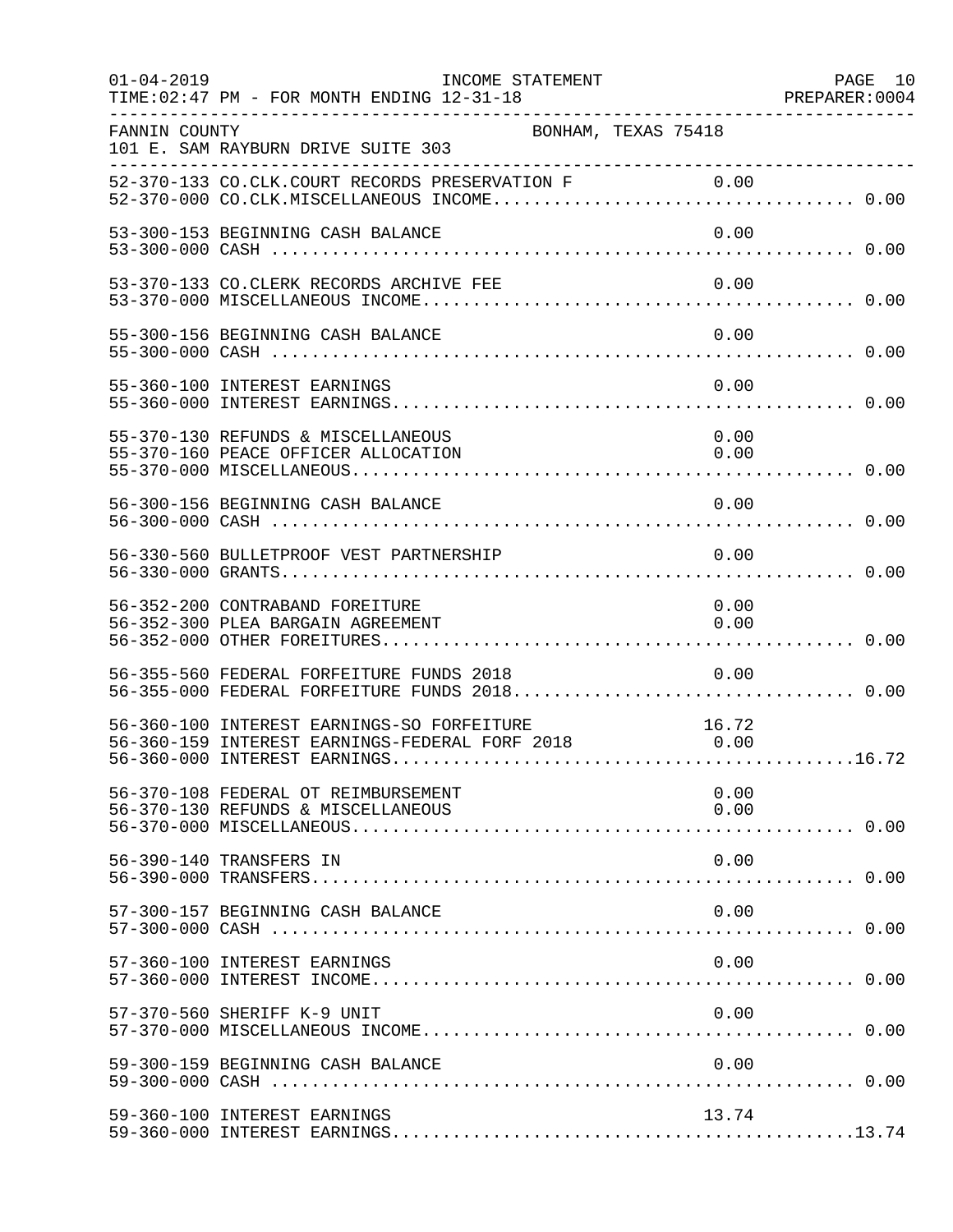| $01 - 04 - 2019$ | TIME: 02:47 PM - FOR MONTH ENDING 12-31-18                                                                        | INCOME STATEMENT    |                                                                                   | PAGE 11<br>PREPARER: 0004 |
|------------------|-------------------------------------------------------------------------------------------------------------------|---------------------|-----------------------------------------------------------------------------------|---------------------------|
| FANNIN COUNTY    | 101 E. SAM RAYBURN DRIVE SUITE 303                                                                                | BONHAM, TEXAS 75418 |                                                                                   |                           |
|                  | 59-370-425 DRUG COURT FEE                                                                                         |                     |                                                                                   |                           |
|                  | 60-300-110 BEGINNING CASH BALANCE                                                                                 |                     | 0.00                                                                              |                           |
|                  | 60-310-110 CURRENT TAXES<br>60-310-120 DELINQUENT TAXES<br>60-310-260 CURRENT TAXES SERIES '98                    |                     | 139,233.40<br>1,884.20<br>$\begin{array}{c} 0\,.\,0\,0 \\ 0\,.\,0\,0 \end{array}$ |                           |
|                  | 60-318-120 PAY N LIEU TAX/GRASSLAND<br>00-318-120 FAI N LIEU TAX/GRESSING                                         |                     | 0.00                                                                              |                           |
|                  | 60-360-100 INTEREST EARNINGS<br>60-360-200 INTEREST, 2017 GO BONDS<br>60-360-300 INTEREST, 2018 GO BONDS 7,923.33 |                     | 0.00<br>0.00                                                                      |                           |
|                  | 60-370-130 REFUNDS & MISCELLANEOUS                                                                                |                     | 0.00                                                                              |                           |
|                  | 61-300-161 BEGINNING CASH BALANCE                                                                                 |                     | 0.00                                                                              |                           |
|                  | 61-370-440 DIST.CLK.CO.& DIST.CT.TECHNOLOGY FE 119.46<br>61-370-000 DIST.CLK.MISCELLANEOUS INCOME119.46           |                     |                                                                                   |                           |
|                  | 62-300-162 BEGINNING CASH BALANCE                                                                                 |                     | 0.00                                                                              |                           |
|                  | 62-360-100 INTEREST EARNINGS                                                                                      |                     | 13.21                                                                             |                           |
|                  | 62-370-133 DIST.CLK.COURT RECORDS PRESERVATION 889.70<br>62-370-000 DIST.CLK.COURT MISCELLAEOUS INCOME889.70      |                     |                                                                                   |                           |
|                  |                                                                                                                   |                     |                                                                                   |                           |
|                  | 63-370-130 REFUNDS & MISCELLANEOUS<br>63-370-160 PEACE OFFICER ALLOCATION                                         |                     | 0.00<br>0.00                                                                      |                           |
|                  | 64-300-152 BEGINNING CASH BALANCE                                                                                 |                     | 0.00                                                                              |                           |
|                  | 64-370-130 REFUNDS & MISCELLANEOUS<br>64-370-160 PEACE OFFICER ALLOCATION                                         |                     | 0.00<br>0.00                                                                      |                           |
|                  | 65-300-153 BEGINNING CASH BALANCE                                                                                 |                     | 0.00                                                                              |                           |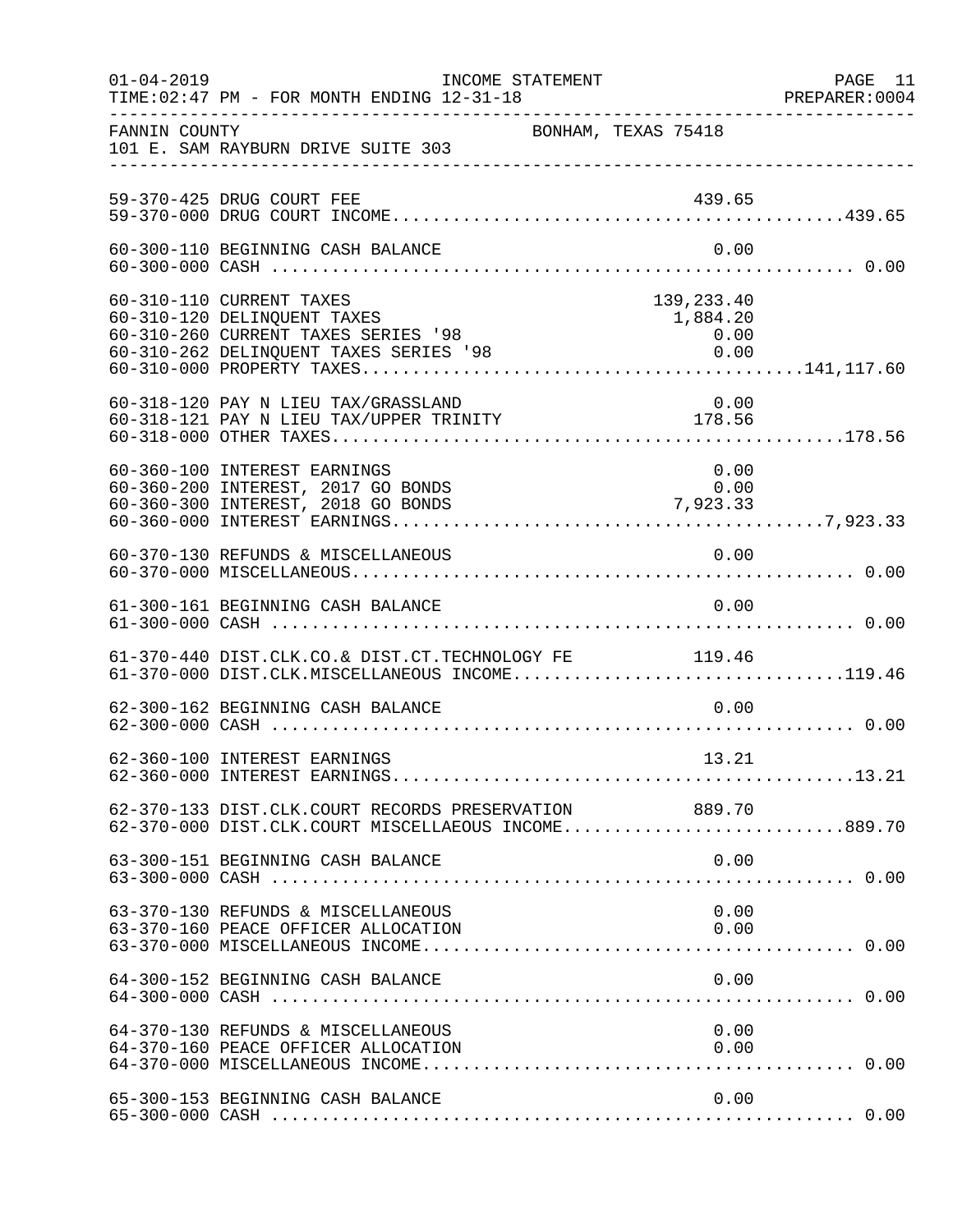| $01 - 04 - 2019$ | INCOME STATEMENT<br>TIME: 02:47 PM - FOR MONTH ENDING 12-31-18              |        | PAGE 12      |
|------------------|-----------------------------------------------------------------------------|--------|--------------|
| FANNIN COUNTY    | BONHAM, TEXAS 75418<br>101 E. SAM RAYBURN DRIVE SUITE 303                   |        |              |
|                  | 65-370-130 REFUNDS & MISCELLANEOUS<br>65-370-160 PEACE OFFICER ALLOCATION   |        | 0.00<br>0.00 |
|                  | 66-300-166 BEGINNING CASH BALANCE                                           |        | 0.00         |
|                  | 66-360-100 INTEREST EARNINGS LEGEND BANK                                    |        | 0.00         |
|                  |                                                                             |        |              |
|                  | 67-300-110 UNENCUMBERED FUND BALANCE                                        | 0.00   |              |
|                  | 67-319-551 ANNUAL PAYMENT                                                   |        | 0.00         |
|                  | 68-300-168 BEGINNING CASH BALANCE                                           |        | 0.00         |
|                  | 68-360-100 INTEREST EARNING LEGEND BANK<br>68-360-168 INTEREST EARNINGS ICS |        | 0.00<br>0.00 |
|                  | 68-370-130 REFUNDS & MISCELLANEOUS                                          | 0.00   |              |
|                  | 70-360-100 INTEREST EARNINGS                                                | 440.32 |              |
|                  | 71-330-475 INVESTIGATOR CRIMES AGAINST WOMEN                                |        | 0.00         |
|                  | 72-330-560 INVESTIGATOR CRIMES AGAINST CHILDRE 3,297.94                     |        |              |
|                  | 80-300-180 BEGINNING CASH BALANCE                                           |        | 0.00         |
|                  | 80-370-130 MISCELLANEOUS<br>80-370-180 PROGRAM FEES                         |        | 0.00<br>0.00 |
|                  | 81-300-110 UNENCUMBERED FUND BALANCE                                        |        | 0.00         |
|                  | 81-318-181 YEAR 1 PAYMENT                                                   |        | 0.00         |
|                  | 82-300-123 UNENCUMBERED FUND BALANCE                                        |        | 0.00         |
|                  | 82-318-182 YEAR 1 PAYMENT                                                   |        | 0.00         |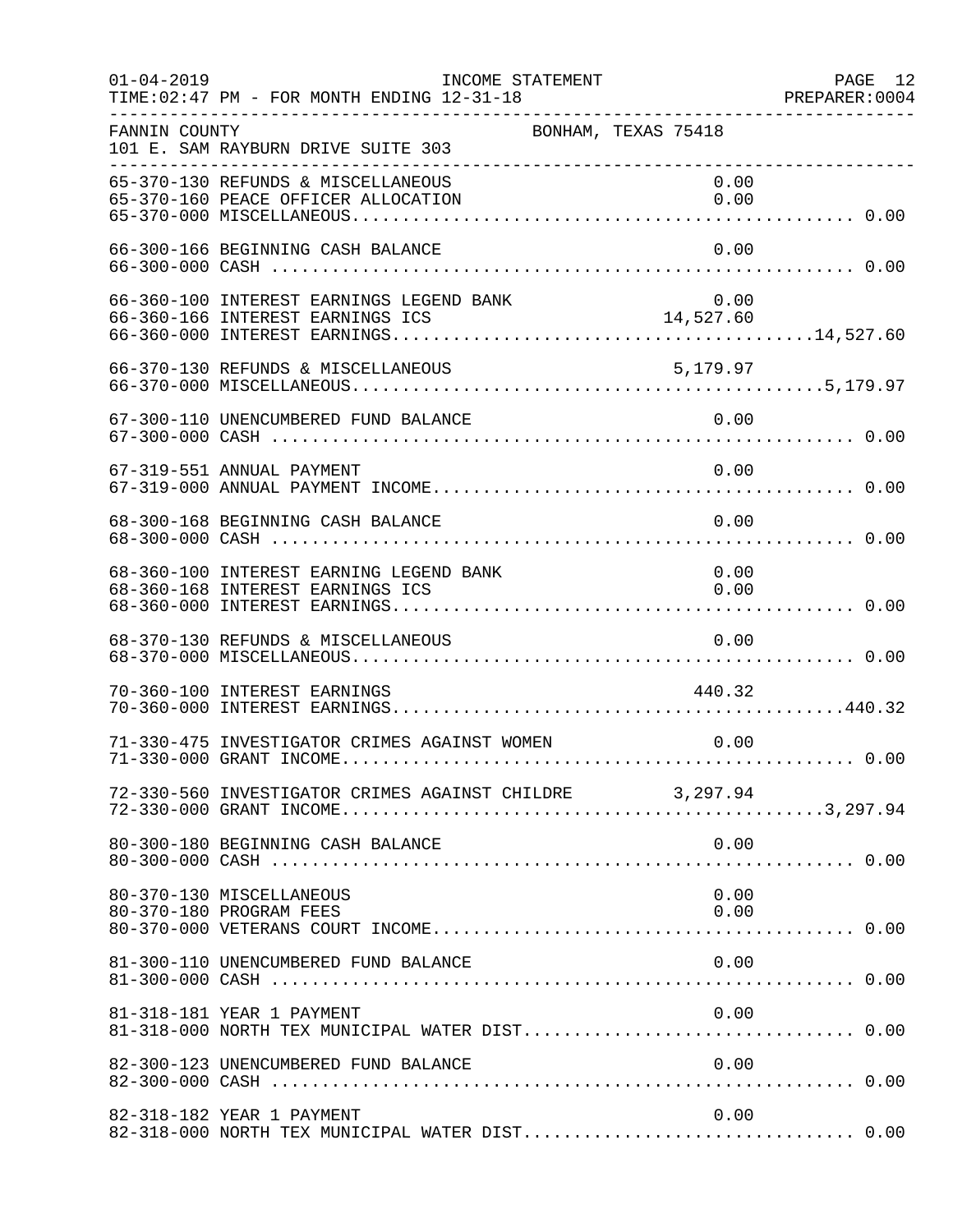| $01 - 04 - 2019$ | INCOME STATEMENT<br>TIME: 02:47 PM - FOR MONTH ENDING 12-31-18                                                                                                                                                                                                                                                                                                                                                                     |                                            | PAGE 13<br>PREPARER: 0004 |
|------------------|------------------------------------------------------------------------------------------------------------------------------------------------------------------------------------------------------------------------------------------------------------------------------------------------------------------------------------------------------------------------------------------------------------------------------------|--------------------------------------------|---------------------------|
| FANNIN COUNTY    | BONHAM, TEXAS 75418<br>101 E. SAM RAYBURN DRIVE SUITE 303                                                                                                                                                                                                                                                                                                                                                                          |                                            |                           |
|                  |                                                                                                                                                                                                                                                                                                                                                                                                                                    |                                            |                           |
|                  | 83-318-183 YEAR 1 PAYMENT                                                                                                                                                                                                                                                                                                                                                                                                          | 0.00                                       |                           |
|                  | 84-300-110 UNENCUMBERED FUND BALANCE                                                                                                                                                                                                                                                                                                                                                                                               | 0.00                                       |                           |
|                  | 84-318-184 PERSONNEL INCOME YEAR 1<br>84-318-185 EMERGENCY RADIO IMP.INC.YEAR 1<br>84-318-186 VEHICLE OR SPEC EQUIP INC YEAR 1                                                                                                                                                                                                                                                                                                     | 0.00<br>0.00                               |                           |
|                  | 87-340-575 JUVENILE PROBATION FEES<br>87-340-576 JUVENILE PROBATION FEES<br>87-340-576 JUVENILE PROBATION RESTITUTION 534.25<br>87-340-577 JUVENILE PROBATION COURT COSTS 70.00<br>87-340-578 FEES RECEIVED FOR OTHER COUNTIES 0.00<br>87-340-000 FEES OF OFFICE                                                                                                                                                                   | 425.00                                     |                           |
|                  |                                                                                                                                                                                                                                                                                                                                                                                                                                    |                                            |                           |
|                  |                                                                                                                                                                                                                                                                                                                                                                                                                                    |                                            |                           |
|                  | 89-330-908 STRUCTURAL FAM.THER.GRANT OOG<br>89-330-908 STRUCTURAL FAM.THER.GRANT OOG<br>89-330-915 BASIC PROBATION SUPERVISION<br>89-330-916 COMMUNITY PROGRAMS<br>89-330-917 PRE/POST ADJUDICATION<br>89-330-917 PRE/POST ADJUDICATION<br>89-330-918 COMMITMENT DIVERSION<br>89-330-918 COMMITMENT DIVERSION (4,165.00)<br>89-330-919 MENTAL HEALTH SERVICES (6,380.00)<br>89-330-920 REGIONAL DIVERSIONS ALTERNATIVES (7,738.00) | 0.00<br>50,410.00<br>33,542.00<br>3,421.00 |                           |
|                  | 89-360-189 INTEREST INCOME                                                                                                                                                                                                                                                                                                                                                                                                         | 39.64                                      |                           |
|                  | 89-370-130 REFUNDS & MISCELLANEOUS<br>89-370-995 LOCAL FUNDING                                                                                                                                                                                                                                                                                                                                                                     | 0.00<br>160,000.00                         |                           |
|                  | 92-360-100 INTEREST EARNINGS<br>92-360-350 GOV. COMMODITY PROG. ASCS                                                                                                                                                                                                                                                                                                                                                               | 213.30<br>0.00                             |                           |
| 92-370-100 RENT  | 92-370-130 REFUNDS & MISCELLANEOUS                                                                                                                                                                                                                                                                                                                                                                                                 | 0.00<br>0.00                               |                           |
|                  | 93-330-909 GRANT #713169 RANDOLPH                                                                                                                                                                                                                                                                                                                                                                                                  | 0.00                                       |                           |
|                  | 93-370-130 REFUNDS & MISCELLANEOUS                                                                                                                                                                                                                                                                                                                                                                                                 | 0.00                                       |                           |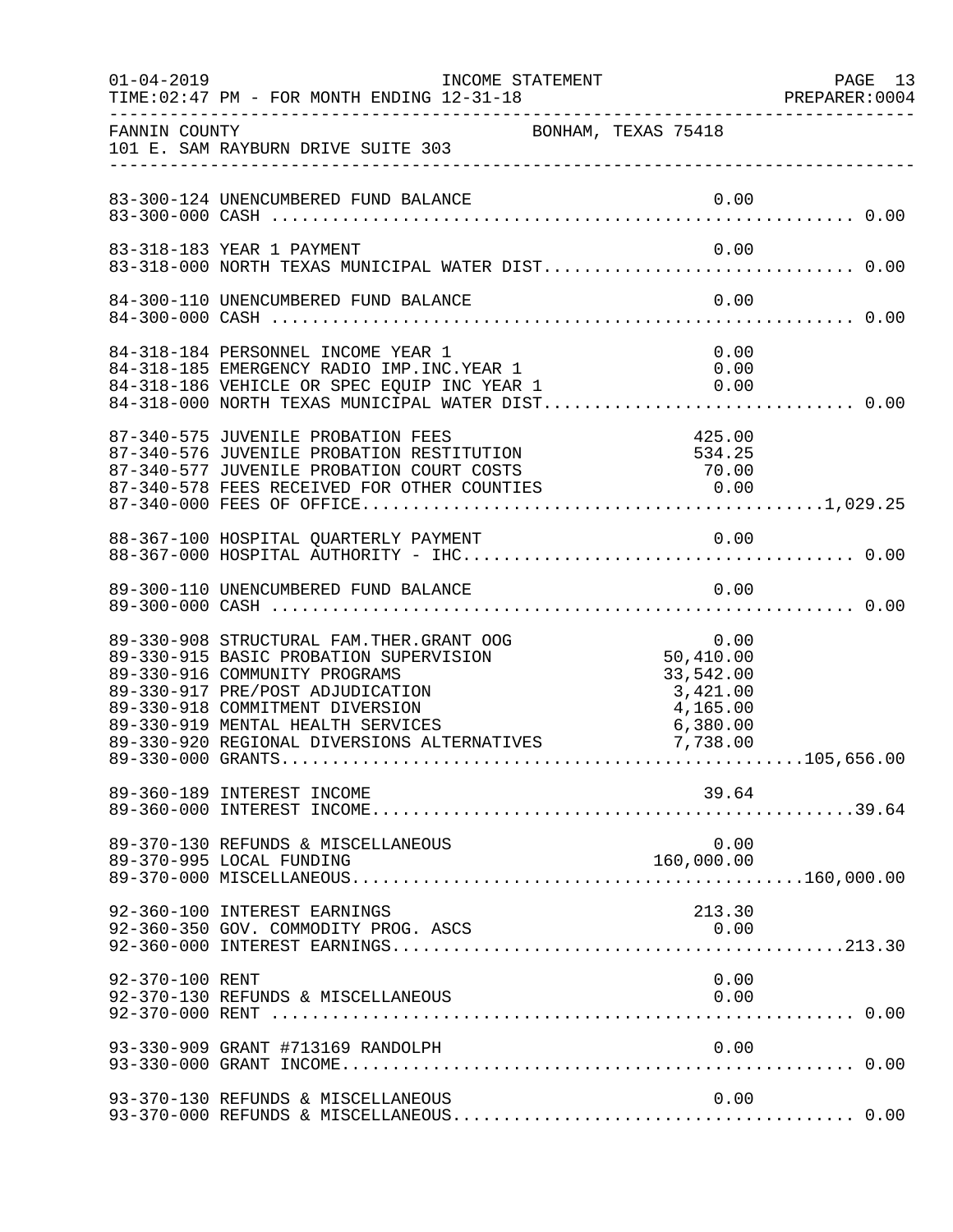|                                                            | $01 - 04 - 2019$                                                                                                                                                                                                                                                                                                                                                                                                                                                                                                                                                                                                             | INCOME STATEMENT    |                                                                                                                                                                                         | PAGE 14<br>PREPARER: 0004 |
|------------------------------------------------------------|------------------------------------------------------------------------------------------------------------------------------------------------------------------------------------------------------------------------------------------------------------------------------------------------------------------------------------------------------------------------------------------------------------------------------------------------------------------------------------------------------------------------------------------------------------------------------------------------------------------------------|---------------------|-----------------------------------------------------------------------------------------------------------------------------------------------------------------------------------------|---------------------------|
|                                                            | FANNIN COUNTY<br>101 E. SAM RAYBURN DRIVE SUITE 303                                                                                                                                                                                                                                                                                                                                                                                                                                                                                                                                                                          | BONHAM, TEXAS 75418 |                                                                                                                                                                                         |                           |
|                                                            | 95-360-100 INTEREST EARNINGS                                                                                                                                                                                                                                                                                                                                                                                                                                                                                                                                                                                                 |                     | 0.00                                                                                                                                                                                    |                           |
|                                                            | 95-370-125 AFLAC FSA CLEARING                                                                                                                                                                                                                                                                                                                                                                                                                                                                                                                                                                                                |                     | 0.00                                                                                                                                                                                    |                           |
|                                                            |                                                                                                                                                                                                                                                                                                                                                                                                                                                                                                                                                                                                                              |                     |                                                                                                                                                                                         |                           |
|                                                            |                                                                                                                                                                                                                                                                                                                                                                                                                                                                                                                                                                                                                              |                     |                                                                                                                                                                                         |                           |
|                                                            | ***** EXPENSE ACCOUNTS *****                                                                                                                                                                                                                                                                                                                                                                                                                                                                                                                                                                                                 |                     |                                                                                                                                                                                         |                           |
| 10-400-435 PRINTING<br>10-400-480 BOND<br>10-400-590 BOOKS | 10-400-101 SALARY ELECTED OFFICIAL 10-400-104 STATE PROBATE SALARY SUPPLEMENT 0.00<br>10-400-105 SALARY SECRETARY 10,532.76<br>10-400-201 SOCIAL SECURITY TAXES 1,620.11<br>10-400-202 GROUP HEALTH & DENTAL INSURANCE 5,737.56<br>10-400-<br>10-400-203 RETIREMENT<br>10-400-204 WORKERS' COMPENSATION<br>10-400-205 MEDICARE TAX<br>10-400-225 TRAVEL ALLOWANCE<br>10-400-310 OFFICE SUPPLIES<br>10-400-311 POSTAL EXPENSES<br>10-400-427 OUT OF COUNTY TRAVEL<br>10-400-431 LOCAL TRAVEL<br>10-400-437 COURT REPORTER EXPENSE<br>10-400-468 JUVENILE BOARD SALARY<br>10-400-572 OFFICE EQUIPMENT<br>10-400-574 TECHNOLOGY |                     | 3,344.09<br>149.42<br>378.88<br>900.00<br>0.00<br>13.34<br>1,958.66<br>0.00<br>23.50<br>0.00<br>600.00<br>1,243.00<br>0.00<br>0.00<br>0.00                                              |                           |
|                                                            |                                                                                                                                                                                                                                                                                                                                                                                                                                                                                                                                                                                                                              |                     |                                                                                                                                                                                         |                           |
| 10-403-435 PRINTING<br>10-403-480 BOND<br>10-403-481 DUES  | 10-403-101 SALARY ELECTED OFFICIAL<br>10-403-104 SALARY DEPUTIES<br>10-403-107 REGULAR-TEMP. PART-TIME<br>10-403-201 SOCIAL SECURITY TAXES<br>10-403-202 GROUP HEALTH & DENTAL INSURANCE<br>10-403-203 RETIREMENT<br>10-403-204 WORKERS COMPENSATION<br>10-403-205 MEDICARE TAX<br>10-403-310 OFFICE SUPPLIES<br>10-403-311 POSTAL EXPENSES<br>10-403-420 UTILITIES TELEPHONE<br>10-403-427 OUT OF COUNTY TRAVEL<br>10-403-431 LOCAL TRAVEL<br>10-403-437 IMAGING/INDEXING<br>10-403-572 OFFICE EQUIPMENT                                                                                                                    |                     | 15,679.44<br>44,946.04<br>4,719.37<br>3,644.67<br>21,037.72<br>7,514.66<br>340.57<br>852.34<br>734.24<br>286.62<br>0.00<br>515.31<br>0.00<br>0.00<br>2,005.22<br>463.00<br>0.00<br>0.00 |                           |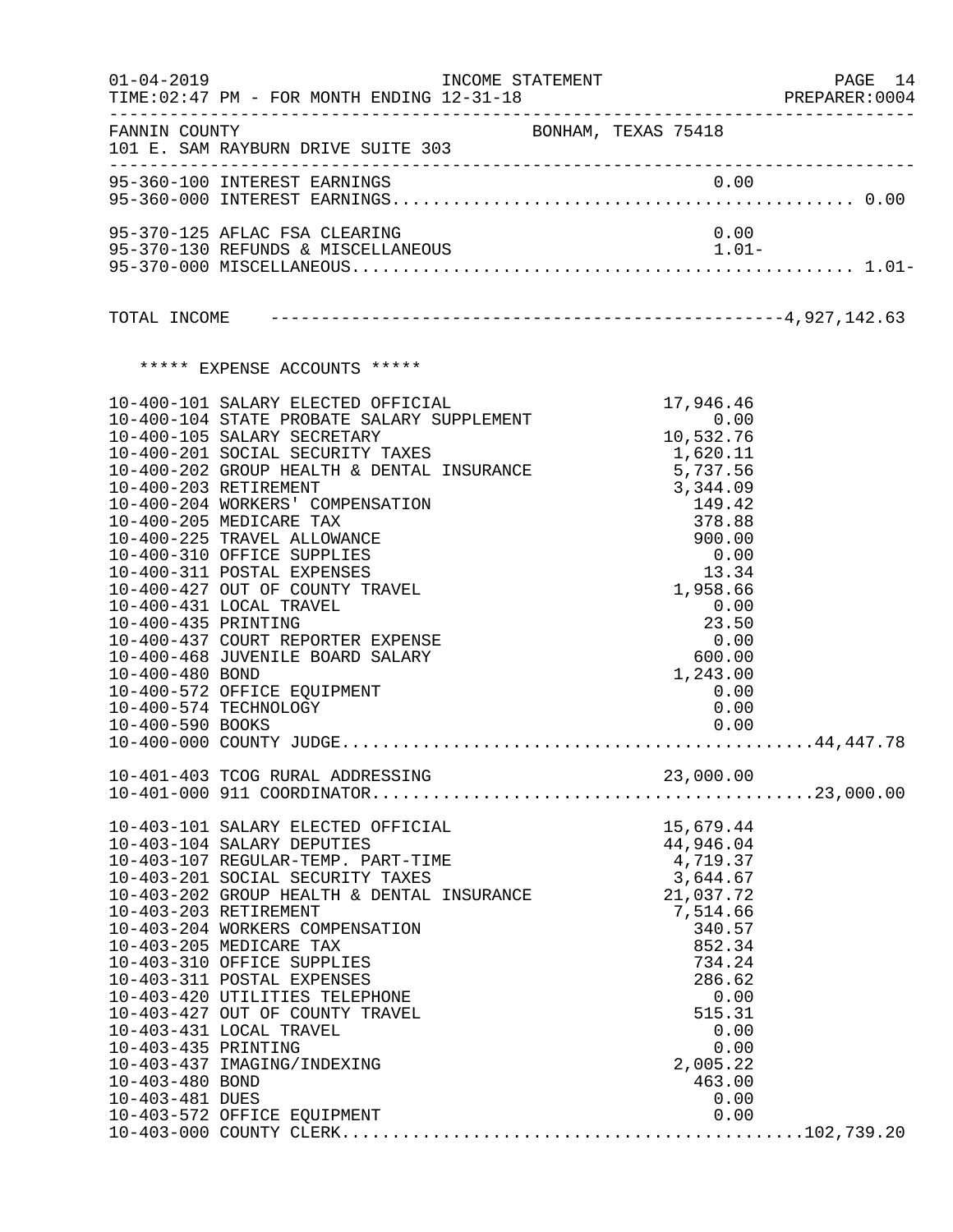|                                                                  |                                                                                                                                                                                                                                                                                                                                                                                                                                                                                                                                                                                               |                     |                                                                                                                                                                                        | PAGE 15<br>PREPARER:0004 |
|------------------------------------------------------------------|-----------------------------------------------------------------------------------------------------------------------------------------------------------------------------------------------------------------------------------------------------------------------------------------------------------------------------------------------------------------------------------------------------------------------------------------------------------------------------------------------------------------------------------------------------------------------------------------------|---------------------|----------------------------------------------------------------------------------------------------------------------------------------------------------------------------------------|--------------------------|
| FANNIN COUNTY                                                    | 101 E. SAM RAYBURN DRIVE SUITE 303                                                                                                                                                                                                                                                                                                                                                                                                                                                                                                                                                            | BONHAM, TEXAS 75418 |                                                                                                                                                                                        |                          |
| 10-404-109 SALARY<br>10-404-311 POSTAGE                          | 10-404-201 SOCIAL SECURITY TAXES<br>10-404-203 RETIREMENT<br>10-404-205 MEDICARE TAX<br>10-404-310 ELECTION SUPPLIES<br>10-404-423 CELL PHONE<br>10-404-427 ELECTION TRAVEL<br>10-404-428 EMPLOYEE TRAINING<br>10-404-429 DPS BACKGROUND CHECK<br>10-404-430 BIDS AND NOTICES<br>10-404-442 PROFESSIONAL SERVICE/TRANSLATOR<br>10-404-483 VOTER REGISTRATION<br>10-4                                                                                                                                                                                                                          |                     | 15,765.41<br>15,765.41<br>585.65<br>0.00<br>136.96<br>1,899.63<br>579.15                                                                                                               |                          |
| 10-405-435 PRINTING                                              | 10-405-102 SALARY APPOINTED OFFICIAL 10-405-201 SOCIAL SECURITY TAXES 639.04<br>10-405-202 GROUP HEALTH & DENTAL INSURANCE 2,868.78<br>10-405-203 RETIREMENT 1,201.83<br>10-405-204 WORKERS' COMPENSATION 53.61<br>10-405-204 WORKERS' COM<br>10-405-310 OFFICE SUPPLIES<br>10-405-311 POSTAL EXPENSES<br>10-405-427 OUT OF COUNTY TRAVEL<br>10-405-428 TRAINING/TUITION<br>10-405-453 COMPUTER SOFTWARE<br>10-405-572 OFFICE EQUIPMENT                                                                                                                                                       |                     | 0.00<br>0.00<br>0.00<br>0.00<br>0.00<br>0.00<br>0.00                                                                                                                                   |                          |
| 10-406-103 SALARY<br>10-406-422 R&M RADIO<br>10-406-454 R&M AUTO | 10-406-107 SALARY TEMP./EXTRA<br>10-406-201 SOCIAL SECURITY TAXES<br>10-406-202 GROUP HEALTH & DENTAL INS<br>10-406-203 RETIREMENT<br>10-406-204 WORKERS' COMPENSATION<br>10-406-205 MEDICARE TAX<br>10-406-225 TRAVEL ALLOWANCE<br>10-406-310 OFFICE SUPPLIES<br>10-406-311 POSTAL EXPENSE<br>10-406-330 AUTO EXPENSE-GAS & OIL<br>10-406-423 CELL PHONE ALLOWANCE<br>10-406-427 OUT OF COUNTY TRAVEL<br>10-406-428 TRAINING & TUITION<br>10-406-487 TRAILER/AUTO INSURANCE<br>10-406-489 CODE RED EARLY WARNING SYSTEM<br>10-406-490 911 RADIO TOWER BUILDING<br>10-406-573 RADIO EQUIPMENT |                     | 10,907.40<br>0.00<br>678.25<br>955.38<br>1,254.34<br>37.42<br>158.63<br>0.00<br>8.90<br>0.00<br>82.48<br>0.00<br>80.00<br>0.00<br>0.00<br>14.50<br>575.00<br>12,768.00<br>0.00<br>0.00 |                          |
|                                                                  | 10-409-100 COMPENSATION PAY<br>10-409-201 SOCIAL SECURITY TAXES                                                                                                                                                                                                                                                                                                                                                                                                                                                                                                                               |                     | 0.00<br>0.00                                                                                                                                                                           |                          |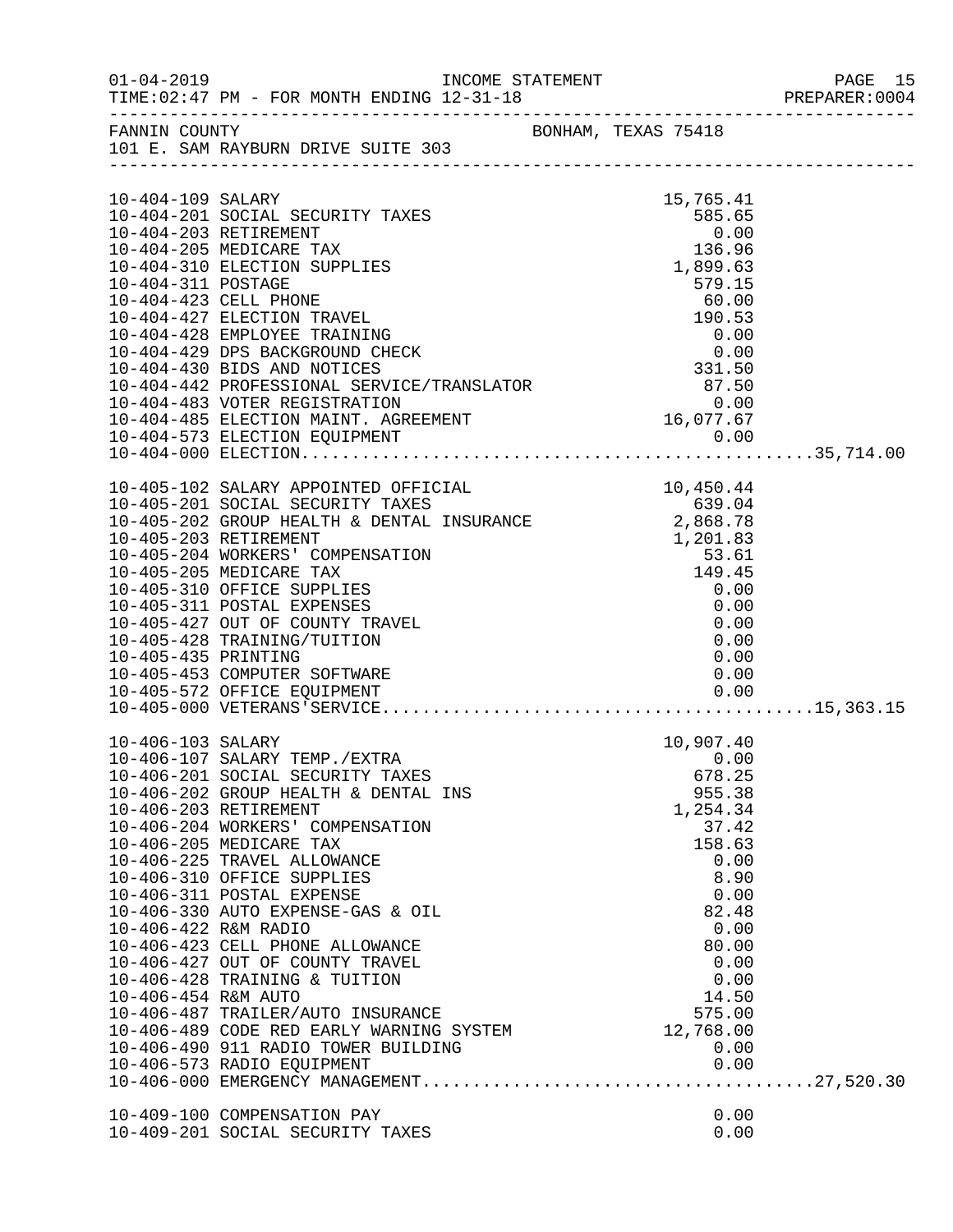| $01 - 04 - 2019$                                                                                                                  | TIME: 02:47 PM - FOR MONTH ENDING 12-31-18                                                                                                                                                                                                                                                                                                                                                                                                                                                                                                                                                                                                                                                                                                                                                                                                                                                                |                                                                                                                                                                                                             | PREPARER: 0004 |
|-----------------------------------------------------------------------------------------------------------------------------------|-----------------------------------------------------------------------------------------------------------------------------------------------------------------------------------------------------------------------------------------------------------------------------------------------------------------------------------------------------------------------------------------------------------------------------------------------------------------------------------------------------------------------------------------------------------------------------------------------------------------------------------------------------------------------------------------------------------------------------------------------------------------------------------------------------------------------------------------------------------------------------------------------------------|-------------------------------------------------------------------------------------------------------------------------------------------------------------------------------------------------------------|----------------|
|                                                                                                                                   | FANNIN COUNTY<br>101 E. SAM RAYBURN DRIVE SUITE 303                                                                                                                                                                                                                                                                                                                                                                                                                                                                                                                                                                                                                                                                                                                                                                                                                                                       |                                                                                                                                                                                                             |                |
|                                                                                                                                   |                                                                                                                                                                                                                                                                                                                                                                                                                                                                                                                                                                                                                                                                                                                                                                                                                                                                                                           |                                                                                                                                                                                                             |                |
|                                                                                                                                   |                                                                                                                                                                                                                                                                                                                                                                                                                                                                                                                                                                                                                                                                                                                                                                                                                                                                                                           |                                                                                                                                                                                                             |                |
| 10-410-311 POSTAGE<br>10-410-420 TELEPHONE<br>10-410-435 PRINTING<br>10-410-480 BONDS<br>10-410-481 DUES<br>10-410-574 TECHNOLOGY | $\begin{tabular}{lllllllllllllllllll} 10-410-101\text{ SALARY ELECTED OFFICIAL} & 37,692.34 \\ 10-410-103\text{ SALARY Court COORDINATOR} & 8,399.72 \\ 10-410-110\text{ SALARY COUNT REPORTER} & 17,770.90 \\ 10-410-130\text{ BAILIFF} & 10,582.95 \\ 10-410-201\text{ SOCIAL SECURITY TAXES} & 4,369.07 \\ 10-410-202\text{ GROUP HEALTH & 0ENTAL INS} & 10,162.68 \\$<br>10-410-204 WORKERS COMPENSATION<br>10-410-205 MEDICARE TAX<br>10-410-310 OFFICE SUPPLIES<br>10-410-315 COPIER RENTAL<br>10-410-395 BAILIFF UNIFORMS<br>10-410-421 DSL INTERNET<br>10-410-424 INDIGENT ATTORNEY FEES<br>10-410-425 PROFESSIONAL SERVICES<br>10-410-427 OUT OF COUNTY TRAVEL<br>10-410-437 COURT REPORTER EXPENSE<br>10-410-439 WITNESS EXPENSE<br>10-410-453 R&M EQUIPMENT<br>10-410-467 VISITING JUDGE<br>10-410-468 JUVENILE BOARD SALARY<br>10-410-572 OFFICE EQUIPMENT<br>10-410-590 BOOKS & PUBLICATIONS | 385.25<br>1,086.19<br>75.60<br>191.68<br>88.60<br>0.00<br>592.43<br>0.00<br>6, 575.00<br>0.00<br>0.00<br>0.00<br>1,700.00<br>0.00<br>0.00<br>1,237.70<br>600.00<br>1,243.00<br>0.00<br>0.00<br>0.00<br>0.00 |                |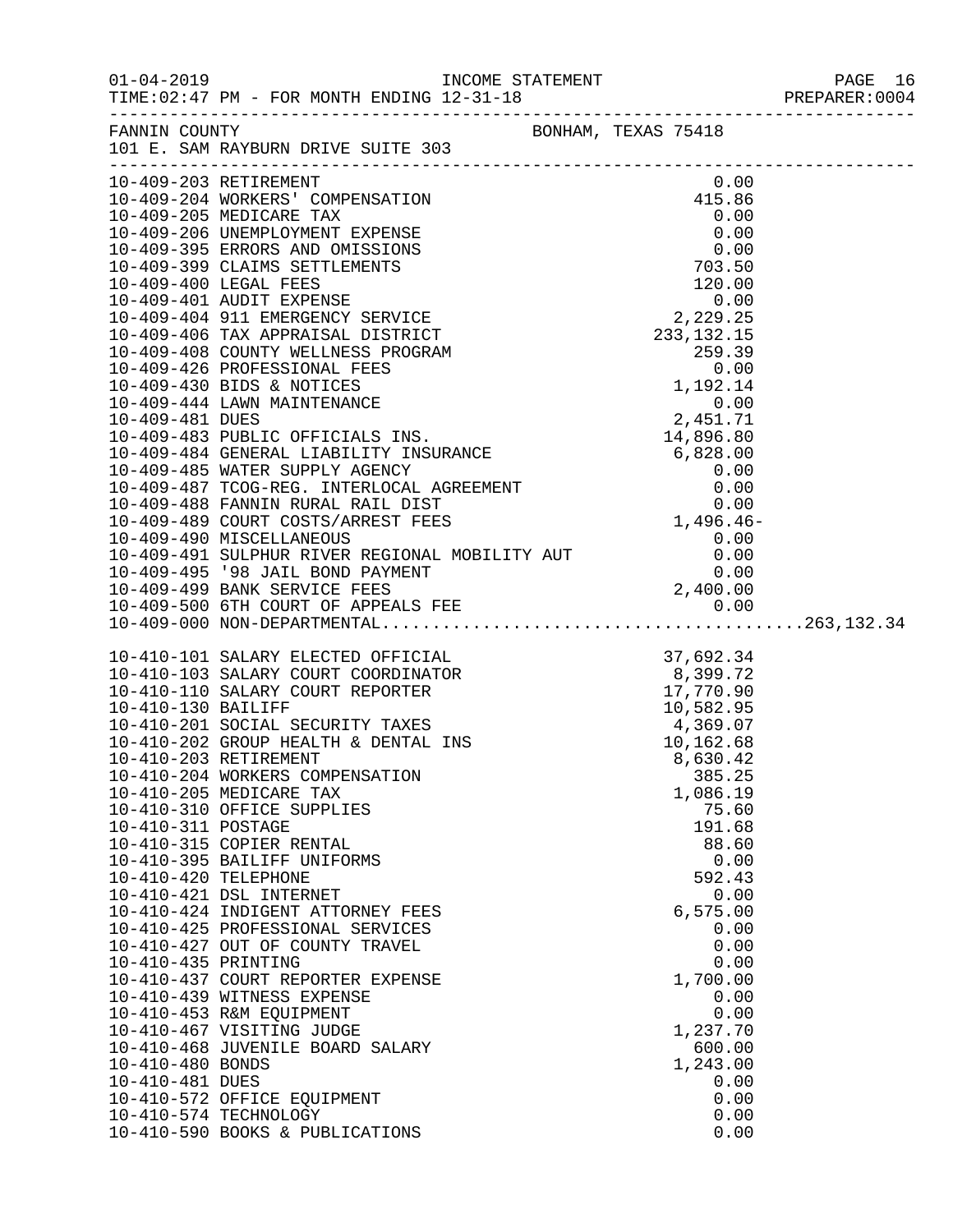|                   | 01-04-2019 INCOME STATEMENT                                                                                                                                                                                                                                              |                        | PAGE 17<br>PREPARER: 0004 |
|-------------------|--------------------------------------------------------------------------------------------------------------------------------------------------------------------------------------------------------------------------------------------------------------------------|------------------------|---------------------------|
|                   | FANNIN COUNTY BONHAM, TEXAS 75418<br>101 E. SAM RAYBURN DRIVE SUITE 303                                                                                                                                                                                                  |                        |                           |
|                   |                                                                                                                                                                                                                                                                          |                        |                           |
|                   |                                                                                                                                                                                                                                                                          |                        |                           |
|                   | 10-425-201 SOCIAL SECURITY                                                                                                                                                                                                                                               | 0.00                   |                           |
|                   | 10-425-205 MEDICARE TAX                                                                                                                                                                                                                                                  | 0.00                   |                           |
|                   | 10-425-311 JURY POSTAGE<br>10-425-311 JURY POSTAGE<br>10-425-311 JURY POSTAGE<br>10-425-312 DISTRICT JURY SUPPLIES<br>10-425-313 GRAND JURY EXPENSE<br>10-425-314 PETIT JURY EXPENSE<br>10-425-316 COUNTY COURT JURY EXPENSE<br>10-425-316 COUNTY COURT JURY EXPENSE<br> | 557.37                 |                           |
|                   |                                                                                                                                                                                                                                                                          |                        |                           |
|                   |                                                                                                                                                                                                                                                                          |                        |                           |
|                   |                                                                                                                                                                                                                                                                          |                        |                           |
|                   |                                                                                                                                                                                                                                                                          |                        |                           |
|                   |                                                                                                                                                                                                                                                                          |                        |                           |
|                   |                                                                                                                                                                                                                                                                          |                        |                           |
|                   |                                                                                                                                                                                                                                                                          |                        |                           |
|                   | 10-425-424 CO.CT. ATTORNEY FEES<br>10-425-425 CO.CT. PROFESSIONAL SERVICES<br>10-425-426 COUNTY COURT SUPPLIES<br>10-425-435 PRINTING<br>10-425-465 PHYSICAL EVID. ANALYSES<br>1,490.75<br>1,490.75                                                                      |                        |                           |
|                   |                                                                                                                                                                                                                                                                          |                        |                           |
|                   |                                                                                                                                                                                                                                                                          |                        |                           |
|                   |                                                                                                                                                                                                                                                                          |                        |                           |
|                   |                                                                                                                                                                                                                                                                          |                        |                           |
|                   |                                                                                                                                                                                                                                                                          |                        |                           |
|                   |                                                                                                                                                                                                                                                                          |                        |                           |
|                   |                                                                                                                                                                                                                                                                          |                        |                           |
|                   |                                                                                                                                                                                                                                                                          |                        |                           |
|                   |                                                                                                                                                                                                                                                                          |                        |                           |
|                   |                                                                                                                                                                                                                                                                          |                        |                           |
|                   |                                                                                                                                                                                                                                                                          |                        |                           |
|                   |                                                                                                                                                                                                                                                                          |                        |                           |
|                   |                                                                                                                                                                                                                                                                          |                        |                           |
|                   |                                                                                                                                                                                                                                                                          |                        |                           |
|                   |                                                                                                                                                                                                                                                                          |                        |                           |
|                   | 10-435-352 GPS/SCRAM MONITORS                                                                                                                                                                                                                                            | 0.00                   |                           |
|                   | 10-435-395 BAILIFF UNIFORMS                                                                                                                                                                                                                                              | 0.00                   |                           |
| 10-435-427 TRAVEL | 10-435-421 LEXIS NEXIS ONLINE LEGAL                                                                                                                                                                                                                                      | 128.00<br>98.99        |                           |
|                   | 10-435-428 TRAINING/TUITION                                                                                                                                                                                                                                              | 0.00                   |                           |
|                   | 10-435-432 ATTORNEY FEES JUVENILE                                                                                                                                                                                                                                        | 3,095.00               |                           |
|                   | 10-435-433 ATTORNEY FEES DRUG CT                                                                                                                                                                                                                                         | 0.00                   |                           |
|                   | 10-435-434 APPEAL COURT TRANSCRIPTS                                                                                                                                                                                                                                      | 11,213.50              |                           |
|                   | 10-435-435 ATTORNEYS FEES APPEALS CT                                                                                                                                                                                                                                     | 6,500.00               |                           |
|                   | 10-435-436 ATTORNEY FEES- CPS CASES<br>10-435-437 ATTORNEY FEES                                                                                                                                                                                                          | 80,727.75<br>33,893.70 |                           |
|                   | 10-435-438 COURT REPORTER EXPENSE                                                                                                                                                                                                                                        | 6,083.50               |                           |
|                   | 10-435-439 INVESTIGATOR EXPENSE                                                                                                                                                                                                                                          | 231.25                 |                           |
|                   | 10-435-440 PHYSICIANS EXPENSE                                                                                                                                                                                                                                            | 0.00                   |                           |
|                   | 10-435-442 OTHER PROFESSIONAL SERV.                                                                                                                                                                                                                                      | 2,124.25               |                           |
|                   | 10-435-468 JUVENILE BOARD SALARY                                                                                                                                                                                                                                         | 900.00                 |                           |
| 10-435-481 DUES   |                                                                                                                                                                                                                                                                          | 200.00                 |                           |
|                   | 10-435-572 OFFICE EQUIPMENT<br>10-435-574 TECHNOLOGY                                                                                                                                                                                                                     | 0.00<br>0.00           |                           |
|                   | 10-435-590 DISTRICT JUDGE BOOKS                                                                                                                                                                                                                                          | 0.00                   |                           |
|                   | 10-435-000 336TH DISTRICT COURT ADMINISTRATION203,302.08                                                                                                                                                                                                                 |                        |                           |
|                   |                                                                                                                                                                                                                                                                          |                        |                           |
|                   | 10-450-101 SALARY ELECTED OFFICIAL<br>10-450-103 SALARY ASST. DIST. CLERK                                                                                                                                                                                                | 15,679.44<br>10,641.75 |                           |
|                   |                                                                                                                                                                                                                                                                          |                        |                           |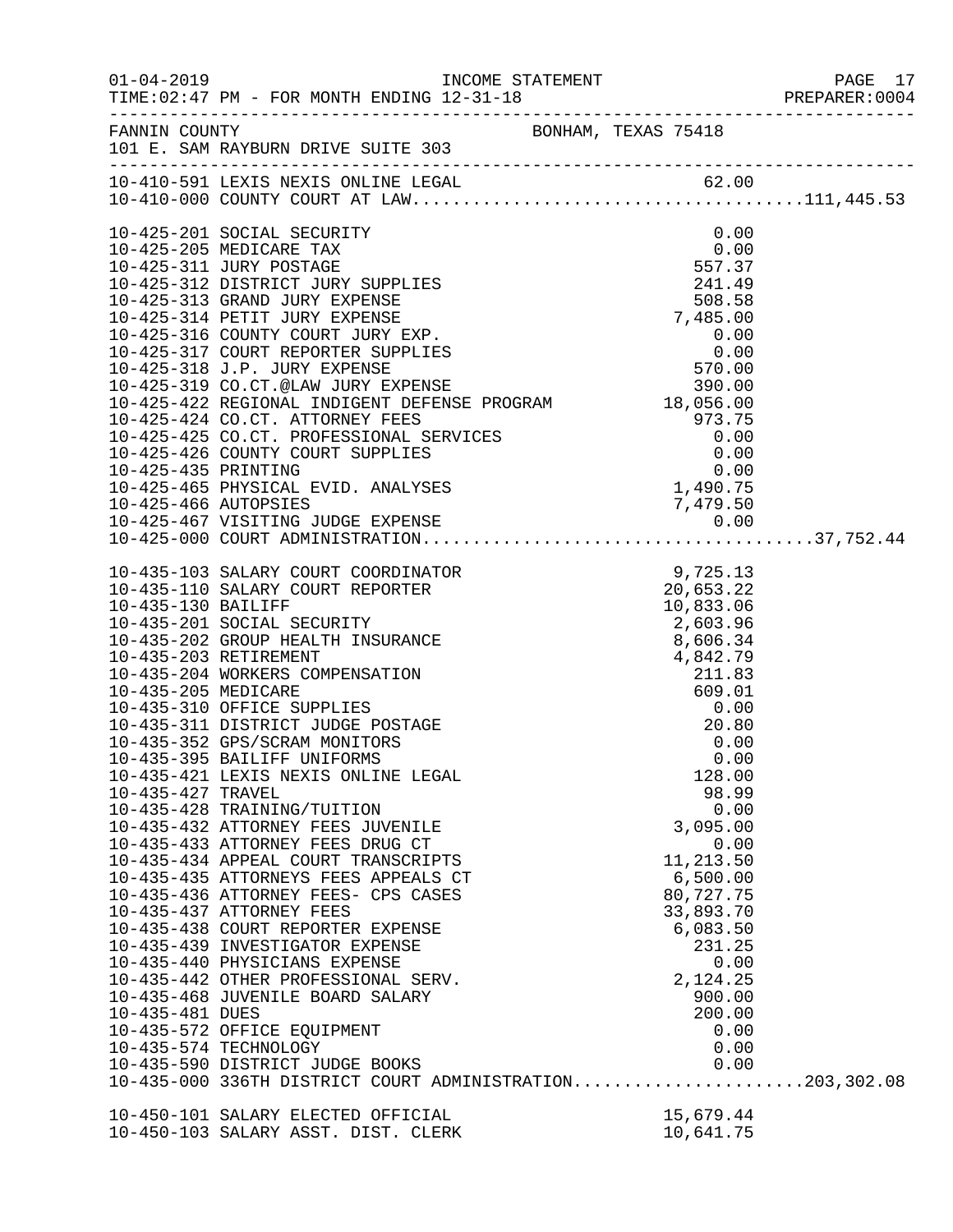| $01 - 04 - 2019$                                          | TIME: 02:47 PM - FOR MONTH ENDING 12-31-18                                                                                                                                                                                                                                                                                                                                                |                                                                                                                                         |  |
|-----------------------------------------------------------|-------------------------------------------------------------------------------------------------------------------------------------------------------------------------------------------------------------------------------------------------------------------------------------------------------------------------------------------------------------------------------------------|-----------------------------------------------------------------------------------------------------------------------------------------|--|
|                                                           | FANNIN COUNTY<br>101 E. SAM RAYBURN DRIVE SUITE 303                                                                                                                                                                                                                                                                                                                                       |                                                                                                                                         |  |
|                                                           | 10-450-104 SALARIES DEPUTIES<br>$[10-450-301\, \text{SLEMRES} \, \text{BPEVTES} \, \text{G} \, \text{36-29}\, \text{G} \, \text{36-104} \, \text{SPEVRES} \, \text{G} \, \text{37-105} \, \text{G} \, \text{38-106} \, \text{39-107} \, \text{50-107} \, \text{SALRRES} \, \text{SPEVITR} \, \text{G} \, \text{38-201} \, \text{SO(12L) SCUATION TAKES} \, \text{G} \, \text{38-10-450-2$ |                                                                                                                                         |  |
|                                                           |                                                                                                                                                                                                                                                                                                                                                                                           |                                                                                                                                         |  |
| 10-455-435 PRINTING<br>10-455-480 BOND<br>10-455-481 DUES | 10-455-422 R & M RADIO<br>10-455-423 CELL PHONE ALLOWANCE<br>10-455-427 OUT OF COUNTY TRAVEL<br>10-455-572 OFFICE EQUIPMENT<br>10-455-573 RADIO EQUIPMENT<br>10-455-574 TECHNOLOGY                                                                                                                                                                                                        | 0.00<br>60.00<br>300.00<br>0.00<br>178.00<br>0.00<br>882.00<br>0.00<br>0.00                                                             |  |
| 10-456-203 RETIREMENT<br>10-456-421 DSL LINE              | 10-456-101 SALARY ELECTED OFFICIAL<br>10-456-104 SALARY DEPUTY<br>10-456-201 SOCIAL SECURITY TAXES<br>10-456-202 GROUP HEALTH & DENTAL INSURANCE<br>10-456-204 WORKERS' COMPENSATION<br>10-456-205 MEDICARE TAX<br>10-456-225 TRAVEL ALLOWANCE<br>10-456-310 OFFICE SUPPLIES<br>10-456-311 POSTAL EXPENSES<br>10-456-420 UTILITIES TELEPHONE<br>10-456-422 R & M RADIO                    | 11,976.30<br>10,641.40<br>1,443.23<br>5,731.86<br>2,600.99<br>116.04<br>337.49<br>600.00<br>225.02<br>42.64<br>268.75<br>163.90<br>0.00 |  |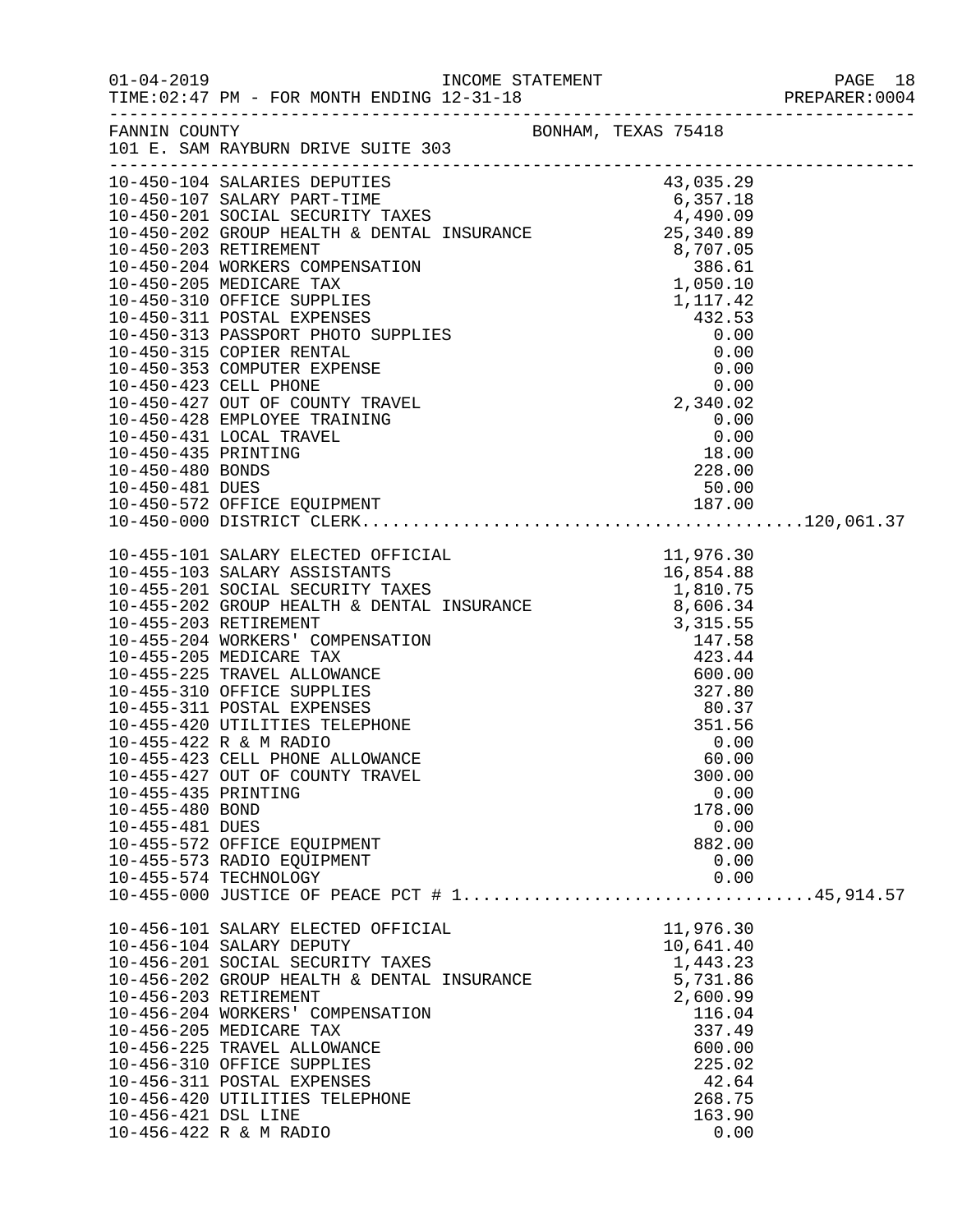| $01 - 04 - 2019$                                          | INCOME STATEMENT<br>TIME: 02:47 PM - FOR MONTH ENDING 12-31-18                                                                                                                                                                                                                                                                                                                                                                                                                                                                                                                                                                                                                                                                                                                                                                                          |                                                                                                    |                          |                                                                                                                                                                                                                    |                      | PAGE 19<br>PREPARER: 0004 |
|-----------------------------------------------------------|---------------------------------------------------------------------------------------------------------------------------------------------------------------------------------------------------------------------------------------------------------------------------------------------------------------------------------------------------------------------------------------------------------------------------------------------------------------------------------------------------------------------------------------------------------------------------------------------------------------------------------------------------------------------------------------------------------------------------------------------------------------------------------------------------------------------------------------------------------|----------------------------------------------------------------------------------------------------|--------------------------|--------------------------------------------------------------------------------------------------------------------------------------------------------------------------------------------------------------------|----------------------|---------------------------|
|                                                           | FANNIN COUNTY<br>101 E. SAM RAYBURN DRIVE SUITE 303                                                                                                                                                                                                                                                                                                                                                                                                                                                                                                                                                                                                                                                                                                                                                                                                     | BONHAM, TEXAS 75418                                                                                |                          |                                                                                                                                                                                                                    |                      |                           |
| 10-456-481 DUES                                           | 10-456-427 OUT OF COUNTY TRAVEL<br>10-456-435 PRINTING<br>10-456-435 PRINTING<br>10-456-460 OFFICE RENTAL<br>1,050.00<br>1,050.00<br>1,050.00<br>10-456-572 OFFICE EQUIPMENT<br>10-456-573 RADIO EQUIPMENT<br>10-456-574 TECHNOLOGY                                                                                                                                                                                                                                                                                                                                                                                                                                                                                                                                                                                                                     |                                                                                                    | 278.00<br>0.00<br>824.49 | 0.00                                                                                                                                                                                                               | 0.00                 |                           |
| 10-457-435 PRINTING<br>10-457-480 BOND<br>10-457-481 DUES | 10-457-101 SALARY ELECTED OFFICIAL 11,976.30<br>10-457-103 SALARY ASSISTANT 7,048.90<br>10-457-201 SOCIAL SECURITY TAXES 1,220.52<br>10-457-202 GROUP HEALITH & DENTAL INSURANCE 5,737.56<br>5,737.56<br>10-457-203 RETIREMENT<br>10-457-204 WORKERS' COMPENSATION<br>10-457-205 MEDICARE TAX<br>10-457-225 TRAVEL ALLOWANCE<br>10-457-310 OFFICE SUPPLIES<br>10-457-311 POSTAL EXPENSES<br>10-457-420 UTILITIES TELEPHONE<br>10-457-423 CELL PHONE ALLOWANCE<br>10-457-427 OUT OF COUNTY TRAVEL<br>10-457-460 OFFICE RENTAL<br>10-457-572 OFFICE EQUIPMENT                                                                                                                                                                                                                                                                                             | 1NSURANCE<br>2, 187.90<br>100.12<br>285.45<br>600.00<br>116.37<br>0.00<br>60.00<br>150.00<br>57.25 |                          | 57.25<br>833.32<br>228.00<br>0.00<br>0.00                                                                                                                                                                          |                      |                           |
| 10-475-435 PRINTING                                       | 10-475-101 DA. SALARY SUPPLEMENT 10-475-102 HB 9 D.A. SUPPLEMENTAL FUNDS 10-475-103 SALARY ASSISTANT D.A. 82,428.92<br>10-475-104 ASST. DA LONGEVITY PAY<br>10-475-105 SALARIES SECRETARIES<br>10-475-106 DA SALARY REIMB. GC CH 46<br>10-475-107 SALARY TEMP./EXTRA<br>10-475-108 INVESTIGATOR CRIMES AGAINST WOMEN<br>10-475-109 INVESTIGATOR<br>10-475-110 DISCOVERY CLERK<br>10-475-201 SOCIAL SECURITY TAXES<br>10-475-202 GROUP HEALTH INSURANCE<br>10-475-203 RETIREMENT<br>10-475-204 WORKERS' COMPENSATION<br>10-475-205 MEDICARE TAX<br>10-475-310 OFFICE SUPPLIES<br>10-475-311 POSTAL EXPENSES<br>10-475-315 COPIER EXPENSE<br>10-475-421 INTERNET/ONLINE LEGAL RE<br>10-475-422 INVESTIGATOR CELL PHONE<br>10-475-427 OUT OF COUNTY TRAVEL<br>10-475-428 TRAINING/TUITION<br>10-475-431 LOCAL TRAVEL<br>10-475-438 CT.REPORTER-TRANSCRIPTS |                                                                                                    |                          | 1,160.00<br>49,390.67<br>7,374.61<br>16,262.54<br>8,347.20<br>9,918.77<br>30, 119.55<br>19,238.49<br>634.11<br>2,319.69<br>2,585.18<br>161.31<br>215.66<br>1,430.88<br>90.00<br>676.19<br>20.00<br>99.55<br>100.00 | 0.00<br>0.00<br>0.00 |                           |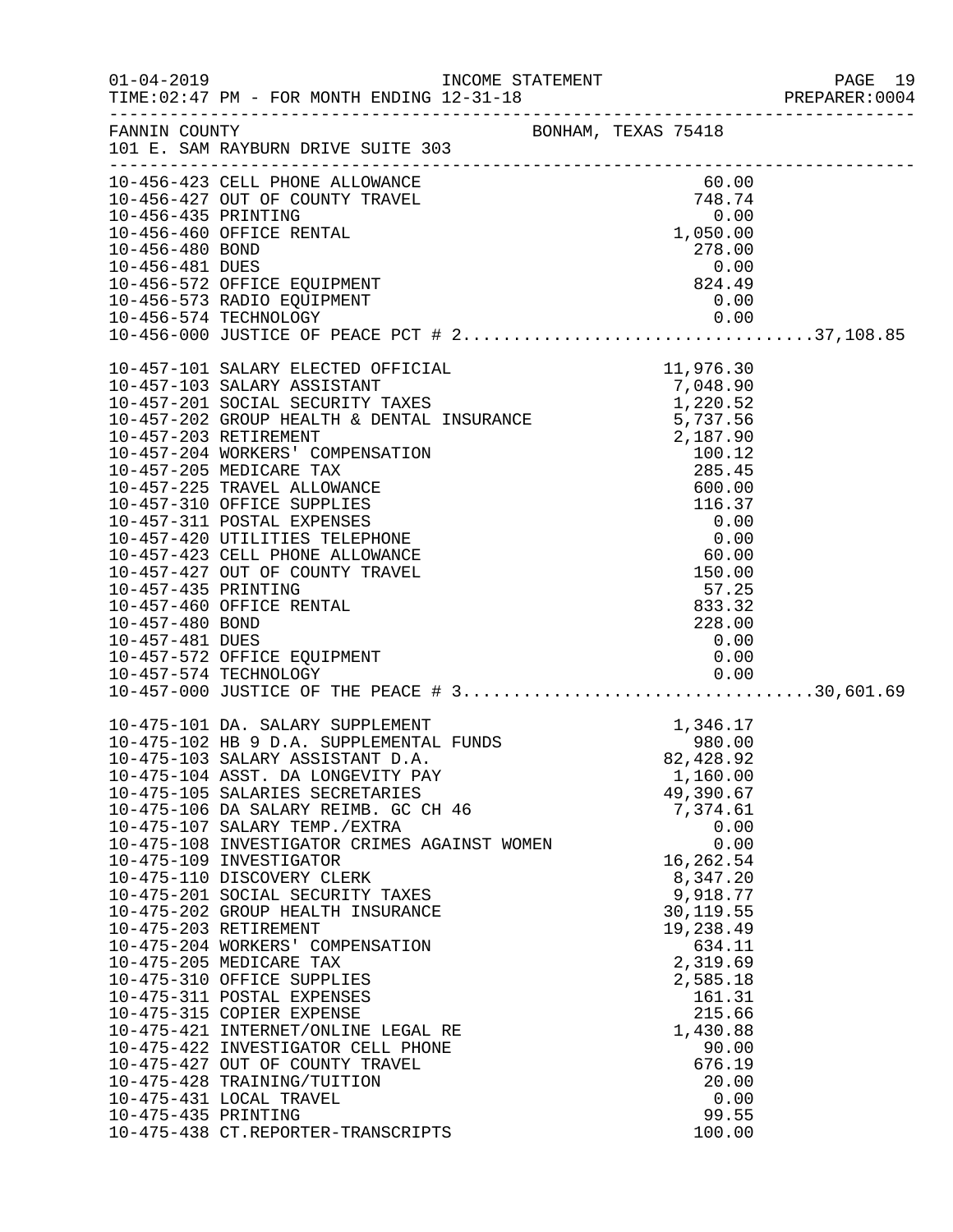|                                                           |                                                                                                                                                                                                                                                                                                                                                                                                                                   |                                                                                         |  |                                                                                                                  | PREPARER: 0004 |
|-----------------------------------------------------------|-----------------------------------------------------------------------------------------------------------------------------------------------------------------------------------------------------------------------------------------------------------------------------------------------------------------------------------------------------------------------------------------------------------------------------------|-----------------------------------------------------------------------------------------|--|------------------------------------------------------------------------------------------------------------------|----------------|
|                                                           |                                                                                                                                                                                                                                                                                                                                                                                                                                   |                                                                                         |  |                                                                                                                  |                |
|                                                           | 10-475-439 WITNESS EXPENSE<br>10-475-465 PHYS.EVIDENCE ANALYSIS<br>10-475-465 PHYS.EVIDENCE ANALYSIS<br>10-475-469 DPS TESTING<br>10-475-480 BOND<br>10-475-572 OFFICE EQUIPMENT<br>10-475-574 TECHNOLOGY<br>10-475-574 TECHNOLOGY<br>1.984.25<br>10-475-572 OFFICE EQUIPMENT<br>10-475-574 TECHNOLOGY<br>10-475-590 BOOKS                                                                                                        |                                                                                         |  | 0.00<br>1,984.25                                                                                                 |                |
| 10-495-435 PRINTING<br>10-495-480 BOND<br>10-495-481 DUES | $\begin{tabular}{lllllllllllllllllllllll} 10-495-102 \text{ SALARY APOINTED OFFICIAL} & & & & 19,561.85\\ 10-495-103 \text{ SALARIES ASSISTANTS} & & & 33,858.93\\ 10-495-201 \text{ SOCIAL SECURITY TAXES} & & & 3,240.40\\ 10-495-202 \text{ GROUR HBLTIH & & DENTAL INSURANCE} & & 11,362.45\\ 10-495-202 \text{ REITREMENT} & & & 11,362.45\\ 10-495-203 \$<br>10-495-431 LOCAL TRAVEL<br>10-495-452 R & M EQUIPMENT          |                                                                                         |  | $\begin{array}{c} 0.00\ 0.00\ 0.00\ 0.00\ 93.00 \end{array}$<br>0.00                                             |                |
| 10-496-435 PRINTING<br>10-496-480 BOND<br>10-496-481 DUES | 10-496-103 SALARY PURCHASING AGENT<br>10-496-201 SOCIAL SECURITY TAXES<br>10-496-202 GROUP HEALTH INSURANCE<br>10-496-203 RETIREMENT<br>10-496-204 WORKERS' COMPENSATION<br>10-496-205 MEDICARE TAX<br>10-496-310 OFFICE SUPPLIES<br>10-496-353 COMPUTER SOFTWARE MAINTENANCE<br>10-496-421 CELL PHONE<br>10-496-427 OUT OF COUNTY TRAVEL<br>10-496-431 LOCAL TRAVEL<br>10-496-452 R & M EQUIPMENT<br>10-496-572 OFFICE EQUIPMENT | $\begin{array}{r} 6,561.60 \\ 409.82 \\ 111.79 \\ 754.59 \\ 50.52 \\ 95.85 \end{array}$ |  | 95.85<br>176.59<br>655.00<br>60.00<br>1,365.79<br>0.00<br>0.00<br>0.00<br>0.00<br>164.00<br>0.00                 |                |
| 10-497-435 PRINTING                                       | 10-497-101 SALARY ELECTED OFFICIAL<br>10-497-103 SALARY ASSISTANT<br>10-497-201 SOCIAL SECURITY TAXES<br>10-497-201 SOCIAL SECURITY TAXES<br>10-497-202 GROUP HEALTH & DENTAL INSURANCE<br>10-497-203 RETIREMENT<br>10-497-204 WORKERS' COMPENSATION<br>10-497-205 MEDICARE TAX<br>10-497-310 OFFICE SUPPLIES<br>10-497-427 OUT OF COUNTY TRAVEL<br>10-497-431 LOCAL TRAVEL                                                       |                                                                                         |  | 15,679.44<br>12,653.83<br>1,377.58<br>5,737.56<br>3,258.29<br>145.36<br>322.15<br>0.00<br>180.00<br>0.00<br>0.00 |                |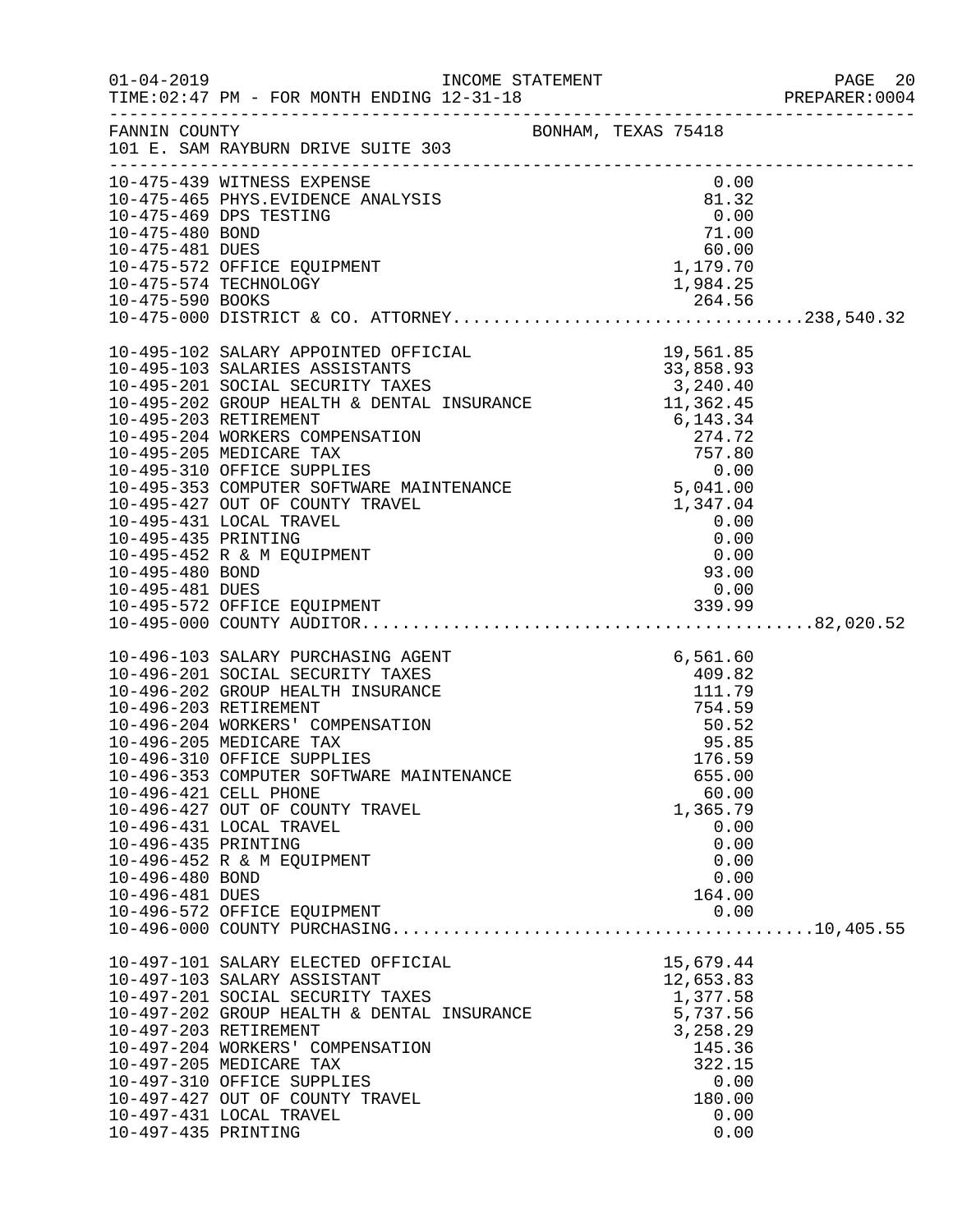|                     |                                                                                                                                                                                                                                                                                                                                                                                                                                                                                                                                                                          |                                                                                                                                                                              | PAGE 21<br>PREPARER:0004 |
|---------------------|--------------------------------------------------------------------------------------------------------------------------------------------------------------------------------------------------------------------------------------------------------------------------------------------------------------------------------------------------------------------------------------------------------------------------------------------------------------------------------------------------------------------------------------------------------------------------|------------------------------------------------------------------------------------------------------------------------------------------------------------------------------|--------------------------|
|                     |                                                                                                                                                                                                                                                                                                                                                                                                                                                                                                                                                                          |                                                                                                                                                                              |                          |
|                     | FANNIN COUNTY BONHAM, TEXAS 75418<br>101 E. SAM RAYBURN DRIVE SUITE 303                                                                                                                                                                                                                                                                                                                                                                                                                                                                                                  |                                                                                                                                                                              |                          |
|                     | 10-497-452 R&M EQUIPMENT<br>10-497-453 COMPUTER SOFTWARE MAINTEN<br>10-497-453 COMPUTER SOFTWARE MAINTEN<br>10-497-480 BOND<br>10-497-572 OFFICE EQUIPMENT<br>10-497-572 OFFICE EQUIPMENT<br>10-497-574 TECHNOLOGY<br>10-497-574 TECHNOLOGY<br>                                                                                                                                                                                                                                                                                                                          |                                                                                                                                                                              |                          |
|                     | 10-499-420 IELEPHONE LEONARD OFFICE<br>10-499-423 CELL PHONE<br>10-499-427 OUT OF COUNTY TRAVEL<br>10-499-435 PRINTING<br>10-499-480 EONARD OFFICE RENT<br>10-499-480 EONARD OFFICE RENT<br>10-499-480 EONARD OFFICE RENT<br>10-499-481 DUES                                                                                                                                                                                                                                                                                                                             |                                                                                                                                                                              |                          |
| 10-503-435 PRINTING | 10-503-103 SALARY-TECHNICIAN<br>10-503-107 PART TIME TECHNICIAN<br>10-503-201 SOCIAL SECURITY<br>10-503-202 GROUP HEALTH INSURANCE<br>10-503-203 RETIREMENT<br>10-503-204 WORKERS COMPENSATION<br>10-503-205 MEDICARE TAX<br>10-503-225 TRAVEL ALLOWANCE<br>10-503-310 OFFICE SUPPLIES<br>10-503-421 CELL PHONE ALLOWANCE<br>10-503-423 EMERGENCY INTERNET<br>10-503-427 OUT OF COUNTY TRAVEL<br>10-503-453 R&M COMPUTER/TRAINING<br>10-503-572 OFFICE EQUIPMENT<br>10-503-574 COMPUTER/WEB SOFTWARE<br>10-503-576 COUNTY COMPUTER REPLACEMENT<br>10-509-475 CONTINGENCY | 11,107.67<br>5,076.31<br>948.78<br>2,868.78<br>1,861.14<br>103.50<br>221.87<br>207.00<br>0.00<br>103.50<br>49.02<br>0.00<br>0.00<br>0.00<br>1,186.80<br>0.00<br>0.00<br>0.00 |                          |
|                     | 10-510-107 REGULAR TEMP.- PART TIME<br>10-510-115 SALARY JANITOR<br>10-510-201 SOCIAL SECURITY TAXES                                                                                                                                                                                                                                                                                                                                                                                                                                                                     | 0.00<br>10,642.10<br>650.94                                                                                                                                                  |                          |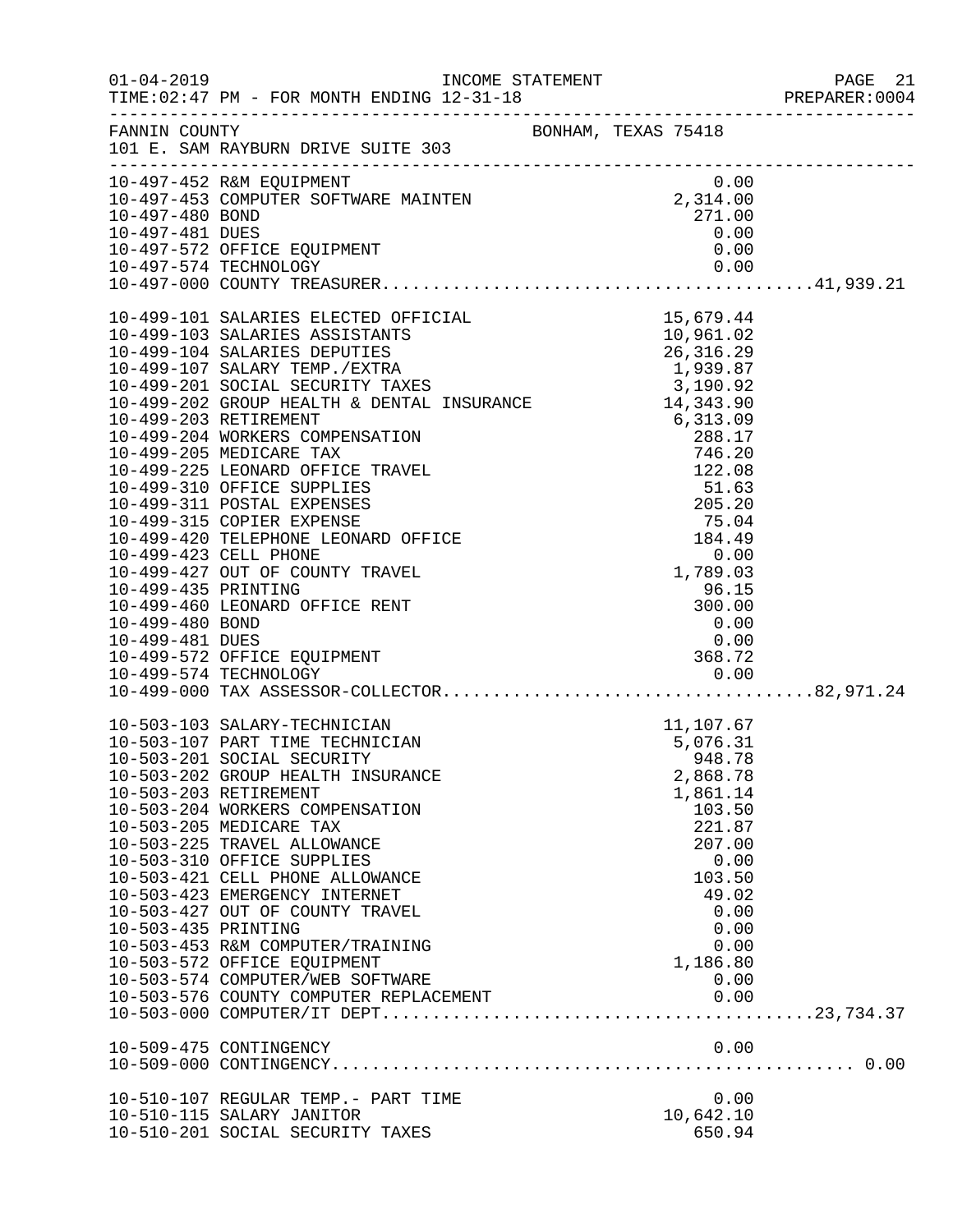|                                              | FANNIN COUNTY BONHAM, TEXAS 75418<br>101 E. SAM RAYBURN DRIVE SUITE 303                                                                                                                                                                                                                                                                                                                                                                                                                                                                                                                              |  |                                                                                                                                                                                                    |  |
|----------------------------------------------|------------------------------------------------------------------------------------------------------------------------------------------------------------------------------------------------------------------------------------------------------------------------------------------------------------------------------------------------------------------------------------------------------------------------------------------------------------------------------------------------------------------------------------------------------------------------------------------------------|--|----------------------------------------------------------------------------------------------------------------------------------------------------------------------------------------------------|--|
|                                              | 10-510-574 TECHNOLOGY                                                                                                                                                                                                                                                                                                                                                                                                                                                                                                                                                                                |  | 0.00                                                                                                                                                                                               |  |
| 10-511-535 BUILDINGS<br>10-512-535 BUILDINGS | 10-511-115 SALARY JANITOR<br>10-511-201 SOCIAL SECURITY TAXES<br>10-511-203 RETIREMENT<br>10-511-204 WORKER' COMPENSATION<br>10-511-205 MEDICARE TAX<br>10-511-225 JANITOR TRAVEL<br>10-511-332 JANITOR SUPPLIES<br>10-511-440 UTILITIES ELECTRICITY<br>10-511-441 UTILITIES GAS<br>10-511-442 UTILITIES WATER<br>10-511-443 TRASH PICK-UP SERVICE<br>10-511-444 LAWN MAINTENANCE<br>10-511-450 R & M BUILDING<br>10-511-482 FIRE INSURANCE<br>10-512-332 JANITOR SUPPLIES<br>10-512-440 UTILITIES ELECTRICITY<br>10-512-442 UTILITIES WATER<br>10-512-450 R&M BUILDING<br>10-512-482 FIRE INSURANCE |  | 1,220.16<br>75.65<br>140.31<br>62.39<br>17.69<br>0.00<br>165.18<br>1,023.69<br>132.91<br>141.87<br>82.08<br>0.00<br>729.47<br>0.00<br>0.00<br>64.42<br>1,199.86<br>121.05<br>66.00<br>0.00<br>0.00 |  |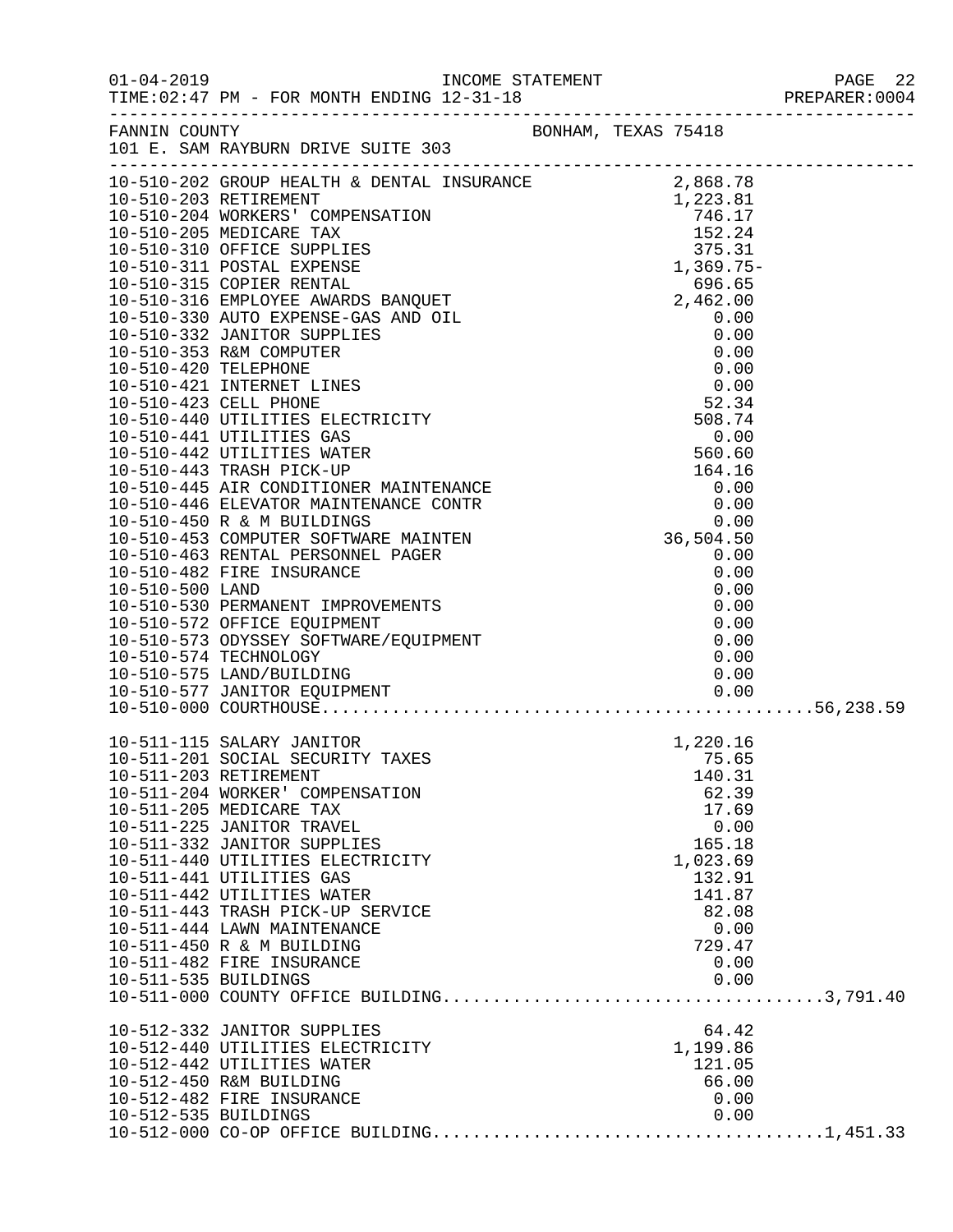| $01 - 04 - 2019$     | INCOME STATEMENT                                               |  |                          | PAGE 23<br>PREPARER:0004 |
|----------------------|----------------------------------------------------------------|--|--------------------------|--------------------------|
| FANNIN COUNTY        | BONHAM, TEXAS 75418<br>101 E. SAM RAYBURN DRIVE SUITE 303      |  |                          |                          |
|                      |                                                                |  |                          |                          |
|                      | 10-513-115 SALARY JANITOR                                      |  | 3,291.89                 |                          |
|                      | 10-513-201 SOCIAL SECURITY TAXES                               |  | 204.10                   |                          |
|                      | 10-513-203 RETIREMENT                                          |  | 378.54                   |                          |
|                      | 10-513-204 WORKERS' COMPENSATION                               |  | 249.34                   |                          |
|                      | 10-513-205 MEDICARE TAX                                        |  | 47.68                    |                          |
|                      | 10-513-315 COPIER RENTAL                                       |  | 220.03                   |                          |
|                      | 10-513-332 JANITOR SUPPLIES                                    |  | 168.64                   |                          |
| 10-513-420 TELEPHONE |                                                                |  | 1,324.49                 |                          |
| 10-513-421 INTERNET  |                                                                |  | 0.00<br>0.00<br>1,147.31 |                          |
|                      | 10-513-440 UTILITIES ELECTRICITY<br>10-513-441 UTILITIES GAS   |  | 294.25                   |                          |
|                      | 10-513-442 UTILITIES WATER                                     |  | 199.28                   |                          |
|                      | 10-513-443 TRASH PICKUP SERVICE                                |  | 164.16                   |                          |
|                      | 10-513-444 LAWN MAINTENANCE                                    |  | 0.00                     |                          |
|                      | 10-513-450 R&M BUILDING                                        |  | 424.36                   |                          |
|                      | 10-513-455 PARKING LOT                                         |  | 0.00                     |                          |
|                      | 10-513-482 FIRE INSURANCE                                      |  | 0.00                     |                          |
|                      |                                                                |  |                          |                          |
|                      |                                                                |  |                          |                          |
|                      |                                                                |  |                          |                          |
|                      |                                                                |  |                          |                          |
|                      |                                                                |  |                          |                          |
|                      | 10-515-440 UTILITIES ELECTRICITY<br>10-515-441 UTILITIES GAS   |  | 88.26<br>96.83           |                          |
|                      | 10-515-442 UTILITIES WATER                                     |  | 0.00                     |                          |
|                      | 10-515-444 LAWN MAINTENANCE                                    |  | 100.00                   |                          |
|                      | 10-515-450 R&M BUILDING                                        |  | 0.00                     |                          |
|                      | 10-515-482 FIRE INSURANCE                                      |  | 0.00                     |                          |
|                      | 10-515-501 PEST CONTROL                                        |  | 0.00                     |                          |
|                      |                                                                |  |                          |                          |
|                      | 10-516-115 SALARY JANITOR                                      |  | 559.24                   |                          |
|                      | 10-516-201 SOCIAL SECURITY TAXES                               |  | 34.69                    |                          |
|                      | 10-516-203 RETIREMENT                                          |  | 64.32                    |                          |
|                      | 10-516-204 WORKERS' COMPENSATION                               |  | 49.89                    |                          |
|                      | 10-516-205 MEDICARE TAX                                        |  | 8.13                     |                          |
|                      | 10-516-225 JANITOR TRAVEL                                      |  | 0.00                     |                          |
|                      | 10-516-332 JANITOR SUPPLIES                                    |  | 83.43                    |                          |
| 10-516-420 TELEPHONE |                                                                |  | 0.00                     |                          |
|                      | 10-516-440 UTILITIES ELECTRICITY                               |  | 1,281.80                 |                          |
|                      | 10-516-441 UTILITIES GAS                                       |  | 0.00                     |                          |
|                      | 10-516-442 UTILITIES WATER                                     |  | 121.28                   |                          |
|                      | 10-516-443 TRASH PICKUP SERVICE<br>10-516-444 LAWN MAINTENANCE |  | 0.00<br>0.00             |                          |
|                      | 10-516-450 R&M BUILDING                                        |  | 52.00                    |                          |
|                      | 10-516-482 FIRE INSURANCE                                      |  | 0.00                     |                          |
|                      | 10-516-530 BUILDING REMODEL                                    |  | 0.00                     |                          |
|                      | 10-516-535 BUILDING CONSTRUCTION                               |  | 0.00                     |                          |
|                      | 10-516-572 OFFICE EQUIPMENT                                    |  | 0.00                     |                          |
|                      | 10-516-000 AGRILIFE EXTENSION BUILDING2,254.78                 |  |                          |                          |
| 10-517-535 BUILDING  |                                                                |  | 0.00                     |                          |
|                      |                                                                |  |                          |                          |
|                      |                                                                |  |                          |                          |
|                      | 10-518-311 POSTAL EXPENSES                                     |  | 346.00                   |                          |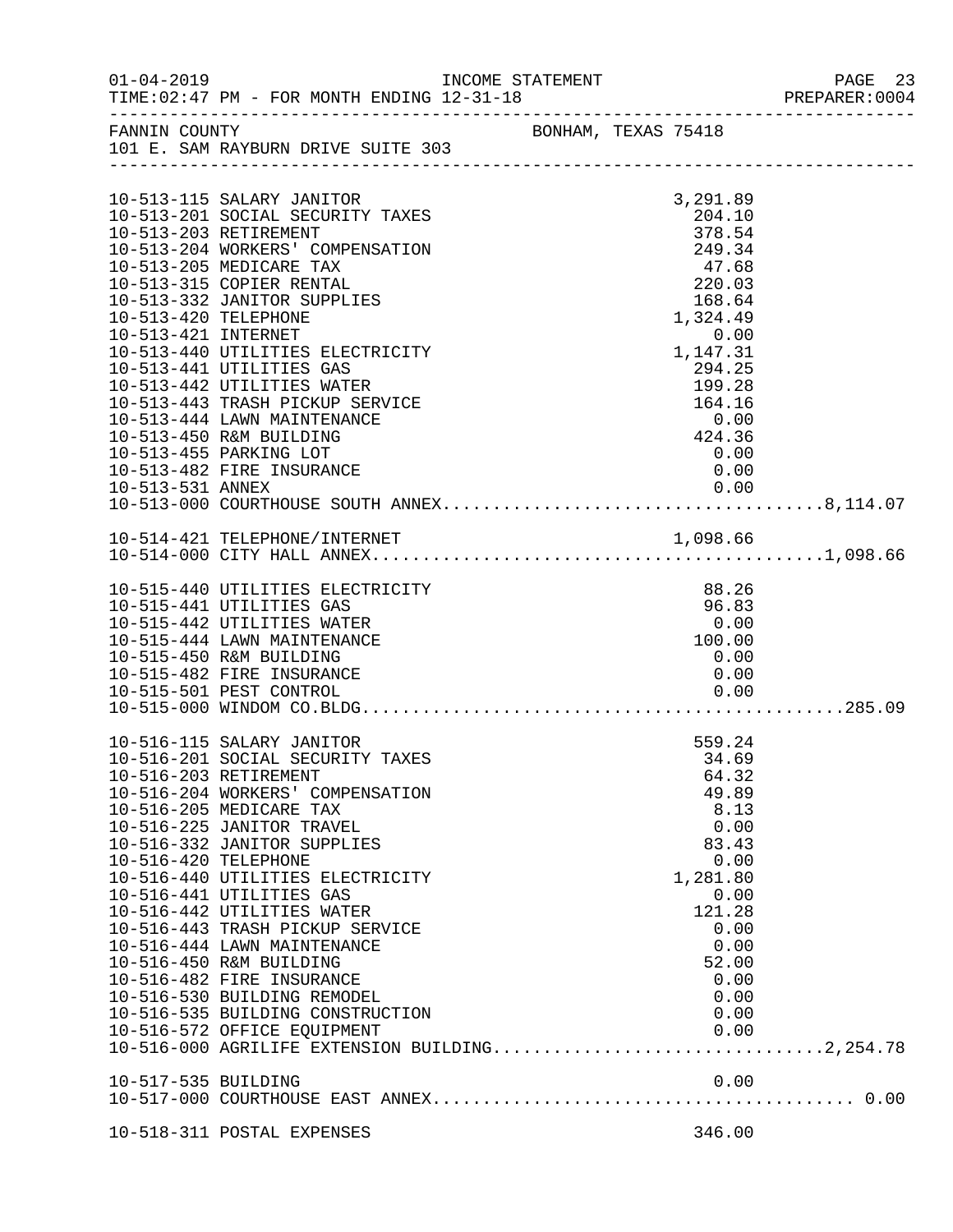| $01 - 04 - 2019$                                                                        | TIME: 02:47 PM - FOR MONTH ENDING 12-31-18                                                                                                                                                                                                                                                                                                                                                                                                            | INCOME STATEMENT |                                                                                                                                                                | PAGE 24<br>PREPARER: 0004 |
|-----------------------------------------------------------------------------------------|-------------------------------------------------------------------------------------------------------------------------------------------------------------------------------------------------------------------------------------------------------------------------------------------------------------------------------------------------------------------------------------------------------------------------------------------------------|------------------|----------------------------------------------------------------------------------------------------------------------------------------------------------------|---------------------------|
| FANNIN COUNTY                                                                           | BONHAM, TEXAS 75418<br>101 E. SAM RAYBURN DRIVE SUITE 303                                                                                                                                                                                                                                                                                                                                                                                             |                  |                                                                                                                                                                |                           |
|                                                                                         | 10-518-332 JANITOR SUPPLIES<br>10-518-420 UTILITIES TELEPHONE<br>10-518-421 INTERNET SERVICES<br>10-518-440 UTILITIES ELECTRICITY<br>10-518-441 UTILITIES GAS<br>10-518-442 UTILITIES WATER<br>10-518-443 TRASH PICKUP SERVICE<br>10-518-450 R & M BUILDING<br>10-518-460 MOVING EXPENSES<br>10-518-470 OFFICE SPACE LEASE<br>10-518-483 ALARM MONITORING<br>10-518-484 CLEANING SERVICES                                                             |                  | 628.46<br>4,257.33<br>3,287.28<br>2,255.93<br>440.42<br>465.98<br>290.76<br>2,144.80<br>0.00<br>39,225.00<br>885.60<br>0.00                                    |                           |
|                                                                                         | 10-519-165 CONSTRUCTION                                                                                                                                                                                                                                                                                                                                                                                                                               |                  |                                                                                                                                                                |                           |
|                                                                                         | 10-520-484 GENERAL LIABILITY INSURANCE 2,025.00                                                                                                                                                                                                                                                                                                                                                                                                       |                  |                                                                                                                                                                |                           |
|                                                                                         |                                                                                                                                                                                                                                                                                                                                                                                                                                                       |                  |                                                                                                                                                                |                           |
|                                                                                         | 10-543-416 FIRE PROTECTION SERVICE<br>10-543-422 R&M RADIO/TOWER<br>10-543-440 UTILITIES ELECTRICITY<br>10-543-447 REPEATER SERVICE CONTRACT                                                                                                                                                                                                                                                                                                          |                  | 21,000.00<br>0.00<br>0.00<br>8,507.60                                                                                                                          |                           |
| 10-551-203 RETIREMENT<br>10-551-435 PRINTING<br>10-551-480 BOND<br>10-551-572 EQUIPMENT | 10-551-101 SALARY ELECTED OFFICIAL<br>10-551-201 SOCIAL SECURITY TAXES<br>10-551-202 GROUP HEALTH & DENTAL INSURANCE<br>10-551-204 WORKERS' COMPENSATION<br>10-551-205 MEDICARE TAX<br>10-551-310 OFFICE SUPPLIES<br>10-551-311 POSTAL EXPENSES<br>10-551-330 AUTO EXPENSE-GAS AND OIL<br>10-551-421 ONLINE RESEARCH/ACCURINT<br>10-551-422 R & M RADIO<br>10-551-427 TRAVEL EXPENSE<br>10-551-488 LAW ENFORCEMENT PROF. INS<br>10-551-574 TECHNOLOGY | $\mathbf{L}$     | 8,926.26<br>550.36<br>1,312.44<br>1,026.41<br>294.61<br>128.71<br>0.00<br>7.43<br>45.49<br>100.00<br>0.00<br>600.00<br>0.00<br>92.50<br>483.00<br>0.00<br>0.00 |                           |
| 10-552-203 RETIREMENT                                                                   | 10-552-101 SALARY ELECTED OFFICIAL<br>10-552-201 SOCIAL SECURITY TAXES<br>10-552-202 GROUP HEALTH & DENTAL INSURANCE<br>10-552-204 WORKERS' COMPENSATION<br>10-552-205 MEDICARE TAX<br>10-552-310 OFFICE SUPPLIES                                                                                                                                                                                                                                     |                  | 4,334.33<br>305.93<br>2,868.78<br>498.47<br>143.05<br>71.56<br>0.00                                                                                            |                           |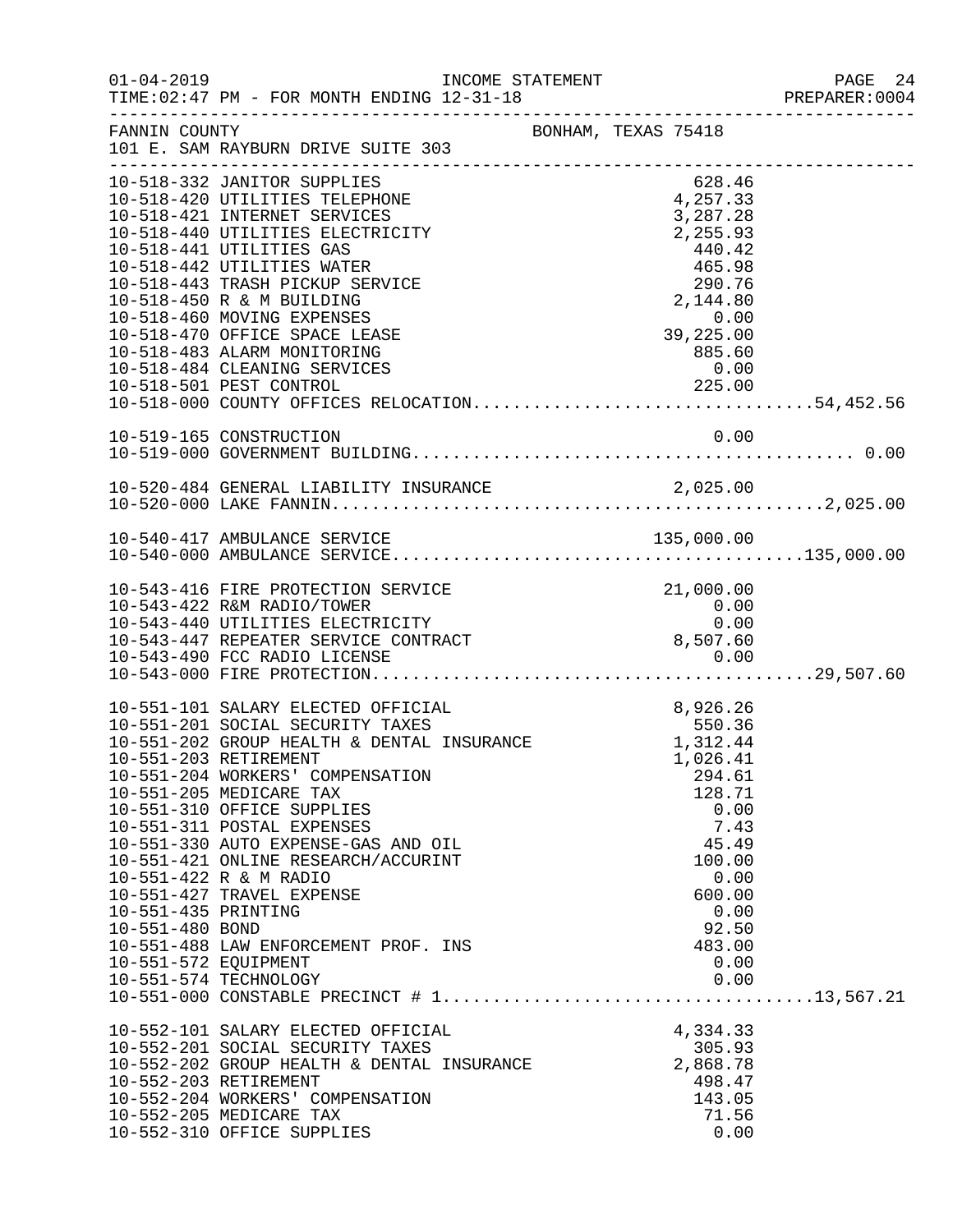| $01 - 04 - 2019$                       | INCOME STATEMENT                                                                                                                                                                                                                                                                                                                                                                                                                                                                                                                                                                                                                                                                                                                                                                                                                                                                                                                                                    |                                                                                                                                                                                                                                                                                                                                                                  |                                                                                                                                                                                              |                                              | PAGE 25<br>PREPARER: 0004 |
|----------------------------------------|---------------------------------------------------------------------------------------------------------------------------------------------------------------------------------------------------------------------------------------------------------------------------------------------------------------------------------------------------------------------------------------------------------------------------------------------------------------------------------------------------------------------------------------------------------------------------------------------------------------------------------------------------------------------------------------------------------------------------------------------------------------------------------------------------------------------------------------------------------------------------------------------------------------------------------------------------------------------|------------------------------------------------------------------------------------------------------------------------------------------------------------------------------------------------------------------------------------------------------------------------------------------------------------------------------------------------------------------|----------------------------------------------------------------------------------------------------------------------------------------------------------------------------------------------|----------------------------------------------|---------------------------|
|                                        | FANNIN COUNTY<br>101 E. SAM RAYBURN DRIVE SUITE 303                                                                                                                                                                                                                                                                                                                                                                                                                                                                                                                                                                                                                                                                                                                                                                                                                                                                                                                 | BONHAM, TEXAS 75418                                                                                                                                                                                                                                                                                                                                              |                                                                                                                                                                                              |                                              |                           |
| 10-552-435 PRINTING<br>10-552-480 BOND | 10-552-311 POSTAL EXPENSES<br>10-552-330 AUTO EXPENSE-GAS AND OIL<br>10-552-422 R & M RADIO<br>10-552-427 TRAVEL EXPENSE<br>10-552-428 TRAINING/TUITION/TRAVEL<br>10-552-488 LAW ENFOREMENT PROF. INS.<br>10-552-573 RADIO EQUIPMENT                                                                                                                                                                                                                                                                                                                                                                                                                                                                                                                                                                                                                                                                                                                                | 483.00                                                                                                                                                                                                                                                                                                                                                           | 0.00<br>0.00<br>0.00<br>600.00<br>0.00<br>0.00<br>177.50<br>0.00                                                                                                                             |                                              |                           |
| 10-553-435 PRINTING<br>10-553-480 BOND | 10-553-101 SALARY ELECTED OFFICIAL<br>10-553-201 SUCIAL SECURITY TAXES<br>10-553-202 GROUP HEALTH & DENTAL INSURANCE 2,868.78<br>10-553-203 RETIREMENT<br>10-553-203 RETIREMENT<br>10-553-204 WORKERS' COMPENSATION<br>10-553-205 MEDICARE TAX<br>10-553-310 OFFICE SUPPLIES<br>10-553-311 POSTAL EXPENSES<br>10-553-330 AUTO EXPENSE-GAS AND OIL<br>10-553-427 TRAVEL EXPENSE<br>10-553-480 BOND 0.00<br>10-553-488 LAW ENFORCEMENT PROF. INS 483.00                                                                                                                                                                                                                                                                                                                                                                                                                                                                                                               | $\begin{array}{cccc}\n & 127.17 \\  & 64.56 \\  & 0.00 \\  & 0.00 \\  & 0.00 \\  & 0.00 \\  & 600.00 \\  & 0.00 \\  & 0.00 \\  & 0.00 \\  & 0.00 \\  & 0.00 \\  & 0.00 \\  & 0.00 \\  & 0.00 \\  & 0.00 \\  & 0.00 \\  & 0.00 \\  & 0.00 \\  & 0.00 \\  & 0.00 \\  & 0.00 \\  & 0.00 \\  & 0.00 \\  & 0.00 \\  & 0.00 \\  & 0.00 \\  & 0.00 \\  & 0.00 \\  & 0.$ | 3,852.87<br>0.00                                                                                                                                                                             |                                              |                           |
|                                        | 10-555-441 ANIMAL CONTROL OFFICER/SERVICES 0.00                                                                                                                                                                                                                                                                                                                                                                                                                                                                                                                                                                                                                                                                                                                                                                                                                                                                                                                     |                                                                                                                                                                                                                                                                                                                                                                  |                                                                                                                                                                                              |                                              |                           |
|                                        | 10-560-101 SALARY ELECTED OFFICIAL 16,152.22<br>10-560-102 ADMINISTRATIVE SECRETARY 11,290.37<br>10-560-103 CHIEF DEPUTY 12,463.57<br>10-560-104 SALARIES DEPUTIES 165,572.77<br>165,572.77<br>10-560-107 PT RECORDS/EVIDENCE CLERKS<br>10-560-108 COMPENSATION PAY<br>10-560-109 INVESTIGATOR-CRIMES AGAINST CHILDRE<br>10-560-110 JAIL ADMINISTRATOR<br>10-560-111 LIEUTENANT<br>10-560-113 TRANSPORT OFFICER<br>10-560-114 PROF. STANDARDS OFFICER<br>10-560-120 SALARY DISPATCHER<br>10-560-201 SOCIAL SECURITY TAXES<br>10-560-202 GROUP HEALTH INSURANCE<br>10-560-203 RETIREMENT<br>10-560-204 WORKERS' COMPENSATION<br>10-560-205 MEDICARE TAX<br>10-560-206 UNEMPLOYMENT EXPENSE<br>10-560-250 EMPLOYEE PHYSICALS<br>10-560-310 OFFICE SUPPLIES<br>10-560-311 POSTAL EXPENSES<br>10-560-315 SHERIFF COPIER RENTAL<br>10-560-320 WEAPONS SUPPLIES<br>10-560-321 PATROL SUPPLIES<br>10-560-330 AUTO EXPENSE GAS & OIL<br>10-560-332 SHERIFF JANITOR SUPPLIES |                                                                                                                                                                                                                                                                                                                                                                  | 2,734.70<br>9,363.90<br>9,551.01<br>11,330.55<br>9,644.74<br>54,918.78<br>18,568.03<br>87,975.92<br>34,847.52<br>8,051.41<br>4,342.75<br>4,303.48<br>486.39<br>720.00<br>12,102.99<br>773.57 | 0.00<br>0.00<br>0.00<br>0.00<br>0.00<br>0.00 |                           |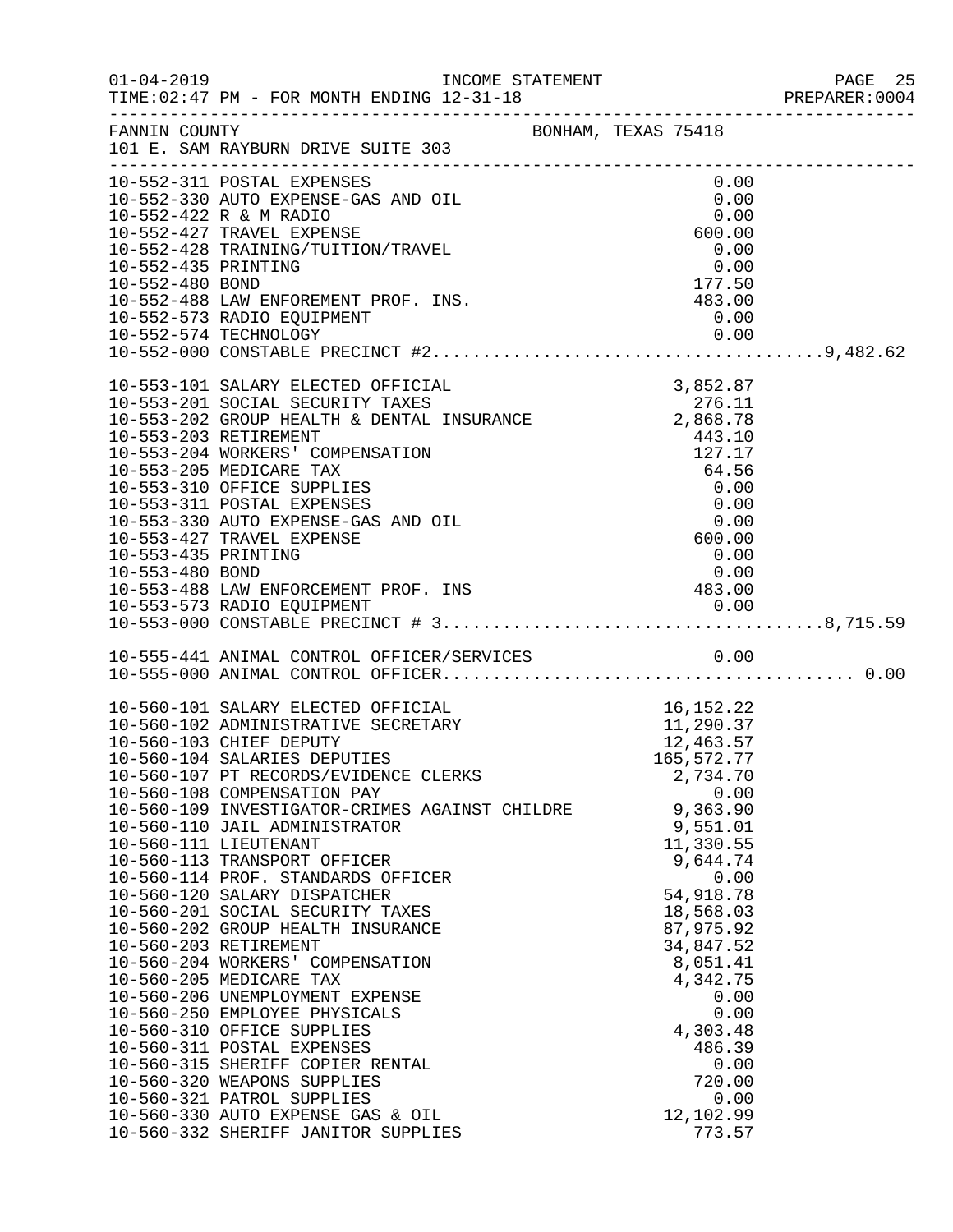|                                    |                                                                                                                                                                                                                                                                      |          |                                                                                          | 26 PAGE<br>2004:PREPARER<br>PAGE 26 |
|------------------------------------|----------------------------------------------------------------------------------------------------------------------------------------------------------------------------------------------------------------------------------------------------------------------|----------|------------------------------------------------------------------------------------------|-------------------------------------|
|                                    | FANNIN COUNTY SAN BONHAM, TEXAS 75418<br>101 E. SAM RAYBURN DRIVE SUITE 303                                                                                                                                                                                          |          |                                                                                          |                                     |
|                                    | 10-560-428 PRISONER<br>10-560-428 PRISONER<br>10-560-420 TELEPHONE<br>10-560-420 TELEPHONE<br>120.00<br>10-560-421 CELL PHONE<br>120.00<br>10-560-421 CELL PHONE<br>10-560-422 R & M RADIO<br>10-560-422 PRISONER TRANSPORT<br>10-560-428 PRISONER                   |          |                                                                                          |                                     |
|                                    |                                                                                                                                                                                                                                                                      | 2,332.93 |                                                                                          |                                     |
| 10-562-396 BODY ARMOR              | 10-562-000 RIFLE RESISTANT BODY ARMOR 3439801 0.00                                                                                                                                                                                                                   |          | 0.00                                                                                     |                                     |
| 10-565-500 LAND<br>10-565-532 JAIL | 10-565-380 PRISONER HOUSING<br>10-565-400 PRISONER TRANSPORT/GUARD<br>10-565-405 PRISONER MEDICAL<br>10-565-429 SCHOLARSHIP AWARDS<br>10-565-442 CR4200 UTILITY WATER<br>10-565-450 R&M BUILDING<br>10-565-482 FIRE INSURANCE<br>10-565-491 JUSTICE ASSISTANCE GRANT |          | 301,000.00<br>511.56<br>7,213.47<br>0.00<br>0.00<br>0.00<br>0.00<br>0.00<br>0.00<br>0.00 |                                     |
| 10-570-420 TELEPHONE               | 10-570-421 TELEPHONE SYSTEM INSTALLATION                                                                                                                                                                                                                             |          | 607.04<br>0.00                                                                           |                                     |
| 10-573-203 RETIREMENT              | 10-573-103 SALARY-BOND SUPERVISOR<br>10-573-201 SOCIAL SECURITY TAXES<br>10-573-202 GROUP HEALTH INSURANCE                                                                                                                                                           |          | 10,999.66<br>682.01<br>2,868.78<br>1,264.97                                              |                                     |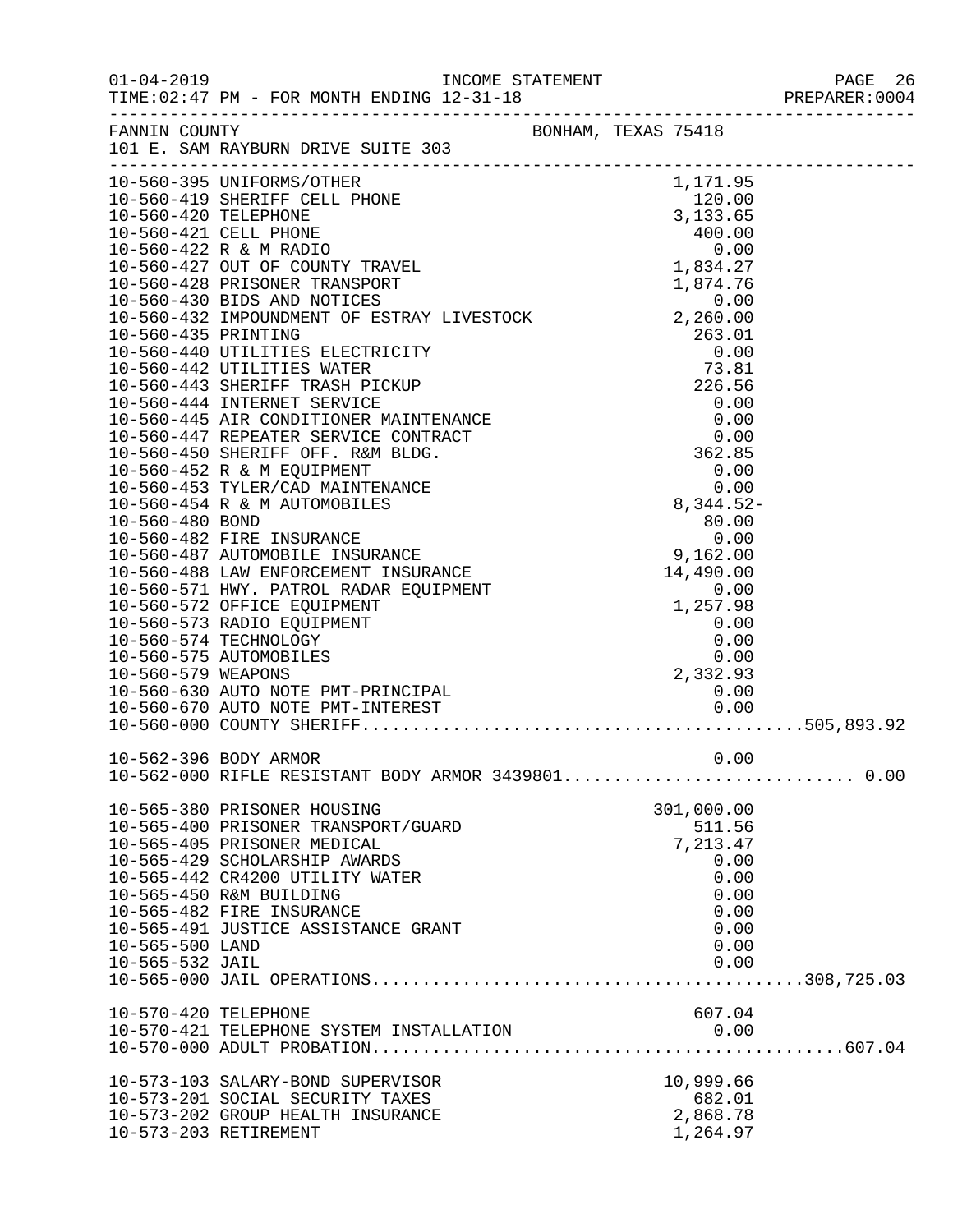|                                                                                                          |                                                                                                                                                                                                                                                                                                                                                                                                                                                                                                                                                                                                                        |                                                                                                    | PAGE 27<br>PREPARER:0004 |
|----------------------------------------------------------------------------------------------------------|------------------------------------------------------------------------------------------------------------------------------------------------------------------------------------------------------------------------------------------------------------------------------------------------------------------------------------------------------------------------------------------------------------------------------------------------------------------------------------------------------------------------------------------------------------------------------------------------------------------------|----------------------------------------------------------------------------------------------------|--------------------------|
|                                                                                                          | FANNIN COUNTY<br>101 E. SAM RAYBURN DRIVE SUITE 303                                                                                                                                                                                                                                                                                                                                                                                                                                                                                                                                                                    |                                                                                                    |                          |
|                                                                                                          |                                                                                                                                                                                                                                                                                                                                                                                                                                                                                                                                                                                                                        |                                                                                                    |                          |
|                                                                                                          |                                                                                                                                                                                                                                                                                                                                                                                                                                                                                                                                                                                                                        |                                                                                                    |                          |
|                                                                                                          |                                                                                                                                                                                                                                                                                                                                                                                                                                                                                                                                                                                                                        |                                                                                                    |                          |
| 10-575-311 POSTAGE                                                                                       | $\begin{array}{lllllllllllllllllllll} 10-575-311 &\text{POSTAGE} & 9.14 \\ 10-575-408 &\text{DEFENTION OPERATING COST} & 0.00 \\ 10-575-415 &\text{RESIDENTIAL PLACEMENT} & 0.00 \\ 10-575-416 &\text{COUNTSLING SERVICES} & 0.00 \\ 10-575-420 &\text{TELEPHONE} & 0.00 \\ 10-575-427 &\text{TRAVEL & TRAINING} & 0.00 \\ 10-575-995 & \text{JUVENILE PROBATION FUNDING} & 160,0$                                                                                                                                                                                                                                     | 9.14                                                                                               |                          |
|                                                                                                          |                                                                                                                                                                                                                                                                                                                                                                                                                                                                                                                                                                                                                        |                                                                                                    |                          |
| 10-590-420 TELEPHONE<br>10-590-435 PRINTING<br>10-590-454 R&M AUTO<br>10-590-480 BOND<br>10-590-481 DUES | $\begin{tabular}{lllllllllllllllllllllllllllllllllllllllllllll} & & & & & & 632.36 \\ 10-590-107&\text{SALARY TEMP/EXTRA} & & & & 632.36 \\ 10-590-151&\text{SALARY HEADTH INSPECTOR} & & & 4,655.79 \\ 10-590-201&\text{SOCIAL SECURITY TAXES} & & & 10,711.89 \\ 10-590-202&\text{GROUP HEADITY TAXES} & & & 963.73 \\ 10-590-202&\text{GROUP HEADITY TAXES} & & & 96$<br>10-590-427 OUT OF COUNTY TRAVEL<br>10-590-453 SOFTWARE MAINTENANCE SAFE<br>10-590-467 VISITING HEALTH INSPECTOR<br>10-590-487 AUTOMOBILE INSURANCE<br>10-590-572 OFFICE EQUIPMENT<br>10-590-574 TECHNOLOGY<br>10-590-575 AUTOMOBILE/PICKUP | 193.76<br>0.00<br>0.00<br>0.00<br>0.00<br>0.00<br>100.00<br>0.00<br>183.00<br>0.00<br>0.00<br>0.00 |                          |
| 10-591-420 TELEPHONE                                                                                     | 10-591-110 SALARY FLOOD PLAIN ADMINISTRATOR 8,140.14<br>10-591-201 SOCIAL SECURITY TAXES<br>10-591-202 GROUP HEALTH & DENTAL INSURANCE<br>10-591-202 GROUP HEALTH & DENTAL INSURANCE<br>10-591-203 RETIREMENT<br>10-591-204 WORKERS' COMPENSATION<br>10-591-205 MEDICARE TAX<br>10-591-310 OFFICE SUPPLIES<br>10-591-311 POSTAL EXPENSE<br>10-591-330 AUTO EXPENSE GAS & OIL<br>10-591-427 OUT OF COUNTY TRAVEL                                                                                                                                                                                                        | 468.11<br>2,390.65<br>936.12<br>46.85<br>109.47<br>393.94<br>0.00<br>0.00<br>0.00<br>0.00          |                          |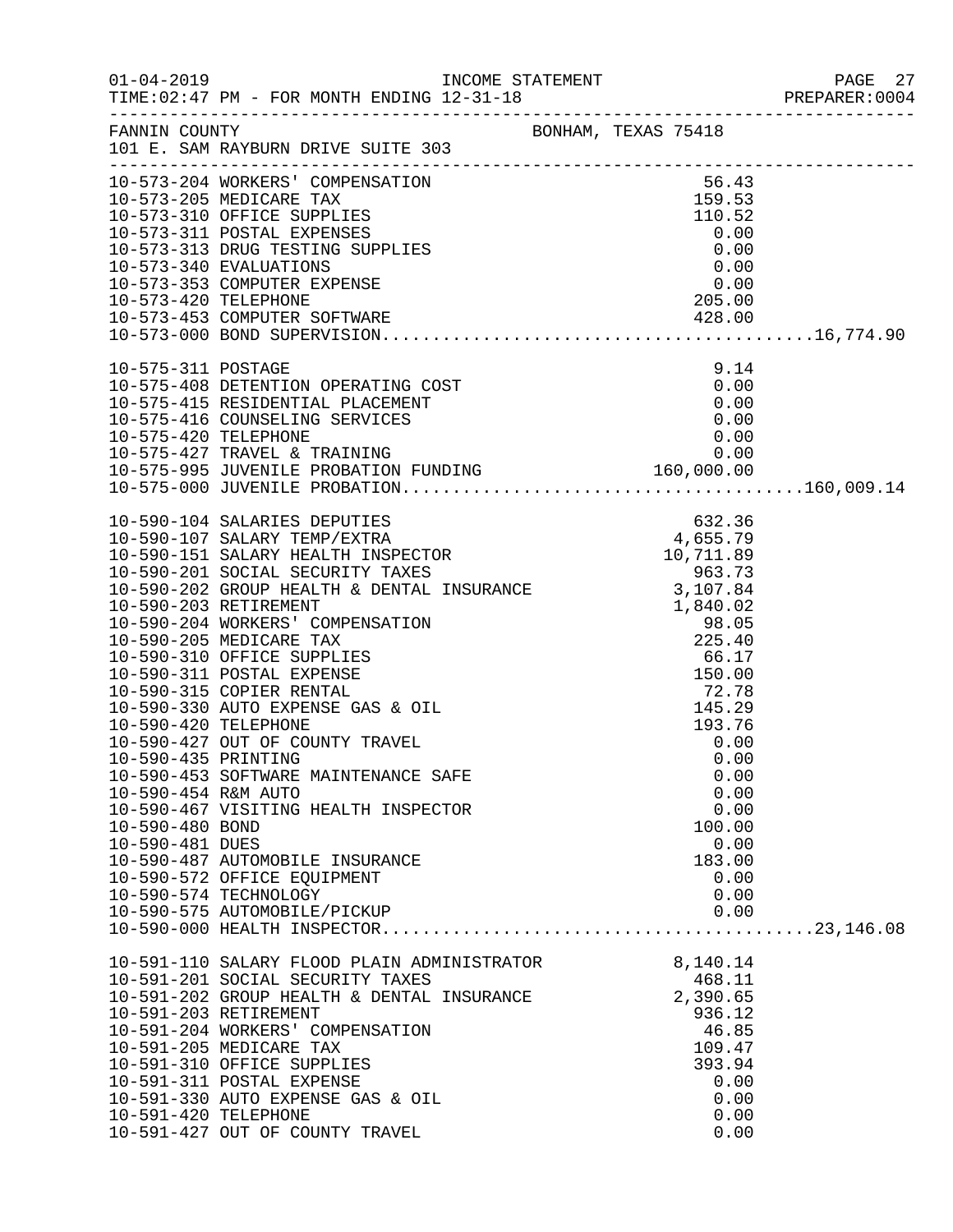| $01 - 04 - 2019$                           |                                                                                                                                                                       | INCOME STATEMENT<br>12.21.12 |  |                             |                      | PAGE 28<br>PREPARER:0004 |
|--------------------------------------------|-----------------------------------------------------------------------------------------------------------------------------------------------------------------------|------------------------------|--|-----------------------------|----------------------|--------------------------|
|                                            | FANNIN COUNTY<br>101 E. SAM RAYBURN DRIVE SUITE 303                                                                                                                   | BONHAM, TEXAS 75418          |  |                             |                      |                          |
| 10-591-435 PRINTING<br>10-591-454 R&M AUTO | 10-591-453 SOFTWARE MAINTENANCE                                                                                                                                       |                              |  |                             | 0.00<br>0.00<br>0.00 |                          |
| 10-591-480 BOND<br>10-591-481 DUES         |                                                                                                                                                                       |                              |  | 0.00                        | 0.00                 |                          |
|                                            | 10-591-487 AUTOMOBILE INSURANCE<br>10-591-572 OFFICE EQUIPMENT<br>10-591-574 TECHNOLOGY                                                                               |                              |  | 0.00<br>666.79<br>2,132.62  |                      |                          |
|                                            | 10-591-575 AUTOMOBILE<br>10-591-000 FLOOD PLAIN ADMIN/SUBDIVISION INSPE15,284.69                                                                                      |                              |  |                             |                      |                          |
|                                            | 10-640-410 FANNIN CO. CHILDRENS CTR<br>10-640-411 FANNIN CO. WELFARE BOARD                                                                                            |                              |  | 7,000.00<br>6,000.00        |                      |                          |
|                                            | 10-640-411 FANNIN CO. WELFARE DOWNO<br>10-640-412 FANNIN CO. HISTORICAL SOC<br>10-640-413 TEXOMA COMMUNITY CENTER(M.H.M.R.)<br>10-640-414 FANNIN COUNTY CRISIS CENTER |                              |  | 0.00<br>0.00                |                      |                          |
|                                            | 10-640-416 TRI-COUNTY SNAP                                                                                                                                            |                              |  | 0.00<br>5,000.00            | 0.00                 |                          |
|                                            | 10-640-440 UTILITIES ELECTRICITY<br>10-640-441 UTILITIES GAS                                                                                                          |                              |  | 1,730.98<br>277.59          |                      |                          |
|                                            | 10-640-442 UTILITIES WATER<br>10-640-443 TRASH PICK-UP<br>10-640-450 R & M BUILDINGS (TDHS)                                                                           |                              |  | 641.15<br>82.08<br>0.00     |                      |                          |
|                                            | 10-640-482 FIRE INSURANCE<br>10-640-493 DHS PARKING LOT                                                                                                               |                              |  | 0.00<br>0.00                |                      |                          |
|                                            |                                                                                                                                                                       |                              |  |                             |                      |                          |
|                                            | 10-641-102 SALARY APPOINTED OFFICIAL 600.00                                                                                                                           |                              |  |                             |                      |                          |
|                                            | 10-645-102 SALARY IHC DIRECTOR<br>10-645-107 SALARY ASSISTANT                                                                                                         |                              |  | 11,033.82<br>632.36         |                      |                          |
|                                            | 10-645-201 SOCIAL SECURITY TAX<br>10-645-202 GROUP HEALTH INSURANCE                                                                                                   |                              |  | 712.94<br>3,107.85          |                      |                          |
|                                            | 10-645-203 RETIREMENT<br>10-645-204 WORKER'S COMP<br>10-645-205 MEDICARE TAX                                                                                          |                              |  | 1,341.61<br>73.79<br>166.73 |                      |                          |
|                                            | 10-645-210 TOTAL SALARY & BENEFITS<br>10-645-310 OFFICE SUPPLIES<br>10-645-311 POSTAL EXPENSE                                                                         |                              |  | 61.19                       | 0.00                 | 17,069.10                |
|                                            | 10-645-330 BIDS & NOTICES<br>10-645-353 COMPUTER EXPENSE                                                                                                              |                              |  | 4,236.00                    | 0.00                 |                          |
|                                            | 10-645-390 SUBSCRIPTIONS<br>10-645-399 SUBTOTAL OFFICE EXPENSE<br>10-645-404 COBRA/INSURANCE                                                                          |                              |  |                             | 0.00<br>0.00         | 4,297.19                 |
|                                            | 10-645-407 INELIGIBLE IHC EXPENSE<br>10-645-409 DIABETIC SUPPLIES                                                                                                     |                              |  |                             | 0.00<br>0.00         |                          |
|                                            | 10-645-410 CERT. REG. NURSE ANES.<br>10-645-411 PHYSICIAN, NON-EMERGENCY<br>10-645-412 PRESCRIPTIONS, DRUGS                                                           |                              |  |                             | 0.00<br>0.00<br>0.00 |                          |
|                                            | 10-645-413 HOSPITAL, INPATIENT<br>10-645-414 HOSPITAL, OUTPATIENT                                                                                                     |                              |  |                             | 0.00<br>0.00         |                          |
|                                            | 10-645-415 LABORATORY/ X-RAY<br>10-645-416 SKILLED NURSING FACILITY<br>10-645-417 FAMILY PLANNING                                                                     |                              |  |                             | 0.00<br>0.00<br>0.00 |                          |
|                                            | 10-645-418 FED. QUALIFIED HEALTH CENTER                                                                                                                               |                              |  |                             | 0.00                 |                          |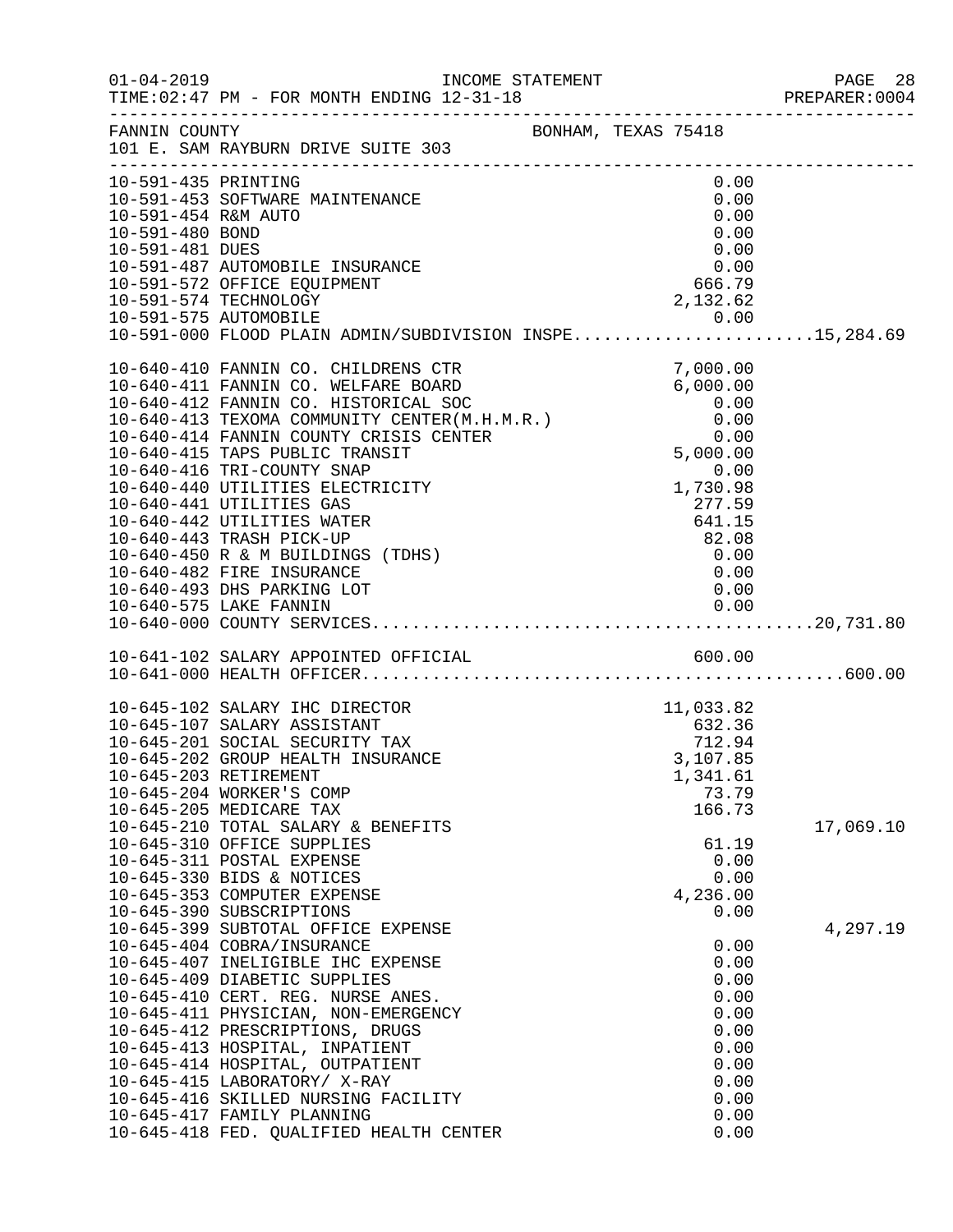| $01 - 04 - 2019$                            | TIME: 02:47 PM - FOR MONTH ENDING 12-31-18                                                                                                                                       |                                  | PAGE 29<br>PREPARER:0004 |
|---------------------------------------------|----------------------------------------------------------------------------------------------------------------------------------------------------------------------------------|----------------------------------|--------------------------|
| FANNIN COUNTY                               | BONHAM, TEXAS 75418<br>101 E. SAM RAYBURN DRIVE SUITE 303                                                                                                                        |                                  |                          |
|                                             | 10-645-419 COUNSELING SERVICE<br>10-645-419 COONSELLING SERVICE<br>10-645-420 RURAL HEALTH CLINIC<br>10-645-421 STATE HOSPITAL CONTRACTS<br>10-645-422 AMBULATORY SURGICAL CENTE | 0.00<br>0.00                     |                          |
|                                             |                                                                                                                                                                                  | 0.00                             |                          |
|                                             |                                                                                                                                                                                  | 0.00                             |                          |
|                                             | 10-645-423 MEDICAL EQUIP. PURCHASE                                                                                                                                               | 0.00                             |                          |
|                                             | 10-645-425 TOTAL MEDICAL/IHC                                                                                                                                                     |                                  | 0.00                     |
|                                             | 10-645-427 OUT OF COUNTY TRAVEL                                                                                                                                                  | 0.00<br>0.00                     |                          |
| 10-645-435 PRINTING<br>10-645-440 TELEPHONE |                                                                                                                                                                                  | 319.71                           |                          |
| 10-645-441 DSL LINE                         |                                                                                                                                                                                  | 180.00                           |                          |
|                                             | 10-645-499 SERVICES & OTHER CHARGES                                                                                                                                              |                                  | 499.71                   |
|                                             | 10-645-574 TECHNOLOGY                                                                                                                                                            | 0.00                             |                          |
|                                             | 10-645-599 CAPITAL OUTLAY                                                                                                                                                        |                                  | 0.00                     |
|                                             |                                                                                                                                                                                  |                                  |                          |
|                                             |                                                                                                                                                                                  |                                  |                          |
|                                             |                                                                                                                                                                                  |                                  |                          |
|                                             |                                                                                                                                                                                  |                                  |                          |
|                                             |                                                                                                                                                                                  |                                  |                          |
|                                             |                                                                                                                                                                                  |                                  |                          |
|                                             |                                                                                                                                                                                  |                                  |                          |
|                                             |                                                                                                                                                                                  |                                  |                          |
|                                             | 10-665-310 OFFICE SUPPLIES                                                                                                                                                       |                                  |                          |
|                                             | 10-665-311 POSTAL EXPENSE                                                                                                                                                        |                                  |                          |
|                                             | 10-665-315 COPIER RENTAL                                                                                                                                                         | $0.00$<br>0.00<br>235.90<br>0.00 |                          |
|                                             | 10-665-335 PROGRAM SUPPLIES                                                                                                                                                      | 448.75                           |                          |
| 10-665-420 TELEPHONE                        | 10-665-421 CELL PHONE ALLOWANCE                                                                                                                                                  | 450.00                           |                          |
|                                             | 10-665-422 CABLE INTERNET                                                                                                                                                        | 168.00                           |                          |
|                                             | 10-665-427 IN/OUT CO.TRAVEL-AG.                                                                                                                                                  | 331.11                           |                          |
|                                             | 10-665-428 IN/OUT CO.TRAVEL-F.C.S.                                                                                                                                               | 487.28                           |                          |
|                                             | 10-665-429 IN/OUT CO.TRAVEL-4-H                                                                                                                                                  | 16.00                            |                          |
|                                             | 10-665-572 OFFICE EQUIPMENT                                                                                                                                                      | 0.00                             |                          |
|                                             | 10-665-574 TECHNOLOGY                                                                                                                                                            | 0.00                             |                          |
|                                             |                                                                                                                                                                                  |                                  |                          |
|                                             | 10-696-491 SOIL & WATER CONSERVATION                                                                                                                                             | 0.00                             |                          |
|                                             | 10-696-492 INDIGENT BURIAL<br>10-696-494 FLOOD CONTROL SITE MAINTENANCE                                                                                                          | 0.00                             |                          |
|                                             |                                                                                                                                                                                  | 0.00                             |                          |
| 11-435-107 PART TIME                        |                                                                                                                                                                                  | 0.00                             |                          |
|                                             |                                                                                                                                                                                  |                                  |                          |
| 11-510-571 EQUIPMENT                        |                                                                                                                                                                                  | 3,549.80                         |                          |
|                                             | 11-510-000 COURTHOUSE SECURITY EQUIP3,549.80                                                                                                                                     |                                  |                          |
|                                             | 11-560-130 SALARY/BAILIFF                                                                                                                                                        | 0.00                             |                          |
|                                             | 11-560-201 SOCIAL SECURITY                                                                                                                                                       | 0.00                             |                          |
|                                             | 11-560-203 RETIREMENT                                                                                                                                                            | 0.00                             |                          |
|                                             | 11-560-204 WORKER'S COMPENSATION                                                                                                                                                 | 0.00                             |                          |
| 11-560-205 MEDICARE                         |                                                                                                                                                                                  | 0.00                             |                          |
|                                             | 11-560-427 BAILIFF CONT.ED./OUT OF COUNTY                                                                                                                                        | 0.00                             |                          |
|                                             |                                                                                                                                                                                  |                                  |                          |
|                                             | 12-403-310 OFFICE SUPPLIES                                                                                                                                                       | 0.00                             |                          |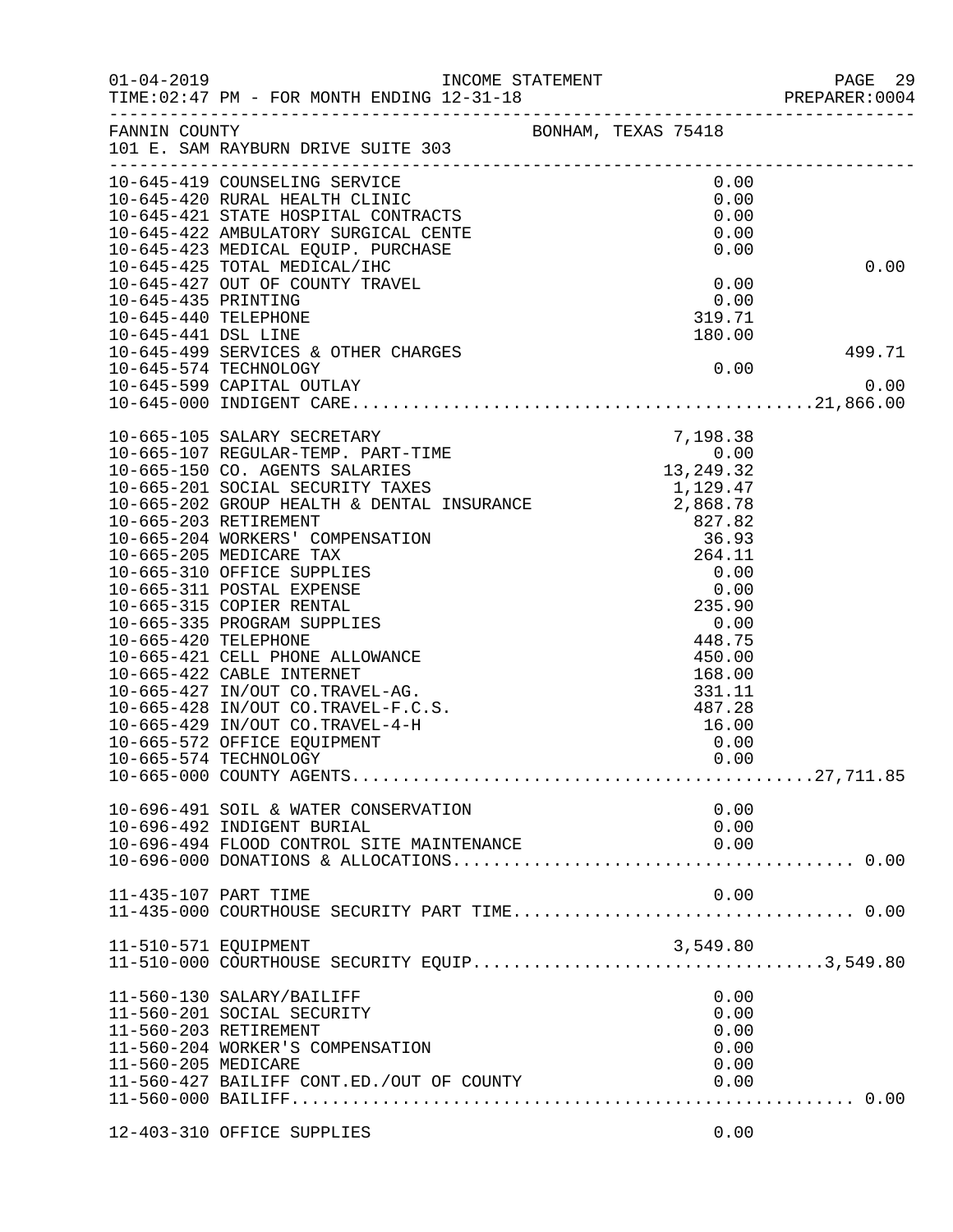| $01 - 04 - 2019$     | INCOME STATEMENT<br>TIME: 02:47 PM - FOR MONTH ENDING 12-31-18                                                                                                                                                                                                                                                                                                                                                                          |                     |                              |                                                              |                                                                      | PAGE 30<br>PREPARER: 0004 |
|----------------------|-----------------------------------------------------------------------------------------------------------------------------------------------------------------------------------------------------------------------------------------------------------------------------------------------------------------------------------------------------------------------------------------------------------------------------------------|---------------------|------------------------------|--------------------------------------------------------------|----------------------------------------------------------------------|---------------------------|
| FANNIN COUNTY        | 101 E. SAM RAYBURN DRIVE SUITE 303                                                                                                                                                                                                                                                                                                                                                                                                      | BONHAM, TEXAS 75418 |                              |                                                              |                                                                      |                           |
|                      | 12-403-427 OUT OF COUNTY TRAVEL<br>12-403-574 COMPUTER EQUIPMENT                                                                                                                                                                                                                                                                                                                                                                        |                     |                              | 1,269.96                                                     |                                                                      |                           |
|                      | 13-498-489 10% TO STATE COMPTROLLER                                                                                                                                                                                                                                                                                                                                                                                                     |                     |                              |                                                              |                                                                      |                           |
|                      | 14-435-320 JP1 SECURITY EXPENSE<br>14-435-321 JP2 SECURITY EXPENSE<br>14-435-322 JP3 SECURITY EXPENSE                                                                                                                                                                                                                                                                                                                                   |                     |                              |                                                              | 0.00<br>0.00<br>0.00                                                 |                           |
|                      | 16-400-310 OFFICE SUPPLIES<br>16-400-427 OUT OF COUNTY TRAVEL<br>16-400-572 OFFICE EQUIPMENT<br>16-400-590 COUNTY JUDGE BOOKS                                                                                                                                                                                                                                                                                                           |                     |                              | 0.00                                                         | 0.00<br>0.00<br>0.00                                                 |                           |
|                      | 17-400-427 OUT OF COUNTY TRAVEL                                                                                                                                                                                                                                                                                                                                                                                                         |                     |                              |                                                              | 0.00                                                                 |                           |
| 18-402-420 TELEPHONE | 18-402-103 SALARY ASSISTANT<br>18-402-107 SALARY TEMP/EXTRA<br>18-402-201 SOCIAL SECURITY TAXES<br>18-402-202 GROUP HEALTH INSURANCE<br>18-402-203 RETIREMENT<br>18-402-204 WORKERS COMPENSATION<br>18-402-205 MEDICARE TAX<br>18-402-310 OFFICE SUPPLIES<br>18-402-312 IMAGING SYSTEM<br>18-402-315 COPIER MAINTENANCE<br>18-402-437 DIGITAL IMAGING OF MICROFILM<br>18-402-453 COMPUTER SOFTWARE<br>18-402-490 CO.CLERK MISCELLANEOUS |                     | $0.00$<br>393.30<br>2,868.78 | 7,702.94<br>2,868.78<br>885.86<br>39.18<br>91.97<br>5,175.00 | 0.00<br>0.00<br>0.00<br>0.00<br>0.00<br>0.00                         |                           |
| 19-450-435 PRINTING  | 19-450-107 SALARY TEMP/EXTRA<br>19-450-201 SOCIAL SECURITY TAXES<br>19-450-203 RETIREMENT<br>19-450-204 WORKERS COMPENSATION<br>19-450-205 MEDICARE TAX<br>19-450-310 OFFICE SUPPLIES<br>19-450-400 RECORDS STORAGE SHELVING<br>19-450-572 OFFICE EQUIPMENT                                                                                                                                                                             |                     |                              |                                                              | 0.00<br>0.00<br>0.00<br>0.00<br>0.00<br>0.00<br>0.00<br>0.00<br>0.00 |                           |
|                      | 20-449-103 SALARY ASSISTANT<br>20-449-107 SALARY TEMP./EXTRA<br>20-449-201 SOCIAL SECURITY TAXES<br>20-449-202 GROUP HEALTH INSURANCE<br>20-449-203 RETIREMENT<br>20-449-204 WORKERS COMPENSATION<br>20-449-205 MEDICARE TAX<br>20-449-310 OFFICE SUPPLIES                                                                                                                                                                              |                     |                              |                                                              | 0.00<br>0.00<br>0.00<br>0.00<br>0.00<br>0.00<br>0.00<br>0.00         |                           |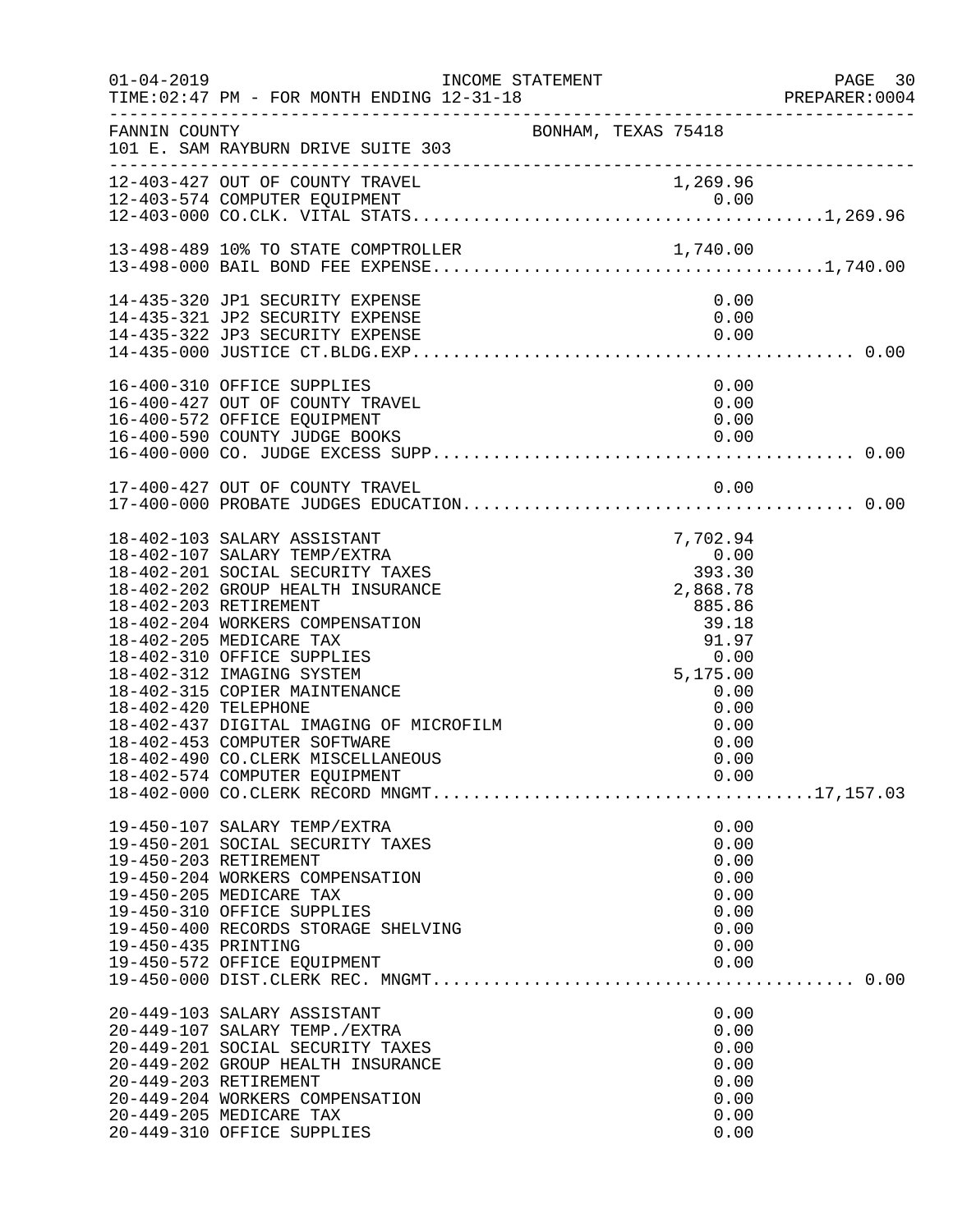| $01 - 04 - 2019$                             | TIME: 02:47 PM - FOR MONTH ENDING 12-31-18<br>-------------------------------                                                                                                                                                                                                                                                                                                                                                                                                                                                                                            | INCOME STATEMENT |                                                                                                                                                              | PAGE<br>31<br>PREPARER: 0004 |
|----------------------------------------------|--------------------------------------------------------------------------------------------------------------------------------------------------------------------------------------------------------------------------------------------------------------------------------------------------------------------------------------------------------------------------------------------------------------------------------------------------------------------------------------------------------------------------------------------------------------------------|------------------|--------------------------------------------------------------------------------------------------------------------------------------------------------------|------------------------------|
| FANNIN COUNTY                                | 101 E. SAM RAYBURN DRIVE SUITE 303                                                                                                                                                                                                                                                                                                                                                                                                                                                                                                                                       |                  | BONHAM, TEXAS 75418                                                                                                                                          |                              |
|                                              | 20-449-350 RECORDS DISPOSAL<br>20-449-460 EQUIPMENT RENTAL                                                                                                                                                                                                                                                                                                                                                                                                                                                                                                               |                  | 311.77<br>0.00                                                                                                                                               |                              |
|                                              |                                                                                                                                                                                                                                                                                                                                                                                                                                                                                                                                                                          |                  |                                                                                                                                                              |                              |
|                                              | 21-509-475 CONTINGENCY                                                                                                                                                                                                                                                                                                                                                                                                                                                                                                                                                   |                  | 0.00                                                                                                                                                         |                              |
|                                              | 21-621-100 COMPENSATION PAY<br>21-621-101 SALARY ELECTED OFFICIAL<br>21-621-105 SALARY SECRETARY<br>21-621-106 SALARY PRECINCT EMPLOYEES<br>21-621-107 REGULAR-TEMP. PART-TIME<br>21-621-108 SALARY-FOREMAN                                                                                                                                                                                                                                                                                                                                                              |                  | 0.00<br>16,886.45<br>0.00<br>44,871.29<br>0.00<br>12,891.39                                                                                                  |                              |
| 21-621-203 RETIREMENT                        | 21-621-199 TOTAL SALARIES<br>21-621-201 SOCIAL SECURITY TAXES<br>21-621-202 GROUP HEALTH INSURANCE<br>21-621-204 WORKERS' COMPENSATION<br>21-621-205 MEDICARE TAX<br>21-621-206 UNEMPLOYMENT EXPENSE                                                                                                                                                                                                                                                                                                                                                                     |                  | 4,532.40<br>20,006.58<br>8,584.69<br>3,643.73<br>1,059.96<br>0.00                                                                                            | 74,649.13                    |
| 21-621-345 CHEMICALS                         | 21-621-299 TOTAL EMPLOYEE BENEFITS<br>21-621-314 EMPLOYEE PHYSICALS/DOT TESTING<br>21-621-340 SHOP SUPPLIES<br>21-621-341 R & B MAT. ROCK & GRAVEL<br>21-621-342 R & B MAT. CULVERTS<br>21-621-343 R & B MAT. HARDWRE & LUMB<br>$21-621-344$ R & B MAT ASPHALT $/RD$ OIL<br>21-621-346 CETRZ EXPENDITURES<br>21-621-350 DEBRIS REMOVAL                                                                                                                                                                                                                                   |                  | 100.00<br>107.85<br>33,678.84<br>22,893.32<br>0.00<br>7,348.91<br>0.00<br>0.00<br>0.00                                                                       | 37,827.36                    |
| 21-621-400 LEGAL FEES<br>21-621-435 PRINTING | 21-621-399 TOTAL R&B MATERIAL<br>21-621-420 UTILITY TELEPHONE<br>21-621-421 CELL PHONE ALLOWANCE<br>21-621-423 INTERNET SERVICE<br>21-621-427 OUT OF COUNTY TRAVEL<br>21-621-430 BIDS, NOTICES & PERMITS<br>21-621-440 UTILITY ELECTRICITY<br>21-621-442 UTILITY WATER<br>21-621-443 TRASH DUMPSTER PICKUP<br>21-621-447 REPEATER SERVICE CONTRACT<br>21-621-450 R & M BUILDING<br>21-621-453 COMPUTER SOFTWARE<br>21-621-457 R & M MACHINERY GAS & OIL<br>21-621-458 R & M MACHINERY PARTS<br>21-621-459 R & M MACH. TIRES & TUBES<br>21-621-460 EQUIPMENT RENTAL/LEASE |                  | 0.00<br>180.32<br>150.00<br>0.00<br>40.00<br>27.00<br>0.00<br>203.57<br>33.16<br>149.94<br>708.97<br>0.00<br>0.00<br>8,986.75<br>16,478.19<br>438.00<br>0.00 | 64,128.92                    |
| 21-621-480 BOND<br>21-621-482 INSURANCE      | 21-621-485 PRISONER SUPPLIES<br>21-621-488 FANNIN RURAL RAIL DISTRICT<br>21-621-490 MISCELLANEOUS<br>21-621-491 SOIL & WATER CONSERVATION                                                                                                                                                                                                                                                                                                                                                                                                                                |                  | 0.00<br>3,084.80<br>0.00<br>0.00<br>106.30<br>0.00                                                                                                           |                              |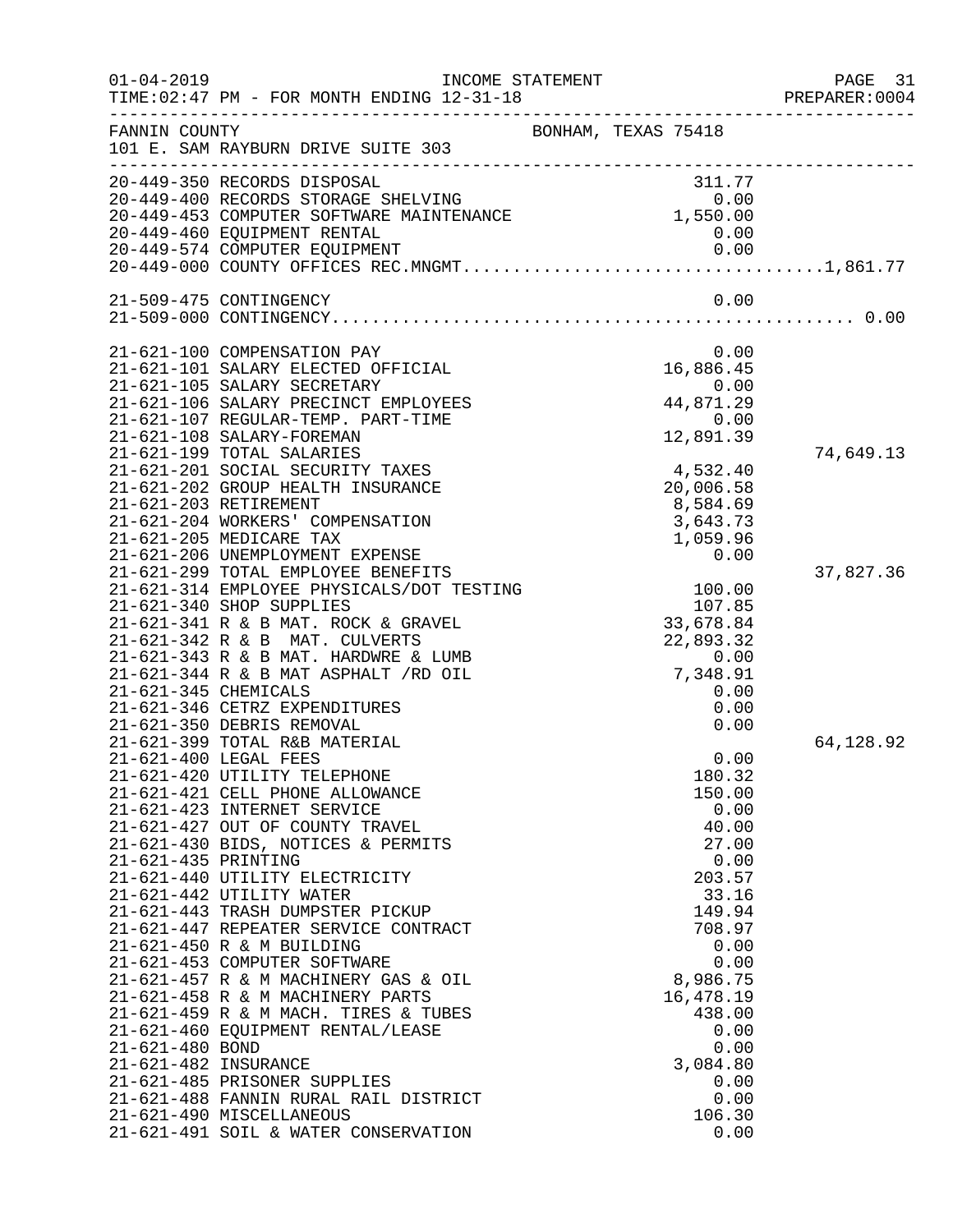| $01 - 04 - 2019$     | INCOME STATEMENT<br>TIME: 02:47 PM - FOR MONTH ENDING 12-31-18                                                    |                  | PAGE 32<br>PREPARER<br>----------------------------------<br>PREPARER:0004 |
|----------------------|-------------------------------------------------------------------------------------------------------------------|------------------|----------------------------------------------------------------------------|
| FANNIN COUNTY        | BONHAM, TEXAS 75418<br>101 E. SAM RAYBURN DRIVE SUITE 303                                                         |                  |                                                                            |
|                      | 21-621-492 TDRA FLOOD CASH MATCH<br>21-621-492 TDRA FLOOD CASH MATCH<br>21-621-494 FLOOD CONTROL SITE MAINTENANCE | 0.00             |                                                                            |
|                      |                                                                                                                   | 0.00             |                                                                            |
|                      | 21-621-495 PIPELINE SALES TAX REIMBURSEMENT<br>21-621-496 TCOG HAZARDOUS WASTEMATCH                               | 0.00<br>0.00     |                                                                            |
|                      | 21-621-499 TOTAL SER. & OTHER CHARGES                                                                             |                  | 30,587.00                                                                  |
|                      | 21-621-570 COMPUTER EQUIPMENT                                                                                     | 0.00             |                                                                            |
|                      | 21-621-571 PURCHASE OF MACH./EQUIP.                                                                               | 0.00             |                                                                            |
|                      | 21-621-573 RADIO EQUIPMENT                                                                                        | 0.00             |                                                                            |
|                      | 21-621-575 LAND AND BUILDING                                                                                      | 0.00             |                                                                            |
|                      | 21-621-599 CAPITAL OUTLAY<br>21-621-630 NOTE PAYMENT                                                              | 0.00             | 0.00                                                                       |
|                      | 21-621-670 NOTE PAYMENT-INTEREST                                                                                  | 0.00             |                                                                            |
| 21-621-695 SURVEYING |                                                                                                                   | 0.00             |                                                                            |
|                      |                                                                                                                   |                  |                                                                            |
|                      | 21-625-105 SALARY SECRETARY                                                                                       | 2,660.35         |                                                                            |
|                      | 21-625-201 SOCIAL SECURITY TAXES                                                                                  | 121.40           |                                                                            |
|                      | 21-625-202 GROUP HEALTH INSURANCE                                                                                 | 717.24           |                                                                            |
|                      | 21-625-203 RETIREMENT<br>21-625-204 WORKERS' COMPENSATION                                                         | 305.83           |                                                                            |
|                      | 21-625-205 MEDICARE TAX                                                                                           | 13.65<br>28.28   |                                                                            |
|                      | 21-625-310 OFFICE SUPPLIES                                                                                        | 0.00             |                                                                            |
|                      | 21-625-311 POSTAL EXPENSES                                                                                        | 0.00             |                                                                            |
|                      | 21-625-353 COMPUTER EXPENSE                                                                                       | 0.00             |                                                                            |
|                      | 21-625-427 OUT OF COUNTY TRAVEL                                                                                   | 0.00             |                                                                            |
| 21-625-480 BOND      |                                                                                                                   | 0.00             |                                                                            |
|                      | 21-625-572 OFFICE EQUIPMENT                                                                                       | 0.00             |                                                                            |
|                      | 21-625-574 COMPUTER EQUIPMENT<br>21-625-000 ADMINISTRATIVE OFFICE R&B #13,846.75                                  |                  |                                                                            |
|                      |                                                                                                                   |                  |                                                                            |
|                      | 22-509-475 CONTINGENCY                                                                                            | 0.00             |                                                                            |
|                      | 22-622-100 COMPENSATION PAY                                                                                       | 0.00             |                                                                            |
|                      | 22-622-101 SALARY ELECTED OFFICIAL                                                                                | 16,886.45        |                                                                            |
|                      | 22-622-105 SALARY SECRETARY                                                                                       | 0.00             |                                                                            |
|                      | 22-622-106 SALARY PRECINCT EMPLOYEES                                                                              | 58, 341.61       |                                                                            |
|                      | 22-622-107 REGULAR-TEMP. PART-TIME                                                                                | 0.00             |                                                                            |
|                      | 22-622-199 TOTAL SALARIES<br>22-622-201 SOCIAL SECURITY TAXES                                                     | 4,490.59         | 75,228.06                                                                  |
|                      | 22-622-202 GROUP HEALTH INSURANCE                                                                                 | 22,950.24        |                                                                            |
|                      | 22-622-203 RETIREMENT                                                                                             | 8,651.16         |                                                                            |
|                      | 22-622-204 WORKERS' COMPENSATION                                                                                  | 3,509.13         |                                                                            |
|                      | 22-622-205 MEDICARE TAX                                                                                           | 1,050.13         |                                                                            |
|                      | 22-622-206 UNEMPLOYMENT EXPENSE                                                                                   | 0.00             |                                                                            |
|                      | 22-622-299 TOTAL EMPLOYEE BENEFITS                                                                                |                  | 40,651.25                                                                  |
|                      | 22-622-312 CONTRACT LABOR                                                                                         | 0.00             |                                                                            |
|                      | 22-622-314 EMPLOYEE PHYSICALS/DOT TESTING<br>22-622-340 SHOP SUPPLIES                                             | 120.00<br>508.19 |                                                                            |
|                      | 22-622-341 R & B MAT. ROCK & GRAVEL                                                                               | 37,164.09        |                                                                            |
|                      | 22-622-342 R & B MAT. CULVERTS                                                                                    | 2,858.50         |                                                                            |
|                      | 22-622-343 R & B MAT. HARDWRE & LUMB                                                                              | 38.50            |                                                                            |
|                      | 22-622-344 R & B MAT. ASPHALT/RD OIL                                                                              | 0.00             |                                                                            |
| 22-622-345 CHEMICALS |                                                                                                                   | 0.00             |                                                                            |
|                      | 22-622-346 CETRZ EXPENDITURES                                                                                     | 0.00             |                                                                            |
|                      | 22-622-350 DEBRIS REMOVAL                                                                                         | 0.00             |                                                                            |
| 22-622-395 UNIFORMS  |                                                                                                                   | 533.48           |                                                                            |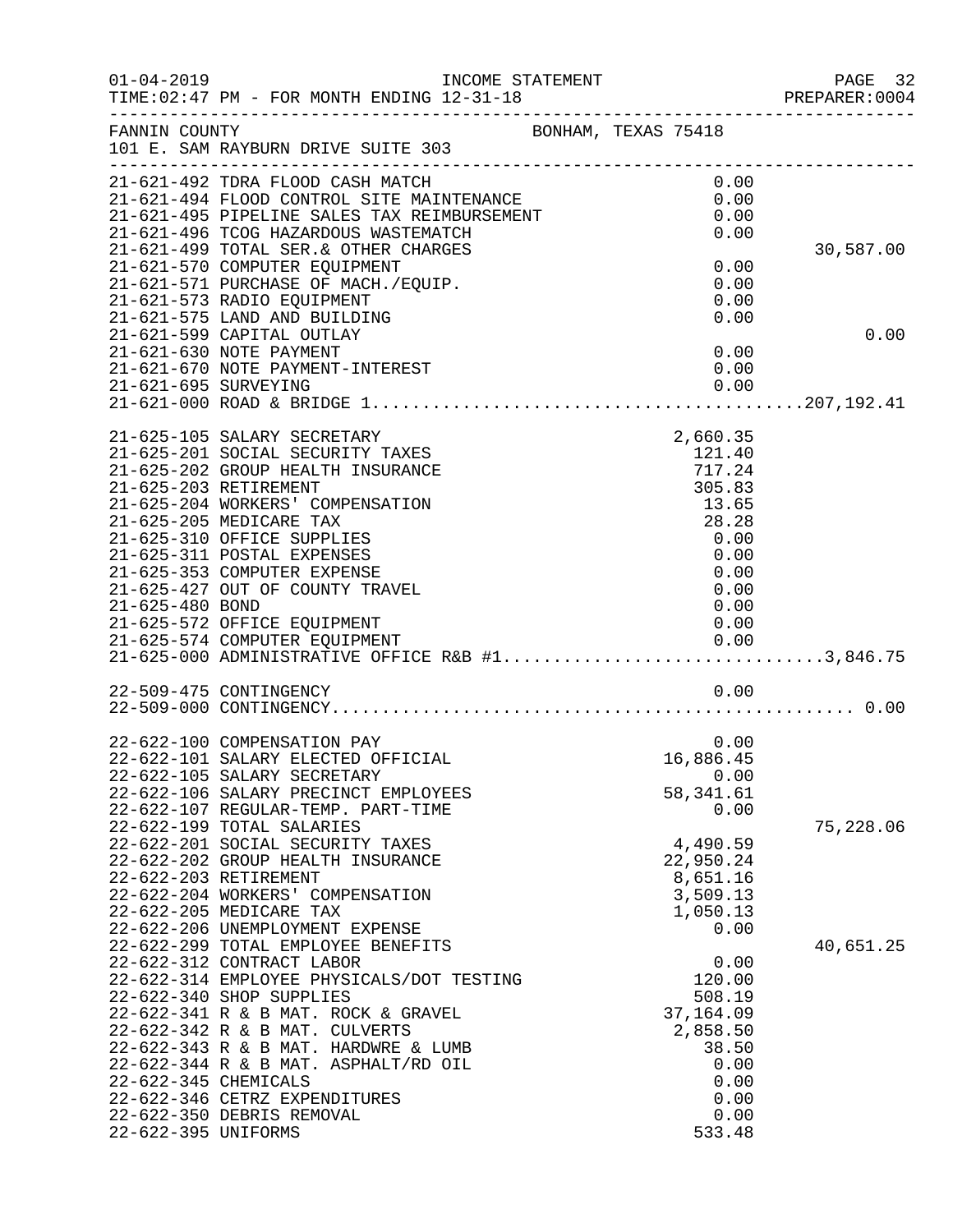|                 |                                                                                                                                                                                                         |                     |              | PAGE 33<br>PREPARER: 0004 |
|-----------------|---------------------------------------------------------------------------------------------------------------------------------------------------------------------------------------------------------|---------------------|--------------|---------------------------|
|                 | FANNIN COUNTY<br>101 E. SAM RAYBURN DRIVE SUITE 303                                                                                                                                                     | BONHAM, TEXAS 75418 |              |                           |
|                 |                                                                                                                                                                                                         |                     |              | 41,222.76                 |
|                 |                                                                                                                                                                                                         |                     |              |                           |
|                 |                                                                                                                                                                                                         |                     |              |                           |
|                 |                                                                                                                                                                                                         |                     |              |                           |
|                 |                                                                                                                                                                                                         |                     |              |                           |
|                 |                                                                                                                                                                                                         |                     |              |                           |
|                 |                                                                                                                                                                                                         |                     |              |                           |
|                 |                                                                                                                                                                                                         |                     |              |                           |
|                 |                                                                                                                                                                                                         |                     |              |                           |
|                 |                                                                                                                                                                                                         |                     |              |                           |
|                 |                                                                                                                                                                                                         |                     |              |                           |
|                 |                                                                                                                                                                                                         |                     |              |                           |
|                 |                                                                                                                                                                                                         |                     |              |                           |
|                 |                                                                                                                                                                                                         |                     |              |                           |
|                 |                                                                                                                                                                                                         |                     |              |                           |
|                 |                                                                                                                                                                                                         |                     |              |                           |
|                 |                                                                                                                                                                                                         |                     |              |                           |
|                 |                                                                                                                                                                                                         |                     |              |                           |
|                 |                                                                                                                                                                                                         |                     |              |                           |
|                 |                                                                                                                                                                                                         |                     |              |                           |
|                 |                                                                                                                                                                                                         |                     |              |                           |
|                 |                                                                                                                                                                                                         |                     |              |                           |
|                 |                                                                                                                                                                                                         |                     |              |                           |
|                 |                                                                                                                                                                                                         |                     |              |                           |
|                 |                                                                                                                                                                                                         |                     |              |                           |
|                 |                                                                                                                                                                                                         |                     |              |                           |
|                 |                                                                                                                                                                                                         |                     |              |                           |
|                 | 22-622-495 FIFEDING<br>22-622-496 TCOG HAZARDOUS WASTEMATCH<br>22-622-499 TOTAL SER.& OTHER CHARGES<br>22-622-552 LAND/BUILDING<br>22-622-570 COMPUTER EQUIPMENT<br>22-622-571 PURCHASE OF MACH./EQUIP. |                     |              | 32,490.22                 |
|                 |                                                                                                                                                                                                         |                     | 0.00         |                           |
|                 |                                                                                                                                                                                                         |                     | 0.00         |                           |
|                 |                                                                                                                                                                                                         |                     | 0.00         |                           |
|                 |                                                                                                                                                                                                         |                     | 0.00<br>0.00 |                           |
|                 | 22-622-599 CAPITAL OUTLAY                                                                                                                                                                               |                     |              | 0.00                      |
|                 |                                                                                                                                                                                                         |                     |              |                           |
|                 |                                                                                                                                                                                                         |                     |              |                           |
|                 | 22-625-105 SALARY SECRETARY                                                                                                                                                                             |                     | 2,660.35     |                           |
|                 | 22-625-201 SOCIAL SECURITY TAXES                                                                                                                                                                        |                     | 121.36       |                           |
|                 | 22-625-202 GROUP HEALTH INSURANCE                                                                                                                                                                       |                     | 717.18       |                           |
|                 | 22-625-203 RETIREMENT                                                                                                                                                                                   |                     | 305.97       |                           |
|                 | 22-625-204 WORKERS' COMPENSATION                                                                                                                                                                        |                     | 13.65        |                           |
|                 | 22-625-205 MEDICARE TAX<br>22-625-310 OFFICE SUPPLIES                                                                                                                                                   |                     | 28.41        |                           |
|                 | 22-625-311 POSTAL EXPENSES                                                                                                                                                                              |                     | 0.00<br>0.00 |                           |
|                 | 22-625-353 COMPUTER EXPENSE                                                                                                                                                                             |                     | 0.00         |                           |
|                 | 22-625-427 OUT OF COUNTY TRAVEL                                                                                                                                                                         |                     | 0.00         |                           |
| 22-625-480 BOND |                                                                                                                                                                                                         |                     | 0.00         |                           |
|                 | 22-625-572 OFFICE EQUIPMENT                                                                                                                                                                             |                     | 0.00         |                           |
|                 | 22-625-574 COMPUTER EQUIPMENT                                                                                                                                                                           |                     | 0.00         |                           |
|                 | 22-625-574 COMPUTER EQUIPMENT 0.00<br>22-625-000 ADMINISTRATIVE OFFICE R&B #23,846.92                                                                                                                   |                     |              |                           |
|                 |                                                                                                                                                                                                         |                     |              |                           |
|                 | 23-205-571 SHORT-TERM LOAN/EQUIPMENT                                                                                                                                                                    |                     | 0.00         |                           |
|                 |                                                                                                                                                                                                         |                     |              |                           |
|                 | 23-509-475 CONTINGENCY                                                                                                                                                                                  |                     | 0.00         |                           |
|                 |                                                                                                                                                                                                         |                     |              |                           |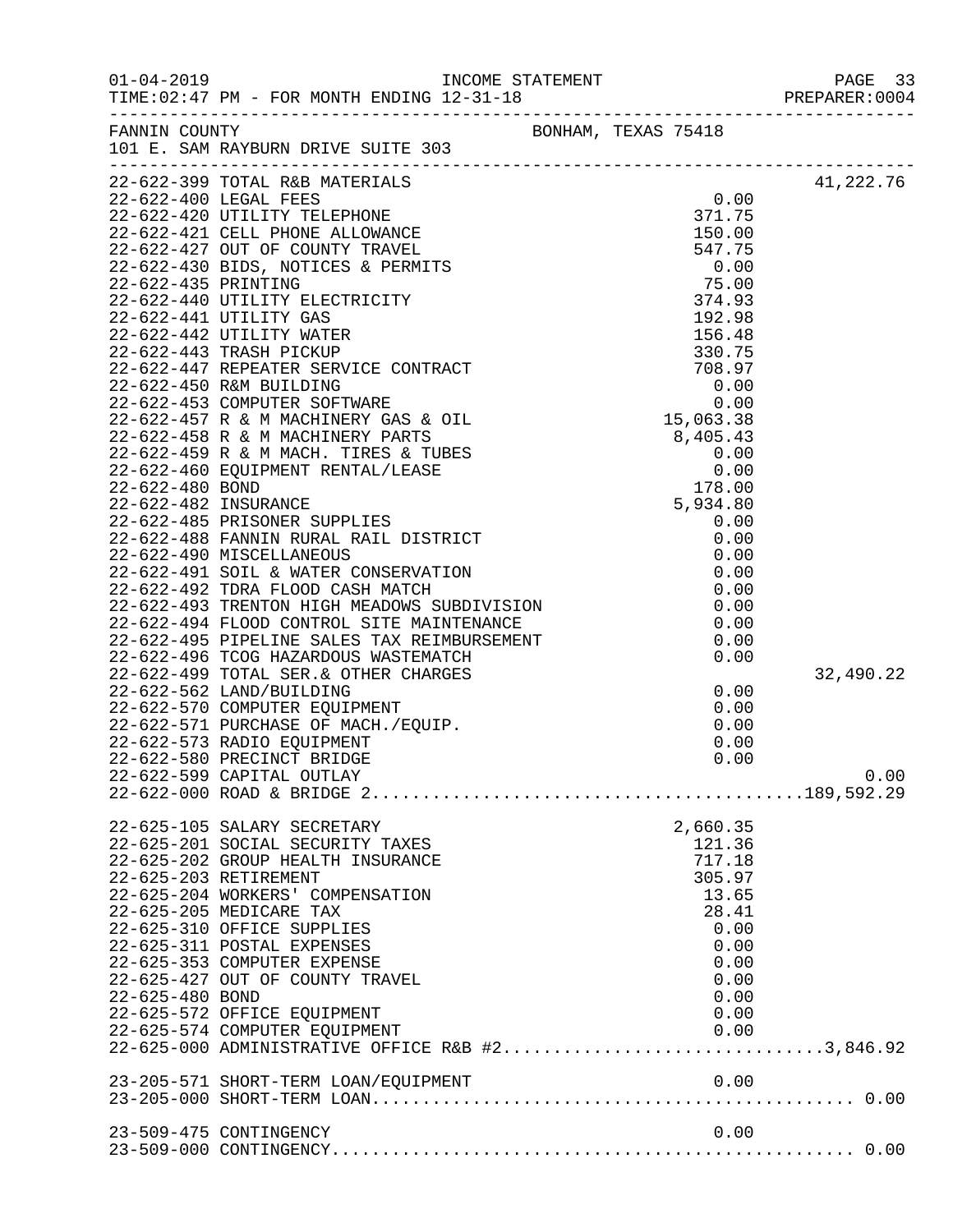|                      | TIME: 02:47 PM - FOR MONTH ENDING 12-31-18                                                                                                                                                                                                                                                                                                                                 |                                                                | PAGE 34<br>PREPARER: 0004 |
|----------------------|----------------------------------------------------------------------------------------------------------------------------------------------------------------------------------------------------------------------------------------------------------------------------------------------------------------------------------------------------------------------------|----------------------------------------------------------------|---------------------------|
|                      | FANNIN COUNTY<br>101 E. SAM RAYBURN DRIVE SUITE 303                                                                                                                                                                                                                                                                                                                        | BONHAM, TEXAS 75418                                            |                           |
|                      |                                                                                                                                                                                                                                                                                                                                                                            |                                                                |                           |
|                      | $\begin{tabular}{lllllllllllllllllllll} & $\; 0.00$ \\ 23-623-101 & \texttt{SALARY ELECTED OFFICIAL} & 16,886.45 \\ 23-623-105 & \texttt{SALARY SCCEPTARY} & 2,109.07 \\ 23-623-106 & \texttt{SALARY DECINCT EMPLOYES} & 63,780.77 \\ 23-623-107 & \texttt{REGULAR-TEMP. PART-TIME} & 1,812.72 \\ 23-623-199 & \texttt{TOTAL SALARIES} & & & & & & & & 1 \\ \end{tabular}$ |                                                                |                           |
|                      |                                                                                                                                                                                                                                                                                                                                                                            |                                                                |                           |
|                      |                                                                                                                                                                                                                                                                                                                                                                            |                                                                |                           |
|                      |                                                                                                                                                                                                                                                                                                                                                                            |                                                                |                           |
|                      |                                                                                                                                                                                                                                                                                                                                                                            |                                                                | 84,589.01                 |
|                      | 23-623-201 SOCIAL SECURITY TAXES                                                                                                                                                                                                                                                                                                                                           |                                                                |                           |
|                      | 23-623-202 GROUP HEALTH INSURANCE                                                                                                                                                                                                                                                                                                                                          | 5, 220.58<br>28, 687.80<br>9, 727.86<br>4, 467.96<br>1, 220.93 |                           |
|                      | 23-623-203 RETIREMENT                                                                                                                                                                                                                                                                                                                                                      |                                                                |                           |
|                      | 23-623-204 WORKERS' COMPENSATION                                                                                                                                                                                                                                                                                                                                           |                                                                |                           |
|                      | 23-623-205 MEDICARE TAX                                                                                                                                                                                                                                                                                                                                                    |                                                                |                           |
|                      | 23-623-206 UNEMPLOYMENT EXPENSE                                                                                                                                                                                                                                                                                                                                            | 0.00                                                           |                           |
|                      | 23-623-299 TOTAL EMPLOYEE BENEFITS                                                                                                                                                                                                                                                                                                                                         |                                                                | 49, 325. 13               |
|                      |                                                                                                                                                                                                                                                                                                                                                                            |                                                                |                           |
|                      |                                                                                                                                                                                                                                                                                                                                                                            |                                                                |                           |
|                      |                                                                                                                                                                                                                                                                                                                                                                            |                                                                |                           |
|                      |                                                                                                                                                                                                                                                                                                                                                                            |                                                                |                           |
|                      |                                                                                                                                                                                                                                                                                                                                                                            |                                                                |                           |
|                      |                                                                                                                                                                                                                                                                                                                                                                            |                                                                |                           |
|                      |                                                                                                                                                                                                                                                                                                                                                                            |                                                                |                           |
|                      |                                                                                                                                                                                                                                                                                                                                                                            |                                                                |                           |
|                      | 23-023-310 UFFICE SUPPLIES<br>23-623-314 EMPLOYEE PHYSICALS/DOT TESTING<br>23-623-315 COPIER EXPENSE<br>23-623-340 SHOP SUPPLIES<br>23-623-341 R & B MAT. ROCK & GRAVEL<br>23-623-342 R & B MAT. CULVERTS<br>23-623-343 R & B MAT. HARDWRE<br>23-623-346 CETRZ EXPENDITURES                                                                                                | 0.00                                                           |                           |
|                      | 23-623-350 DEBRIS REMOVAL                                                                                                                                                                                                                                                                                                                                                  | 369.00                                                         |                           |
| 23-623-395 UNIFORMS  |                                                                                                                                                                                                                                                                                                                                                                            | 0.00                                                           |                           |
|                      | 23-623-399 TOTAL R&B MATERIALS                                                                                                                                                                                                                                                                                                                                             |                                                                | 63,070.44                 |
|                      | 23-623-400 LEGAL FEES                                                                                                                                                                                                                                                                                                                                                      | 0.00                                                           |                           |
|                      | 23-623-420 UTILITY TELEPHONE                                                                                                                                                                                                                                                                                                                                               | 342.73                                                         |                           |
|                      | 23-623-421 INTERNET SERVICE                                                                                                                                                                                                                                                                                                                                                | 215.37                                                         |                           |
|                      | 23-623-423 CELL PHONE ALLOWANCE                                                                                                                                                                                                                                                                                                                                            | 150.00                                                         |                           |
|                      | 23-623-427 OUT OF COUNTY TRAVEL                                                                                                                                                                                                                                                                                                                                            | 845.12                                                         |                           |
|                      | 23-623-430 BIDS, NOTICES & PERMITS                                                                                                                                                                                                                                                                                                                                         | 567.00                                                         |                           |
| 23-623-435 PRINTING  |                                                                                                                                                                                                                                                                                                                                                                            | 0.00                                                           |                           |
|                      | 23-623-440 UTILITY ELECTRICITY                                                                                                                                                                                                                                                                                                                                             | 436.12                                                         |                           |
|                      | 23-623-441 UTILITY GAS                                                                                                                                                                                                                                                                                                                                                     | 311.00                                                         |                           |
|                      | 23-623-442 UTILITY WATER                                                                                                                                                                                                                                                                                                                                                   | 64.43                                                          |                           |
|                      | 23-623-443 TRASH DUMPSTER PICKUP                                                                                                                                                                                                                                                                                                                                           | 149.94                                                         |                           |
|                      | 23-623-447 REPEATER SERVICE CONTRACT                                                                                                                                                                                                                                                                                                                                       | 708.97                                                         |                           |
|                      | 23-623-450 R&M BUILDING<br>23-623-453 COMPUTER SOFTWARE                                                                                                                                                                                                                                                                                                                    | 6.33<br>0.00                                                   |                           |
|                      | 23-623-457 R & M MACHINERY GAS & OIL                                                                                                                                                                                                                                                                                                                                       | 24,359.10                                                      |                           |
|                      | 23-623-458 R & M MACHINERY PARTS                                                                                                                                                                                                                                                                                                                                           | 60,976.33                                                      |                           |
|                      | 23-623-459 R & M MACH. TIRES & TUBES                                                                                                                                                                                                                                                                                                                                       | 270.00                                                         |                           |
|                      | 23-623-460 EQUIPMENT RENTAL/LEASE                                                                                                                                                                                                                                                                                                                                          | 0.00                                                           |                           |
| 23-623-480 BOND      |                                                                                                                                                                                                                                                                                                                                                                            | 0.00                                                           |                           |
| 23-623-482 INSURANCE |                                                                                                                                                                                                                                                                                                                                                                            | 5,362.80                                                       |                           |
|                      | 23-623-485 PRISONER SUPPLIES                                                                                                                                                                                                                                                                                                                                               | 0.00                                                           |                           |
|                      | 23-623-488 FANNIN RURAL RAIL DISTRICT                                                                                                                                                                                                                                                                                                                                      | 0.00                                                           |                           |
|                      | 23-623-490 MISCELLANEOUS                                                                                                                                                                                                                                                                                                                                                   | 0.00                                                           |                           |
|                      | 23-623-491 SOIL & WATER CONSERVATION                                                                                                                                                                                                                                                                                                                                       | 0.00                                                           |                           |
|                      | 23-623-492 TDRA FLOOD CASH MATCH                                                                                                                                                                                                                                                                                                                                           | 0.00                                                           |                           |
|                      | 23-623-494 FLOOD CONTROL SITE MAINTENANCE                                                                                                                                                                                                                                                                                                                                  | 0.00                                                           |                           |
|                      | 23-623-495 PIPELINE SALES TAX REIMBURSEMENT                                                                                                                                                                                                                                                                                                                                | 0.00                                                           |                           |
|                      | 23-623-496 TCOG HAZARDOUS WASTEMATCH                                                                                                                                                                                                                                                                                                                                       | 0.00                                                           |                           |
|                      | 23-623-499 TOTAL SER. & OTHER CHARGES                                                                                                                                                                                                                                                                                                                                      |                                                                | 94,765.24                 |
|                      | 23-623-562 LAND/BUILDING                                                                                                                                                                                                                                                                                                                                                   | 0.00                                                           |                           |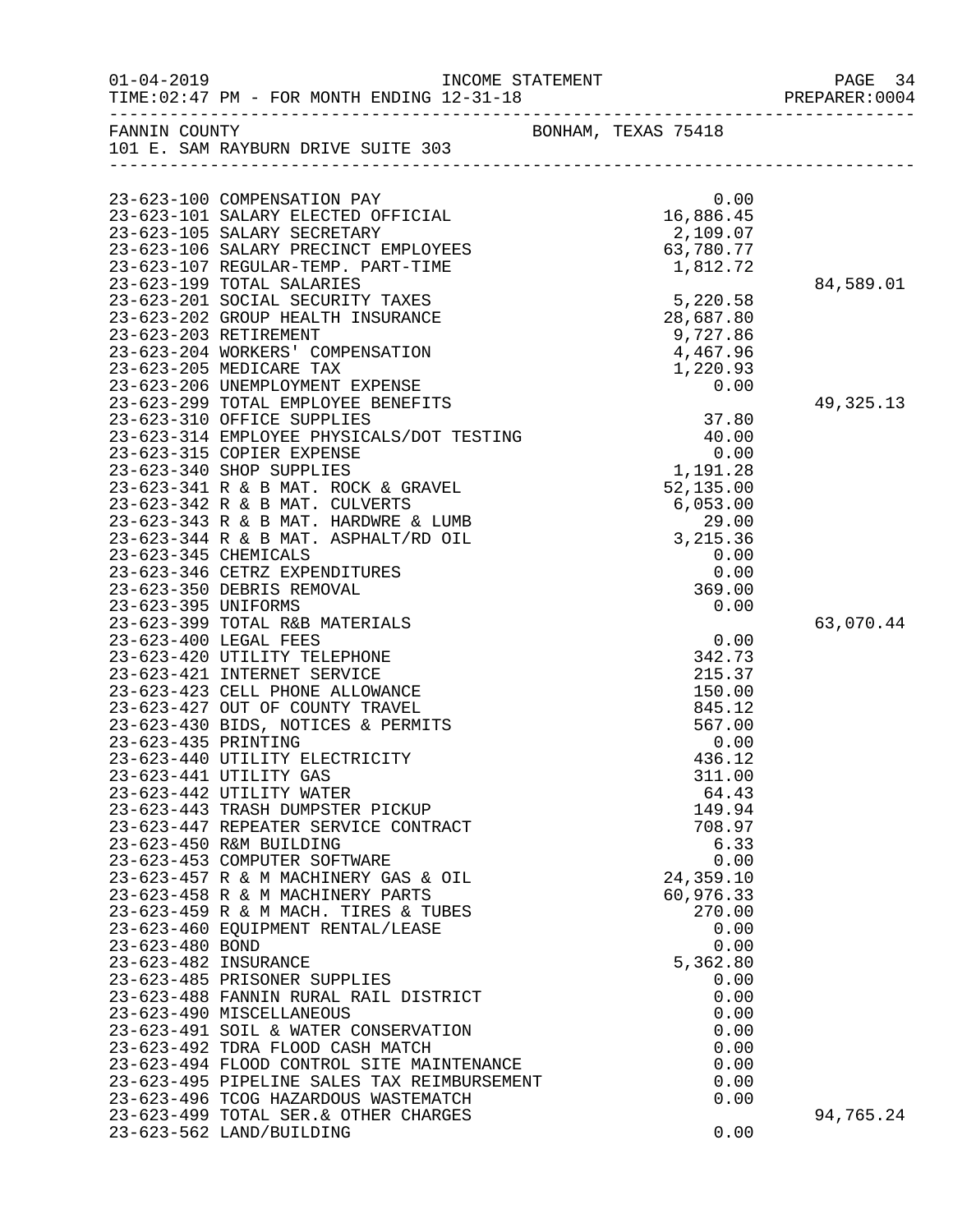| $01 - 04 - 2019$     | INCOME STATEMENT<br>TIME: 02:47 PM - FOR MONTH ENDING 12-31-18<br>TIME:02:47 PM - FOR MONTH ENDING 12-31-18 PREPARER:00                                                                                                                                                                                                                                                                      |                     |                                                                                                          | PAGE 35<br>PREPARER: 0004 |
|----------------------|----------------------------------------------------------------------------------------------------------------------------------------------------------------------------------------------------------------------------------------------------------------------------------------------------------------------------------------------------------------------------------------------|---------------------|----------------------------------------------------------------------------------------------------------|---------------------------|
| FANNIN COUNTY        | 101 E. SAM RAYBURN DRIVE SUITE 303                                                                                                                                                                                                                                                                                                                                                           | BONHAM, TEXAS 75418 |                                                                                                          |                           |
|                      | 23-623-570 COMPUTER EQUIPMENT<br>23-623-571 PURCHASE OF MACH./EQUIP.<br>23-623-572 OFFICE EQUIPMENT<br>23-623-573 RADIO EQUIPMENT<br>23-623-575 LAND/BUILDING<br>23-623-580 PRECINCT BRIDGE<br>23-623-599 CAPITAL OUTLAY                                                                                                                                                                     |                     | 0.00<br>161,010.28<br>0.00<br>0.00<br>0.00<br>0.00                                                       | 161,010.28                |
|                      | 23-623-630 NOTE PAYMENT-PRINCIPAL<br>23-623-670 NOTE PAYMENT-INTEREST                                                                                                                                                                                                                                                                                                                        |                     | 0.00<br>0.00                                                                                             |                           |
| 23-625-480 BOND      | 23-625-105 SALARY SECRETARY<br>23-625-201 SOCIAL SECURITY TAXES<br>23-625-202 GROUP HEALTH INSURANCE<br>23-625-203 RETIREMENT<br>23-625-204 WORKERS' COMPENSATION<br>23-625-205 MEDICARE TAX<br>23-625-310 OFFICE SUPPLIES<br>23-625-311 POSTAL EXPENSES<br>23-625-353 COMPUTER EXPENSE<br>23-625-427 OUT OF COUNTY TRAVEL<br>23-625-572 OFFICE EQUIPMENT                                    |                     | 2,660.35<br>121.36<br>717.18<br>305.97<br>13.65<br>28.41<br>0.00<br>0.00<br>0.00<br>0.00<br>0.00<br>0.00 |                           |
|                      | 24-509-475 CONTINGENCY                                                                                                                                                                                                                                                                                                                                                                       |                     | 0.00                                                                                                     |                           |
|                      | 24-624-100 COMPENSATION PAY<br>24-624-101 SALARY ELECTED OFFICIAL<br>24-624-105 SALARY SECRETARY<br>24-624-106 SALARY PRECINCT EMPLOYEES<br>24-624-107 REGULAR-TEMP. PART-TIME<br>24-624-108 LABOR REIMBURSEMENT                                                                                                                                                                             |                     | 0.00<br>16,886.45<br>7,414.05<br>43, 156. 14<br>0.00<br>0.00                                             |                           |
|                      | 24-624-199 TOTAL SALARIES<br>24-624-201 SOCIAL SECURITY TAXES<br>24-624-202 GROUP HEALTH INSURANCE<br>24-624-203 RETIREMENT<br>24-624-204 WORKERS' COMPENSATION<br>24-624-205 MEDICARE TAX<br>24-624-206 UNEMPLOYMENT EXPENSE<br>24-624-299 TOTAL EMPLOYEE BENEFITS                                                                                                                          |                     | 4,166.92<br>22,950.24<br>7,757.54<br>2,827.58<br>974.46<br>0.00                                          | 67,456.64<br>38,676.74    |
| 24-624-345 CHEMICALS | 24-624-310 OFFICE SUPPLIES<br>24-624-314 EMPLOYEE PHYSICALS/DOT TESTING<br>24-624-340 SHOP SUPPLIES<br>24-624-341 R & B MAT. ROCK & GRAVEL<br>24-624-342 R & B MAT. CULVERTS<br>24-624-343 R & B MAT. HARDWRE & LUMB<br>24-624-344 R & B MAT. ASPHALT/RD OIL<br>24-624-346 CETRZ EXPENDITURES<br>24-624-350 DEBRIS REMOVAL<br>24-624-395 EMPLOYEE UNIFORMS<br>24-624-399 TOTAL R&B MATERIALS |                     | 0.00<br>0.00<br>220.42<br>21,743.84<br>4,411.80<br>0.00<br>1,603.00<br>0.00<br>0.00<br>0.00<br>692.20    | 28,671.26                 |
|                      | 24-624-400 LEGAL FEES<br>24-624-420 UTILITY TELEPHONE                                                                                                                                                                                                                                                                                                                                        |                     | 0.00<br>212.96                                                                                           |                           |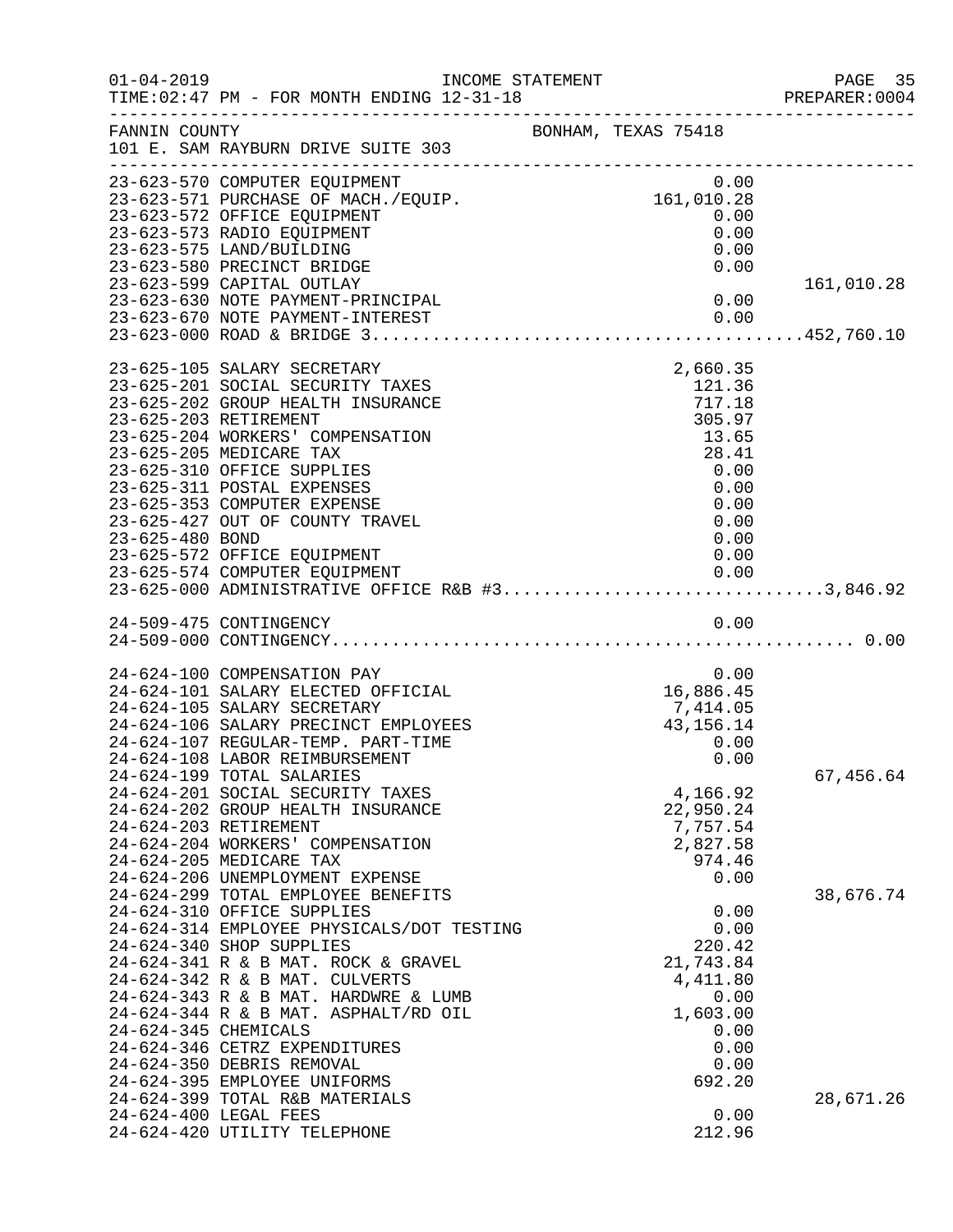| $01 - 04 - 2019$                                                  | TIME: 02:47 PM - FOR MONTH ENDING 12-31-18                                                                                                                                                                                                                                                                                                                                                                                                                                        |                                                                                                                                          | PAGE 36<br>PREPARER:0004 |
|-------------------------------------------------------------------|-----------------------------------------------------------------------------------------------------------------------------------------------------------------------------------------------------------------------------------------------------------------------------------------------------------------------------------------------------------------------------------------------------------------------------------------------------------------------------------|------------------------------------------------------------------------------------------------------------------------------------------|--------------------------|
| FANNIN COUNTY                                                     | -------------------------------------<br>101 E. SAM RAYBURN DRIVE SUITE 303                                                                                                                                                                                                                                                                                                                                                                                                       | BONHAM, TEXAS 75418                                                                                                                      |                          |
|                                                                   |                                                                                                                                                                                                                                                                                                                                                                                                                                                                                   |                                                                                                                                          |                          |
|                                                                   | 24-624-490 MLSCELLARER CONSERVALLON<br>24-624-491 SOIL & WATER CONSERVALLON<br>24-624-492 TDRA FLOOD CASH MATCH<br>24-624-494 FLOOD CONTROL SITE MAINTENANCE<br>24-624-495 PIPELINE SALES TAX REIMBURSEMENT<br>24-624-496 TCOG HAZARDOUS                                                                                                                                                                                                                                          |                                                                                                                                          | 31, 125.95               |
|                                                                   | 44-624-570 COMPUTER EQUIPMENT 0.00<br>24-624-571 PURCHASE OF MACH./EQUIP. 52,183.98<br>24-624-573 RADIO EQUIPMENT 0.00<br>24-624-575 BUILDING<br>24-624-599 CAPITAL OUTLAY                                                                                                                                                                                                                                                                                                        |                                                                                                                                          | 52,183.98                |
| 24-625-203 RETIREMENT<br>24-625-480 BOND<br>25-625-343 ROAD SIGNS | 24-625-105 SALARY SECRETARY<br>24-625-201 SOCIAL SECURITY TAXES<br>24-625-202 GROUP HEALTH INSURANCE<br>24-625-204 WORKERS' COMPENSATION<br>24-625-205 MEDICARE TAX<br>24-625-310 OFFICE SUPPLIES<br>24-625-311 POSTAL EXPENSES<br>24-625-353 COMPUTER EXPENSE<br>24-625-427 OUT OF COUNTY TRAVEL<br>24-625-572 OFFICE EQUIPMENT<br>24-625-574 COMPUTER EQUIPMENT<br>24-625-000 ADMINISTRATIVE OFFICE R&B #43,846.92<br>25-625-310 OFFICE SUPPLIES<br>25-625-353 COMPUTER EXPENSE | 2,660.35<br>121.36<br>717.18<br>305.97<br>13.65<br>28.41<br>0.00<br>0.00<br>0.00<br>0.00<br>0.00<br>0.00<br>0.00<br>0.00<br>0.00<br>0.00 |                          |
|                                                                   | 25-625-427 TRAVEL EXPENSE<br>25-625-572 OFFICE EQUIPMENT<br>26-455-420 OMNIBASE TELEPHONE LINE                                                                                                                                                                                                                                                                                                                                                                                    | 0.00<br>0.00<br>0.00                                                                                                                     |                          |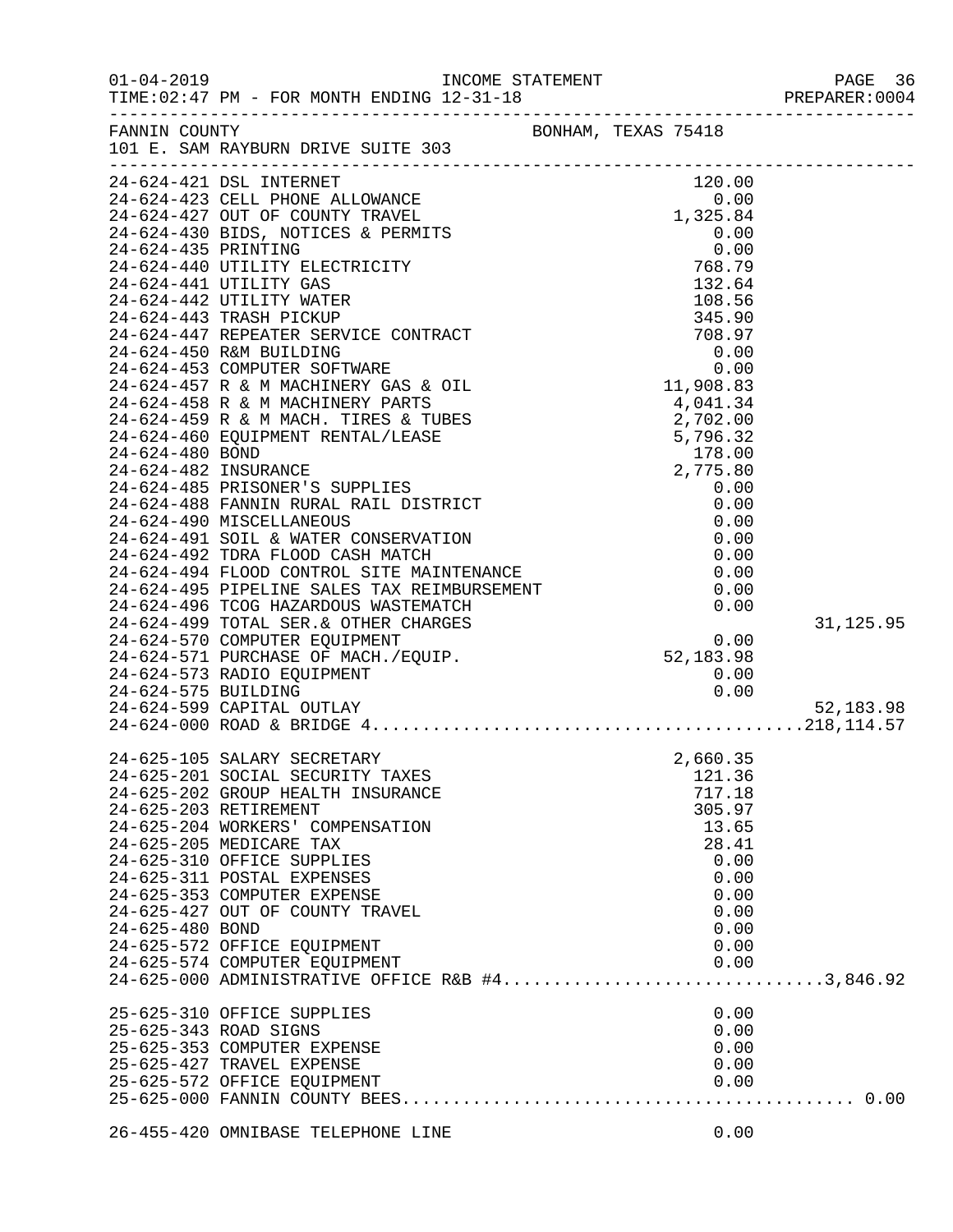| $01 - 04 - 2019$                            | INCOME STATEMENT<br>TIME: 02:47 PM - FOR MONTH ENDING 12-31-18                                                                                                                                                                               | PREPARE<br>--------------------------------  | PAGE 37<br>PREPARER:0004 |
|---------------------------------------------|----------------------------------------------------------------------------------------------------------------------------------------------------------------------------------------------------------------------------------------------|----------------------------------------------|--------------------------|
| FANNIN COUNTY                               | BONHAM, TEXAS 75418<br>101 E. SAM RAYBURN DRIVE SUITE 303<br>---------------------                                                                                                                                                           |                                              |                          |
|                                             |                                                                                                                                                                                                                                              |                                              |                          |
|                                             | 27-456-452 R & M EQUIPMENT<br>27-456-572 OFFICE EQUIPMENT                                                                                                                                                                                    | 236.00<br>0.00                               |                          |
|                                             | 28-457-423 INTERNET SERVICE<br>28-457-572 OFFICE EQUIPMENT                                                                                                                                                                                   | 76.18<br>0.00                                |                          |
|                                             |                                                                                                                                                                                                                                              |                                              |                          |
| 30-569-571 EQUIPMENT                        | 30-569-310 OFFICE SUPPLIES<br>30-569-421 ONLINE RESEARCH                                                                                                                                                                                     | 0.00<br>0.00<br>0.00                         |                          |
|                                             | 31-509-475 CONTINGENCY                                                                                                                                                                                                                       | 0.00                                         |                          |
|                                             | 31-510-403 ARCHITECTURAL FEES<br>31-510-451 ASBESTOS ABATEMENT<br>31-510-482 DEMOLITION<br>31-510-490 MISCELLANEOUS<br>31-510-000 COURTHOUSE RESTORATION PHASE 1 0.00                                                                        | 0.00<br>0.00<br>0.00<br>0.00                 |                          |
| 31-511-453 IT DESIGN<br>31-511-455 SECURITY | 31-511-165 CONSTRUCTION<br>31-511-403 ARCHITECTURAL FEES<br>31-511-451 ASBESTOS & OTHER TESTING                                                                                                                                              | 0.00<br>58,000.00<br>0.00<br>0.00<br>0.00    |                          |
|                                             | 33-498-310 OFFICE SUPPLIES<br>33-498-427 OUT OF COUNTY TRAVEL                                                                                                                                                                                | 0.00<br>0.00                                 |                          |
|                                             | 34-450-107 SALARYTEMP/EXTRA<br>34-450-201 SOCIAL SECURITY TAXES<br>34-450-203 RETIREMENT<br>34-450-204 WORKERS COMPENSATION<br>34-450-205 MEDICARE TAX<br>34-450-572 OFFICE EQUIPMENT<br>34-450-000 DISTRICT CT.RECORDS ARCHIVE EQUIPME 0.00 | 0.00<br>0.00<br>0.00<br>0.00<br>0.00<br>0.00 |                          |
| 35-475-590 LAW BOOKS                        | 35-475-310 OFFICE SUPPLIES<br>35-475-421 LEXIS NEXIS ONLINE LEGAL RESEARCH<br>35-475-453 R&M COMPUTER<br>35-475-574 TECHNOLOGY                                                                                                               | 0.00<br>300.00<br>0.00<br>0.00<br>0.00       |                          |
|                                             | 36-475-107 SALARY SUPPLEMENT<br>36-475-201 SOCIAL SECURITY TAXES<br>36-475-203 RETIREMENT<br>36-475-204 WORKERS COMPENSATION<br>36-475-205 MEDICARE TAX<br>36-475-310 OFFICE SUPPLIES                                                        | 0.00<br>0.00<br>0.00<br>0.00<br>0.00<br>0.00 |                          |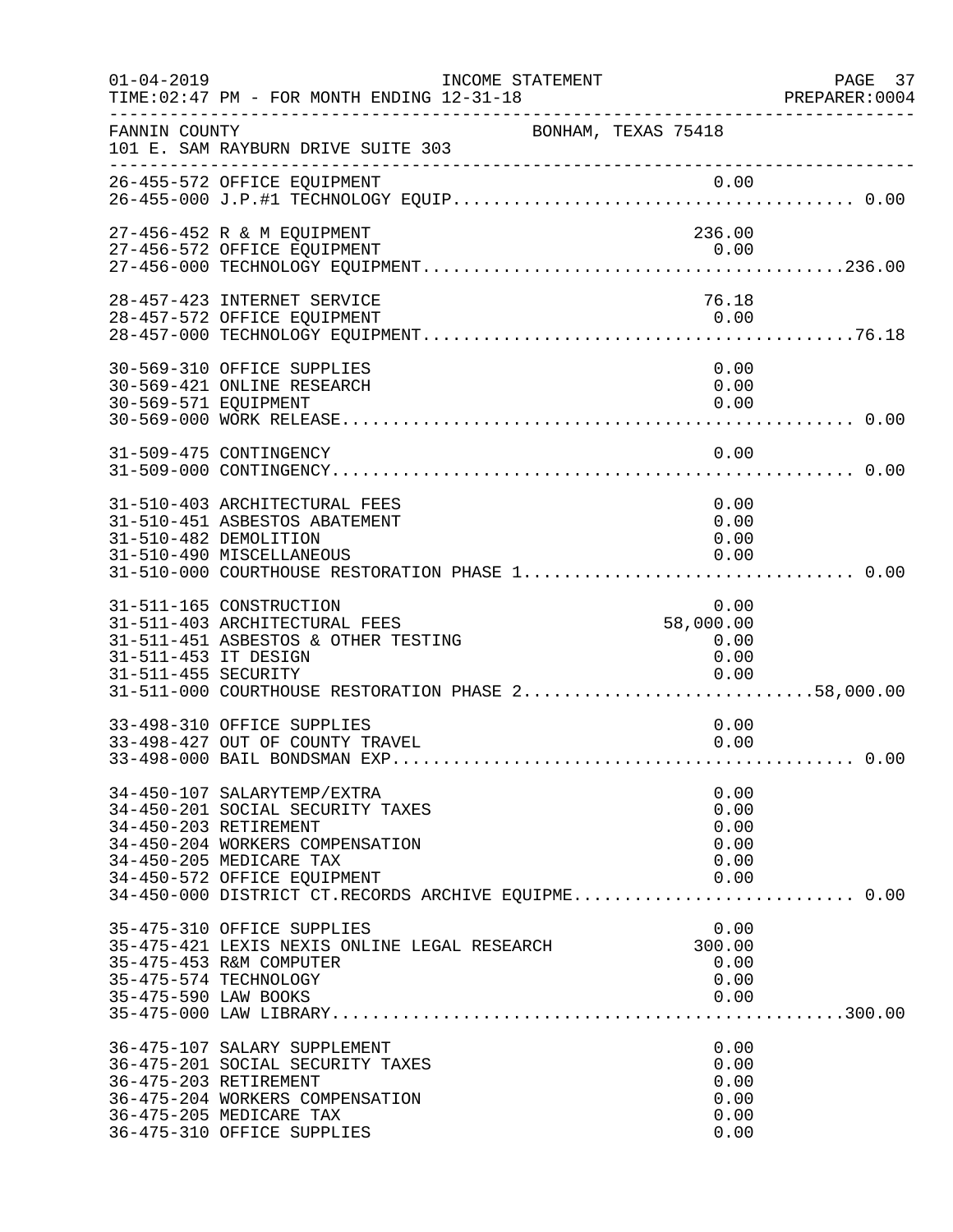|                                             | INCOME STATEMENT                                                                                                                                                                                                                                                                                                                              |  |                                                                                                               | PREPARER: 0004 |
|---------------------------------------------|-----------------------------------------------------------------------------------------------------------------------------------------------------------------------------------------------------------------------------------------------------------------------------------------------------------------------------------------------|--|---------------------------------------------------------------------------------------------------------------|----------------|
|                                             | FANNIN COUNTY<br>101 E. SAM RAYBURN DRIVE SUITE 303                                                                                                                                                                                                                                                                                           |  |                                                                                                               |                |
|                                             | 36-475-321 CONTINUING EDUCATION<br>36-475-353 COMPUTER EXPENSE<br>36-475-421 INVESTIGATOR/HOT CK. ONLINE<br>36-475-490 MISCELLANEOUS<br>36-475-499 BANK SERVICE FEES<br>36-475-572 OFFICE EQUIPMENT                                                                                                                                           |  | 0.00<br>0.00<br>0.00<br>351.00<br>0.00<br>0.00                                                                |                |
| 36-477-321 TRAINING<br>36-477-480 TOWING    | 36-477-107 SALARY SUPPLEMENT<br>36-477-201 SOCIAL SECURITY TAXES<br>36-477-203 RETIREMENT<br>36-477-204 WORKERS COMPENSATION<br>36-477-205 MEDICARE TAX<br>36-477-310 OFFICE SUPPLIES<br>36-477-470 CIVIL PROCESS<br>36-477-490 MISCELLANEOUS<br>36-477-499 BANK SERVICE FEES<br>36-477-572 OFFICE EQUIPMENT<br>36-477-574 COMPUTER EQUIPMENT |  | 4,390.68<br>229.03<br>504.92<br>3.00<br>53.56<br>0.00<br>0.00<br>0.00<br>0.00<br>0.00<br>0.00<br>0.00<br>0.00 |                |
|                                             |                                                                                                                                                                                                                                                                                                                                               |  |                                                                                                               |                |
|                                             | 39-645-404 COBRA/INSURANCE<br>39-645-410 CERT. REG. NURSE ANES.<br>39-645-411 PHYSICIAN, NON-EMERGENCY<br>39-645-412 PRESCRIPTIONS, DRUGS<br>39-645-413 HOSPITAL-INPATIENT<br>39-645-414 HOSPITAL, OUTPATIENT<br>39-645-415 LABORATORY/X-RAY<br>39-645-418 FED. QUALIFIED HEALTH CENTER                                                       |  | 0.00<br>0.00<br>0.00<br>0.00<br>0.00<br>0.00<br>0.00<br>0.00                                                  |                |
|                                             | 40-411-310 OFFICE SUPPLIES<br>40-411-427 OUT OF COUNTY TRAVEL<br>40-411-574 COMPUTER EQUIPMENT                                                                                                                                                                                                                                                |  | 180.83<br>0.00<br>0.00                                                                                        |                |
| 41-406-310 SUPPLIES<br>41-406-330 GAS & OIL | 41-406-427 TRAINING EXPENSE                                                                                                                                                                                                                                                                                                                   |  | 0.00<br>0.00<br>0.00                                                                                          |                |
|                                             | 42-477-310 OFFICE SUPPLIES<br>42-477-415 CONSULTANT<br>42-477-427 TRAVEL AND TRAINING<br>42-477-574 COMPUTER EQUIPMENT                                                                                                                                                                                                                        |  | 0.00<br>0.00<br>0.00<br>0.00                                                                                  |                |
|                                             | 44-412-578 2011 EQUIPMENT<br>44-412-579 2012 EQUIPMENT<br>44-412-580 2013 EQUIPMENT                                                                                                                                                                                                                                                           |  | 0.00<br>0.00<br>0.00                                                                                          |                |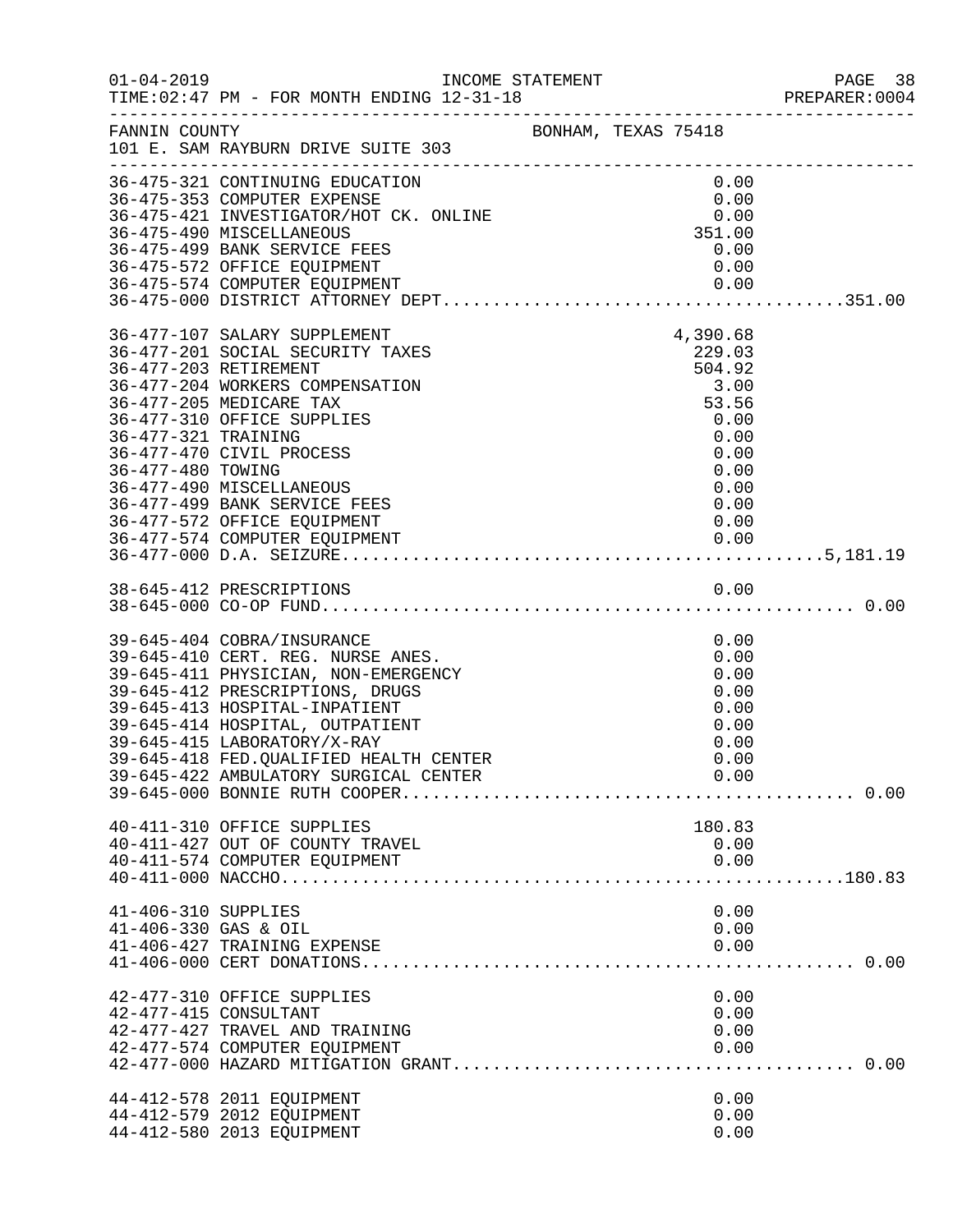| $01 - 04 - 2019$                           | INCOME STATEMENT<br>TIME: 02:47 PM - FOR MONTH ENDING 12-31-18                                                                                                                                                                                                            |                     | 'ATEMENT<br>----------------                                                   | PAGE 39<br>PREPARER:0004 |
|--------------------------------------------|---------------------------------------------------------------------------------------------------------------------------------------------------------------------------------------------------------------------------------------------------------------------------|---------------------|--------------------------------------------------------------------------------|--------------------------|
| FANNIN COUNTY                              | 101 E. SAM RAYBURN DRIVE SUITE 303                                                                                                                                                                                                                                        | BONHAM, TEXAS 75418 |                                                                                |                          |
|                                            | 44-412-581 2014 EQUIPMENT<br>44-412-582 2015 EQUIPMENT<br>44-412-583 2016 EQUIPMENT                                                                                                                                                                                       |                     | 0.00<br>0.00                                                                   |                          |
| 45-403-103 SALARY<br>45-403-481 DUES       | 45-403-201 SOCIAL SECURITY<br>45-403-204 WORKERS COMPENSATION<br>45-403-205 MEDICARE TAX<br>45-403-310 OFFICE SUPPLIES<br>45-403-427 OUT OF COUNTY TRAVEL<br>45-403-572 OFFICE EQUIPMENT<br>45-403-573 ELECTION EQUIPMENT                                                 |                     | 0.00<br>0.00<br>0.00<br>0.00<br>150.00<br>947.04<br>200.00<br>0.00<br>0.00     |                          |
| 46-475-330 GAS/OIL<br>46-475-454 R&M AUTO  | 46-475-310 OFFICE SUPPLIES<br>46-475-314 SAFE ROOM REIMBURSEMENT<br>46-475-427 OUT OF COUNTY TRAVEL<br>46-475-573 RADIO EQUIPMENT<br>46-475-574 COMPUTER EQUIPMENT<br>46-475-574 COMPUTER EQUIPMENT<br>46-475-000 SAFE ROOM REIMBURSEMENT PROGRAM35,530.00                |                     | 0.00<br>$35,527.25$<br>2.75<br>2.75<br>0.00<br>0.00<br>0.00<br>0.00            |                          |
|                                            | 48-403-485 LICENSE/SUPPORT                                                                                                                                                                                                                                                |                     | 0.00                                                                           |                          |
| 49-475-103 SALARY<br>49-475-203 RETIREMENT | 49-475-201 SOCIAL SECURITY<br>49-475-202 GROUP HEALTH INSURANCE<br>49-475-204 WORKER'S COMPENSATION<br>49-475-205 MEDICARE TAX<br>49-475-310 OFFICE SUPPLIES<br>49-475-427 TRAINING/TUITION/OUT OF COUNTY<br>49-475-572 OFFICE EQUIPMENT<br>49-475-574 COMPUTER EQUIPMENT |                     | 0.00<br>0.00<br>0.00<br>0.00<br>0.00<br>0.00<br>0.00<br>350.00<br>0.00<br>0.00 |                          |
|                                            | 51-440-572 OFFICE EQUIPMENT                                                                                                                                                                                                                                               |                     | 0.00                                                                           |                          |
|                                            | 52-449-572 OFFICE EQUIPMENT<br>52-449-000 CO.CLK.COURT RECORDS PRES.EQUIPMENT 0.00                                                                                                                                                                                        |                     | 0.00                                                                           |                          |
|                                            | 53-403-437 DIGITAL IMAGING                                                                                                                                                                                                                                                |                     | 14,686.35                                                                      |                          |
| 55-560-435 PRINTING                        | 55-560-427 OUT OF COUNTY TRAVEL<br>55-560-428 TRAINING & TUITION<br>55-560-490 MISCELLANEOUS                                                                                                                                                                              |                     | 0.00<br>0.00<br>0.00<br>0.00                                                   |                          |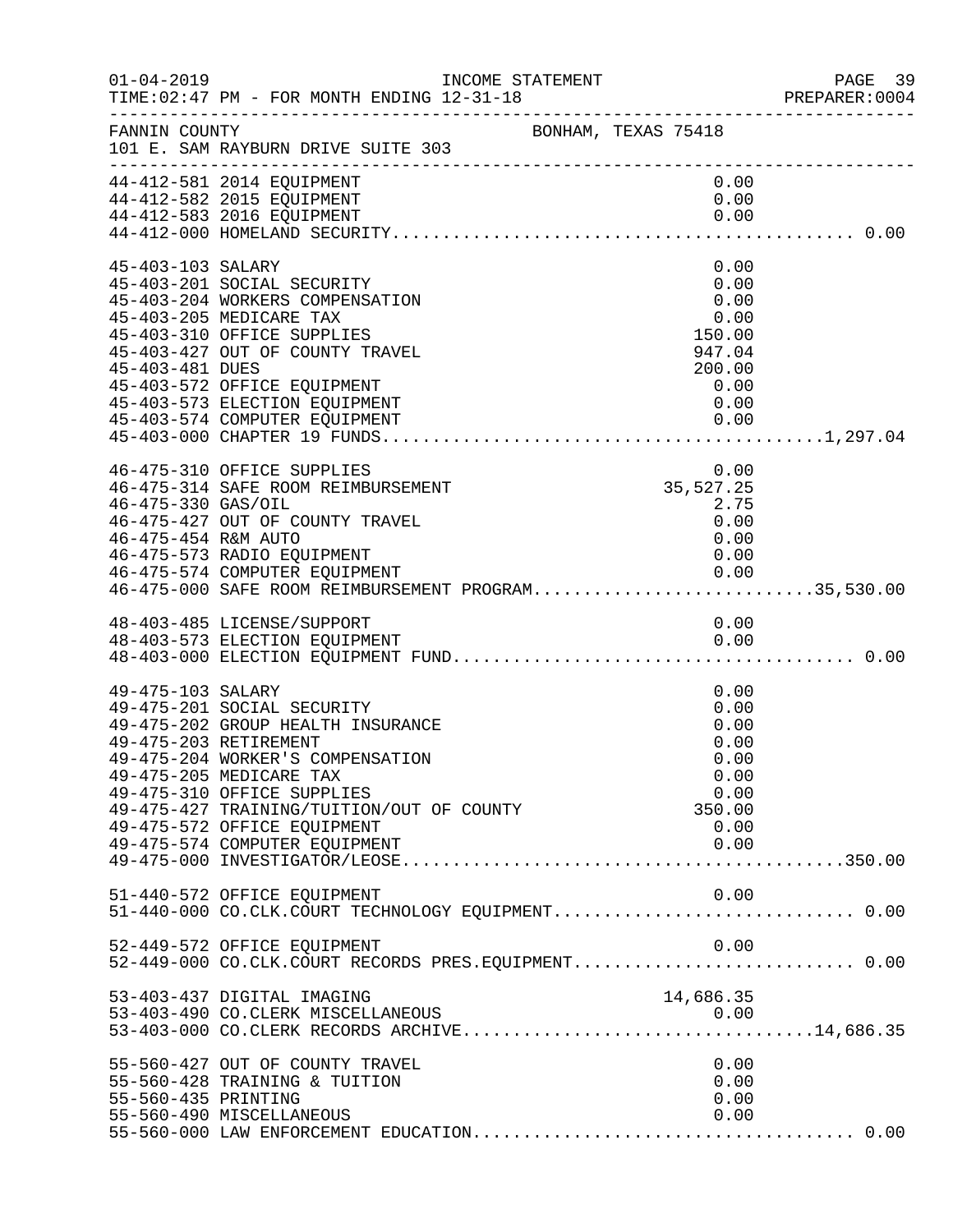|                                                                    |                                                                                                                                                                                                                                                                                                                                                                                                                                                                                                                                                                                                                                                                                                                                                                                    |  |                                                                                                                                                                                          | PREPARER: 0004 |
|--------------------------------------------------------------------|------------------------------------------------------------------------------------------------------------------------------------------------------------------------------------------------------------------------------------------------------------------------------------------------------------------------------------------------------------------------------------------------------------------------------------------------------------------------------------------------------------------------------------------------------------------------------------------------------------------------------------------------------------------------------------------------------------------------------------------------------------------------------------|--|------------------------------------------------------------------------------------------------------------------------------------------------------------------------------------------|----------------|
|                                                                    | FANNIN COUNTY<br>101 E. SAM RAYBURN DRIVE SUITE 303                                                                                                                                                                                                                                                                                                                                                                                                                                                                                                                                                                                                                                                                                                                                |  |                                                                                                                                                                                          |                |
| 56-560-108 SALARY<br>56-560-310 SUPPLIES                           | 56-560-201 SOCIAL SECURITY TAXES<br>56-560-202 GROUP HEALTH INSURANCE<br>56-560-203 RETIREMENT<br>56-560-204 WORKERS COMPENSATION<br>56-560-205 MEDICARE TAX<br>56-560-316 EMPLOYEE AWARDS BANQUET<br>56-560-395 UNIFORMS/PROT.VESTS<br>56-560-423 INTERNET SERVICE<br>56-560-427 OUT OF COUNTY TRAVEL<br>56-560-427 OUT OF COUNTY TRAVEL<br>56-560-428 TRAINING & TUITION<br>56-560-452 R & M EQUIPMENT<br>56-560-454 R&M AUTO<br>56-560-460 EQUIPMENT RENTAL/LEASE<br>56-560-490 MISCELLANEOUS<br>0.00 122 111221111211203<br>56-560-495 NARCOTICS AND/OR OTHER INVESTIGATIO 0.00<br>56-560-499 BANK SERVICE FEES 0.00<br>56-560-571 AUTOMOBILES<br>56-560-572 OFFICE EQUIPMENT<br>56-560-573 TELEPHONE EQUIPMENT<br>56-560-574 TECHNOLOGY<br>56-560-580 INVESTIGATIVE EQUIPMENT |  | 0.00<br>0.00<br>0.00<br>0.00<br>0.00<br>0.00<br>0.00<br>0.00<br>0.00<br>455.88<br>0.00<br>0.00<br>0.00<br>208.19<br>0.00<br>$0.00$<br>0.00<br>0.154.00<br>2,154.00<br>$0.00$<br>5,149.00 |                |
|                                                                    |                                                                                                                                                                                                                                                                                                                                                                                                                                                                                                                                                                                                                                                                                                                                                                                    |  |                                                                                                                                                                                          |                |
| 56-565-108 SALARY                                                  | 56-565-201 SOCIAL SECURITY TAXES<br>56-565-202 GROUP HEALTH INSURANCE<br>56-565-203 RETIREMENT<br>56-565-204 WORKERS COMPENSATION<br>56-565-205 MEDICARE TAX<br>56-565-000 INVESTIGATOR CRIMES AGAINST CHILDRE 0.00                                                                                                                                                                                                                                                                                                                                                                                                                                                                                                                                                                |  | 0.00<br>0.00<br>0.00<br>0.00<br>0.00<br>0.00                                                                                                                                             |                |
| 56-570-572 EQUIPMENT<br>56-570-579 WEAPONS                         | 56-570-310 OFFICE & MISC. SUPPLIES<br>56-570-395 UNIFORMS/PROT. VESTS/BADGES<br>56-570-571 AUTOMOBILES<br>56-570-574 TECHNOLOGY<br>56-570-000 FEDERAL FORFEITURE FUNDS 201817,568.46                                                                                                                                                                                                                                                                                                                                                                                                                                                                                                                                                                                               |  | 0.00<br>0.00<br>0.00<br>0.00<br>298.16<br>17,270.30                                                                                                                                      |                |
| 57-560-310 SUPPLIES<br>57-560-395 UNIFORMS<br>57-560-571 EQUIPMENT | 57-560-427 OUT OF COUNTY TRAVEL<br>57-560-428 TRAINING/TUITION<br>57-560-580 PURCHASE OF ANIMAL                                                                                                                                                                                                                                                                                                                                                                                                                                                                                                                                                                                                                                                                                    |  | 0.00<br>0.00<br>0.00<br>0.00<br>0.00<br>0.00                                                                                                                                             |                |
|                                                                    | 59-425-433 DRUG COURT PROGRAMS<br>59-425-437 ATTORNEY FEES DRUG COURT<br>59-425-439 INVESTIGATOR EXPENSE                                                                                                                                                                                                                                                                                                                                                                                                                                                                                                                                                                                                                                                                           |  | 0.00<br>990.00<br>0.00                                                                                                                                                                   |                |
|                                                                    | 60-620-309 ANNUAL PAYING AGENT REGISTRAR FEES<br>60-620-400 BOND LEGAL FEES                                                                                                                                                                                                                                                                                                                                                                                                                                                                                                                                                                                                                                                                                                        |  | 0.00<br>0.00                                                                                                                                                                             |                |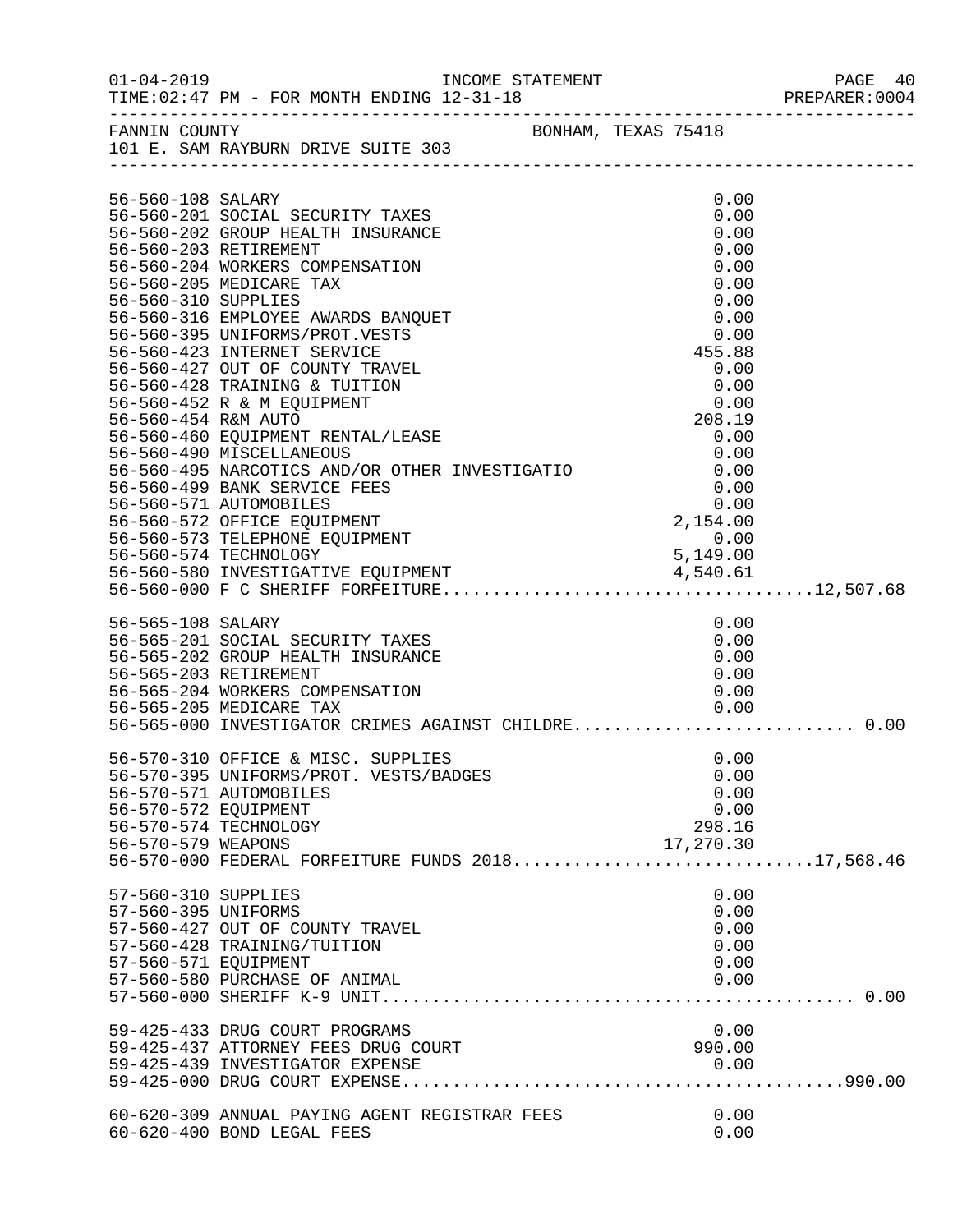| $01 - 04 - 2019$                            | INCOME STATEMENT<br>TIME: 02:47 PM - FOR MONTH ENDING 12-31-18                                                                                                                                                                                                                                                                                     |                                                                                              | PAGE 41<br>PREPARER: 0004<br>___________________ |
|---------------------------------------------|----------------------------------------------------------------------------------------------------------------------------------------------------------------------------------------------------------------------------------------------------------------------------------------------------------------------------------------------------|----------------------------------------------------------------------------------------------|--------------------------------------------------|
| FANNIN COUNTY                               | BONHAM, TEXAS 75418<br>101 E. SAM RAYBURN DRIVE SUITE 303<br>-------------------------------------                                                                                                                                                                                                                                                 |                                                                                              |                                                  |
|                                             | 60-620-401 CONTINUING DISCLOSURE FEES<br>60-620-490 MISCELLANEOUS<br>60-620-627 PRINCIPAL, 2017 GO BONDS<br>60-620-628 PRINCIPAL, JAIL '98 BONDS<br>60-620-629 PRINCIPAL, SERIAL BONDS 1992                                                                                                                                                        | 0.00<br>0.00<br>0.00<br>0.00<br>0.00                                                         |                                                  |
|                                             | 60-660-667 INTEREST, 2017 GO BONDS<br>60-660-668 INTEREST JAIL'98 BONDS<br>60-660-669 INTEREST, SERIAL BONDS                                                                                                                                                                                                                                       | 0.00<br>0.00<br>0.00                                                                         |                                                  |
|                                             | 61-440-572 OFFICE EQUIPMENT<br>61-440-000 DIST.CLK.COURT TECHNOLOGY EQUIPMENT 0.00                                                                                                                                                                                                                                                                 | 0.00                                                                                         |                                                  |
|                                             | 62-449-572 OFFICE EQUIPMENT                                                                                                                                                                                                                                                                                                                        | 0.00                                                                                         |                                                  |
|                                             | 63-551-427 OUT OF COUNTY TRAVEL<br>63-551-428 TRAINING & TUITION                                                                                                                                                                                                                                                                                   | 0.00<br>0.00                                                                                 |                                                  |
|                                             | 64-552-427 OUT OF COUNTY TRAVEL<br>64-552-428 TRAINING & TUITION                                                                                                                                                                                                                                                                                   | 0.00<br>0.00                                                                                 |                                                  |
|                                             | 65-553-427 OUT OF COUNTY TRAVEL<br>65-553-428 TRAINING & TUITION                                                                                                                                                                                                                                                                                   | 0.00<br>0.00                                                                                 |                                                  |
|                                             | 66-509-475 CONTINGENCY                                                                                                                                                                                                                                                                                                                             | 0.00                                                                                         |                                                  |
| 66-666-535 BUILDING<br>66-666-695 SURVEYING | 66-666-165 CONSTRUCTION<br>66-666-400 ATTORNEY FEES<br>66-666-402 ENGINEERING<br>66-666-403 ARCHITECTURAL FEES<br>66-666-426 PROFESSIONAL FEES<br>66-666-430 BIDS & NOTICES<br>66-666-450 R & M BUILDINGS<br>66-666-451 ASBESTOS ABATEMENT<br>66-666-482 DEMOLITION<br>66-666-490 MISCELLANEOUS<br>66-666-000 COURTHOUSE CONSTRUCTION PHASE 1 0.00 | 0.00<br>0.00<br>0.00<br>0.00<br>0.00<br>0.00<br>0.00<br>0.00<br>0.00<br>0.00<br>0.00<br>0.00 |                                                  |
| 66-667-453 IT DESIGN<br>66-667-455 SECURITY | 66-667-165 CONSTRUCTION<br>66-667-400 ATTORNEY FEES<br>66-667-403 ARCHITECTURAL FEES<br>66-667-426 PROFESSIONAL FEES<br>66-667-430 BIDS & NOTICES<br>66-667-451 ASBESTOS & OTHER TESTING<br>66-667-490 MISCELLANEOUS<br>00-007-430 MISCEDIANEOUS<br>66-667-000 COURTHOUSE CONSTRUCTION PHASE 213,223.95                                            | 13, 223.95<br>0.00<br>0.00<br>0.00<br>0.00<br>0.00<br>0.00<br>0.00<br>0.00                   |                                                  |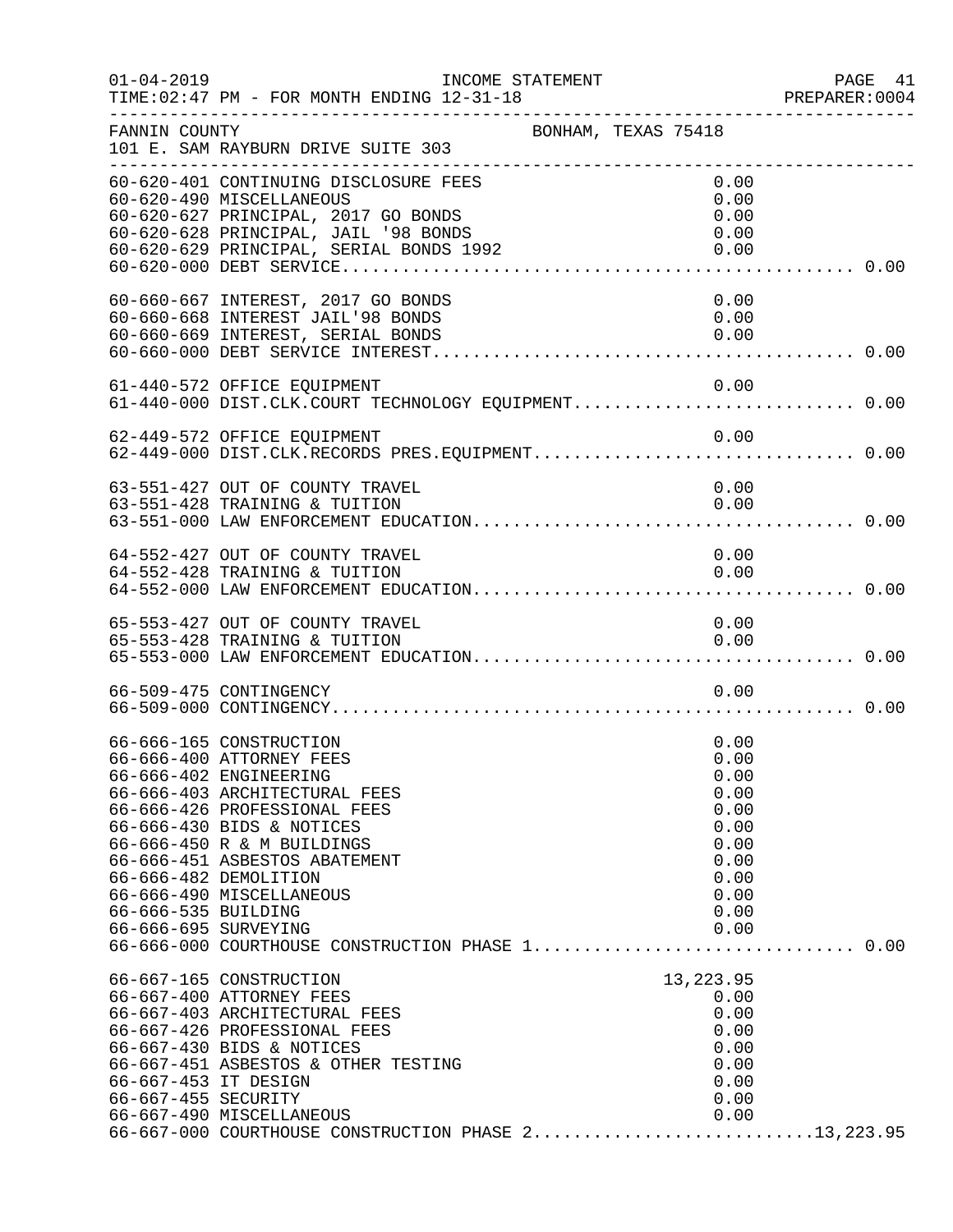| $01 - 04 - 2019$                            | INCOME STATEMENT<br>TIME: 02:47 PM - FOR MONTH ENDING 12-31-18                                                                                                                                                                                          |                                                                              | PAGE 42<br>PREPARER: 0004 |
|---------------------------------------------|---------------------------------------------------------------------------------------------------------------------------------------------------------------------------------------------------------------------------------------------------------|------------------------------------------------------------------------------|---------------------------|
| FANNIN COUNTY                               | BONHAM, TEXAS 75418<br>101 E. SAM RAYBURN DRIVE SUITE 303                                                                                                                                                                                               |                                                                              |                           |
|                                             | 67-560-428 TRAINING & TUITION                                                                                                                                                                                                                           | 0.00                                                                         |                           |
|                                             | 68-509-475 CONTINGENCY                                                                                                                                                                                                                                  | 0.00                                                                         |                           |
| 68-668-535 BUILDING<br>68-668-695 SURVEYING | 68-668-165 CONSTRUCTION<br>68-668-400 ATTORNEY FEES<br>68-668-402 ENGINEERING<br>68-668-403 ARCHITECTURAL FEES<br>68-668-426 PROFESSIONAL FEES<br>68-668-430 BIDS & NOTICES<br>68-668-450 R & M BUILDINGS<br>68-668-490 MISCELLANEOUS                   | 0.00<br>0.00<br>0.00<br>0.00<br>0.00<br>0.00<br>0.00<br>0.00<br>0.00<br>0.00 |                           |
|                                             | 70-622-399 CLAIM SETTLEMENTS<br>70-622-426 APPRAISAL FEES<br>70-622-429 RELOCATING UTILITIES                                                                                                                                                            | 0.00<br>0.00<br>0.00                                                         |                           |
|                                             | 70-629-500 RIGHT OF WAY PUR HWY #82<br>70-629-500 RIGHT OF WAY PUR HWY #82<br>70-629-501 RIGHT OF WAY PURCHASE FM #87 0.00<br>70-629-502 RIGHT OF WAY PURCHASE HWY #121 0.00<br>70-629-503 RIGHT OF WAY PURCHASE HWY.78 0.00<br>70-629-000 RIGHT OF WAY | 0.00                                                                         |                           |
| 71-475-108 SALARY                           | 71-475-201 SOCIAL SECURITY TAXES<br>71-475-202 GROUP HEALTH INSURANCE<br>71-475-203 RETIREMENT<br>71-475-204 WORKERS COMPENSATION<br>71-475-205 MEDICARE TAX<br>71-475-000 INVESTIGATOR CRIMES AGAINST WOMEN 0.00                                       | 0.00<br>0.00<br>0.00<br>0.00<br>0.00<br>0.00                                 |                           |
| 72-560-108 SALARY                           | 72-560-201 SOCIAL SECURITY TAXES<br>72-560-202 GROUP HEALTH INSURANCE<br>72-560-203 RETIREMENT<br>72-560-204 WORKERS COMPENSATION<br>72-560-205 MEDICARE TAX<br>72-560-000 INVESTIGATOR CRIMES AGAINST CHILDRE 0.00                                     | 0.00<br>0.00<br>0.00<br>0.00<br>0.00<br>0.00                                 |                           |
|                                             | 80-570-490 MISCELLANEOUS                                                                                                                                                                                                                                | 0.00                                                                         |                           |
|                                             | 81-590-490 MISCELLANEOUS<br>81-590-576 LUCAS CHEST COMPRESSION SYSTEM<br>81-590-579 WEAPONS/TASERS                                                                                                                                                      | 0.00<br>0.00<br>0.00                                                         |                           |
|                                             | 82-623-341 R & B MAT. ROCK & GRAVEL                                                                                                                                                                                                                     | 0.00                                                                         |                           |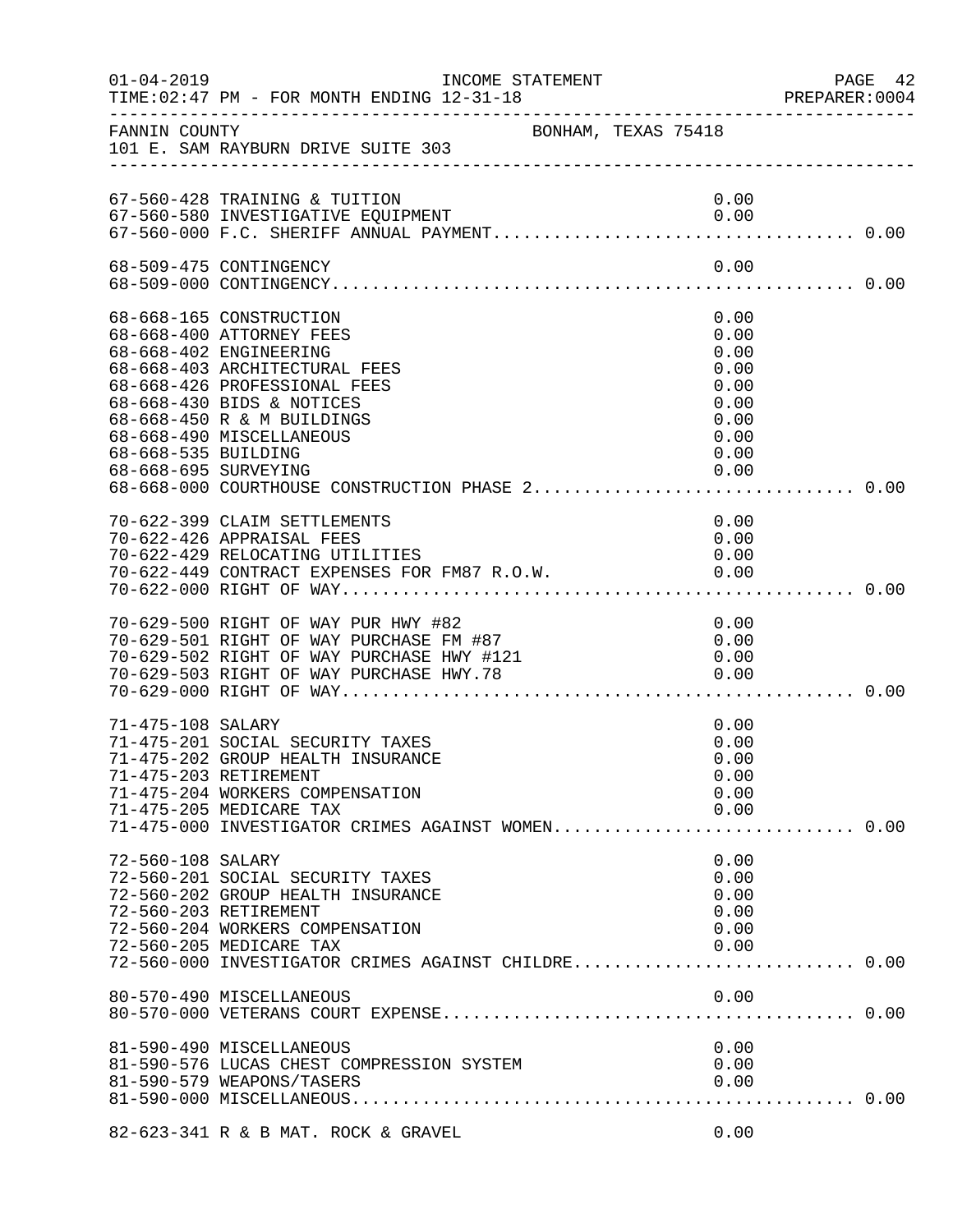| $01 - 04 - 2019$   | TIME: 02:47 PM - FOR MONTH ENDING 12-31-18                                                                                                                                                                                                                                                                                                                                                                                                                                                                                                                                                                                                                                                                                                                             |                                                                                                                                                                                      |  |
|--------------------|------------------------------------------------------------------------------------------------------------------------------------------------------------------------------------------------------------------------------------------------------------------------------------------------------------------------------------------------------------------------------------------------------------------------------------------------------------------------------------------------------------------------------------------------------------------------------------------------------------------------------------------------------------------------------------------------------------------------------------------------------------------------|--------------------------------------------------------------------------------------------------------------------------------------------------------------------------------------|--|
| FANNIN COUNTY      | BONHAM, TEXAS 75418<br>101 E. SAM RAYBURN DRIVE SUITE 303                                                                                                                                                                                                                                                                                                                                                                                                                                                                                                                                                                                                                                                                                                              |                                                                                                                                                                                      |  |
|                    | -----------------<br>82-623-344 R & B MAT. ASPHALT/ROAD OIL<br>82-623-490 MISCELLANEOUS 0.00<br>82-623-000 ROAD & BRIDGE #3 LAKE ROAD EXPENSES0.00                                                                                                                                                                                                                                                                                                                                                                                                                                                                                                                                                                                                                     | 0.00                                                                                                                                                                                 |  |
|                    |                                                                                                                                                                                                                                                                                                                                                                                                                                                                                                                                                                                                                                                                                                                                                                        |                                                                                                                                                                                      |  |
|                    | 8,786.22<br>8,786.22 B MAT. ASPHALT/ROAD OIL 83-624-490 MTSCELL 83-624-490                                                                                                                                                                                                                                                                                                                                                                                                                                                                                                                                                                                                                                                                                             | 0.00                                                                                                                                                                                 |  |
|                    | 83-624-571 PURCHASE OF MACH./EQUIP. 0.00<br>83-624-000 ROAD & BRIDGE #4 LAKE ROAD EXPENSES8,786.22                                                                                                                                                                                                                                                                                                                                                                                                                                                                                                                                                                                                                                                                     |                                                                                                                                                                                      |  |
| 84-560-579 WEAPONS | 84-560-104 SALARIES DEPUTIES<br>84-560-201 SOCIAL SECURITY TAXES<br>84-560-202 GROUP HEALTH INSURANCE<br>84-560-203 RETIREMENT<br>84-560-204 WORKERS' COMPENSATION<br>84-560-205 MEDICARE TAX<br>84-560-206 UNEMPLOYMENT EXPENSE<br>84-560-250 EMPLOYEE PHYSICALS<br>84-560-320 WEAPONS SUPPLIES<br>84-560-321 PATROL SUPPLIES<br>84-560-395 UNIFORMS/OTHER<br>84-560-421 CELL PHONE<br>84-560-422 R & M RADIO<br>84-560-427 TRAVEL AND TRAINING<br>84-560-452 R & M EQUIPMENT<br>84-560-453 TYLER/CAD MAINTENANCE<br>84-560-453 TYLER/CAD MAINTENANCE<br>84-560-454 R & M AUTO, BOATS, ATV<br>84-560-487 AUTO & OTHER EQUIPMENT INSURANCE<br>84-560-488 LAW ENFORCEMENT INSURANCE<br>84-560-573 EMERGENCY RADIO IMPROVEMENTS<br>84-560-574 TECHNOLOGY<br>84-560-575 P | 0.00<br>0.00<br>0.00<br>0.00<br>0.00<br>0.00<br>0.00<br>0.00<br>0.00<br>0.00<br>0.00<br>0.00<br>0.00<br>0.00<br>0.00<br>0.00<br>0.00<br>0.00<br>0.00<br>0.00<br>0.00<br>0.00<br>0.00 |  |
|                    | 87-575-310 OFFICE SUPP./MISC.<br>87-575-319 RESTITUTION<br>87-575-320 COURT COSTS<br>87-575-321 REIMBURSEMENT OF FEES FOR OTHER COU<br>87-575-353 COMPUTER EXPENSE<br>87-575-416 STRUCTURAL FAMILY THERAPY<br>87-575-427 TRAVEL AND TRAINING                                                                                                                                                                                                                                                                                                                                                                                                                                                                                                                           | 221.02<br>469.25<br>25.00<br>0.00<br>0.00<br>0.00<br>0.00                                                                                                                            |  |
|                    | 88-645-409 DIABETIC SUPPLIES<br>88-645-410 CERT. REG. NURSE ANES.<br>88-645-411 PHYSICIAN, NON-EMERGENCY<br>88-645-412 PRESCRIPTIONS, DRUGS<br>88-645-413 HOSPITAL, INPATIENT<br>88-645-414 HOSPITAL, OUTPATIENT<br>88-645-415 LABORATORY/X-RAY<br>$88-645-418$ FED. QUALIFIED HEALTH CENTER<br>88-645-420 RURAL HEALTH CLINIC<br>88-645-422 AMBULATORY SURGICAL CENTER<br>88-645-423 MEDICAL EQUIP. PURCHASE                                                                                                                                                                                                                                                                                                                                                          | 0.00<br>0.00<br>0.00<br>0.00<br>0.00<br>0.00<br>0.00<br>0.00<br>0.00<br>0.00<br>0.00                                                                                                 |  |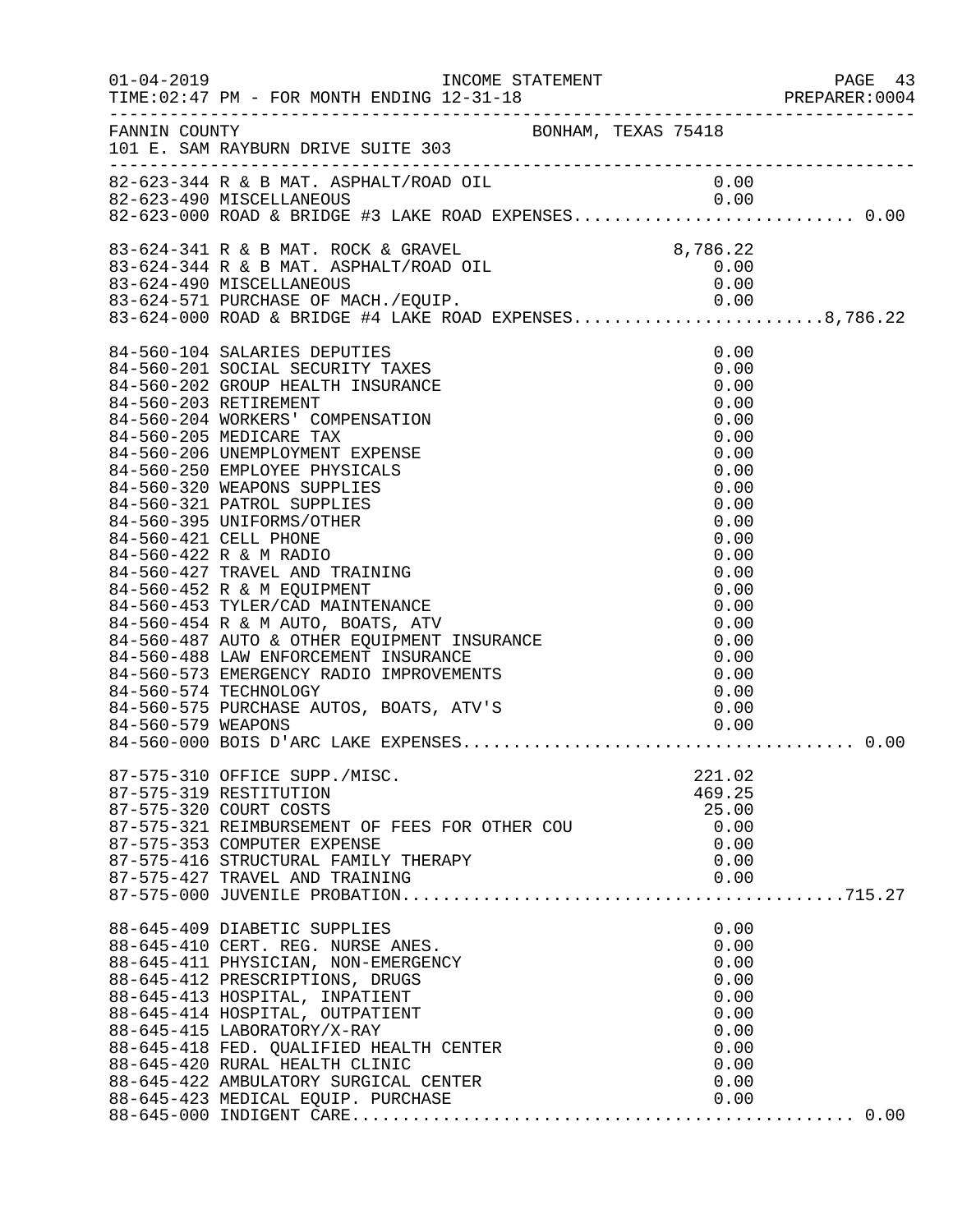|                      | INCOME STATEMENT                                                                                                                                                                                                                                                                                                                                                     |                                                                                                                             | PAGE 44<br>PREPARER:0004 |
|----------------------|----------------------------------------------------------------------------------------------------------------------------------------------------------------------------------------------------------------------------------------------------------------------------------------------------------------------------------------------------------------------|-----------------------------------------------------------------------------------------------------------------------------|--------------------------|
| FANNIN COUNTY        | 101 E. SAM RAYBURN DRIVE SUITE 303                                                                                                                                                                                                                                                                                                                                   | BONHAM, TEXAS 75418                                                                                                         |                          |
|                      |                                                                                                                                                                                                                                                                                                                                                                      |                                                                                                                             |                          |
|                      | 89-588-103 SALARY COMM.CORR.OFFICERS<br>89-588-201 SOCIAL SECURITY TAX<br>89-588-202 GROUP HEALTH INSURANCE<br>89-588-203 RETIREMENT<br>89-588-204 WORKERS COMPENSATION<br>89-588-205 MEDICARE TAX<br>89-588-310 OFFICE SUPPLIES<br>89-588-574 COMPUTER EQUIPMENT                                                                                                    | 0.00<br>0.00<br>0.00<br>0.00<br>0.00<br>0.00<br>0.00<br>0.00                                                                |                          |
|                      | 89-589-416 STRUCTURAL FAMILY THERAPY<br>89-589-469 UNEXPENDED FUNDS<br>89-589-000 REGIONAL DIVERSIONS ALTERNATIVES12,500.00                                                                                                                                                                                                                                          | 12,500.00                                                                                                                   |                          |
|                      | 89-590-102 SALARY APPOINTED OFFICIAL<br>89-590-103 SALARY COMM.CORR.OFFICERS<br>89-590-201 SOCIAL SECURITY TAX<br>89-590-202 GROUP HEALTH INSURANCE<br>89-590-203 RETIREMENT<br>89-590-204 WORKERS COMPENSATION<br>89-590-205 MEDICARE TAX<br>89-590-310 OPERATING/TRAVEL EXPENSES<br>89-590-469 UNEXPENDED FUNDS<br>89-590-000 BASIC PROBATION SUPERVISION28,868.78 | $\begin{array}{r} 8,653.89 \\ 10,342.78 \\ 1,149.73 \\ 3,946.86 \\ 2,184.07 \\ 279.38 \\ 268.95 \\ 2,043.12 \\ \end{array}$ |                          |
|                      | 89-591-102 SALARY APPOINTED OFFICIAL<br>89-591-103 SALARY COMM.CORR.OFFICERS<br>89-591-201 SOCIAL SECURITY TAX<br>89-591-202 GROUP HEALTH INSURANCE<br>89-591-203 RETIREMENT<br>89-591-204 WORKERS COMPENSATION<br>89-591-205 MEDICARE TAX                                                                                                                           | AL<br>RS 6,910.54<br>8,259.23<br>918.35<br>3,152.52<br>1,744.47<br>1,744.47<br>223.10<br>214.82                             |                          |
| 89-592-408 DETENTION | 89-592-102 SALARY APPOINTED OFFICIAL<br>89-592-103 SALARY COMM.CORR.OFFICERS<br>89-592-201 SOCIAL SECURITY TAX<br>89-592-202 GROUP HEALTH INSURANCE<br>89-592-203 RETIREMENT<br>89-592-204 WORKERS COMPENSATION<br>89-592-205 MEDICARE TAX<br>89-592-469 UNEXPENDED FUNDS<br>89-592-000 PRE/POST ADJUDICATION FACILITIES2,185.38                                     | 704.76<br>842.31<br>93.73<br>321.84<br>178.08<br>22.75<br>21.91<br>0.00<br>0.00                                             |                          |
|                      | 89-593-102 SALARY APPOINTED OFFICIAL<br>89-593-103 SALARY COMM.CORR.OFFICERS<br>89-593-201 SOCIAL SECURITY TAX<br>89-593-202 GROUP HEALTH INSURANCE<br>89-593-203 RETIREMENT<br>89-593-204 WORKERS COMPENSATION<br>89-593-205 MEDICARE TAX<br>89-593-415 RESIDENTIAL PLACEMENT                                                                                       | 857.99<br>1,025.50<br>114.15<br>391.50<br>216.72<br>27.70<br>26.68<br>0.00                                                  |                          |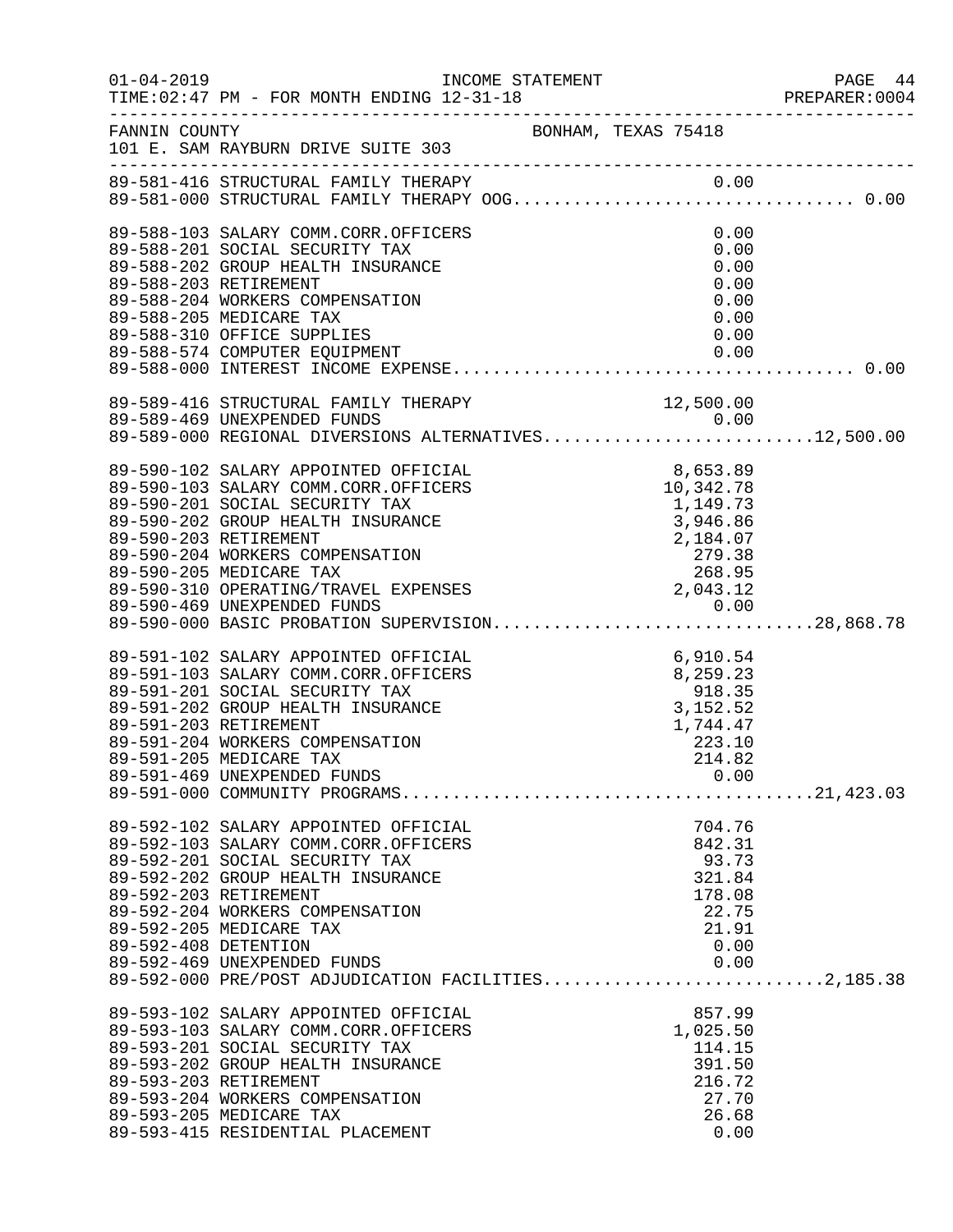| $01 - 04 - 2019$                                                                                                                                                                                                                             |  |  |      | PAGE 45<br>PREPARER: 0004 |
|----------------------------------------------------------------------------------------------------------------------------------------------------------------------------------------------------------------------------------------------|--|--|------|---------------------------|
| FANNIN COUNTY<br>101 E. SAM RAYBURN DRIVE SUITE 303                                                                                                                                                                                          |  |  |      |                           |
|                                                                                                                                                                                                                                              |  |  |      |                           |
|                                                                                                                                                                                                                                              |  |  |      |                           |
| 89-594-102 SALARY APPOINTED OFFICIAL<br>89-594-103 SALARY COMM.CORR.OFFICERS<br>89-594-201 SOCIAL SECURITY TAX<br>89-594-202 GROUP HEALTH INSURANCE<br>89-594-203 RETIREMENT<br>89-594-203 NETIREMENT<br>89-594-205 MEDICARE TAX<br>89-594-4 |  |  |      |                           |
|                                                                                                                                                                                                                                              |  |  |      |                           |
|                                                                                                                                                                                                                                              |  |  |      |                           |
|                                                                                                                                                                                                                                              |  |  |      |                           |
|                                                                                                                                                                                                                                              |  |  |      |                           |
|                                                                                                                                                                                                                                              |  |  |      |                           |
|                                                                                                                                                                                                                                              |  |  |      |                           |
|                                                                                                                                                                                                                                              |  |  |      |                           |
|                                                                                                                                                                                                                                              |  |  |      |                           |
|                                                                                                                                                                                                                                              |  |  |      |                           |
|                                                                                                                                                                                                                                              |  |  |      |                           |
|                                                                                                                                                                                                                                              |  |  |      |                           |
| 89-994-488 LAW ENFORCEMENT INSURANCE<br>89-994-000 LOCAL FUNDS CARRIED FORWARD723.00                                                                                                                                                         |  |  |      |                           |
|                                                                                                                                                                                                                                              |  |  |      |                           |
|                                                                                                                                                                                                                                              |  |  |      |                           |
|                                                                                                                                                                                                                                              |  |  |      |                           |
|                                                                                                                                                                                                                                              |  |  |      |                           |
|                                                                                                                                                                                                                                              |  |  |      |                           |
|                                                                                                                                                                                                                                              |  |  |      |                           |
|                                                                                                                                                                                                                                              |  |  |      |                           |
|                                                                                                                                                                                                                                              |  |  |      |                           |
|                                                                                                                                                                                                                                              |  |  |      |                           |
|                                                                                                                                                                                                                                              |  |  |      |                           |
|                                                                                                                                                                                                                                              |  |  |      |                           |
|                                                                                                                                                                                                                                              |  |  |      |                           |
|                                                                                                                                                                                                                                              |  |  |      |                           |
|                                                                                                                                                                                                                                              |  |  |      |                           |
|                                                                                                                                                                                                                                              |  |  |      |                           |
|                                                                                                                                                                                                                                              |  |  |      |                           |
|                                                                                                                                                                                                                                              |  |  |      |                           |
| 89-995-453 COMPUTER SOFTWARE                                                                                                                                                                                                                 |  |  | 0.00 |                           |
|                                                                                                                                                                                                                                              |  |  |      |                           |
| 92-700-310 OFFICE SUPPLIES                                                                                                                                                                                                                   |  |  | 0.00 |                           |
| 92-700-430 BIDS AND NOTICES                                                                                                                                                                                                                  |  |  | 0.00 |                           |
| 92-700-484 APPRAISALS                                                                                                                                                                                                                        |  |  | 0.00 |                           |
| 92-700-490 LITERACY COUNCIL DONATION                                                                                                                                                                                                         |  |  | 0.00 |                           |
|                                                                                                                                                                                                                                              |  |  |      |                           |
| 93-909-414 GRANT ADMINISTRATION                                                                                                                                                                                                              |  |  | 0.00 |                           |
| 93-909-415 CONSTRUCTION EXPENSE                                                                                                                                                                                                              |  |  | 0.00 |                           |
| 93-909-416 ENGINEERING                                                                                                                                                                                                                       |  |  | 0.00 |                           |
|                                                                                                                                                                                                                                              |  |  |      |                           |
|                                                                                                                                                                                                                                              |  |  |      |                           |
|                                                                                                                                                                                                                                              |  |  |      |                           |
|                                                                                                                                                                                                                                              |  |  |      |                           |
|                                                                                                                                                                                                                                              |  |  |      |                           |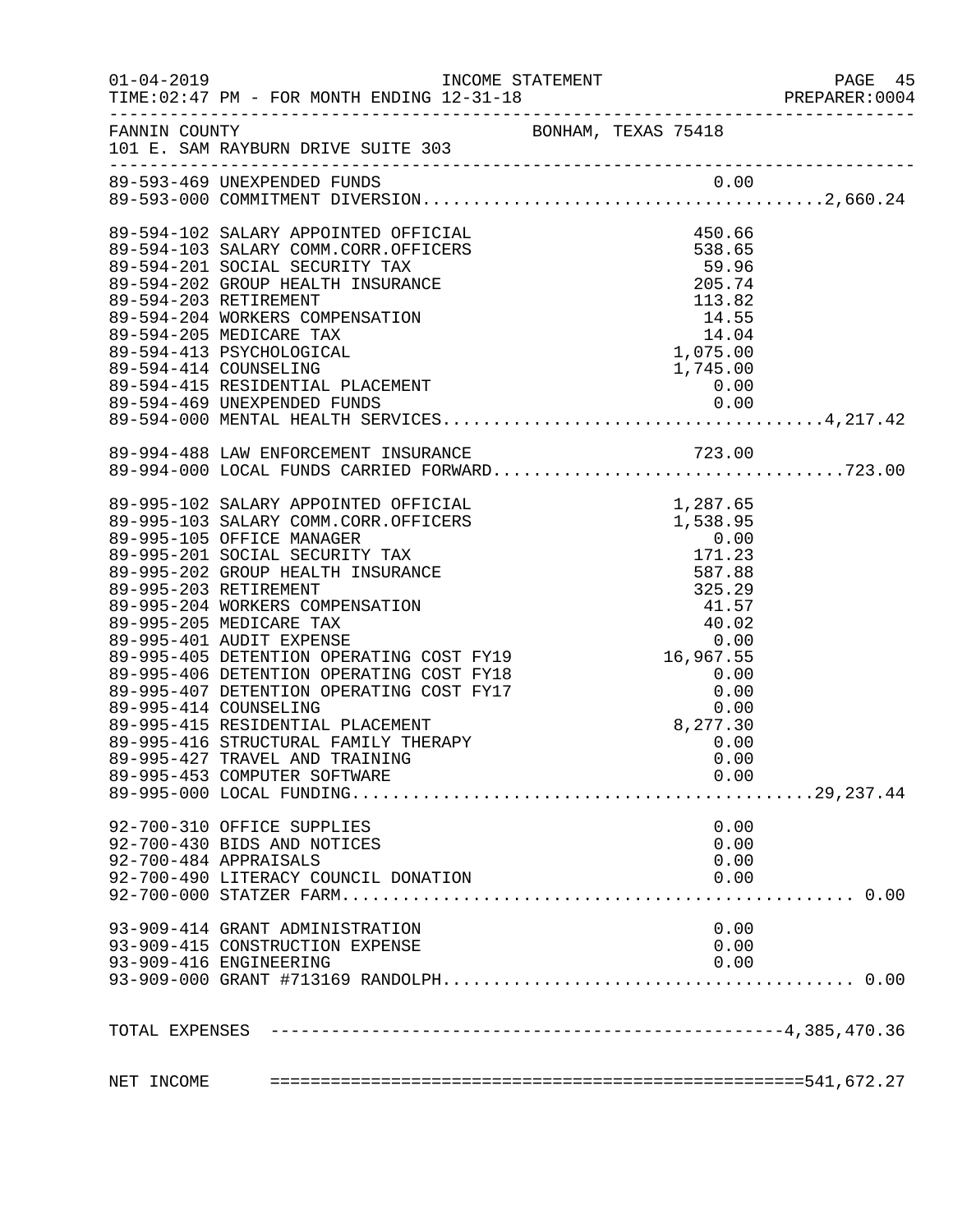| $01 - 04 - 2019$    | TIME: 02:47 PM - FOR MONTH ENDING 12-31-18                                                                                                                                                                                                                                        | <b>BALANCE SHEET</b> |                                                                                        | PAGE 1<br>PREPARER:0004 |
|---------------------|-----------------------------------------------------------------------------------------------------------------------------------------------------------------------------------------------------------------------------------------------------------------------------------|----------------------|----------------------------------------------------------------------------------------|-------------------------|
| FANNIN COUNTY       | 101 E. SAM RAYBURN DRIVE SUITE 303                                                                                                                                                                                                                                                |                      | BONHAM, TEXAS 75418                                                                    |                         |
|                     |                                                                                                                                                                                                                                                                                   |                      |                                                                                        |                         |
|                     | ***** ASSETS *****                                                                                                                                                                                                                                                                |                      |                                                                                        |                         |
| 10-100-100 PAYROLL  |                                                                                                                                                                                                                                                                                   |                      | 47.32                                                                                  |                         |
|                     |                                                                                                                                                                                                                                                                                   |                      |                                                                                        |                         |
|                     | 10-104-560 SHERIFF PETTY CASH                                                                                                                                                                                                                                                     |                      | 200.00                                                                                 |                         |
|                     | 10-105-003 COUNTY CLERK CHANGE FUND<br>10-105-075 CO.ATTORNEY CHANGE FUND<br>10-105-115 JURY CASH ON HAND<br>10-105-450 DISTRICT CLK.CHANGE FUND<br>10-105-455 JP#1 CASH ON HAND<br>10-105-457 JP#3 CASH ON HAND<br>10-105-499 TAX ASSESSOR CHANGE FUND                           |                      | 100.00<br>0.00<br>1,000.00<br>50.00<br>100.00<br>100.00<br>1,400.00                    |                         |
|                     | 10-120-305 FINES RECEIVABLE<br>10-120-306 ALLOWANCE FOR UNCOLLECTIBLES<br>10-120-307 ALOWANCE FOR UNCOLLECTIBLES HOSPITA 100,000.00-<br>10-120-311 TAXES RECEIVABLE<br>10-120-312 DUE FROM OTHER GOVERNMENTS<br>10-120-313 DUE FROM OTHER FUNDS<br>10-120-314 ACCOUNTS RECEIVABLE |                      | 6, 362, 503.45<br>1,820,597.35-<br>583,348.03<br>146,204.07<br>61,365.99<br>148,570.00 |                         |
|                     | 10-133-089 DUE FROM T.J.P.C.                                                                                                                                                                                                                                                      |                      | 0.00                                                                                   |                         |
| 10-513-162 BUILDING |                                                                                                                                                                                                                                                                                   |                      | 0.00                                                                                   |                         |
|                     | 10-999-100 A/P CLEARING ACCOUNT                                                                                                                                                                                                                                                   |                      | 0.00                                                                                   |                         |
| 11-100-100 PAYROLL  |                                                                                                                                                                                                                                                                                   |                      | 0.00                                                                                   |                         |
|                     | 11-102-100 A/P CLEARING                                                                                                                                                                                                                                                           |                      | 0.00                                                                                   |                         |
|                     | 11-103-100 C.H. SECURITY-COMBINED FUNDS CKING 125,770.24                                                                                                                                                                                                                          |                      |                                                                                        |                         |
|                     | 11-120-313 DUE FROM OTHER FUNDS                                                                                                                                                                                                                                                   |                      | 1,125.43                                                                               |                         |
|                     | 12-102-100 A/P CLEARING                                                                                                                                                                                                                                                           |                      | 0.00                                                                                   |                         |
|                     | 12-103-100 CO.CLK.VITAL STAT.-COMB.FUNDS CKING 4,492.15                                                                                                                                                                                                                           |                      |                                                                                        |                         |

12-103-000 CASH .......................................................4,492.15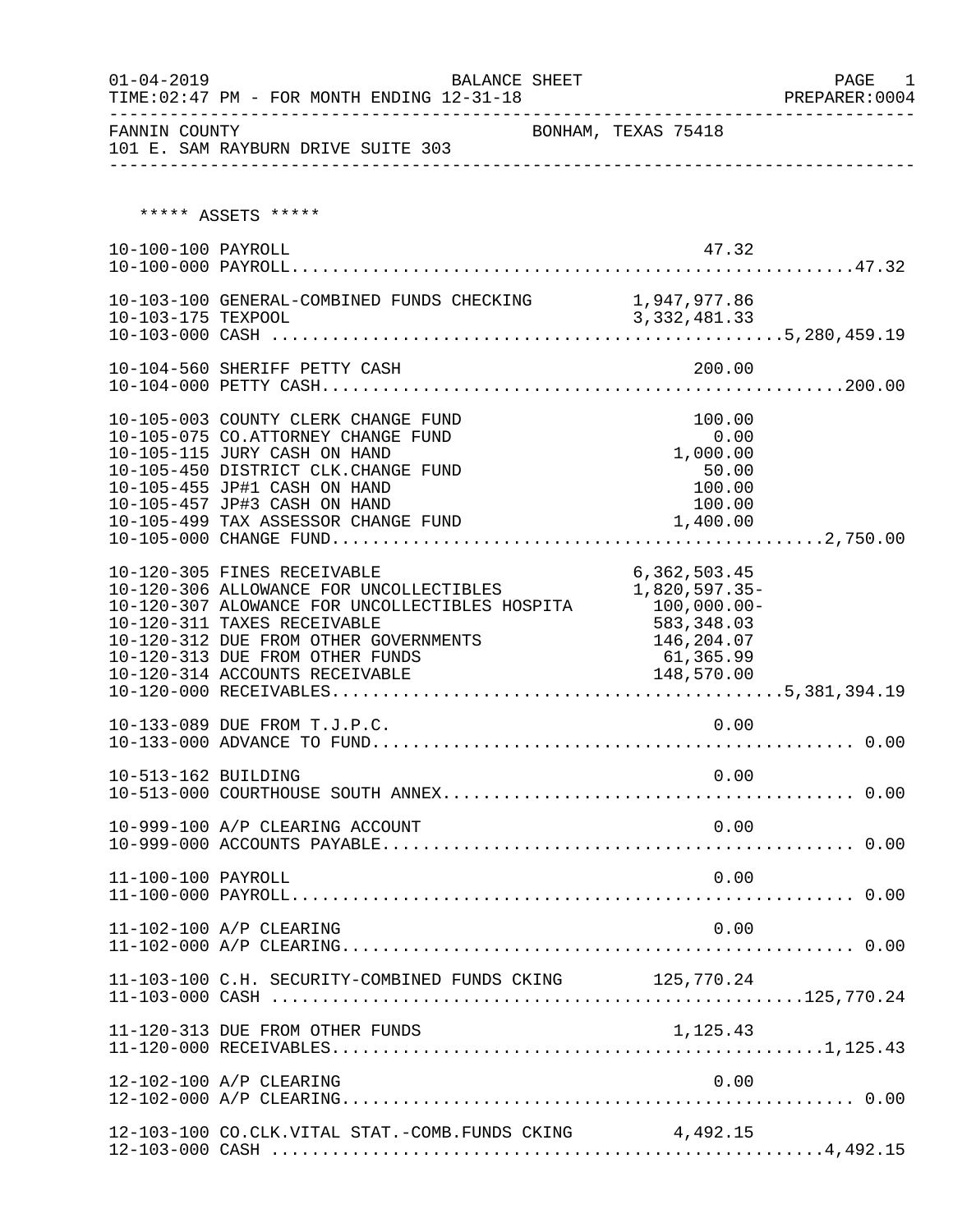| $01 - 04 - 2019$   | <b>BALANCE SHEET</b><br>TIME: 02:47 PM - FOR MONTH ENDING 12-31-18 |                     | PAGE 2<br>PREPARER: 0004 |
|--------------------|--------------------------------------------------------------------|---------------------|--------------------------|
| FANNIN COUNTY      | 101 E. SAM RAYBURN DRIVE SUITE 303                                 | BONHAM, TEXAS 75418 |                          |
|                    | 12-120-313 DUE FROM OTHER FUNDS                                    | 84.00               |                          |
|                    | 13-102-100 A/P CLEARING                                            | 0.00                |                          |
|                    | 13-103-113 SURETY BAIL BOND FEE                                    | 4,755.00            |                          |
|                    | 14-102-100 A/P CLEARING                                            | 0.00                |                          |
|                    | 14-103-100 JUST.CT.BLDG.SEC.-COMB.FUNDS CKING 17,205.86            |                     |                          |
|                    | 14-120-313 DUE FROM OTHER FUNDS                                    | 66.77               |                          |
|                    | 16-102-100 A/P CLEARING                                            | 0.00                |                          |
|                    | 16-103-100 CO.JUDGE EXCESS SUPP.-COMB.FUND CK 17,624.67            |                     |                          |
|                    | 17-102-100 A/P CLEARING                                            | 0.00                |                          |
|                    | 17-103-100 PROB.JUDGES ED.-COMB. FUNDS CKING 4,702.50              |                     |                          |
|                    | 17-120-313 DUE FROM OTHER FUNDS                                    | 25.00               |                          |
| 18-100-100 PAYROLL |                                                                    | 0.00                |                          |
|                    | 18-102-100 A/P CLEARING                                            | 0.00                |                          |
|                    | 18-103-100 CO.CLK.REC.MNGMT.-COMB.FUNDS CKING 58,089.31            |                     |                          |
|                    | 18-120-313 DUE FROM OTHER FUNDS                                    | 6,194.83            |                          |
| 19-100-100 PAYROLL |                                                                    | 0.00                |                          |
|                    | 19-102-100 A/P CLEARING                                            | 0.00                |                          |
|                    | 19-103-100 DIST.CLK.REC.MNGMT-COMB.FUNDS CKING 11,693.89           |                     |                          |
|                    | 19-120-313 DUE FROM OTHER FUNDS                                    | 186.65              |                          |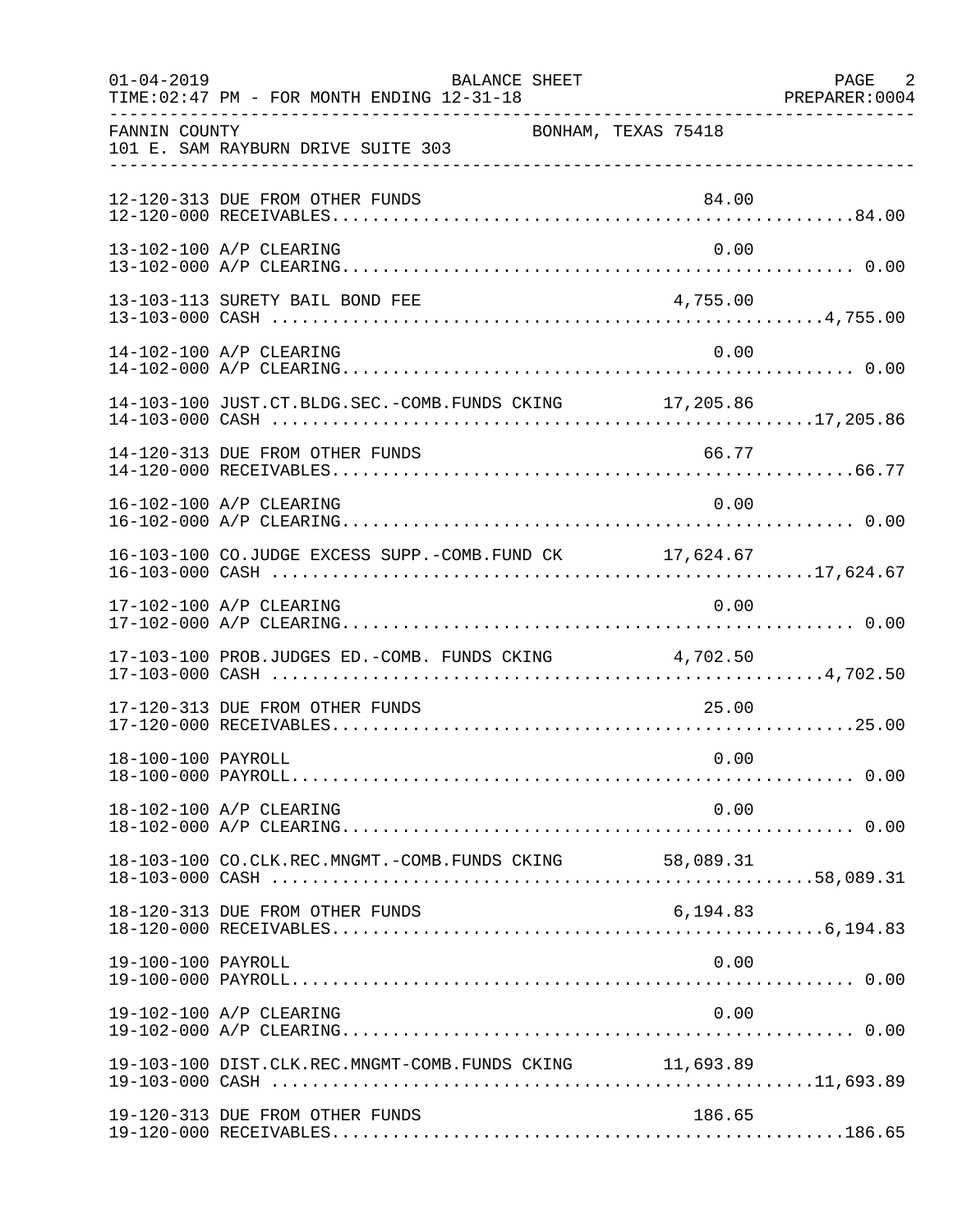| $01 - 04 - 2019$                       | <b>BALANCE SHEET</b><br>TIME: 02:47 PM - FOR MONTH ENDING 12-31-18                                                                    |                                                | PAGE 3<br>PREPARER:0004 |
|----------------------------------------|---------------------------------------------------------------------------------------------------------------------------------------|------------------------------------------------|-------------------------|
| FANNIN COUNTY                          | 101 E. SAM RAYBURN DRIVE SUITE 303                                                                                                    | BONHAM, TEXAS 75418                            |                         |
| 20-100-100 PAYROLL                     |                                                                                                                                       | 0.00                                           |                         |
|                                        | 20-102-100 A/P CLEARING                                                                                                               | 0.00                                           |                         |
|                                        | 20-103-100 CO.OFF.REC.MNGMT-COMB. FUNDS CKING 44,417.19                                                                               |                                                |                         |
|                                        | 20-120-313 DUE FROM OTHER FUNDS                                                                                                       | 1,023.27                                       |                         |
| 21-100-100 PAYROLL                     |                                                                                                                                       | 0.00                                           |                         |
|                                        | 21-102-100 A/P CLEARING                                                                                                               | 0.00                                           |                         |
| 21-103-175 TEXPOOL                     | 21-103-100 R&B#1-COMBINED FUNDS CHECKING                                                                                              | 87,820.73<br>17,815.29                         |                         |
|                                        | 21-120-311 TAXES RECEIVABLE<br>21-120-312 DUE FROM OTHER GOVERNMENTS<br>21-120-313 DUE FROM OTHER FUNDS<br>21-120-315 INVENTORY ASSET | 31,539.44<br>8,402.82<br>3,155.88<br>9,596.02  |                         |
| 21-621-500 LAND<br>21-621-535 BUILDING | 21-621-599 CAPITAL OUTLAY                                                                                                             | 0.00<br>0.00                                   | 0.00                    |
| 22-100-100 PAYROLL                     |                                                                                                                                       | 0.00                                           |                         |
|                                        | 22-102-100 A/P CLEARING                                                                                                               | 0.00                                           |                         |
| 22-103-175 TEXPOOL                     | 22-103-100 R&B#2- COMBINED FUNDS CHECKING                                                                                             | 151,573.82<br>254,801.56                       |                         |
|                                        | 22-120-311 TAXES RECEIVABLE<br>22-120-312 DUE FROM OTHER GOVERNMENT<br>22-120-313 DUE FROM OTHER FUNDS<br>22-120-315 INVENTORY ASSET  | 35,406.18<br>9,319.86<br>3,676.18<br>43,974.52 |                         |
| 22-622-500 LAND<br>22-622-535 BUILDING | 22-622-575 LAND/BUILDING<br>22-622-599 CAPITAL OUTLAY                                                                                 | 0.00<br>0.00<br>0.00                           | 0.00                    |
| 23-100-100 PAYROLL                     |                                                                                                                                       | 0.00                                           |                         |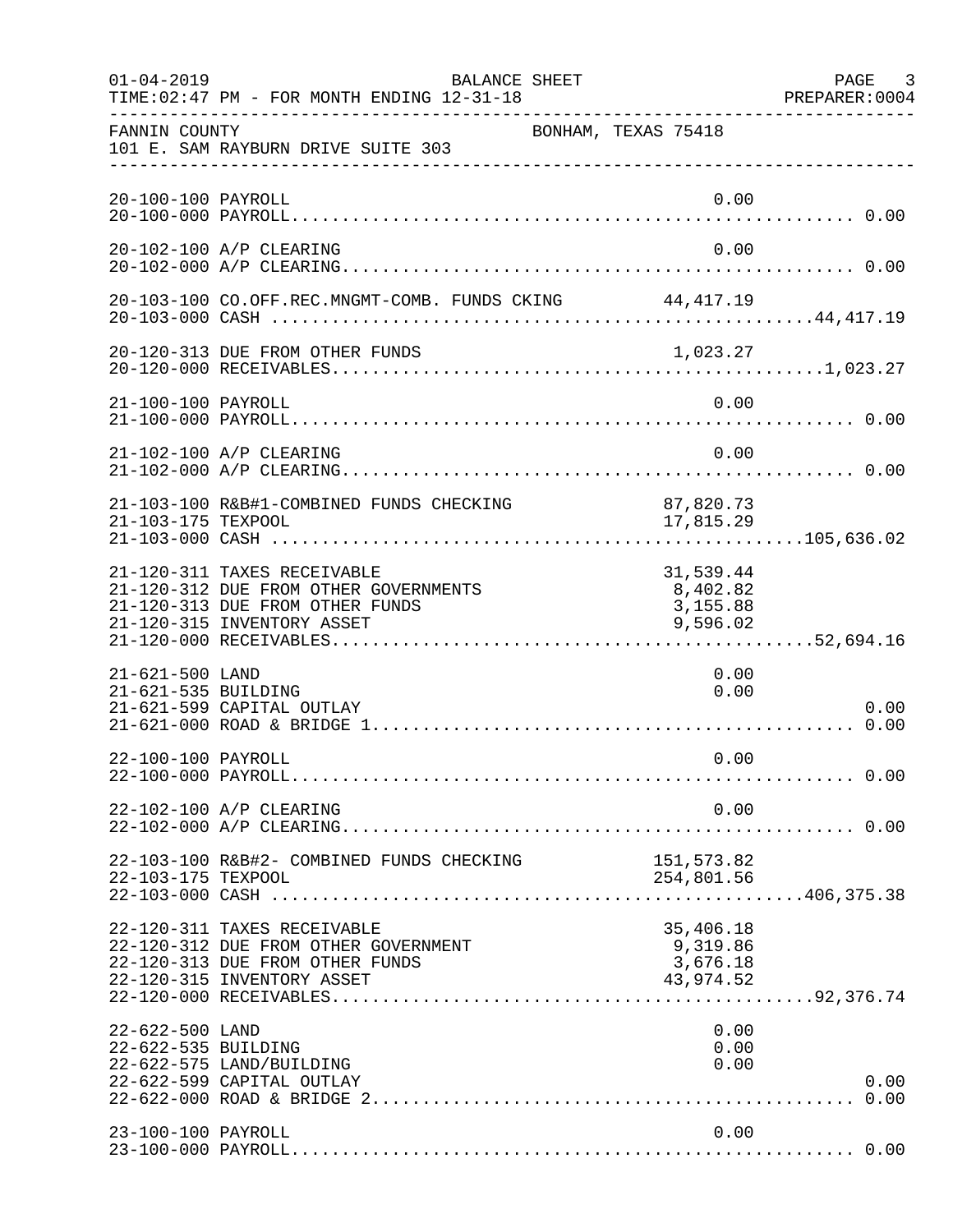| $01 - 04 - 2019$                       | BALANCE SHEET<br>TIME: 02:47 PM - FOR MONTH ENDING 12-31-18                                             |                                                   | PAGE 4<br>PREPARER: 0004 |
|----------------------------------------|---------------------------------------------------------------------------------------------------------|---------------------------------------------------|--------------------------|
| FANNIN COUNTY                          | 101 E. SAM RAYBURN DRIVE SUITE 303                                                                      | BONHAM, TEXAS 75418                               |                          |
|                                        | 23-102-100 A/P CLEARING                                                                                 | 0.00                                              |                          |
| 23-103-175 TEXPOOL                     | 23-103-100 R&B#3-COMBINED FUNDS CHECKING                                                                | 270,556.85<br>233,550.71                          |                          |
| 23-120-315 INVENTORY                   | 23-120-311 TAXES RECEIVABLE<br>23-120-312 DUE FROM OTHER GOVERNMENTS<br>23-120-313 DUE FROM OTHER FUNDS | 53, 118.05<br>14,682.25<br>5, 514.25<br>66,704.86 |                          |
| 23-623-500 LAND<br>23-623-535 BUILDING | 23-623-599 CAPITAL OUTLAY                                                                               | 0.00<br>0.00                                      | 0.00                     |
| 24-100-100 PAYROLL                     |                                                                                                         | 0.00                                              |                          |
|                                        | 24-102-100 A/P CLEARING                                                                                 | 0.00                                              |                          |
| 24-103-175 TEXPOOL                     | 24-103-100 R&B#4- COMBINED FUNDS CHECKING                                                               | 131,804.48<br>104,441.81                          |                          |
| 24-120-315 INVENTORY                   | 24-120-311 TAXES RECEIVABLE<br>24-120-312 DUE FROM OTHER GOVERNMENTS<br>24-120-313 DUE FROM OTHER FUNDS | 29,512.36<br>8,357.46<br>3,138.83<br>6,887.10     |                          |
| 24-624-500 LAND<br>24-624-535 BUILDING | 24-624-599 CAPITAL OUTLAY                                                                               | 0.00<br>0.00                                      | 0.00                     |
|                                        | 25-103-100 BEES-COMBINED FUNDS CHECKING                                                                 | 2,177.67                                          |                          |
|                                        | 26-102-100 A/P CLEARING                                                                                 | 0.00                                              |                          |
|                                        | 26-103-100 J.P.#1 JUST.CT.TECH-COMB.FUND CKING 47,168.63                                                |                                                   |                          |
|                                        | 26-120-313 DUE FROM OTHER FUNDS                                                                         | 148.95                                            |                          |
|                                        | 27-102-100 A/P CLEARING                                                                                 | 0.00                                              |                          |
|                                        | 27-103-100 J.P.#2 JUST.CT.TECH-COMB.FUND CKING 10,165.60                                                |                                                   |                          |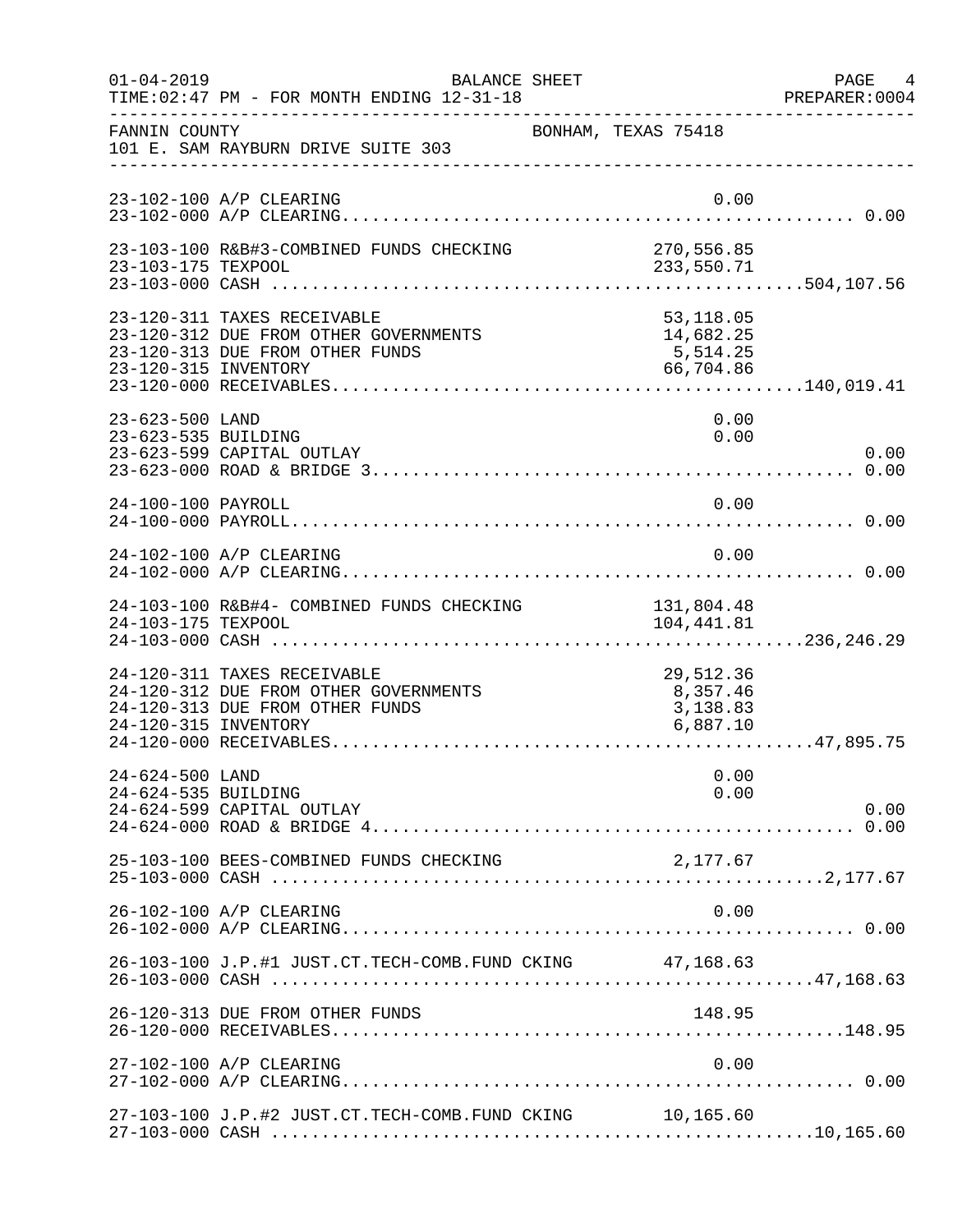| $01 - 04 - 2019$   | <b>BALANCE SHEET</b><br>TIME: 02:47 PM - FOR MONTH ENDING 12-31-18  |                         | PAGE 5 |
|--------------------|---------------------------------------------------------------------|-------------------------|--------|
| FANNIN COUNTY      | 101 E. SAM RAYBURN DRIVE SUITE 303                                  | BONHAM, TEXAS 75418     |        |
|                    | 27-120-313 DUE FROM OTHER FUNDS                                     | 27.99                   |        |
|                    | 28-102-100 A/P CLEARING                                             | 0.00                    |        |
|                    | 28-103-100 J.P.#3 JUST.CT.TECH-COMB.FUND CKING 5,577.42             |                         |        |
|                    | 28-120-313 DUE FROM OTHER FUNDS                                     | 90.09                   |        |
|                    | 30-103-100 SHERIFF WORK RELEASE-COMB FUND CKIN 983.14               |                         |        |
|                    | 31-103-100 COURTHOUSE RESTORATION-COMB. FUND 74,949.81-             |                         |        |
|                    | 33-102-100 A/P CLEARING                                             | 0.00                    |        |
|                    | 33-103-100 BAIL BONDSMAN APP.-COMB FUND CKING 8,596.74              |                         |        |
| 34-100-100 PAYROLL |                                                                     | 0.00                    |        |
|                    | 34-103-100 DISTRICT CT.REC.ARCHIVE COMB.FUND C 28,474.47            |                         |        |
|                    | 34-120-313 DUE FROM OTHER FUNDS                                     | 331.18                  |        |
|                    | 35-103-100 LAW LIBRARY-COMBINED FUND CHECKING 160,060.92            |                         |        |
|                    | 35-120-313 DUE FROM OTHER FUNDS                                     | 1,049.55                |        |
| 36-100-100 PAYROLL |                                                                     | 0.00                    |        |
|                    | 36-102-100 A/P CLEARING                                             | 0.00                    |        |
|                    | 36-103-136 D. A. FEE CASH ACCT.<br>36-103-236 D.A. FEE SEIZURE FUND | 11,456.71<br>17, 241.56 |        |
|                    | 36-999-100 A/P CLEARING ACCOUNT                                     | 0.00                    |        |
|                    | 37-103-137 CASH-CONTRABAND SEIZURE                                  | 6,707.10                |        |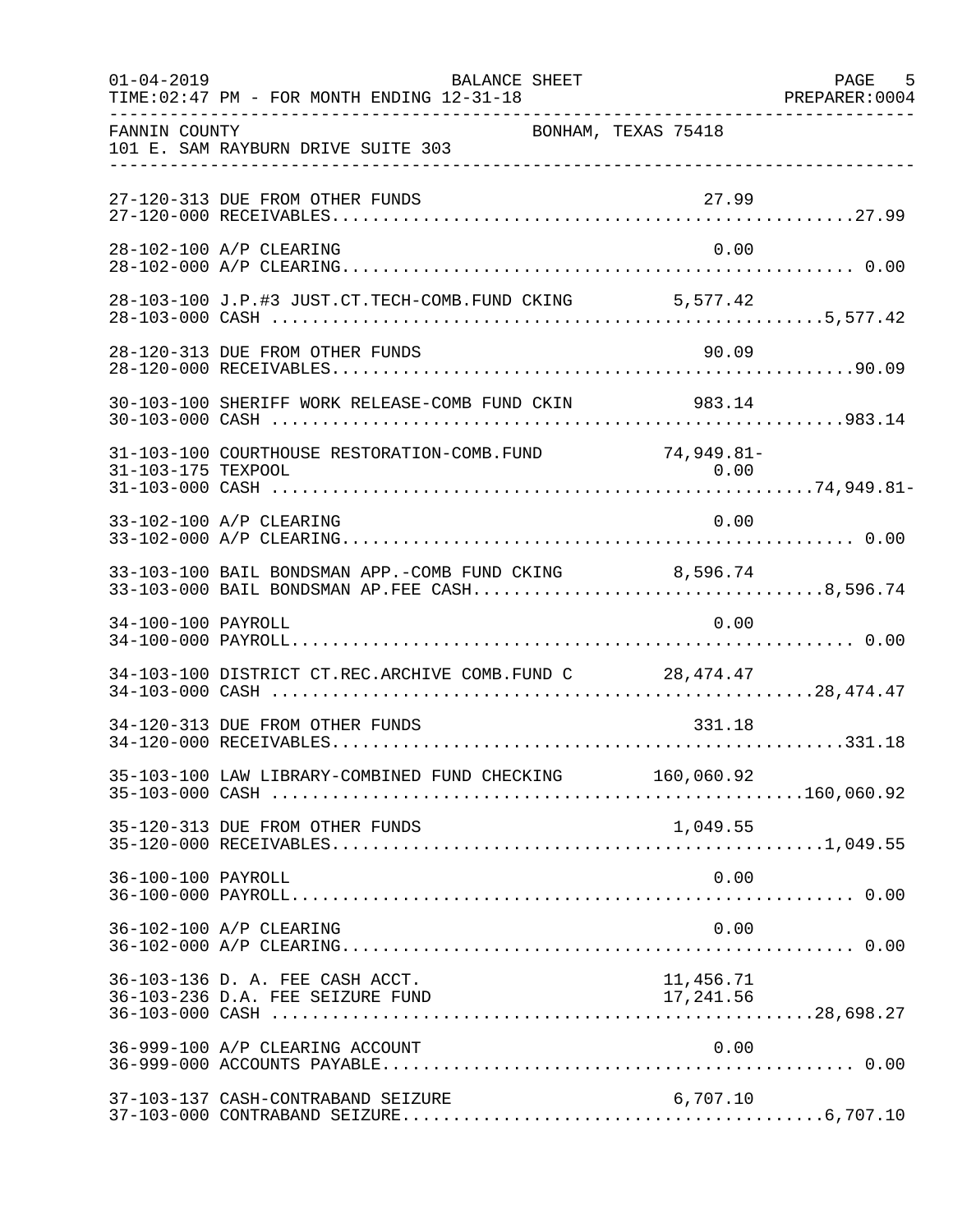| $01 - 04 - 2019$   | BALANCE SHEET<br>TIME: 02:47 PM - FOR MONTH ENDING 12-31-18 |                     | PAGE 6<br>PREPARER: 0004 |
|--------------------|-------------------------------------------------------------|---------------------|--------------------------|
| FANNIN COUNTY      | 101 E. SAM RAYBURN DRIVE SUITE 303                          | BONHAM, TEXAS 75418 |                          |
|                    | 38-102-100 A/P CLEARING                                     | 0.00                |                          |
|                    | 38-103-100 IHC CO-OP GIN-COMBINED FUND CKING                | 519.64              |                          |
|                    | 39-102-100 A/P CLEARING                                     | 0.00                |                          |
|                    | 39-103-100 IHC B.R. COOPER-COMB. FUND CHECKING 13,161.19    |                     |                          |
|                    | 40-103-100 NAACHO-COMBINED FUND CKING                       | 2,182.63            |                          |
|                    | 41-102-100 A/P CLEARING                                     | 0.00                |                          |
|                    | 41-103-100 CITIZEN CORPS(CERT)-COMB. FUND CKING 450.00      |                     |                          |
|                    | 41-120-312 DUE FROM OTHER GOVERNMENTS                       | 0.00                |                          |
|                    | 42-103-100 HAZARD MITIGATION-COMB. FUND CKING. 428.64-      |                     |                          |
|                    | 44-102-100 A/P CLEARING                                     | 0.00                |                          |
|                    | 44-103-100 HOMELAND SECURITY-COMB.FUND CHKING               | 0.00                |                          |
|                    | 44-120-312 DUE FROM OTHER GOVERNMENT                        | 0.00                |                          |
| 45-100-100 PAYROLL |                                                             | 0.00                |                          |
|                    | 45-103-100 CHAPTER 19-COMBINED FUNDS CHECKING 1,297.04-     |                     |                          |
|                    | 45-120-312 DUE FROM OTHER GOVERNMENT                        | 0.00                |                          |
|                    | 46-103-100 SAFE ROOM REIMB. PROG. - COMB. FUNDS 6,980.91    |                     |                          |
|                    | 46-120-312 DUE FROM OTHER GOVERNMENTS                       | 0.00                |                          |
|                    | 48-103-100 ELECTION EQUIP. FUND-COMBINED FUNDS 31,302.43    |                     |                          |
| 49-100-100 PAYROLL |                                                             | 0.00                |                          |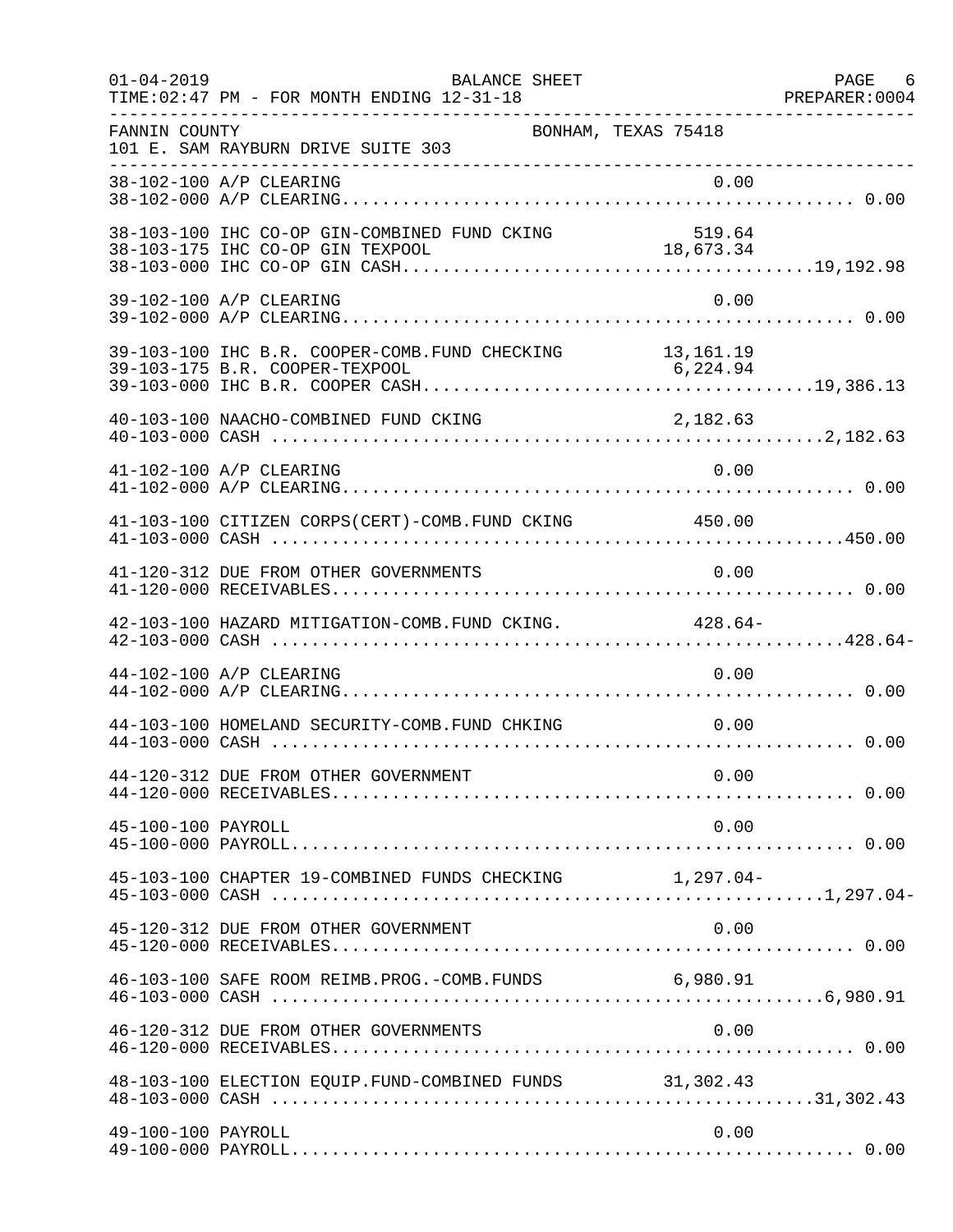| $01 - 04 - 2019$   | <b>BALANCE SHEET</b><br>TIME: 02:47 PM - FOR MONTH ENDING 12-31-18                                        |                                    | PAGE 7<br>PREPARER: 0004 |
|--------------------|-----------------------------------------------------------------------------------------------------------|------------------------------------|--------------------------|
| FANNIN COUNTY      | 101 E. SAM RAYBURN DRIVE SUITE 303                                                                        | BONHAM, TEXAS 75418                |                          |
|                    | 49-103-100 INVESTIGATOR/LEOSE-COMB.FUNDS                                                                  | 269.89                             |                          |
|                    | 51-103-100 CO.CLK.CO.& DIST.CT.TECHNOLOGY-COMB 7,729.44                                                   |                                    |                          |
|                    | 51-120-313 DUE FROM OTHER FUNDS                                                                           | 65.59                              |                          |
|                    | 52-103-100 CO.CLK.COURT RECORDS PRESERVATION-C 12,202.47                                                  |                                    |                          |
|                    | 52-120-313 DUE FROM OTHER FUNDS                                                                           | 90.00                              |                          |
|                    | 53-103-100 CO.CLK.REC.ARCHIVE -COMB.FUNDS CKIN 270,684.20                                                 |                                    |                          |
|                    | 53-120-313 DUE FROM OTHER FUNDS                                                                           | 6,410.00                           |                          |
|                    | 55-102-100 A/P CLEARING                                                                                   | 0.00                               |                          |
|                    | 55-103-155 F.C. LAW ENFORCEMENT EDUCATION                                                                 | 49.80                              |                          |
|                    | 55-999-100 A/P CLEARING ACCOUNT                                                                           | 0.00                               |                          |
| 56-100-100 PAYROLL |                                                                                                           | 0.00                               |                          |
|                    | 56-102-100 A/P CLEARING                                                                                   | 0.00                               |                          |
|                    | 56-103-156 CASH-F C SHERIFF FORFEITURE                                                                    | 38,387.07                          |                          |
|                    | 56-999-100 A/P CLEARING ACCOUNT                                                                           | 0.00                               |                          |
|                    | 57-103-100 SHERIFF K-9 UNIT-COMB.FUND CHECKING                                                            | 595.29                             |                          |
|                    | 59-103-100 DRUG COURT-COMBINED FUNDS                                                                      | 31,064.06                          |                          |
|                    | 59-120-313 DUE FROM OTHER FUNDS                                                                           | 325.92                             |                          |
| 60-103-175 TEXPOOL | 60-103-100 SINKING-COMBINED FUND CHECKING<br>60-103-260 SINKING-CASH 1998<br>60-103-275 TEXPOOL-1998 JAIL | 235,095.81<br>0.00<br>0.00<br>0.00 |                          |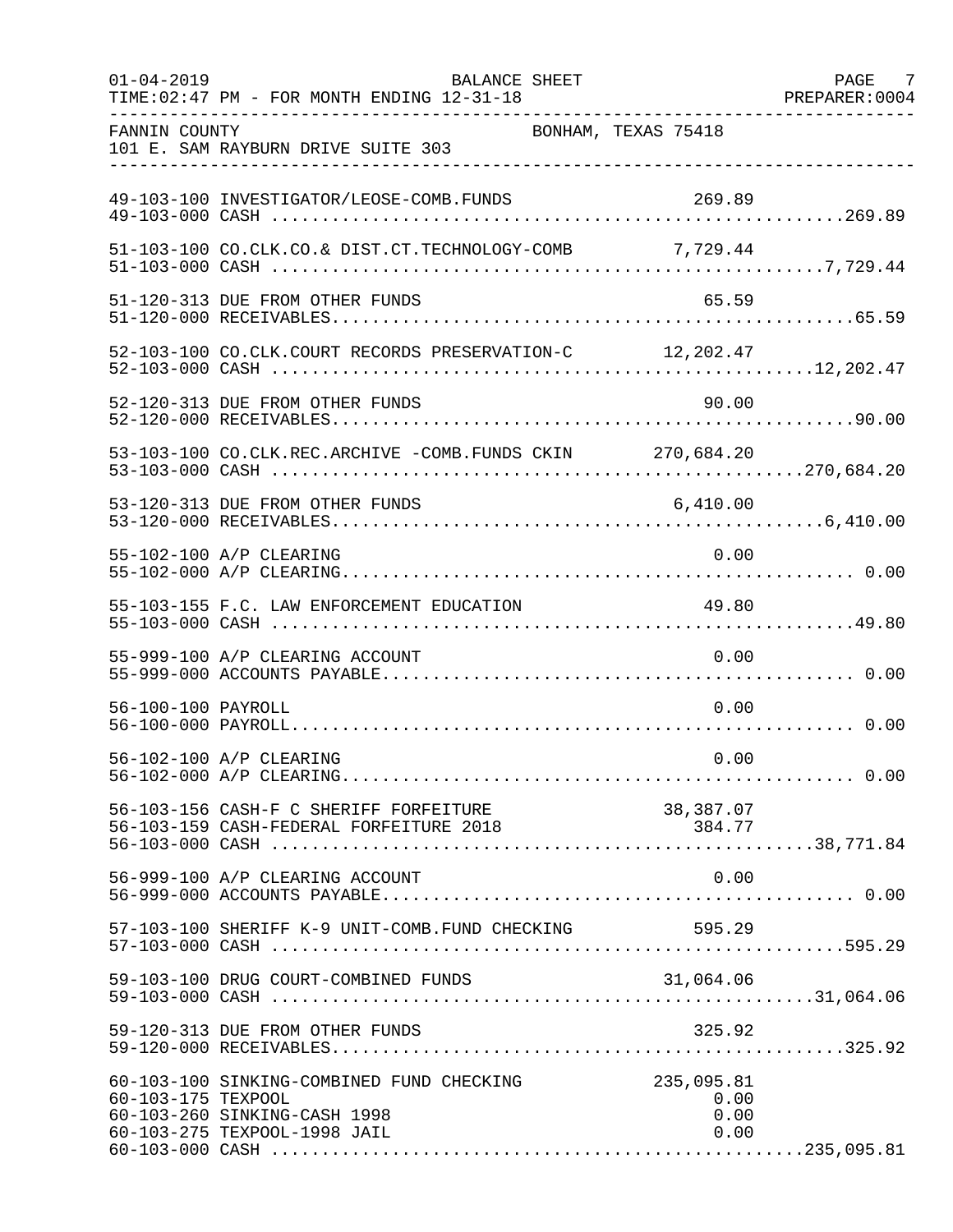| $01 - 04 - 2019$   | BALANCE SHEET<br>TIME: 02:47 PM - FOR MONTH ENDING 12-31-18                                            |                                           | PAGE 8<br>PREPARER:0004 |
|--------------------|--------------------------------------------------------------------------------------------------------|-------------------------------------------|-------------------------|
| FANNIN COUNTY      | 101 E. SAM RAYBURN DRIVE SUITE 303                                                                     | BONHAM, TEXAS 75418                       |                         |
|                    | 60-120-311 TAXES RECEIVABLE<br>60-120-312 DUE FROM OTHER GOVERNMENT<br>60-120-313 DUE FROM OTHER FUNDS | 0.00<br>0.00<br>0.00                      |                         |
|                    | 61-103-100 DIST.CLK.CO.& DIST.CT.TECH.-COMBINE 2,921.13                                                |                                           |                         |
|                    | 61-120-313 DUE FROM OTHER FUNDS                                                                        | 36.57                                     |                         |
|                    | 62-103-100 DIST.CLK.COURT RECORDS PRESERVATION 31,302.04                                               |                                           |                         |
|                    | 62-120-313 DUE FROM OTHER FUNDS                                                                        | 221.18                                    |                         |
|                    | 63-103-100 LEOSE CONST.#1-COMBINED FUNDS CHECK 1,006.88                                                |                                           |                         |
|                    | 64-103-100 LEOSE CONST.#2-COMBINED FUNDS CHECK 678.48                                                  |                                           |                         |
|                    | 65-103-100 LEOSE CONST.#3-COMBINED FUNDS CHECK 2,010.11                                                |                                           |                         |
|                    | 66-103-100 GO BONDS CONST.2017-COMBINED FUNDS<br>66-103-166 ICS DEPOSIT                                | 12,210.28-<br>5,541,423.18                |                         |
|                    | 67-103-100 ANNUAL PAYMENT-COMBINED FUND CKING 5,815.95-                                                |                                           |                         |
| 68-103-175 TEXPOOL | 68-103-100 GO BONDS CONST. 2018-COMB. FUNDS CHEC 6, 250, 000.00<br>68-103-168 ICS DEPOSIT              | 0.00<br>0.00                              |                         |
|                    | 70-102-100 A/P CLEARING                                                                                | 0.00                                      |                         |
| 70-103-175 TEXPOOL | 70-103-100 RIGHT OF WAY-COMBINED FUND CHECKING<br>70-103-170 RIGHT OF WAY CASH ACCT.                   | 16,056.00<br>82.00.00<br>0.00<br>82.00.00 |                         |
|                    | 70-133-010 ADVANCE TO GENERAL<br>70-133-021 ADVANCE TO R&B #1<br>70-133-022 ADVANCE TO R&B #2          | 0.00<br>0.00<br>0.00                      |                         |
|                    | 70-999-100 A/P CLEARING ACCOUNT                                                                        | 0.00                                      |                         |
| 71-100-100 PAYROLL |                                                                                                        | 0.00                                      |                         |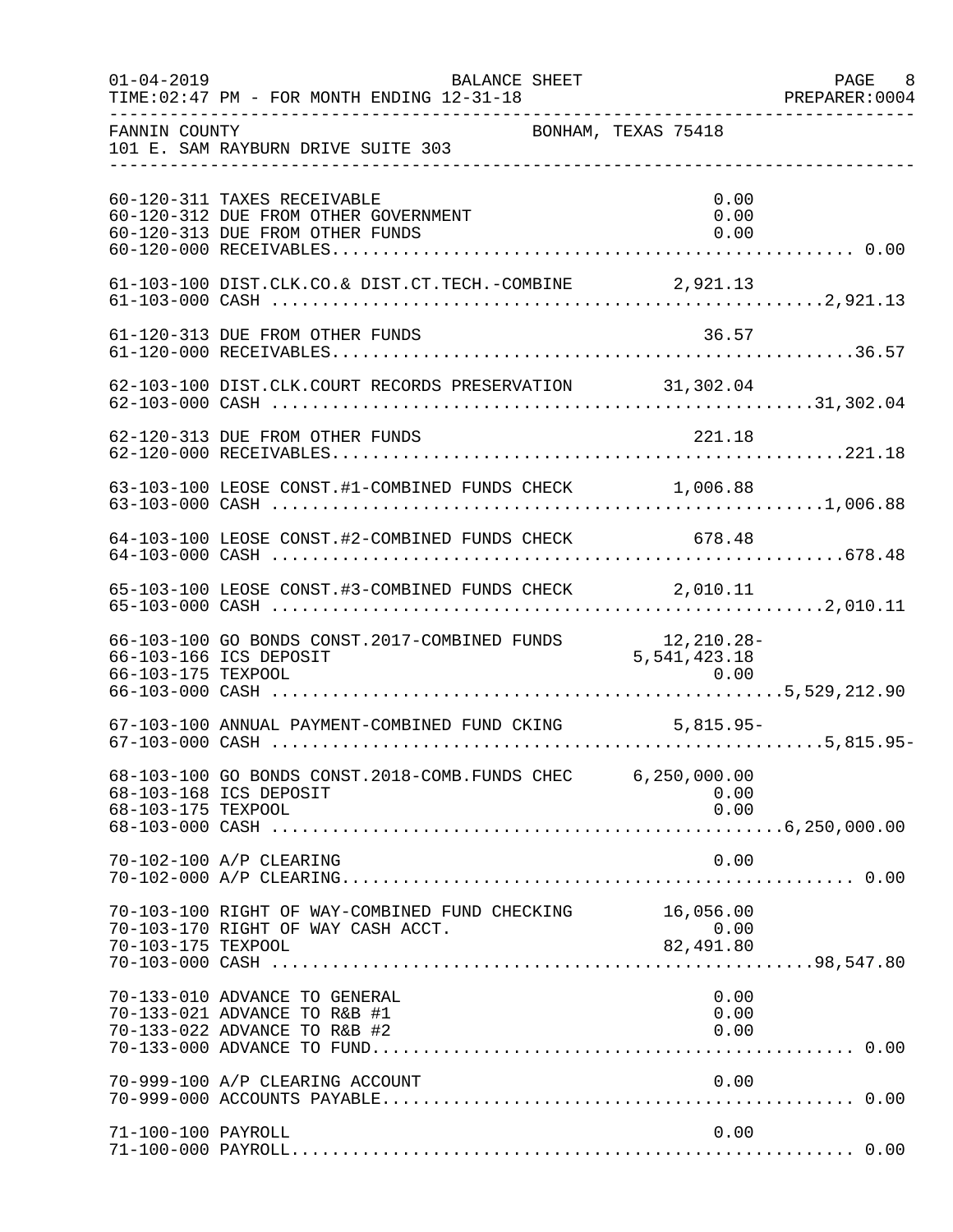| $01 - 04 - 2019$   | <b>BALANCE SHEET</b><br>TIME: 02:47 PM - FOR MONTH ENDING 12-31-18                                                                                                                                                                                                                                                                                                                                                                                                                                                                           | PAGE 9<br>PREPARER: 0004 |
|--------------------|----------------------------------------------------------------------------------------------------------------------------------------------------------------------------------------------------------------------------------------------------------------------------------------------------------------------------------------------------------------------------------------------------------------------------------------------------------------------------------------------------------------------------------------------|--------------------------|
| FANNIN COUNTY      | BONHAM, TEXAS 75418<br>101 E. SAM RAYBURN DRIVE SUITE 303                                                                                                                                                                                                                                                                                                                                                                                                                                                                                    |                          |
|                    | 71-103-100 INV. CRIMES AGAINST WOMEN-COMB. FUNDS                                                                                                                                                                                                                                                                                                                                                                                                                                                                                             | 0.00                     |
|                    | 71-120-312 DUE FROM OTHER GOVERNMENTS                                                                                                                                                                                                                                                                                                                                                                                                                                                                                                        | 0.00                     |
| 72-100-100 PAYROLL |                                                                                                                                                                                                                                                                                                                                                                                                                                                                                                                                              | 0.00                     |
|                    | 72-103-100 INV.CRIMES AGAINST CHILDREN-COMB.FU                                                                                                                                                                                                                                                                                                                                                                                                                                                                                               | 0.00                     |
|                    | 72-120-312 DUE FROM OTHER GOVERNMENTS                                                                                                                                                                                                                                                                                                                                                                                                                                                                                                        | 0.00                     |
|                    | 80-103-180 CASH-VETERANS COURT PROGRAM<br>250.00                                                                                                                                                                                                                                                                                                                                                                                                                                                                                             |                          |
|                    | 81-103-100 LAKE-COMBINED FUNDS CHECKING 4,021.21                                                                                                                                                                                                                                                                                                                                                                                                                                                                                             |                          |
|                    | 82-103-100 LAKE PCT 3-COMBINED FUNDS CKING 484,263.00                                                                                                                                                                                                                                                                                                                                                                                                                                                                                        |                          |
|                    | 83-103-100 LAKE PCT 4-COMBINED FUNDS CKING 378,213.78                                                                                                                                                                                                                                                                                                                                                                                                                                                                                        |                          |
|                    | 84-103-100 BOIS D'ARC-COMBINED FUNDS CHECKING                                                                                                                                                                                                                                                                                                                                                                                                                                                                                                | 0.00                     |
|                    | 2,745.55<br>87-103-187 CASH-JUVENILE PROBATION                                                                                                                                                                                                                                                                                                                                                                                                                                                                                               |                          |
|                    | 88-103-100 IHC - COMBINED FUNDS CHECKING                                                                                                                                                                                                                                                                                                                                                                                                                                                                                                     | 0.00                     |
| 89-100-100 PAYROLL |                                                                                                                                                                                                                                                                                                                                                                                                                                                                                                                                              | 0.00                     |
|                    | 89-103-689 CASH-STRUCTURAL FAM.THER.GRANT OOG<br>53, 419.18<br>89-103-988 CASH-LOCAL FUNDS CARRIED FORWARD<br>13,107.12<br>89-103-992 CASH-INTEREST INCOME<br>13,550.29<br>89-103-993 CASH-BASIC PROBATION SUPERVISION<br>89-103-994 CASH-COMMUNITY PROGRAMS<br>5,912.67<br>89-103-995 CASH-LOCAL FUNDING FY 2019<br>129,605.88<br>602.50<br>89-103-996 CASH-PRE/POST ADJUDICATION<br>89-103-997 CASH-COMMITMENT DIVERSION<br>1,757.74<br>89-103-998 CASH-MENTAL HEALTH SERVICES<br>89-103-999 CASH-REGIONALS DIVERSIONS ALTERNATI 4,762.00- | 0.00<br>734.08           |
| 92-103-175 TEXPOOL | 92-103-100 STATZER-COMBINED FUNDS CHECKING<br>4,546.39<br>40, 237.32                                                                                                                                                                                                                                                                                                                                                                                                                                                                         |                          |
|                    | 92-999-100 A/P CLEARING ACCOUNT                                                                                                                                                                                                                                                                                                                                                                                                                                                                                                              | 0.00                     |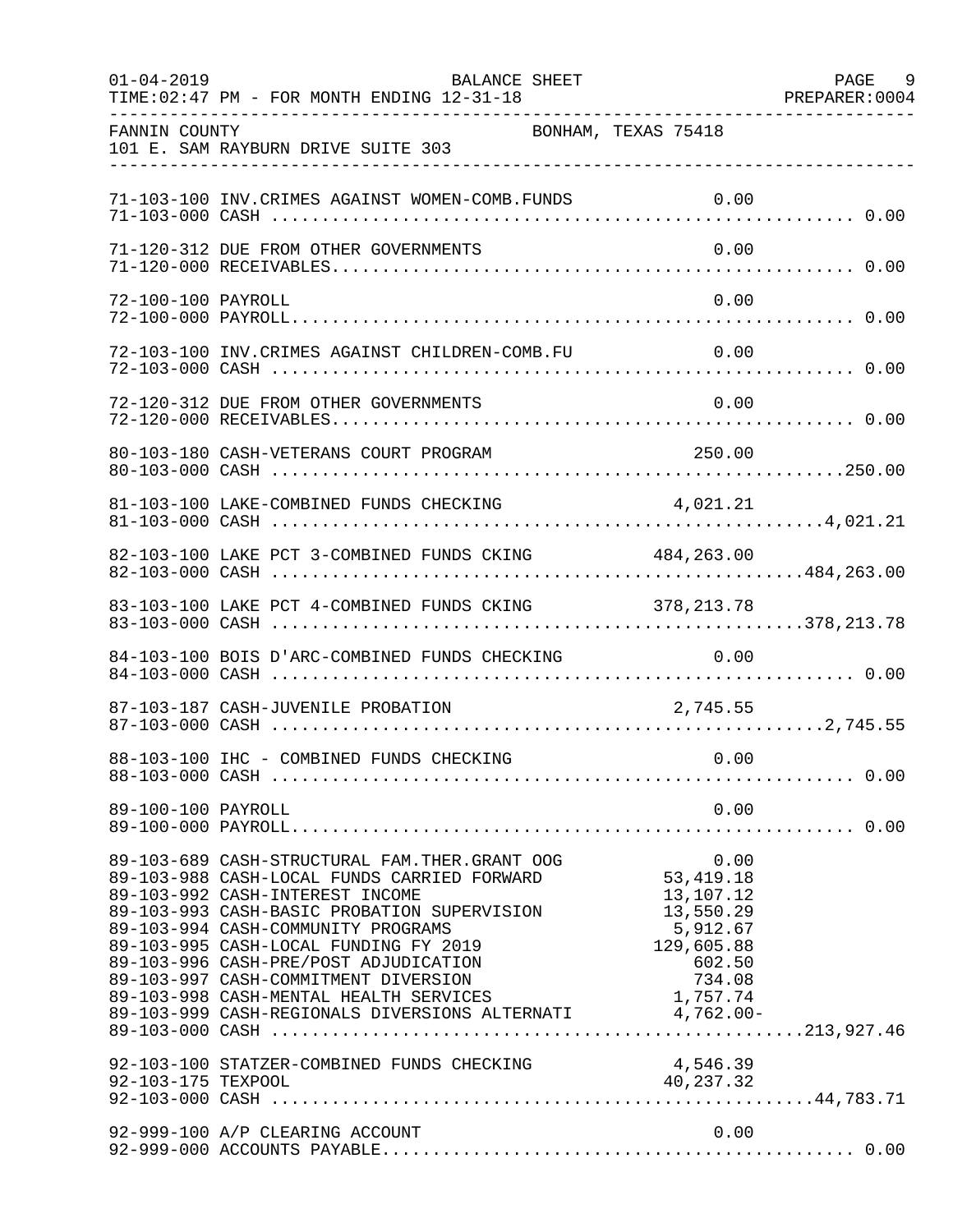|                                                                                   | $01 - 04 - 2019$<br>BALANCE SHEET<br>TIME: 02:47 PM - FOR MONTH ENDING 12-31-18                                                                                                                                                                                                                                                                                                                                                                                                                                                                                                                                     |                                                                                                |                                              |                                                                                                                                                              |                      | PAGE 10<br>PREPARER:0004 |
|-----------------------------------------------------------------------------------|---------------------------------------------------------------------------------------------------------------------------------------------------------------------------------------------------------------------------------------------------------------------------------------------------------------------------------------------------------------------------------------------------------------------------------------------------------------------------------------------------------------------------------------------------------------------------------------------------------------------|------------------------------------------------------------------------------------------------|----------------------------------------------|--------------------------------------------------------------------------------------------------------------------------------------------------------------|----------------------|--------------------------|
| FANNIN COUNTY                                                                     | 101 E. SAM RAYBURN DRIVE SUITE 303                                                                                                                                                                                                                                                                                                                                                                                                                                                                                                                                                                                  | BONHAM, TEXAS 75418                                                                            |                                              |                                                                                                                                                              |                      |                          |
|                                                                                   |                                                                                                                                                                                                                                                                                                                                                                                                                                                                                                                                                                                                                     |                                                                                                |                                              |                                                                                                                                                              |                      |                          |
|                                                                                   | 93-120-312 DUE FROM OTHER GOVERNMENT                                                                                                                                                                                                                                                                                                                                                                                                                                                                                                                                                                                |                                                                                                |                                              | 0.00                                                                                                                                                         |                      |                          |
|                                                                                   | 95-100-100 PAYROLL CASH                                                                                                                                                                                                                                                                                                                                                                                                                                                                                                                                                                                             |                                                                                                |                                              |                                                                                                                                                              | 23.35                |                          |
| 98-160-100 LAND<br>98-160-200 BUILDINGS<br>98-160-230 ROADS<br>98-160-235 BRIDGES | 98-160-201 ACCUM.DEPRECIATION-BUILDINGS<br>98-160-210 AUTOMOBILES AND TRUCKS<br>98-160-211 ACCUM.DEPR.AUTOS AND TRUCKS<br>98-160-215 COMPUTER EQUIPMENT<br>98-160-215 COMPUTER EQUIPMENT<br>98-160-216 ACCUM.DEPR.-COMPUTER EQUIPMENT<br>98-160-220 OFFICE EOUIPMENT<br>98-160-220 OFFICE EQUIPMENT<br>98-160-221 ACCUM. DEPR.-OFFICE EQUIPMENT<br>98-160-225 RADIO EQUIPMENT<br>98-160-226 ACCUM.DEPR.-RADIO EQUIPMENT<br>98-160-227 SECURITY EQUIPMENT<br>98-160-228 ACCUM.DEP.-SECURITY EQUIPMENT<br>98-160-231 ACCUM. DEPRECIATION-ROADS<br>98-160-236 ACCUM. DEPRECIATION-BRIDGES<br>98-160-300 ROAD EQUIPMENT | $99,653.24$<br>99,653.24-<br>213,359.45<br>201,161.84-<br>5,578.00<br>-464.83<br>17,817,815.13 | 1,436,261.71-<br>647,940.20<br>4,936,832.54- | 341,561.30<br>4,737,000.00<br>$3,376,677.74-$<br>2,013,774.80<br>647,940.20-<br>99,653.24<br>99,653.24-<br>14, 344, 578.06-<br>10,687,643.03<br>3,376,053.43 |                      |                          |
|                                                                                   | 99-170-200 DEFERRED PENSION OUTFLOW<br>99-170-000 DEFERRED PENSION OUTFLOW1,805,395.00                                                                                                                                                                                                                                                                                                                                                                                                                                                                                                                              |                                                                                                |                                              | 1,805,395.00                                                                                                                                                 |                      |                          |
|                                                                                   |                                                                                                                                                                                                                                                                                                                                                                                                                                                                                                                                                                                                                     |                                                                                                |                                              |                                                                                                                                                              |                      |                          |
|                                                                                   | ***** LIABILITIES *****                                                                                                                                                                                                                                                                                                                                                                                                                                                                                                                                                                                             |                                                                                                |                                              |                                                                                                                                                              |                      |                          |
|                                                                                   | 10-200-097 DUE TO OTHER GOVERNMENTS-FINES<br>10-200-099 DUE TO OTHERS-FINES<br>10-200-150 ACCRUED SALARY PAYABLE<br>10-200-155 ACCRUED FRINGE BENEFITS<br>10-200-200 DEFERRED TAX REVENUE<br>10-200-205 DEFERRED FINE REVENUE<br>10-200-900 SYSTEM ADDED LIABILITY LINE-ITEM<br>$10-200-910$ SYSTEM ADDED LIABILITY LINE-ITEM $338,453.81-$<br>10-200-910 SYSTEM ADDED LIABILITY LINE-ITEM $338,453.81-$                                                                                                                                                                                                            |                                                                                                |                                              | 723,639.47<br>2,476,621.92<br>150,403.37<br>67,427.05<br>556,989.63<br>1,341,644.73                                                                          | 0.00                 |                          |
|                                                                                   | 10-207-070 DUE TO R.O.W.<br>10-207-089 DUE TO T.J.P.C.<br>10-207-090 DUE TO CJD<br>10-207-970 DUE TO OTHER GOVERNMENTS                                                                                                                                                                                                                                                                                                                                                                                                                                                                                              |                                                                                                |                                              | 1,794.00                                                                                                                                                     | 0.00<br>0.00<br>0.00 |                          |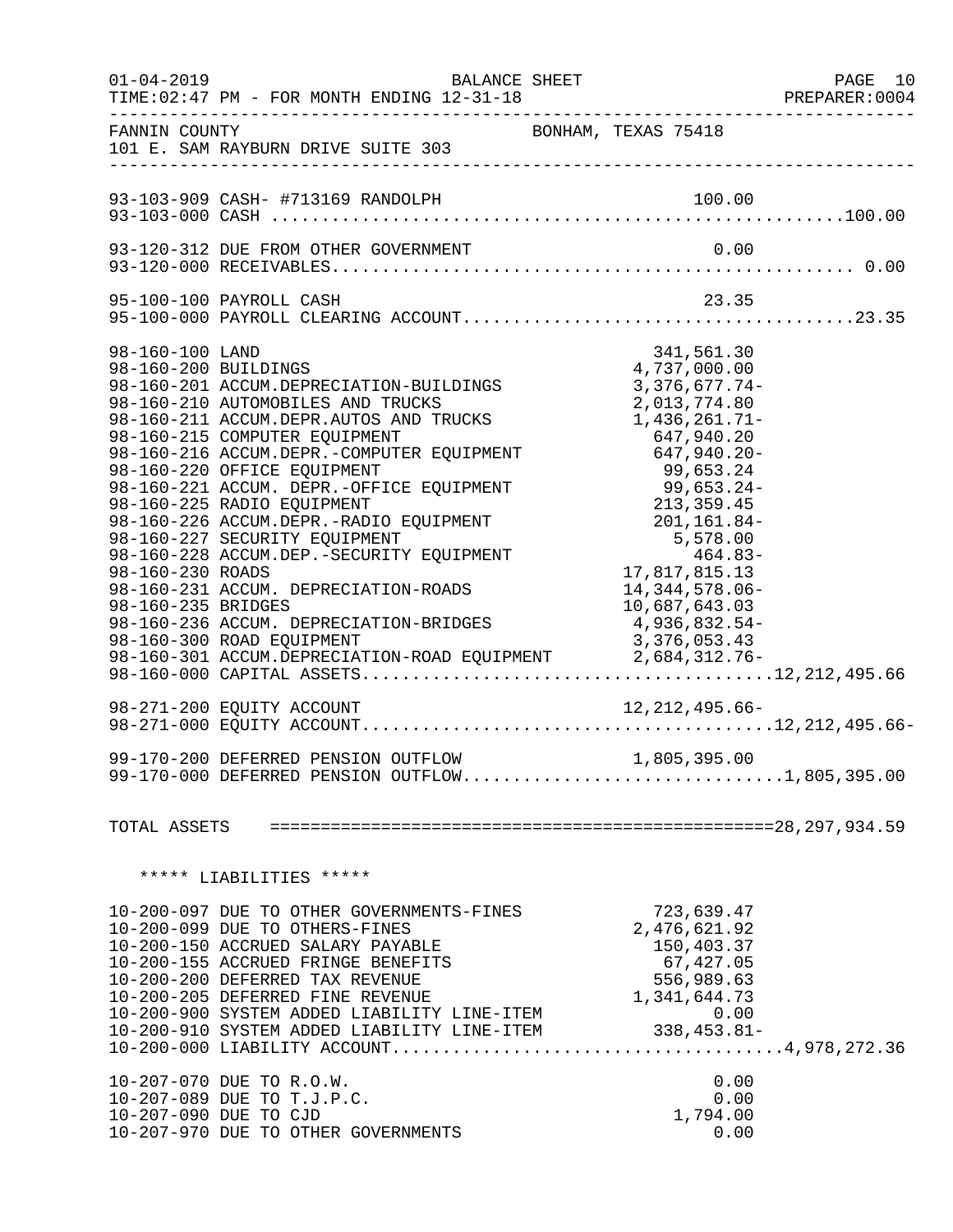| $01 - 04 - 2019$ | BALANCE SHEET<br>TIME: 02:47 PM - FOR MONTH ENDING 12-31-18                                                                                                                           |                      | PAGE 11 |
|------------------|---------------------------------------------------------------------------------------------------------------------------------------------------------------------------------------|----------------------|---------|
| FANNIN COUNTY    | BONHAM, TEXAS 75418<br>101 E. SAM RAYBURN DRIVE SUITE 303                                                                                                                             |                      |         |
|                  | 10-207-990 DUE TO OTHERS                                                                                                                                                              | 344.79               |         |
|                  | 10-225-510 TIME PYMT. WARRANTS ON COMPUTERS                                                                                                                                           |                      |         |
|                  | 10-271-200 EQUITY ACCOUNT                                                                                                                                                             | 5,401,958.81         |         |
|                  | 11-200-910 SYSTEM ADDED LIABILITY LINE-ITEM<br>11-200-000 SYSTEM ADDED LIABILITY DEPARTMENT 0.00                                                                                      | 0.00                 |         |
|                  | 11-271-200 EQUITY ACCOUNT                                                                                                                                                             | 129,541.04           |         |
|                  | 12-200-910 SYSTEM ADDED LIABILITY LINE-ITEM<br>12-200-000 SYSTEM ADDED LIABILITY DEPARTMENT 0.00                                                                                      | 0.00                 |         |
|                  | 12-271-200 EQUITY ACCOUNT                                                                                                                                                             | 5,843.67             |         |
|                  | 13-207-097 DUE TO OTHER GOVERNMENTS                                                                                                                                                   | 5,100.00             |         |
|                  | 13-271-200 EQUITY ACCOUNT                                                                                                                                                             | $180.00 -$           |         |
|                  | 14-200-910 SYSTEM ADDED LIABILITY LINE-ITEM                                                                                                                                           | 0.00                 |         |
|                  | 14-271-200 EQUITY ACCOUNT                                                                                                                                                             | 17,199.60            |         |
|                  | 16-200-910 SYSTEM ADDED LIABILITY LINE-ITEM<br>16-200-000 SYSTEM ADDED LIABILITY DEPARTMENT 0.00                                                                                      | 0.00                 |         |
|                  | 16-271-200 EQUITY ACCOUNT                                                                                                                                                             | 17,624.67            |         |
|                  | 17-271-200 EQUITY ACCOUNT                                                                                                                                                             | 3,952.17             |         |
|                  | 18-200-150 ACCRUED SALARY PAYABLE<br>18-200-155 ACCRUED FRINGE BENEFITS<br>18-200-910 SYSTEM ADDED LIABILITY LINE-ITEM $0.00$<br>18-200-000 SYSTEM ADDED LIABILITY DEPARTMENT1,753.51 | 1,123.70<br>629.81   |         |
|                  | 18-271-200 EQUITY ACCOUNT                                                                                                                                                             | 79,657.55            |         |
|                  | 19-200-150 ACCRUED SALARY PAYABLE<br>19-200-155 ACCRUED FRINGE BENEFITS<br>19-200-910 SYSTEM ADDED LIABILITY LINE-ITEM                                                                | 0.01<br>0.00<br>0.00 |         |
|                  | 19-271-200 EQUITY ACCOUNT                                                                                                                                                             | 11,212.95            |         |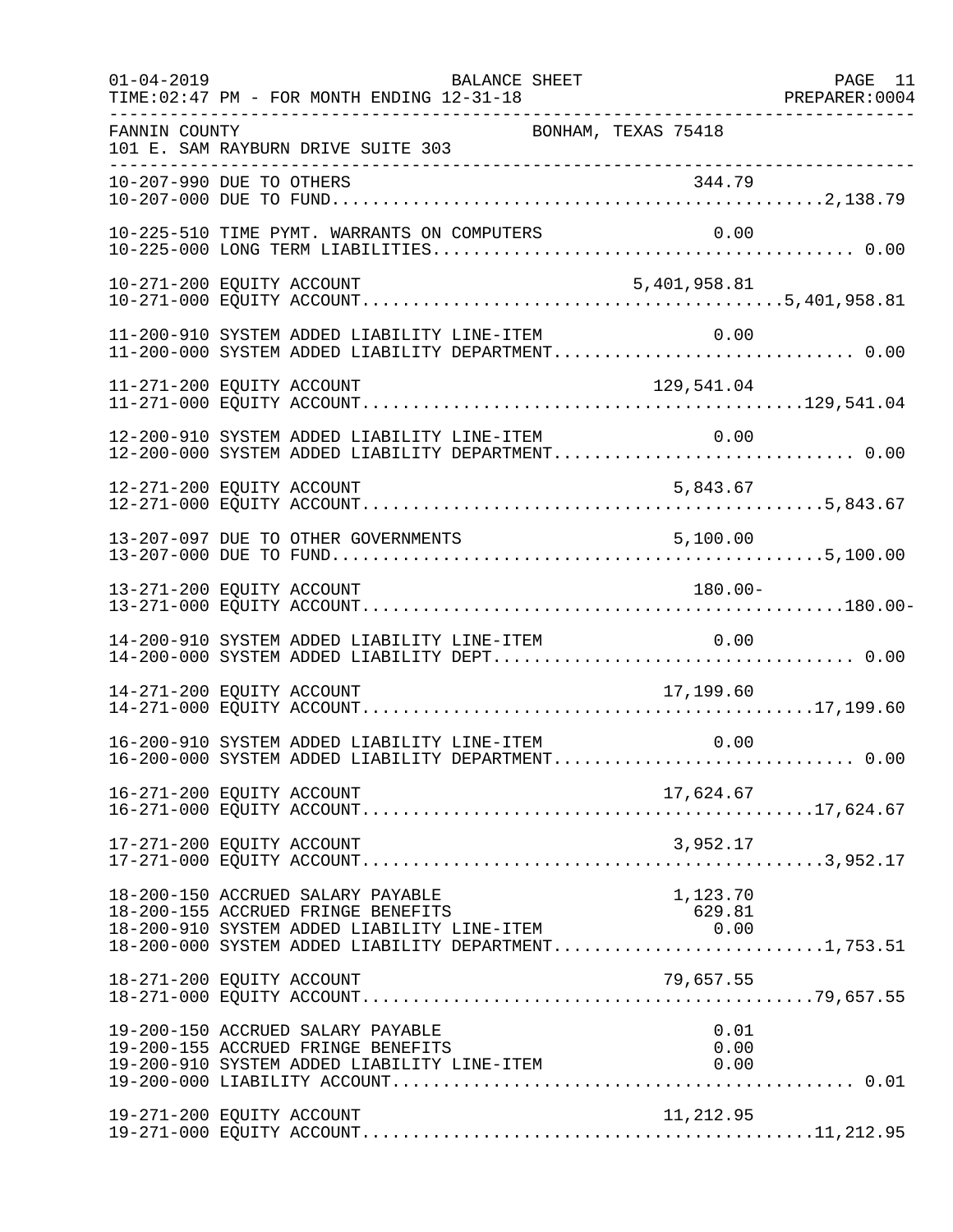| $01 - 04 - 2019$ | TIME: 02:47 PM - FOR MONTH ENDING 12-31-18                                                                                                                                                                                                                 | BALANCE SHEET       |                                            | PAGE 12<br>PREPARER: 0004 |
|------------------|------------------------------------------------------------------------------------------------------------------------------------------------------------------------------------------------------------------------------------------------------------|---------------------|--------------------------------------------|---------------------------|
| FANNIN COUNTY    | 101 E. SAM RAYBURN DRIVE SUITE 303                                                                                                                                                                                                                         | BONHAM, TEXAS 75418 |                                            |                           |
|                  | 20-200-150 ACCRUED SALARY PAYABLE<br>20-200-155 ACCRUED FRINGE BENEFITS<br>20-200-910 SYSTEM ADDED LIABILITY LINE-ITEM 0.00<br>20-200-000 SYSTEM ADDED LIABILITY DEPARTMENT374.91                                                                          |                     | 316.17<br>58.74                            |                           |
|                  | 20-271-200 EQUITY ACCOUNT                                                                                                                                                                                                                                  |                     | 45,723.30                                  |                           |
|                  | 21-200-150 ACCRUED SALARY PAYABLE<br>21-200-155 ACCRUED FRINGE BENEFITS<br>21-200-200 DEFERRED TAX REVENUE<br>21-200-900 SYSTEM ADDED LIABILITY LINE-ITEM<br>21-200-910 SYSTEM ADDED LIABILITY LINE-ITEM 19,574.66-                                        |                     | 11,400.30<br>5,267.57<br>30,023.03<br>0.00 |                           |
|                  | 21-207-070 DUE TO RIGHT OF WAY<br>21-207-131 DUE TO RD. DIST. 17A                                                                                                                                                                                          |                     | 0.00<br>0.00                               |                           |
|                  | 21-231-100 LOAN BSB EQUIPMENT                                                                                                                                                                                                                              |                     | 0.00                                       |                           |
|                  |                                                                                                                                                                                                                                                            |                     |                                            |                           |
|                  | 22-200-150 ACCRUED SALARY PAYABLE<br>22-200-155 ACCRUED FRINGE BENEFITS<br>22 200 155 ACCREAD IRINGS DERIVERED TAX REVENUE<br>22-200-900 SYSTEM ADDED LIABILITY LINE-ITEM 0.00<br>22-200-910 SYSTEM ADDED LIABILITY LINE-ITEM 2,573.26-                    |                     | 10,957.40<br>5,609.02                      |                           |
|                  | 22-207-070 DUE TO RIGHT OF WAY                                                                                                                                                                                                                             |                     | 0.00                                       |                           |
|                  | 22-271-200 EQUITY ACCOUNT                                                                                                                                                                                                                                  |                     | 390,287.72                                 |                           |
|                  | 23-200-150 ACCRUED SALARY PAYABLE<br>23-200-155 ACCRUED FRINGE BENEFITS<br>23-200-200 DEFERRED TAX REVENUE<br>23-200-900 SYSTEM ADDED LIABILITY LINE-ITEM 0.00<br>23-200-910 SYSTEM ADDED LIABILITY LINE-ITEM 12,481.81-                                   |                     | 10,785.65<br>5,606.58<br>50,468.42         |                           |
|                  | 23-231-571 LOAN OF CAPITAL EQUIP. PURCHASE                                                                                                                                                                                                                 |                     | 0.00                                       |                           |
|                  | 23-271-200 EQUITY ACCOUNT                                                                                                                                                                                                                                  |                     | 670,453.05                                 |                           |
|                  | 24-200-150 ACCRUED SALARY PAYABLE<br>24-200-155 ACCRUED FRINGE BENEFITS<br>24-200-200 DEFERRED TAX REVENUE<br>24-200-200 DEFERRED TAX REVENUE<br>24-200-900 SYSTEM ADDED LIABILITY LINE-ITEM 0.00<br>24-200-910 SYSTEM ADDED LIABILITY LINE-ITEM 4,417.15- |                     | 9,049.70<br>4,413.27<br>28,004.13          |                           |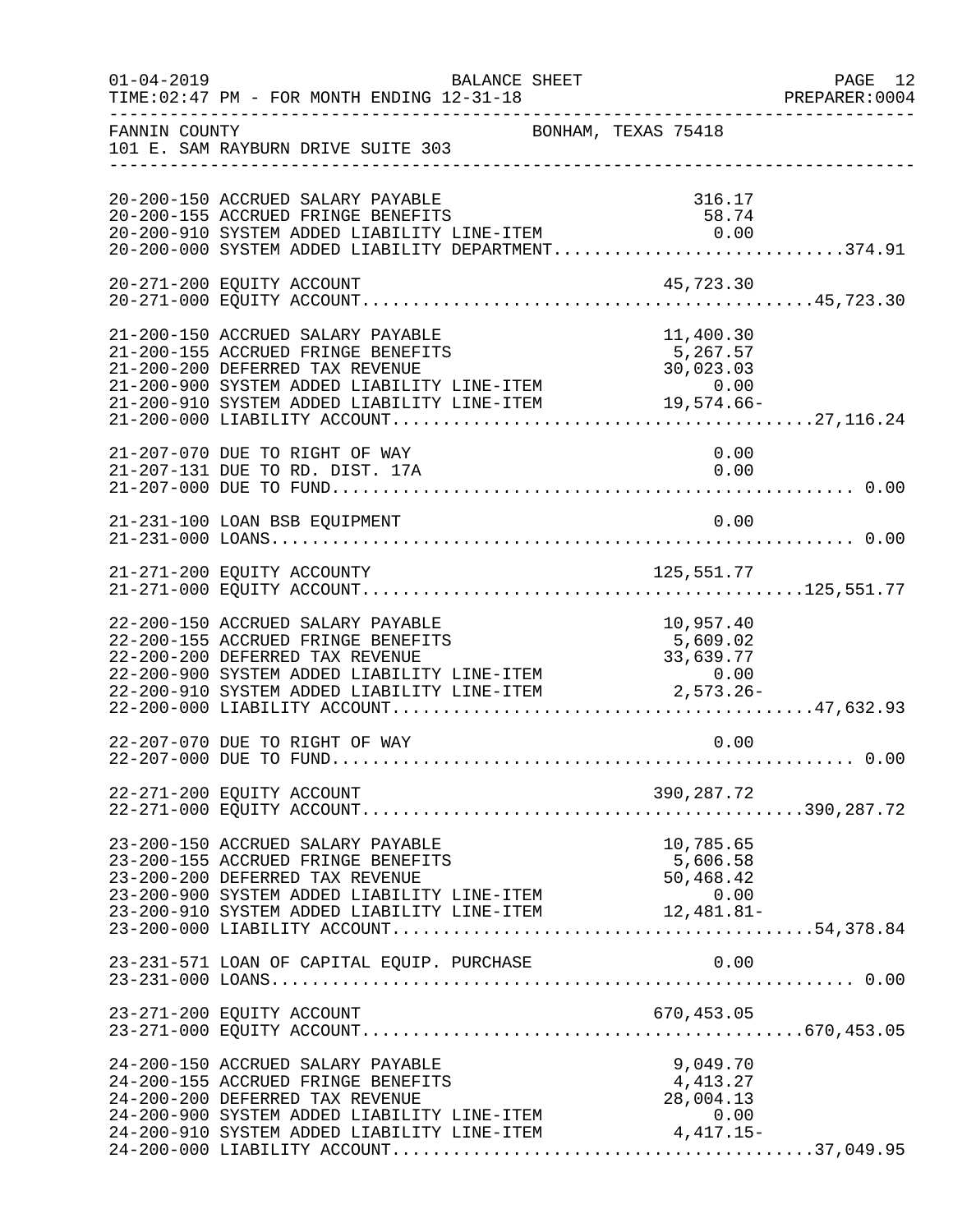| $01 - 04 - 2019$ | <b>BALANCE SHEET</b><br>TIME: 02:47 PM - FOR MONTH ENDING 12-31-18                                                     | PREPARER: 0004       | PAGE 13 |
|------------------|------------------------------------------------------------------------------------------------------------------------|----------------------|---------|
| FANNIN COUNTY    | 101 E. SAM RAYBURN DRIVE SUITE 303                                                                                     | BONHAM, TEXAS 75418  |         |
|                  | 24-271-200 EQUITY ACCOUNT                                                                                              | 255,048.45           |         |
|                  | 25-271-200 EQUITY ACCOUNT                                                                                              | 2,177.67             |         |
|                  | 26-200-910 SYSTEM ADDED LIABILITY LINE-ITEM<br>26-200-000 SYSTEM ADDED LIABILITY DEPARTMENT 0.00                       | 0.00                 |         |
|                  | 26-271-200 EQUITY ACCOUNT                                                                                              | 47,297.31            |         |
|                  | 27-271-200 EQUITY ACCOUNT                                                                                              | 10,385.09            |         |
|                  | 28-200-910 SYSTEM ADDED LIABILITY LINE-ITEM<br>28-200-000 SYSTEM ADDED LIABILITY DEPARTMENT 0.00                       | 0.00                 |         |
|                  | 28-271-200 EQUITY ACCOUNT                                                                                              | 5,489.36             |         |
|                  | 30-271-200 EQUITY ACCOUNT                                                                                              | 983.14               |         |
|                  | 31-271-200 EQUITY ACCOUNT                                                                                              | 107, 332. 28-        |         |
|                  | 33-271-200 EQUITY ACCOUNT                                                                                              | 8,596.74             |         |
|                  | 34-271-200 EQUITY ACCOUNT                                                                                              | 27,602.26            |         |
|                  | 35-200-910 SYSTEM ADDED LIABILITY LI                                                                                   | $300.00 -$           |         |
|                  | 35-271-200 EQUITY ACCOUNT                                                                                              | 158,976.18           |         |
|                  | 36-200-150 ACCRUED SALARY PAYABLE<br>36-200-155 ACCRUED FRINGE BENEFITS<br>36-200-910 SYSTEM ADDED LIABILITY LINE-ITEM | 0.00<br>0.01<br>0.00 |         |
|                  | 36-271-200 EQUITY ACCOUNT                                                                                              | 33,575.55            |         |
|                  | 37-200-910 SYSTEM ADDED LIABILITY LINE-ITEM                                                                            | 0.00                 |         |
|                  | 37-207-099 HELD IN TRUST                                                                                               | 4,304.46             |         |
|                  | 37-271-200 EQUITY ACCOUNT                                                                                              | 2,401.84             |         |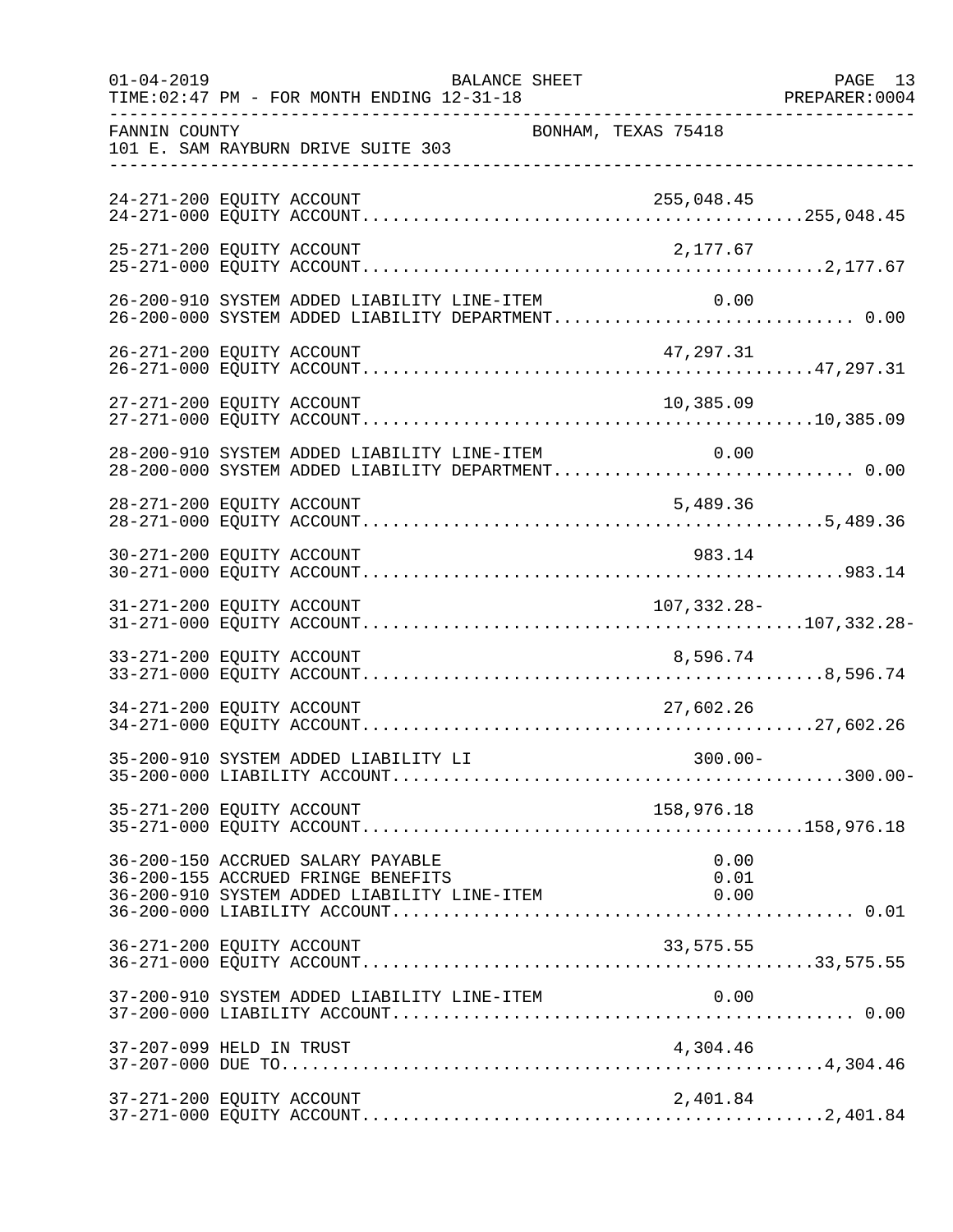| $01 - 04 - 2019$          | TIME: 02:47 PM - FOR MONTH ENDING 12-31-18                                                                             | BALANCE SHEET |                                                                                                                   | PAGE 14 |
|---------------------------|------------------------------------------------------------------------------------------------------------------------|---------------|-------------------------------------------------------------------------------------------------------------------|---------|
| FANNIN COUNTY             | 101 E. SAM RAYBURN DRIVE SUITE 303                                                                                     |               | BONHAM, TEXAS 75418                                                                                               |         |
|                           |                                                                                                                        |               | 38-200-900 SYSTEM ADDED LIABILITY LINE-ITEM 0.00<br>38-200-000 SYSTEM ADDED LIABILITY DEPARTMENT 0.00             |         |
| 38-271-200 EQUITY ACCOUNT |                                                                                                                        |               | 19,094.65<br>19,094.65 1994.05 1994.05 1994.05 1994.05 1994.00 EQUITY ACCOUNT.                                    |         |
|                           | 39-200-900 SYSTEM ADDED LIABILITY LINE-ITEM                                                                            |               | 0.00                                                                                                              |         |
| 39-271-200 EQUITY ACCOUNT |                                                                                                                        |               | 19,347.80                                                                                                         |         |
|                           |                                                                                                                        |               | 40-200-910 SYSTEM ADDED LIABILITY LINE-ITEM 0.00<br>40-200-000 SYSTEM ADDED LIABILITY DEPARTMENT 0.00             |         |
|                           |                                                                                                                        |               |                                                                                                                   |         |
|                           |                                                                                                                        |               |                                                                                                                   |         |
|                           | 41-207-095 DUE TO OTHER FUNDS                                                                                          |               | 0.00                                                                                                              |         |
| 41-271-200 EQUITY ACCOUNT |                                                                                                                        |               | 300.00                                                                                                            |         |
|                           | 42-200-910 SYSTEM ADDED LIABILITY LINE-ITEM                                                                            |               | 0.00                                                                                                              |         |
| 42-271-200 EQUITY ACCOUNT |                                                                                                                        |               | $428.64-$                                                                                                         |         |
|                           | 44-200-910 SYSTEM ADDED LIABILITY LINE-ITEM                                                                            |               | 0.00<br>44-200-000 SYSTEM ADDED LIABILITY DEPARTMENT 0.00                                                         |         |
|                           | 44-207-095 DUE TO OTHER FUNDS                                                                                          |               | 0.00                                                                                                              |         |
| 44-271-200 EQUITY ACCOUNT |                                                                                                                        |               | 0.00                                                                                                              |         |
|                           | 45-200-150 ACCRUED SALARY PAYABLE<br>45-200-155 ACCRUED FRINGE BENEFITS<br>45-200-910 SYSTEM ADDED LIABILITY LINE-ITEM |               | 302.00<br>0.00<br>$\begin{array}{ccc} & & 0.00 \end{array}$<br>45-200-000 SYSTEM ADDED LIABILITY DEPARTMENT302.00 |         |
|                           | 45-207-095 DUE TO OTHER FUNDS                                                                                          |               | 0.00                                                                                                              |         |
| 45-271-200 EQUITY ACCOUNT |                                                                                                                        |               | $394.11-$                                                                                                         |         |
|                           | 46-200-910 SYSTEM ADDED LIABILITY LINE-ITEM                                                                            |               | 0.00                                                                                                              |         |
| 46-271-200 EQUITY ACCOUNT |                                                                                                                        |               | 5,783.65                                                                                                          |         |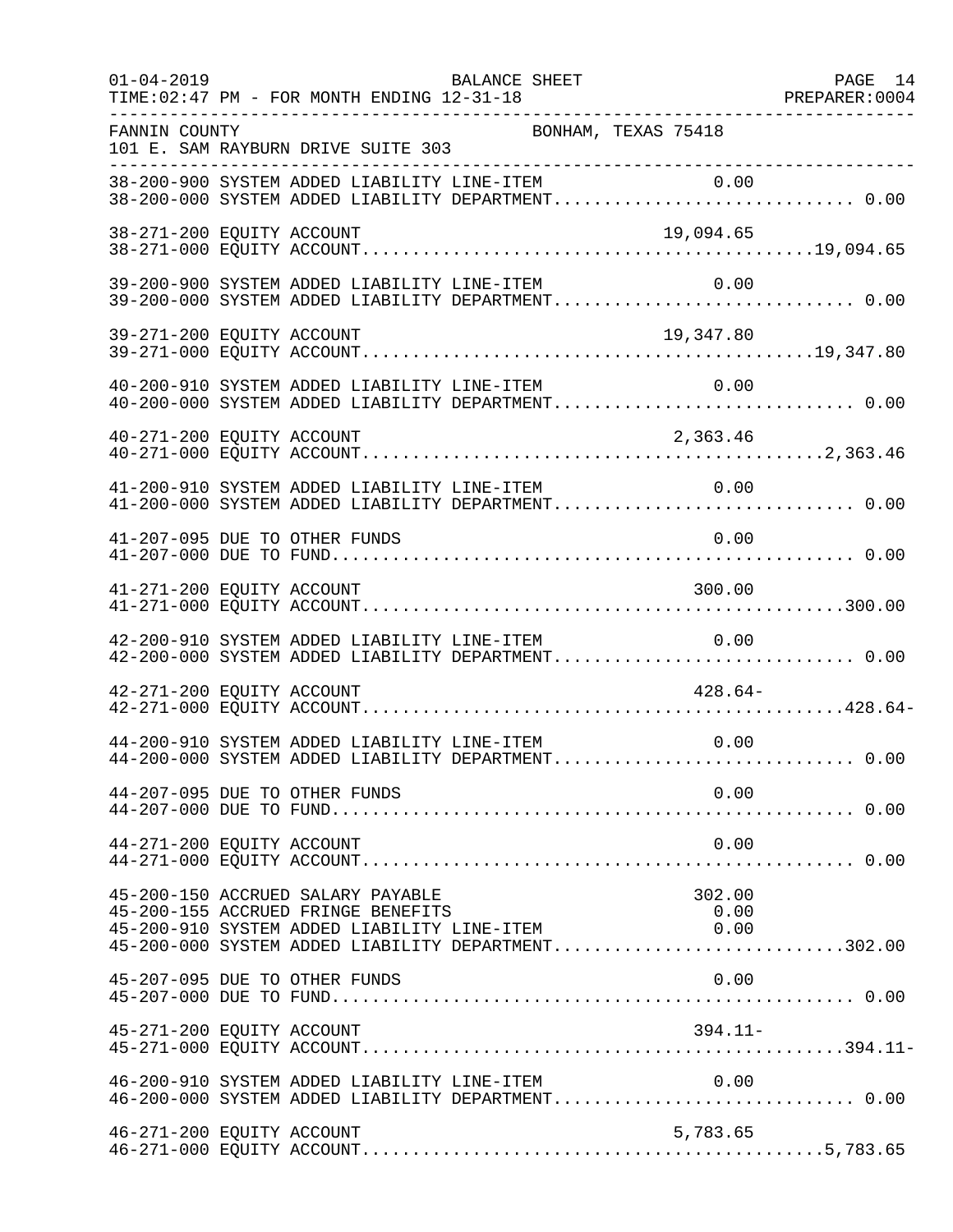| $01 - 04 - 2019$ | BALANCE SHEET<br>TIME: 02:47 PM - FOR MONTH ENDING 12-31-18                                                      | PAGE 15 |
|------------------|------------------------------------------------------------------------------------------------------------------|---------|
| FANNIN COUNTY    | BONHAM, TEXAS 75418<br>101 E. SAM RAYBURN DRIVE SUITE 303                                                        |         |
|                  | 48-200-910 SYSTEM ADDED LIABILITY LINE-ITEM<br>0.00                                                              |         |
|                  | 48-271-200 EQUITY ACCOUNT<br>31,302.43                                                                           |         |
|                  | 619.89<br>49-271-200 EQUITY ACCOUNT                                                                              |         |
|                  | 7,795.03<br>51-271-200 EQUITY ACCOUNT                                                                            |         |
|                  | 52-200-910 SYSTEM ADDED LIABILITY LINE-ITEM 619.64-<br>52-200-000 SYSTEM ADDED LIABILITY DEPARTMENT619.64-       |         |
|                  |                                                                                                                  |         |
|                  | 53-200-910 SYSTEM ADDED LIABILITY LINE-ITEM 37,392.00-<br>53-200-000 SYSTEM ADDED LIABILITY DEPARTMENT37,392.00- |         |
|                  | 53-271-200 EQUITY ACCOUNT<br>329,172.55                                                                          |         |
|                  | 55-200-910 SYSTEM ADDED LIABILITY LINE-ITEM<br>0.00                                                              |         |
|                  | 55-271-200 EQUITY ACCOUNT<br>49.80                                                                               |         |
|                  | 56-200-910 SYSTEM ADDED LIABILITY LINE-ITEM<br>0.00                                                              |         |
|                  | 56-271-200 EQUITY ACCOUNT<br>68,831.26                                                                           |         |
|                  | 57-200-910 SYSTEM ADDED LIABILITY LINE-ITEM 0.00<br>57-200-000 SYSTEM ADDED LIABILITY DEPARTMENT 0.00            |         |
|                  | 57-271-200 EQUITY ACCOUNT<br>595.29                                                                              |         |
|                  | 59-200-910 SYSTEM ADDED LIABILITY LINE-ITEM<br>$675.00 -$<br>59-200-000 SYSTEM ADDED LIABILITY DEPARTMENT675.00- |         |
|                  | 32,601.59<br>59-271-200 EQUITY ACCOUNT                                                                           |         |
|                  | 60-200-200 DEFERRED REVENUE<br>0.00<br>60-200-910 SYSTEM ADDED LIABILITY LINE-ITEM<br>0.00                       |         |
|                  |                                                                                                                  |         |
|                  | 61-271-200 EQUITY ACCOUNT<br>2,838.24                                                                            |         |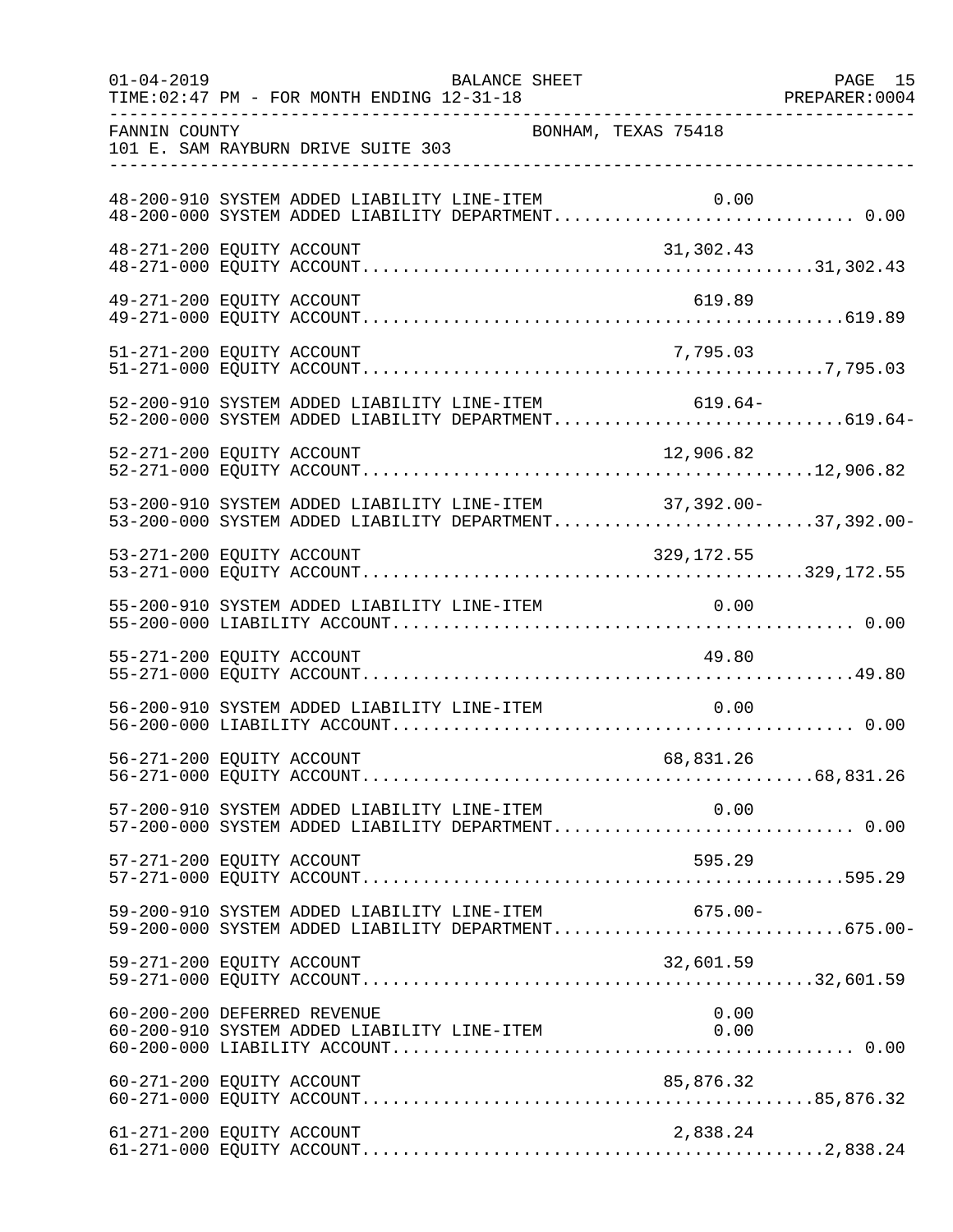| $01 - 04 - 2019$ | BALANCE SHEET<br>TIME: 02:47 PM - FOR MONTH ENDING 12-31-18                                      |                     | PAGE 16 |
|------------------|--------------------------------------------------------------------------------------------------|---------------------|---------|
| FANNIN COUNTY    | 101 E. SAM RAYBURN DRIVE SUITE 303                                                               | BONHAM, TEXAS 75418 |         |
|                  | 62-271-200 EQUITY ACCOUNT                                                                        | 30,620.31           |         |
|                  | 63-200-910 SYSTEM ADDED LIABILITY LINE ITEM                                                      | 0.00                |         |
|                  | 63-271-200 EQUITY ACCOUNT                                                                        | 1,006.88            |         |
|                  | 64-200-910 SYSTEM ADDED LIABILITY LINE ITEM                                                      | 0.00                |         |
|                  | 64-271-200 EQUITY ACCOUNT                                                                        | 678.48              |         |
|                  | 65-200-910 SYSTEM ADDED LIABILITY LINE ITEM                                                      | 0.00                |         |
|                  | 65-271-200 EQUITY ACCOUNT                                                                        | 2,010.11            |         |
|                  | 66-200-910 SYSTEM ADDED LIABILITY LINE-ITEM 4,166.30-                                            |                     |         |
|                  | 66-231-200 2017 GO BONDS PAYABLE                                                                 | 0.00                |         |
|                  | 66-271-200 EQUITY ACCOUNT                                                                        | 5,526,895.58        |         |
|                  | 67-200-910 SYSTEM ADDED LIABILITY LINE-ITEM<br>67-200-000 SYSTEM ADDED LIABILITY DEPARTMENT 0.00 | 0.00                |         |
|                  | 67-271-200 EQUITY ACCOUNT                                                                        | $5,815.95-$         |         |
|                  | 68-200-910 SYSTEM ADDED LIABILITY LINE -ITEM                                                     | 0.00                |         |
|                  | 68-231-200 2018 GO BONDS PAYABLE                                                                 |                     |         |
|                  | 68-271-200 EQUITY ACCOUNT                                                                        | 0.00                |         |
|                  | 70-200-900 SYSTEM ADDED LIABILITY LINE-ITEM<br>70-200-910 SYSTEM ADDED LIABILITY LINE-ITEM       | 0.00<br>0.00        |         |
|                  | 70-271-200 EQUITY ACCOUNT                                                                        | 98,107.48           |         |
|                  | 71-200-910 SYSTEM ADDED LIABILITY LINE-ITEM                                                      | 0.00                |         |
|                  | 71-271-200 EQUITY ACCOUNT                                                                        | 0.00                |         |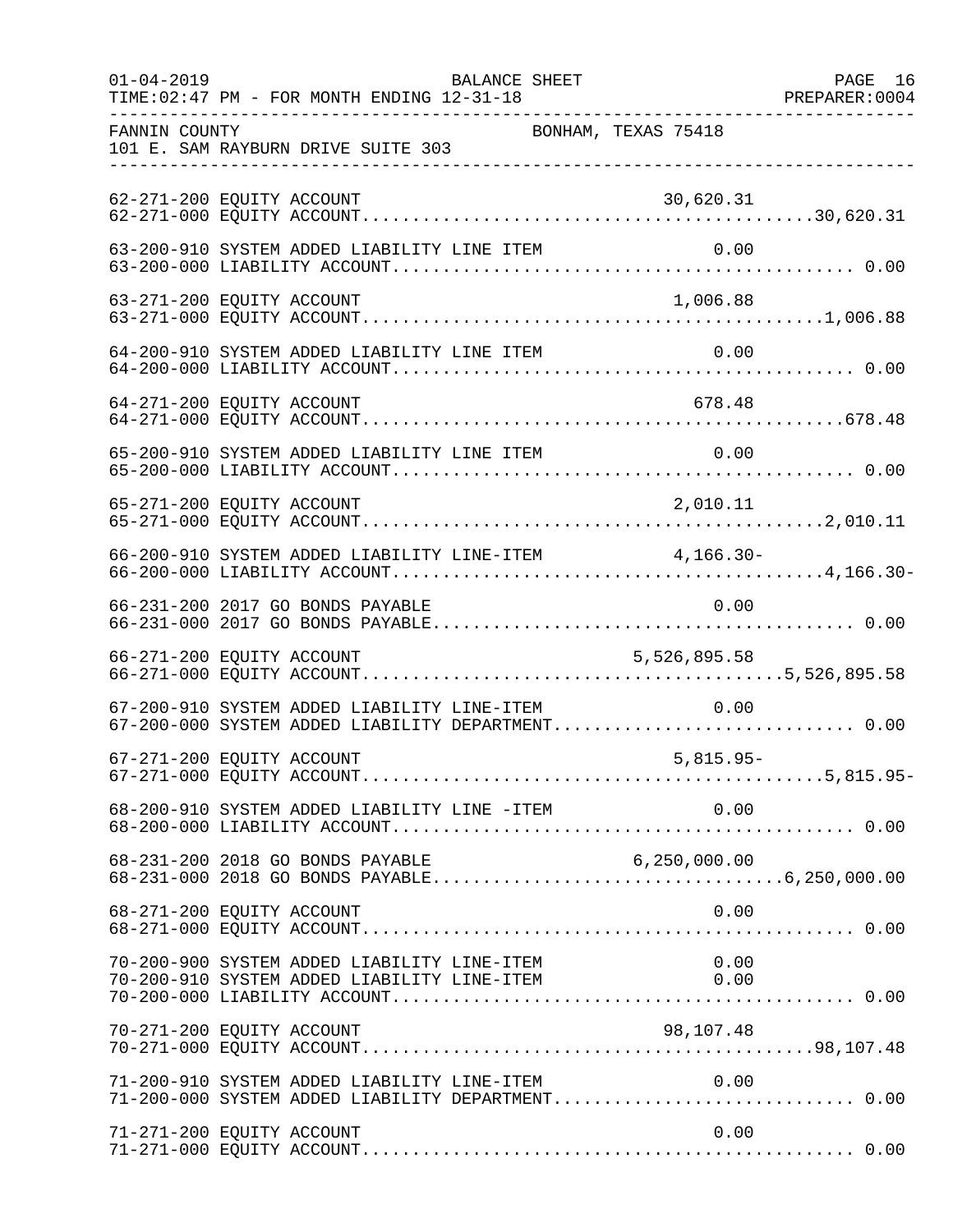| $01 - 04 - 2019$ | BALANCE SHEET<br>TIME: 02:47 PM - FOR MONTH ENDING 12-31-18                                                                                                     | PAGE 17 |
|------------------|-----------------------------------------------------------------------------------------------------------------------------------------------------------------|---------|
| FANNIN COUNTY    | BONHAM, TEXAS 75418<br>101 E. SAM RAYBURN DRIVE SUITE 303                                                                                                       |         |
|                  | 72-200-910 SYSTEM ADDEND LIABILITY LINE-ITEM<br>0.00                                                                                                            |         |
|                  | 72-271-200 EQUITY ACCOUNT<br>3,297.94-                                                                                                                          |         |
|                  | 80-200-910 SYSTEM ADDED LIABILITY LINE-ITEM<br>0.00                                                                                                             |         |
|                  | 250.00<br>80-271-200 EQUITY ACCOUNT                                                                                                                             |         |
|                  | 81-200-910 SYSTEM ADDED LIABILITY LINE ITEM 30,992.00-<br>81-200-000 SYSTEM ADDED LIABILITY DEPT30,992.00-                                                      |         |
|                  | 81-271-200 EQUITY ACCOUNT<br>35,013.21                                                                                                                          |         |
|                  | 82-200-910 SYSTEM ADDED LIABILITY LINE ITEM<br>0.00                                                                                                             |         |
|                  | 82-271-200 EQUITY ACCOUNT<br>484,263.00                                                                                                                         |         |
|                  | 83-200-910 SYSTEM ADDED LIABILITY LINE ITEM<br>0.00                                                                                                             |         |
|                  | 83-271-200 EQUITY ACCOUNT<br>387,000.00                                                                                                                         |         |
|                  | 84-200-910 SYSTEM ADDED LIABILITY LINE ITEM<br>0.00                                                                                                             |         |
|                  | 84-271-200 EQUITY ACCOUNT<br>0.00                                                                                                                               |         |
|                  | 87-200-910 SYSTEM ADDED LIABILITY LINE-ITEM 0.00<br>87-200-000 SYSTEM ADDED LIABILITY DEPARTMENT 0.00                                                           |         |
|                  | 87-202-319 A/P RESTITUTION-JUVENILE PROBATION<br>0.00                                                                                                           |         |
|                  | 87-271-200 EQUITY ACCOUNT<br>2,431.57                                                                                                                           |         |
|                  | 0.00<br>88-271-200 EQUITY ACCOUNT                                                                                                                               |         |
|                  | 89-220-189 DEFERRED REVENUE<br>0.00                                                                                                                             |         |
|                  | 89-271-200 EQUITY ACCOUNT<br>50,047.11                                                                                                                          |         |
|                  | 92-200-900 SYSTEM ADDED LIABILITY LINE-ITEM<br>92-200-910 SYSTEM ADDED LIABILITY LINE-ITEM<br>0.00<br>0.00<br>92-200-000 SYSTEM ADDED LIABILITY DEPARTMENT 0.00 |         |